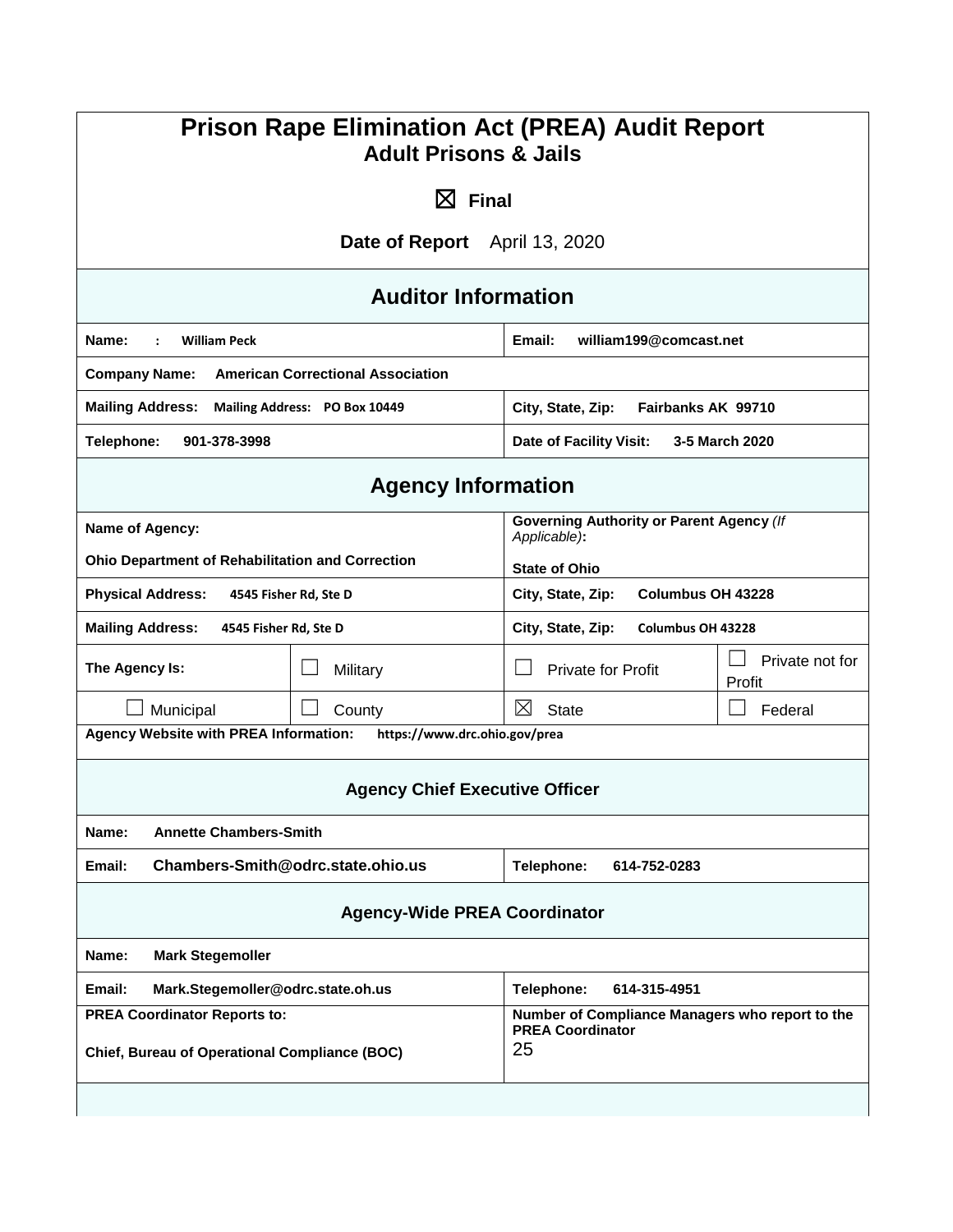| <b>Facility Information</b>                                                                                                                                                                           |                               |                                                       |                |                                         |                     |  |
|-------------------------------------------------------------------------------------------------------------------------------------------------------------------------------------------------------|-------------------------------|-------------------------------------------------------|----------------|-----------------------------------------|---------------------|--|
| Name of Facility: Warren Correctional Institution                                                                                                                                                     |                               |                                                       |                |                                         |                     |  |
| Physical Address: 5787 State Route 63                                                                                                                                                                 |                               | City, State, Zip:                                     |                |                                         | Warren OH 45036     |  |
| Mailing Address (if different from above):<br>Click or tap here to enter text.                                                                                                                        |                               | Click or tap here to enter text.<br>City, State, Zip: |                |                                         |                     |  |
| The Facility Is:                                                                                                                                                                                      | <b>Military</b><br>0          | <b>Private for Profit</b><br>0                        |                | $\Box$ Private not for<br><b>Profit</b> |                     |  |
| $\Box$ Municipal                                                                                                                                                                                      | County<br>□                   | ⊠ State                                               |                |                                         | $\Box$ Federal      |  |
| <b>Facility Type:</b>                                                                                                                                                                                 | <b>図 Prison</b>               |                                                       | $\square$ Jail |                                         |                     |  |
| <b>Facility Website with PREA Information:</b>                                                                                                                                                        | https://www.drc.ohio.gov/prea |                                                       |                |                                         |                     |  |
| Has the facility been accredited within the past 3 years?                                                                                                                                             |                               | $\boxtimes$ Yes                                       |                | <b>No</b>                               |                     |  |
| If the facility has been accredited within the past 3 years, select the accrediting organization(s) – select all that apply<br>(N/A if the facility has not been accredited within the past 3 years): |                               |                                                       |                |                                         |                     |  |
| $\boxtimes$ ACA                                                                                                                                                                                       |                               |                                                       |                |                                         |                     |  |
| <b>NCCHC</b>                                                                                                                                                                                          |                               |                                                       |                |                                         |                     |  |
| <b>CALEA</b>                                                                                                                                                                                          |                               |                                                       |                |                                         |                     |  |
| Other (please name or describe: Click or tap here to enter text.                                                                                                                                      |                               |                                                       |                |                                         |                     |  |
| N/A                                                                                                                                                                                                   |                               |                                                       |                |                                         |                     |  |
| If the facility has completed any internal or external audits other than those that resulted in accreditation, please<br>describe:<br>Internal Mock Audits for PREA and ACA                           |                               |                                                       |                |                                         |                     |  |
| Warden/Jail Administrator/Sheriff/Director                                                                                                                                                            |                               |                                                       |                |                                         |                     |  |
| Warden Wanza Jackson-Mitchell<br>Name:                                                                                                                                                                |                               |                                                       |                |                                         |                     |  |
| Wanza.Jackson@odrc.state.oh.us<br>Email:                                                                                                                                                              |                               | Telephone:                                            |                |                                         | 513-439-4498        |  |
| <b>Facility PREA Compliance Manager</b>                                                                                                                                                               |                               |                                                       |                |                                         |                     |  |
| Name:<br>Anita Eulenburg                                                                                                                                                                              |                               |                                                       |                |                                         |                     |  |
| Email:<br>Anita.Eulenburg@odrc.state.oh.us                                                                                                                                                            |                               | Telephone:                                            |                |                                         | 513-439-4498        |  |
| Facility Health Service Administrator L N/A                                                                                                                                                           |                               |                                                       |                |                                         |                     |  |
| <b>Ms. Monna Smith</b><br>Name:                                                                                                                                                                       |                               |                                                       |                |                                         |                     |  |
| Monna.Smith@odrc.state.oh.us<br>Email:                                                                                                                                                                |                               | Telephone:                                            |                |                                         | 513-932-3388 x84286 |  |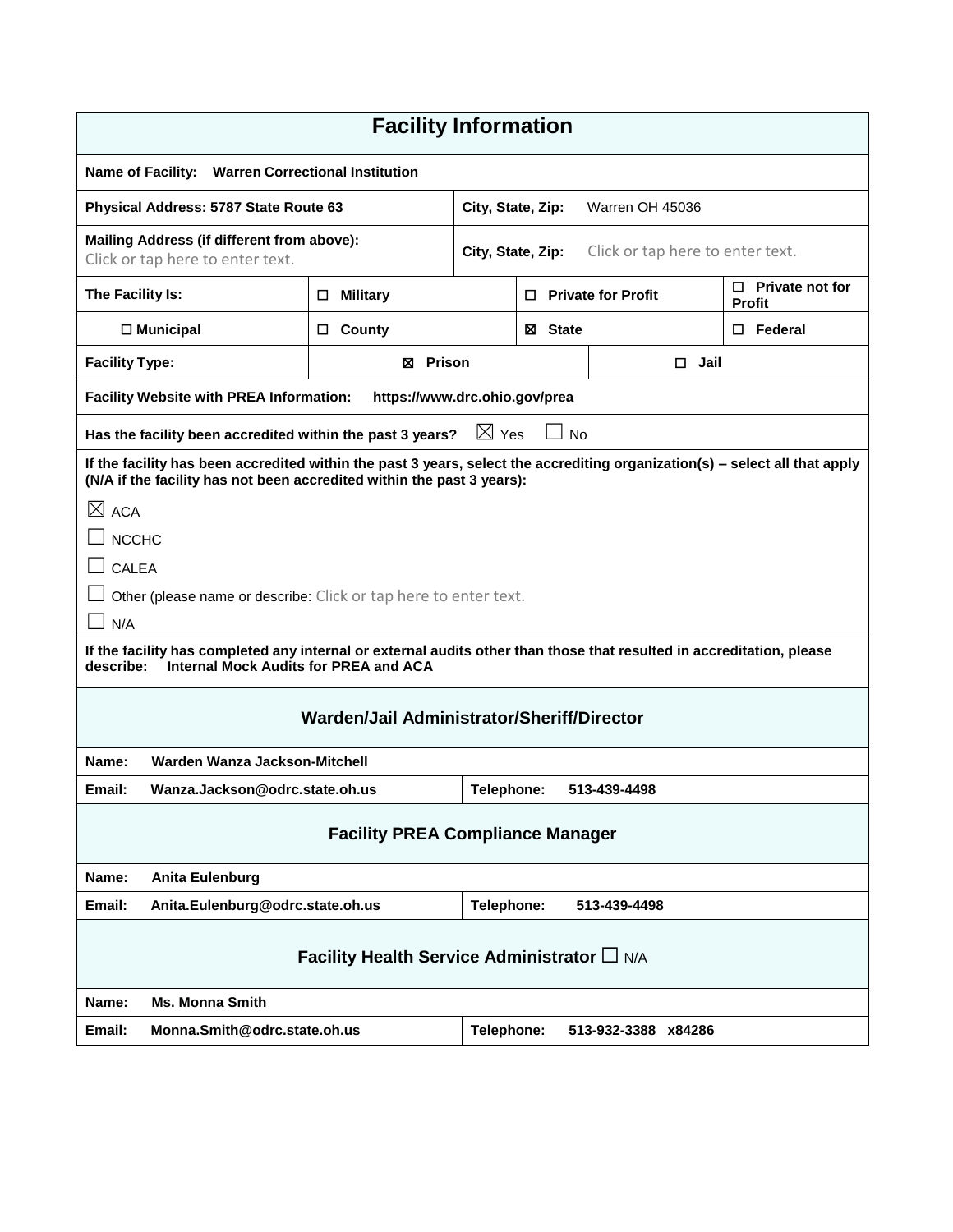| <b>Facility Characteristics</b>                                                                                                                                                                            |                                                                                                  |                                   |  |  |
|------------------------------------------------------------------------------------------------------------------------------------------------------------------------------------------------------------|--------------------------------------------------------------------------------------------------|-----------------------------------|--|--|
| <b>Designated Facility Capacity:</b>                                                                                                                                                                       | 680                                                                                              |                                   |  |  |
| <b>Current Population of Facility:</b>                                                                                                                                                                     | 1297                                                                                             |                                   |  |  |
| Average daily population for the past 12 months:                                                                                                                                                           | 1327                                                                                             |                                   |  |  |
| Has the facility been over capacity at any point in the<br>past 12 months?                                                                                                                                 | ⊠ Yes<br>$\square$ No                                                                            |                                   |  |  |
| Which population(s) does the facility hold?                                                                                                                                                                | $\square$ Females<br>⊠ Males                                                                     | $\Box$ Both Females and Males     |  |  |
| Age range of population:                                                                                                                                                                                   | 18-76                                                                                            |                                   |  |  |
| Average length of stay or time under supervision:                                                                                                                                                          | 5.84 years                                                                                       |                                   |  |  |
| Facility security levels/inmate custody levels:                                                                                                                                                            | Level 2 (22); Level 3(1254); Level 4 (21)                                                        |                                   |  |  |
| Number of inmates admitted to facility during the past 12 months:                                                                                                                                          |                                                                                                  | 983                               |  |  |
| Number of inmates admitted to facility during the past 12 months whose length of stay<br>in the facility was for 72 hours or more:                                                                         |                                                                                                  | 983                               |  |  |
| Number of inmates admitted to facility during the past 12 months whose length of stay<br>in the facility was for 30 days or more:                                                                          |                                                                                                  | 983                               |  |  |
| Does the facility hold youthful inmates?                                                                                                                                                                   | $\square$ Yes<br>⊠ No                                                                            |                                   |  |  |
| Click or tap here to enter<br>Number of youthful inmates held in the facility during the past 12 months: (N/A if the<br>text.<br>facility never holds youthful inmates)<br>⊠ N/A                           |                                                                                                  |                                   |  |  |
| Does the audited facility hold inmates for one or more other agencies (e.g. a State<br>correctional agency, U.S. Marshals Service, Bureau of Prisons, U.S. Immigration and<br><b>Customs Enforcement)?</b> |                                                                                                  | $\boxtimes$ No<br>$\boxtimes$ Yes |  |  |
|                                                                                                                                                                                                            | $\Box$ Federal Bureau of Prisons                                                                 |                                   |  |  |
|                                                                                                                                                                                                            | $\Box$ U.S. Marshals Service                                                                     |                                   |  |  |
|                                                                                                                                                                                                            | $\square$ U.S. Immigration and Customs Enforcement                                               |                                   |  |  |
|                                                                                                                                                                                                            | $\Box$ Bureau of Indian Affairs<br>$\Box$ U.S. Military branch                                   |                                   |  |  |
| Select all other agencies for which the audited                                                                                                                                                            | $\Box$ State or Territorial correctional agency                                                  |                                   |  |  |
| facility holds inmates: Select all that apply (N/A if the<br>audited facility does not hold inmates for any other                                                                                          | $\Box$ County correctional or detention agency                                                   |                                   |  |  |
| agency or agencies):                                                                                                                                                                                       | $\Box$ Judicial district correctional or detention facility                                      |                                   |  |  |
|                                                                                                                                                                                                            | $\Box$ City or municipal correctional or detention facility (e.g.<br>police lockup or city jail) |                                   |  |  |
|                                                                                                                                                                                                            | $\Box$ Private corrections or detention provider                                                 |                                   |  |  |
|                                                                                                                                                                                                            | $\Box$ Other - please name or describe: Click or tap here to<br>enter text.                      |                                   |  |  |
|                                                                                                                                                                                                            | $\boxtimes$ N/A                                                                                  |                                   |  |  |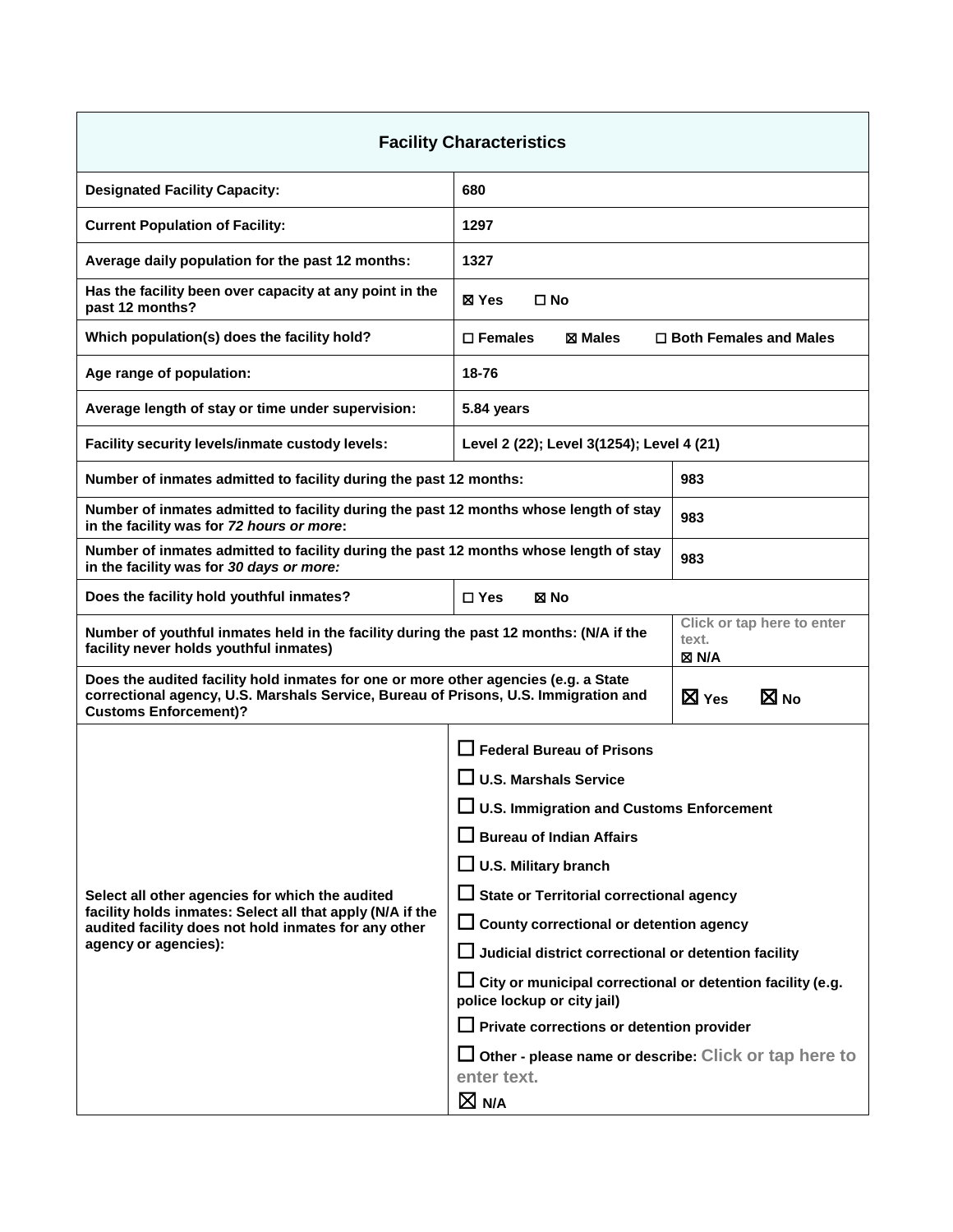| Number of staff currently employed by the facility who may have contact with inmates:                                                                                     | 367                                                                                                                                   |          |  |  |
|---------------------------------------------------------------------------------------------------------------------------------------------------------------------------|---------------------------------------------------------------------------------------------------------------------------------------|----------|--|--|
| Number of staff hired by the facility during the past 12 months who may have contact<br>with inmates:                                                                     | 38                                                                                                                                    |          |  |  |
| Number of contracts in the past 12 months for services with contractors who may<br>have contact with inmates:                                                             |                                                                                                                                       | 21       |  |  |
| Number of individual contractors who have contact with inmates, currently authorized<br>to enter the facility:                                                            |                                                                                                                                       | 57       |  |  |
| Number of volunteers who have contact with inmates, currently authorized to enter the<br>facility:                                                                        |                                                                                                                                       | 763      |  |  |
|                                                                                                                                                                           | <b>Physical Plant</b>                                                                                                                 |          |  |  |
| <b>Number of buildings:</b>                                                                                                                                               |                                                                                                                                       | 12       |  |  |
| Number of inmate housing units:                                                                                                                                           |                                                                                                                                       | 14       |  |  |
| Number of single cell housing units:                                                                                                                                      |                                                                                                                                       | 0        |  |  |
| Number of multiple occupancy cell housing units:                                                                                                                          |                                                                                                                                       | 14       |  |  |
| Number of open bay/dorm housing units:                                                                                                                                    |                                                                                                                                       | $\bf{0}$ |  |  |
| Number of segregation cells (for example, administrative, disciplinary, protective<br>custody, etc.):                                                                     |                                                                                                                                       | 102      |  |  |
| In housing units, does the facility maintain sight and sound separation between<br>youthful inmates and adult inmates? (N/A if the facility never holds youthful inmates) | $\square$ Yes<br>$\square$ No<br>⊠ N/A                                                                                                |          |  |  |
| Does the facility have a video monitoring system, electronic surveillance system, or<br>other monitoring technology (e.g. cameras, etc.)?                                 | ⊠ Yes<br>$\square$ No                                                                                                                 |          |  |  |
| Has the facility installed or updated a video monitoring system, electronic surveillance<br>system, or other monitoring technology in the past 12 months?                 | ⊠ Yes<br>$\square$ No                                                                                                                 |          |  |  |
| <b>Medical and Mental Health Services and Forensic Medical Exams</b>                                                                                                      |                                                                                                                                       |          |  |  |
| Are medical services provided on-site?                                                                                                                                    | $\square$ No<br>⊠ Yes                                                                                                                 |          |  |  |
| Are mental health services provided on-site?                                                                                                                              | ⊠ Yes<br>□ No                                                                                                                         |          |  |  |
| Where are sexual assault forensic medical exams<br>provided? Select all that apply.                                                                                       | $\square$ On-site<br>⊠ Local hospital/clinic<br>□ Rape Crisis Center<br>$\Box$ Other (please name or describe: Atrium Medical Center) |          |  |  |
| Investigations                                                                                                                                                            |                                                                                                                                       |          |  |  |
| <b>Criminal Investigations</b>                                                                                                                                            |                                                                                                                                       |          |  |  |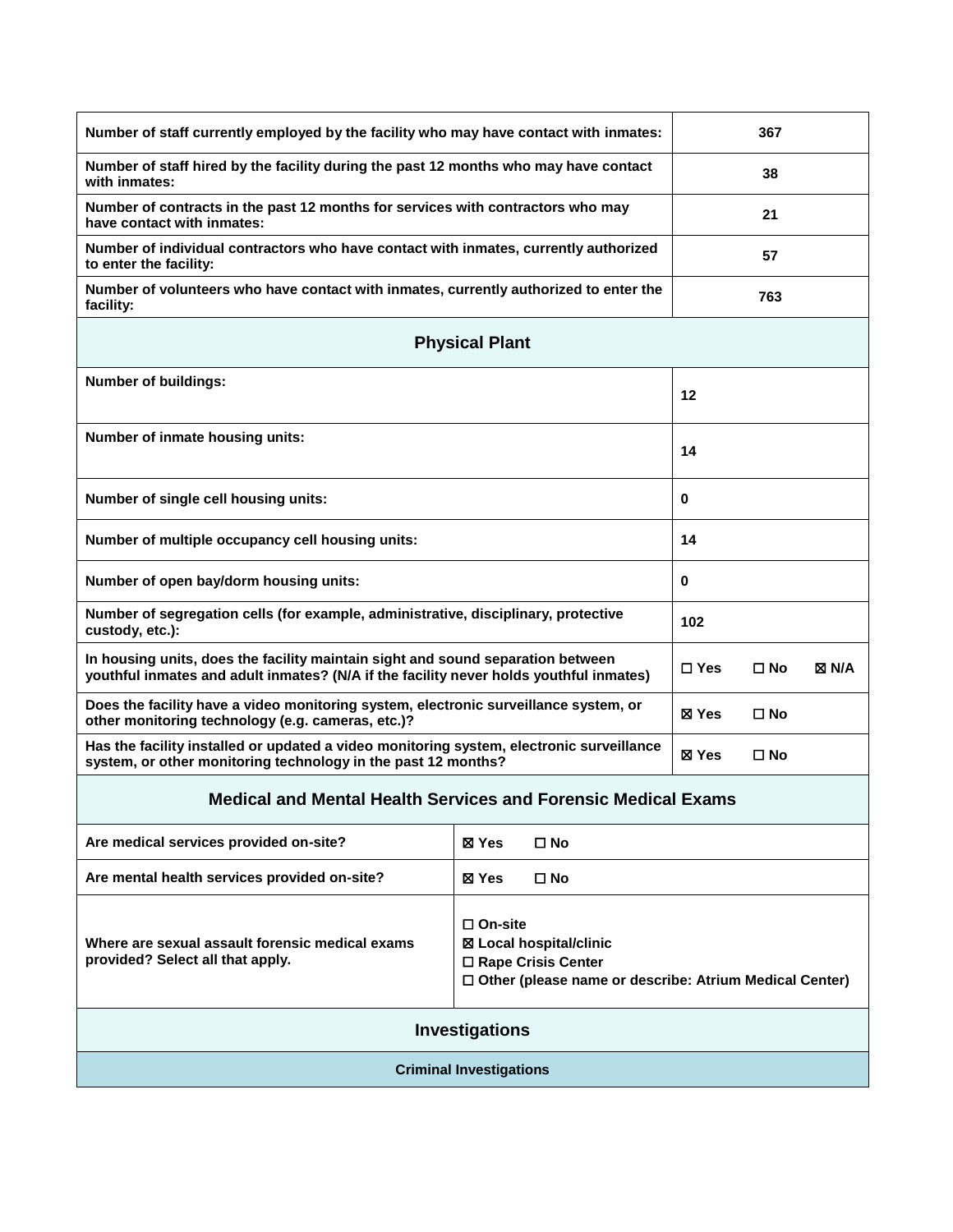| Number of investigators employed by the agency and/or facility who are responsible<br>for conducting CRIMINAL investigations into allegations of sexual abuse or sexual<br>harassment:                 | 0                                                                                                                                                                                                                                     |  |  |
|--------------------------------------------------------------------------------------------------------------------------------------------------------------------------------------------------------|---------------------------------------------------------------------------------------------------------------------------------------------------------------------------------------------------------------------------------------|--|--|
| When the facility received allegations of sexual abuse or sexual harassment (whether<br>staff-on-inmate or inmate-on-inmate), CRIMINAL INVESTIGATIONS are conducted by:<br>Select all that apply.      | $\Box$ Facility investigators<br>$\Box$ Agency investigators<br><b>冈 An external</b><br>investigative entity                                                                                                                          |  |  |
| Select all external entities responsible for CRIMINAL<br><b>INVESTIGATIONS: Select all that apply (N/A if no</b><br>external entities are responsible for criminal<br>investigations)                  | $\Box$ Local police department<br>$\Box$ Local sheriff's department<br>⊠ State police<br>$\Box$ A U.S. Department of Justice component<br>□ Other (please name or describe: Click or tap here to enter<br>text.)<br>$\Box$ N/A        |  |  |
| <b>Administrative Investigations</b>                                                                                                                                                                   |                                                                                                                                                                                                                                       |  |  |
| Number of investigators employed by the agency and/or facility who are responsible<br>for conducting ADMINISTRATIVE investigations into allegations of sexual abuse or<br>sexual harassment?           | $\mathbf{2}$                                                                                                                                                                                                                          |  |  |
| When the facility receives allegations of sexual abuse or sexual harassment (whether<br>staff-on-inmate or inmate-on-inmate), ADMINISTRATIVE INVESTIGATIONS are<br>conducted by: Select all that apply | ⊠ Facility investigators<br>⊠ Agency investigators<br>$\Box$ An external<br>investigative entity                                                                                                                                      |  |  |
| Select all external entities responsible for<br><b>ADMINISTRATIVE INVESTIGATIONS: Select all that</b><br>apply (N/A if no external entities are responsible for<br>administrative investigations)      | $\Box$ Local police department<br>$\Box$ Local sheriff's department<br>$\Box$ State police<br>$\Box$ A U.S. Department of Justice component<br>□ Other (please name or describe: Click or tap here to enter<br>text.)<br><b>X N/A</b> |  |  |

# **Audit Findings**

# **ODRC Policy and Acronyms**

| <b>ODRC</b>              | <b>Ohio Department of Rehabilitation and Corrections</b> |
|--------------------------|----------------------------------------------------------|
| <b>OCM</b>               | <b>Institutional Operational Compliance Manager</b>      |
| <b>BOC</b>               | <b>Bureau of Operational Compliance</b>                  |
| <b>LPH</b>               | <b>Limited Privilege Housing</b>                         |
| <b>OSHP</b>              | Ohio State Highway Patrol                                |
| <b>PAST</b>              | <b>PREA Accommodation Strategy Team</b>                  |
|                          |                                                          |
| <b>ODRC PREA Policy:</b> |                                                          |
| 79-ISA-01                | PREA Policy July 13,2018                                 |

79-ISA-04 PREA Risk Assessments and Accommodation Strategies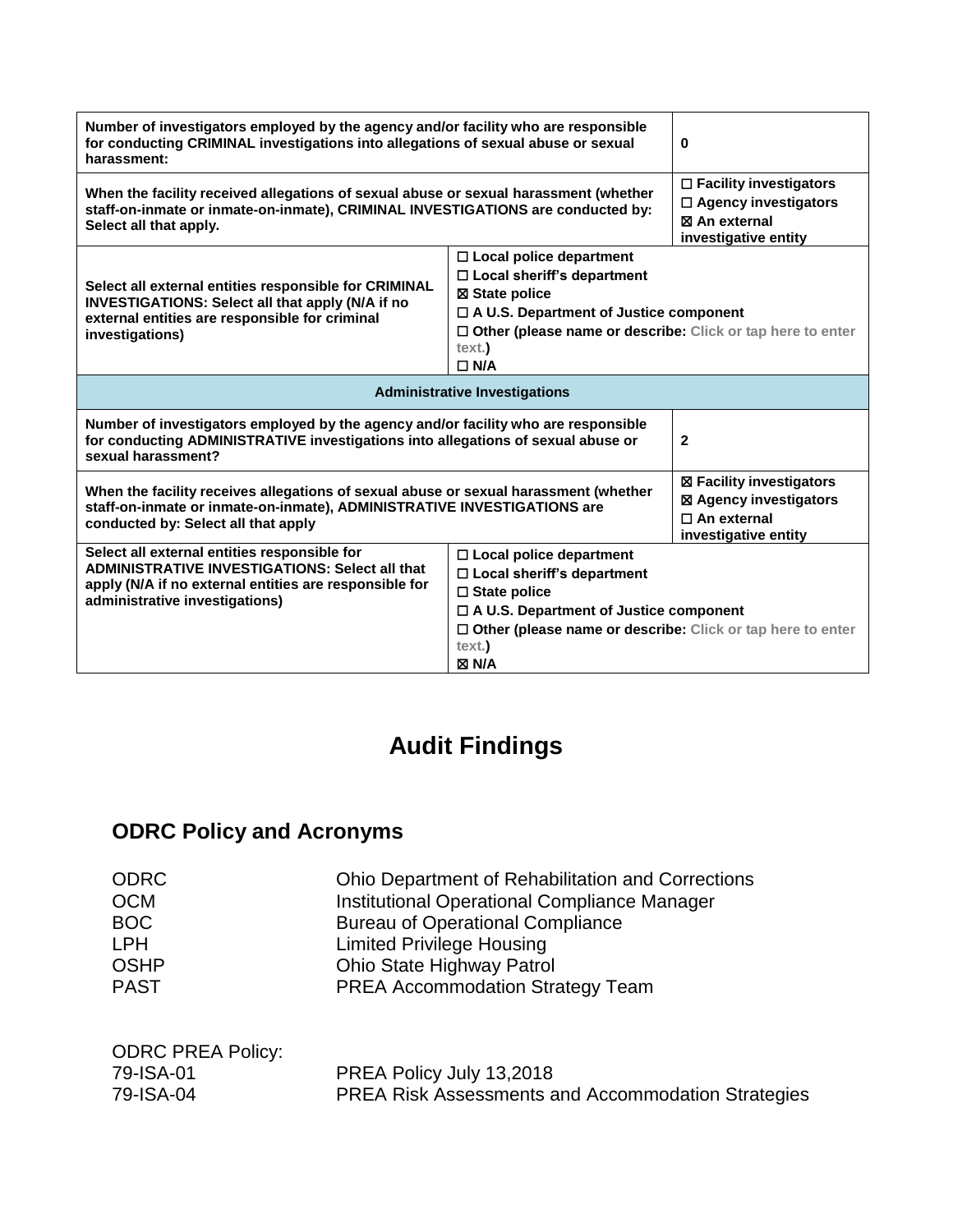| 79-ISA-02                    | Prison Sexual Misconduct Reporting, Response,             |
|------------------------------|-----------------------------------------------------------|
|                              | Investigation, and Prevention of Retaliation              |
| 79-ISA-03                    | Sexual Abuse Review Team                                  |
| 79-ISA-05                    | Lesbian, Gay, Bisexual, Transgender, and Intersex (LGBTI) |
|                              | Policy                                                    |
| <b>Medical Protocol B-11</b> | Medical Care Guidelines for Sexual Conduct or             |
|                              | <b>Recent Sexual Abuse</b>                                |

# **Warren Correctional Institution** (**WCI) Mission Statement**

WCI is committed to maintaining effective and appropriate supervision of adult offenders. This is accomplished by providing an environment that is safe, secure, and humane for all internal and external stakeholders.

WCI is devoted to encouraging the offender's sense of responsibility by improving his ability to become a productive citizen.

WCI strives for high performance in the workplace by promoting staff development and training efficient allocation of resources and developing positive partnerships with the community.

# **Audit Narrative**

### **The Audit Process**

The Warren Correctional Institution (WCI) is compliant with the U.S. Department of Justice Prison Rape Elimination Act Standards (PREA).

The Warren Correctional Institution PREA audit was conducted on March 2-4, 2020 by Certified DOJ Auditors William Peck and Kristen Thomas. An outbrief was held on March 4, 2020, with the Warden.

Entrance Brief. On March 2, 2020, the audit was initiated in the office of Warden Wanza Jackson-Mitchell, where the audit process and the site review of the facility were discussed. Warden Jackson-Mitchell escorted the team to the Visiting Room, where the formal entry meeting was held with WCI Executive Staff members and Mark Stegemoller from OSC.

The Lead Auditor explained that the goal of the audit team was to be as helpful and non-intrusive as possible during the conduct of the audit. The audit schedule was also discussed at this time.

The following PREA-related staff persons were in attendance: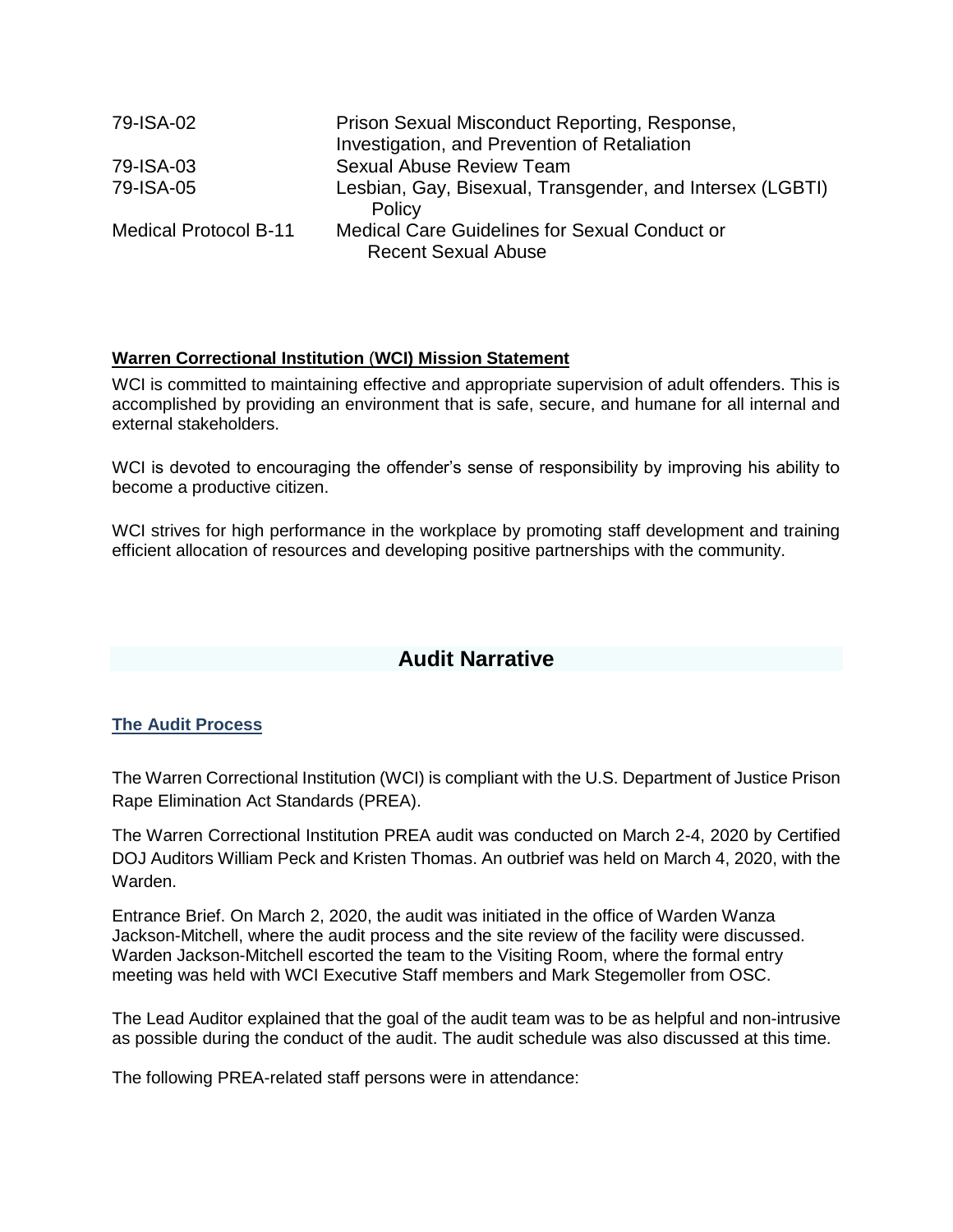Warden Wanza Jackson-Mitchell Anita Eulenburg, Compliance Manager Kim Alexander, Human Resources Deputy Warden Operations (DWO) Doug Luneke, Deputy Warden Special Services (DWSS) Robert Welch Rodney McIntosh, Business Adminstrator Dawn Vencill Investigator Marty Jones Investigator Brian Baker Norm Evans, Labor Relations Officer Warden Asst. Greg Craft Major Mitchell Vance Mark Stegemoller, Agency PREA Coordinator

### **Facility Site Review**

The team site reviewed the entire facility the entire morning of day one. The following persons accompanied the team on the site review and responded to the team's questions concerning facility operations:

Wanza Jackson-Mitchell, Warden Mark Stegemoller, Agency PREA Coordinator Anita Eulenburg, Operational Compliance Manager DWO Doug Luneke Major Mitchell Vance Lt. Claude Day

#### Departments Visited:

The auditors were present at the facility during the day and evening shifts during the audit. The team site reviewed the main facility, worked on the files and began conducting interviews. The auditors observed inmates performing work duties, working at several locations throughout the facility, inmates attending education classes, and inmates attending recreational activities in the gymnasium and on the yard. Facility PREA notices were posted in all areas of the facility. Auditors visited the following departments to review conditions and operations:

Administration Investigations **Security** General Population and Restricted Housing **Housing** Residential Treatment Unit (RTU) **Education**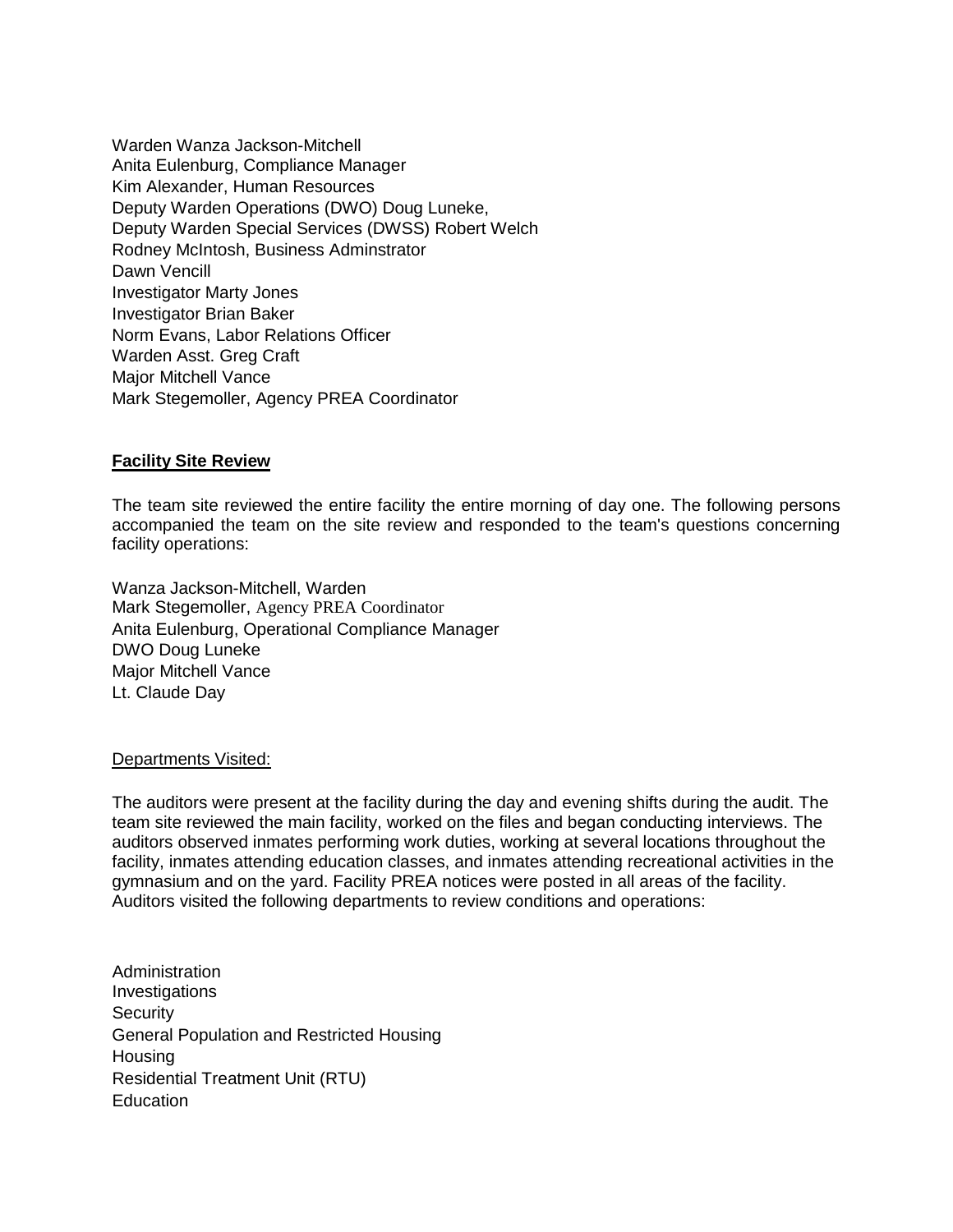Mental Health Dental Medical Recreation Areas

#### Security:

There are 162 cameras, 139 inside and 23 externally located. Inmate housing is separated geographically north and south, and designed in a campus-style arrangement, allowing for easier separation and management of different categories of inmates and PREA separation needs.

#### Medical Care:

The Medical Department at the Warren Correctional Institution is staffed with a mix of State employees and contract staff totaling approximately 30 positions depending on vacancies. These include one Health Care Administrator, one Assistant Health Care Administrator, one QIC, one Physician 34 hours per week, one Nurse Practitioner 24 hours per week, four LPN's, 9 RN's (two vacancies), and two Clerical Staff. Contract staff also include a Dentist, dental staff, diet technician, Phlebotomist, and optometrist. Telemedicine capability is available.

The department has four examining rooms that provide for privacy, a waiting area, with availability to water, bathrooms, and educational materials. The emergency area is very well equipped, with a crash bag, secured supplies, secured emergency meds, and an AED. Any necessary referrals are sent to the Atrium Medical Center or to the Ohio State University medical services.

The sick call process for the population includes inmates completing a Health Service Request Form; segregation inmates also complete a Health Service Request Form which is given to the nursing staff when they are conducting pill calls at the unit. All sick call requests are picked up by nursing staff and triaged to determine what action is necessary. Non-emergent situations are assessed and inmates are seen by a nurse, or an appointment is scheduled with the doctor. Emergent situations are seen immediately.

The reception process at the WCI is as follows; all arrivals are processed through R&D and after processing, are escorted to the medical unit for processing. Each new arrival receives an orientation to health services in either English or Spanish, and if and individual is deemed to be illiterate, they will receive a verbal presentation of how to access medical treatment at the facility. A Health Screening Form is completed to include Medical and Mental Health. All nursing staff is trained in how to identify whether an inmate needs to be referred to Mental Health for action. In addition, each offender is screened for sexual abuse/assault vulnerabilities and/or those that may be sexually assaultive. During this screening process, the nursing staff is trained to be able to identify inmates who may be vulnerable to sexual abuse/assault, and/or offenders who may be sexually assaultive.

The medical department has telemedicine capabilities as needed. Specialty services provided at the facility include Optometry and Podiatry one to two times per month.

When outside consultations are required, the Atrium Medical Center Clinic is utilized. The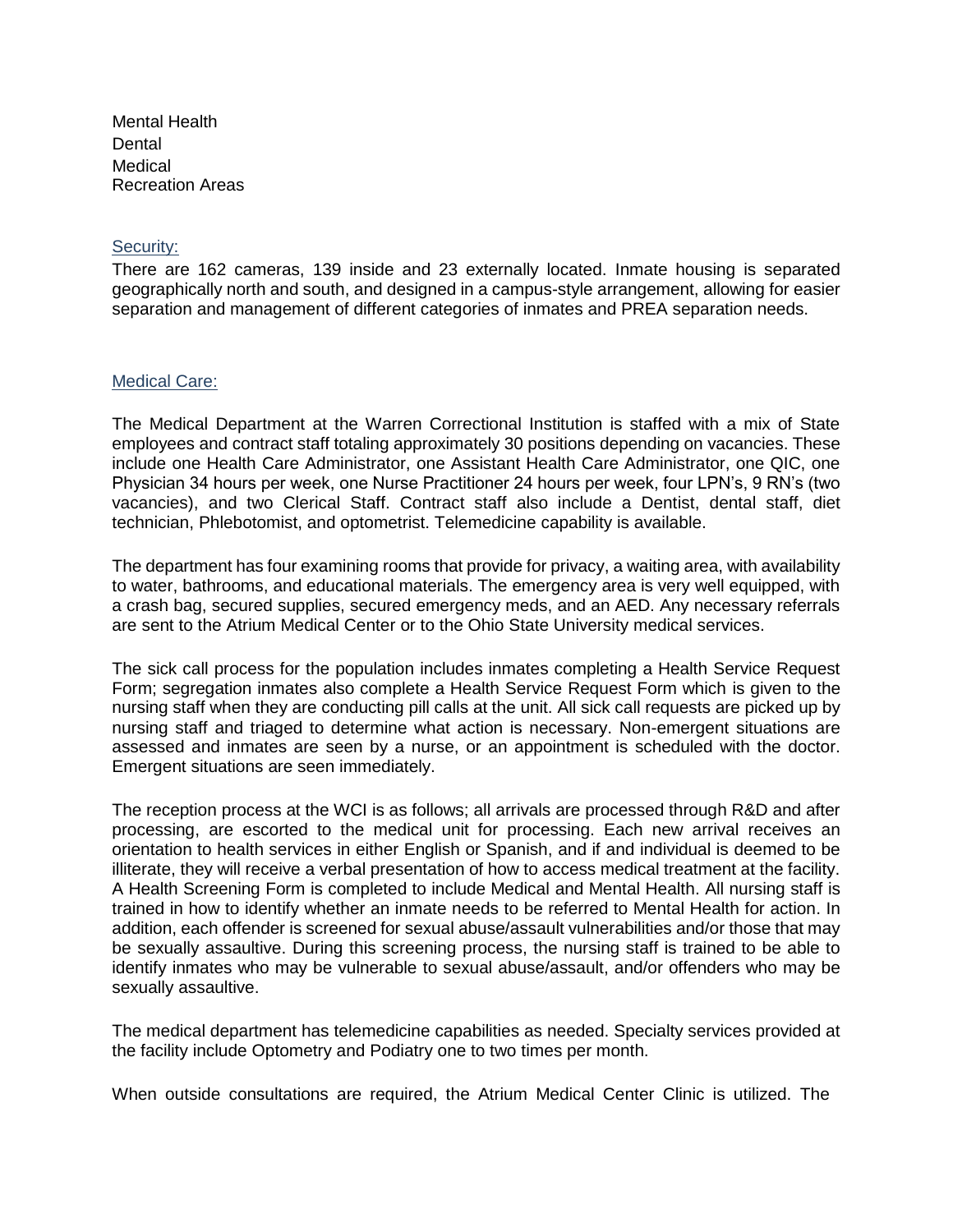medical department has the use of telemedicine when needed. Medical staff reported the facility staff does not conduct SAFE/SANE examinations on-site and the inmates are transferred to Atrium Hospital for a completed examination. However medical or mental health staff do see the inmate upon return from the hospital. The inmate remains in the infirmary until seen by a physician. The inmate is also treated for sexually transmitted infections upon return from the examination if appropriate.

### Mental Health:

The Mental Health Department is staffed with a mixture of some 34 full- and part-time staff, some of whom are contract staff. There are three Psychiatrists, five Psychologists, one Mental Health Administrator, one Assistant Mental Health Administrator, twelve psychiatric RTU RN's, several Social Workers and licensed counseling staff, one Behavioral Health Provider, and various activity therapy staff, support staff and attendants.Mental health staff was interviewed and reported receiving additional specialized training concerning protocols for sexual abuse and sexual harassment. They discussed their protocols for gaining consent and their duty to report. Staff not only explained the follow-up process for their responsibility to the alleged victim but also went into detail concerning the alleged aggressor as well. They refer all aggressors to their sexual abuse coordinator at the headquarters level for further assessment.

Services provided include; a Residential Treatment Unit (RTU), DTP outpatient Groups, Individual Counseling, Sani Group (Dual Diagnosis), Substance abuse through Recovery Services, Multi-Disciplinary Team (Outpatient, DTP & RTU), and 347 individual treatment plans.

Inmates access mental health services by either submitting a "Kite" (request chit) or by being referred by staff. Emergencies are seen immediately during normal duty hours, and immediately by RTU nursing staff after normal duty hours.

An inmate who is determined or suspected to be suicidal is maintained under close observation and taken to mental health for evaluation. If deemed necessary, the inmate is placed on suicide watch. Suicide watch cells are located in the RTU unit where there is 24/7 nursing staff available. Level of observation can vary between constant, close or special. Security staff and Psych attendants provide for the observation. All orders are obtained from Mental Health Staff.

The Mental Health Department provides programming for; Anger Management, Anxiety/Stress Management, Chronic Disease Self-Management, Cage Your Rage, Healthy Living, Adjustment to Prison, Coping with Stress, to mention a few. The Mental Health (MH) Department offers; Crisis Intervention, Counseling Groups, Individual Counseling/Therapy, Dual Diagnosis Treatment, Substance Abuse Counseling, Individual Treatment Plans, SIB (Self Injurious Behavior) and a Multi-Disciplinary Team approach.

### Religious Programming:

The Religious department is supervised by one Staff Chaplain. The department offers services such as Catholic Services, Hispanic Worship, Islamic Studies, Jehovah's Witness Bible Study, Judaic Observances, Kairos Prayer and Share, Tora, Catechism, Calvary Protestant Study, Stepping Up, House of Healing, Spiritual Literacy, and Cultural Literacy.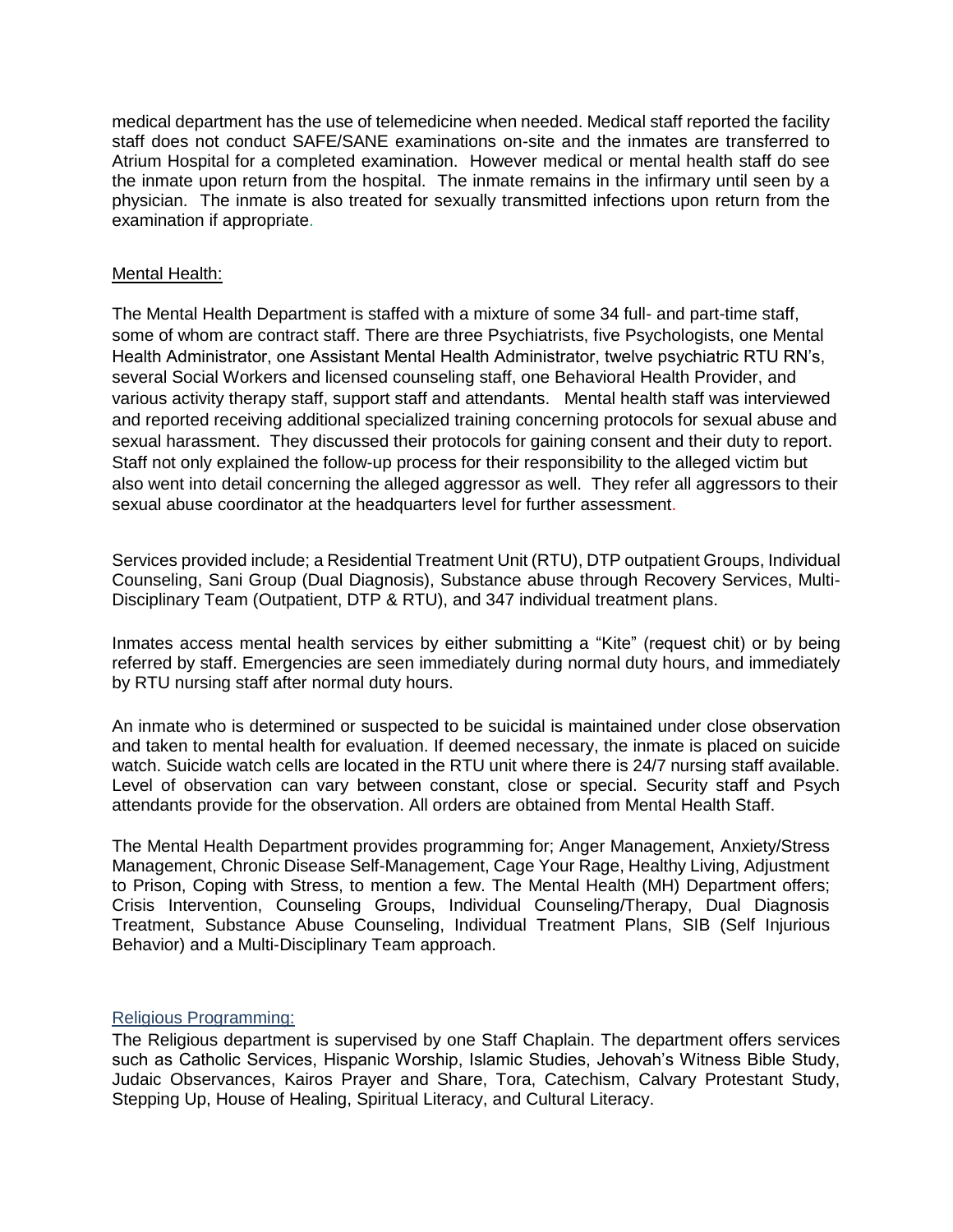The department has 244 active volunteers who assist with the religious programming for the department, a number that changes regularly; many do not regularly appear and come only for big events in the chapel. Of the 244 active volunteers, 120 were trained last year.

### Food Service:

Foodservice operations at the Warren Correctional Institution and the Camp are provided by Aramark Services, a private contract vendor. Inmates are employed as cooks, bakers, servers, janitors, and dishwashers. The kitchen area is well designed, clean and well maintained at both the Main institution and the Camp, and both areas have very good camera and staff coverage.

#### Offender Work Programs:

Work assignments available to the prisoner population at WCI include; Porter, Commissary, Barber Shop, Shoe Shine, Quarter Master, Laundry, Clerks, Tutors, Library Aides, Food Service, Program Aides, Maintenance, Recreation Workers, Recreation Aides, Prison Industries, Animal Trainer, Tailor, and Photographer.

The Ohio Penal Industries (OPI) operates five prison industries in the institution. These include the tubular furniture shop, the notebook bindery operation, outdoor furniture, Buffer Pad program, and Bed Restoration Shop.

LGBTI inmates are assigned to work throughout the facility.

### Academic and Vocational Education:

Warren Correctional Institution offers the following educational programs: Adult Basic Education (ABE), General Education Development (GED), Literacy, Vocational Electronics certification, and Vocational Horticulture certification, and certified college courses through Wilmington College. All programs are conducted by certified teachers and are accredited by the Ohio Department of Education. The department has an Apprenticeship Program, Tutoring, and Career Educational Counseling.

#### Social Services:

A range of resources is available to meet the various needs of the offenders to include: Re-Entry approved programming such as anger management, conflict resolution, LGBT groups, parenting, and financial management, NA, AA, psychological services and recreation. There is an extensive Recovery Services Programming available to the offenders. The programming includes; Treatment Readiness Program, Intensive Outpatient Program, Recovery Maintenance Program, Brief Intervention Program, Alcoholics Anonymous, Narcotics Anonymous, AA Big Book Study Group, AA Twelve Step Study Group, Alcohol, and other drugs Education (LPH), and Alcohol and other drugs Education (RH).

In the Extended Restrictive Housing, Programming includes; Peace Education, Shades of Coping, Filtered Life, Cardiac Program, Transitional Living (in 1B), and Effects of Addiction.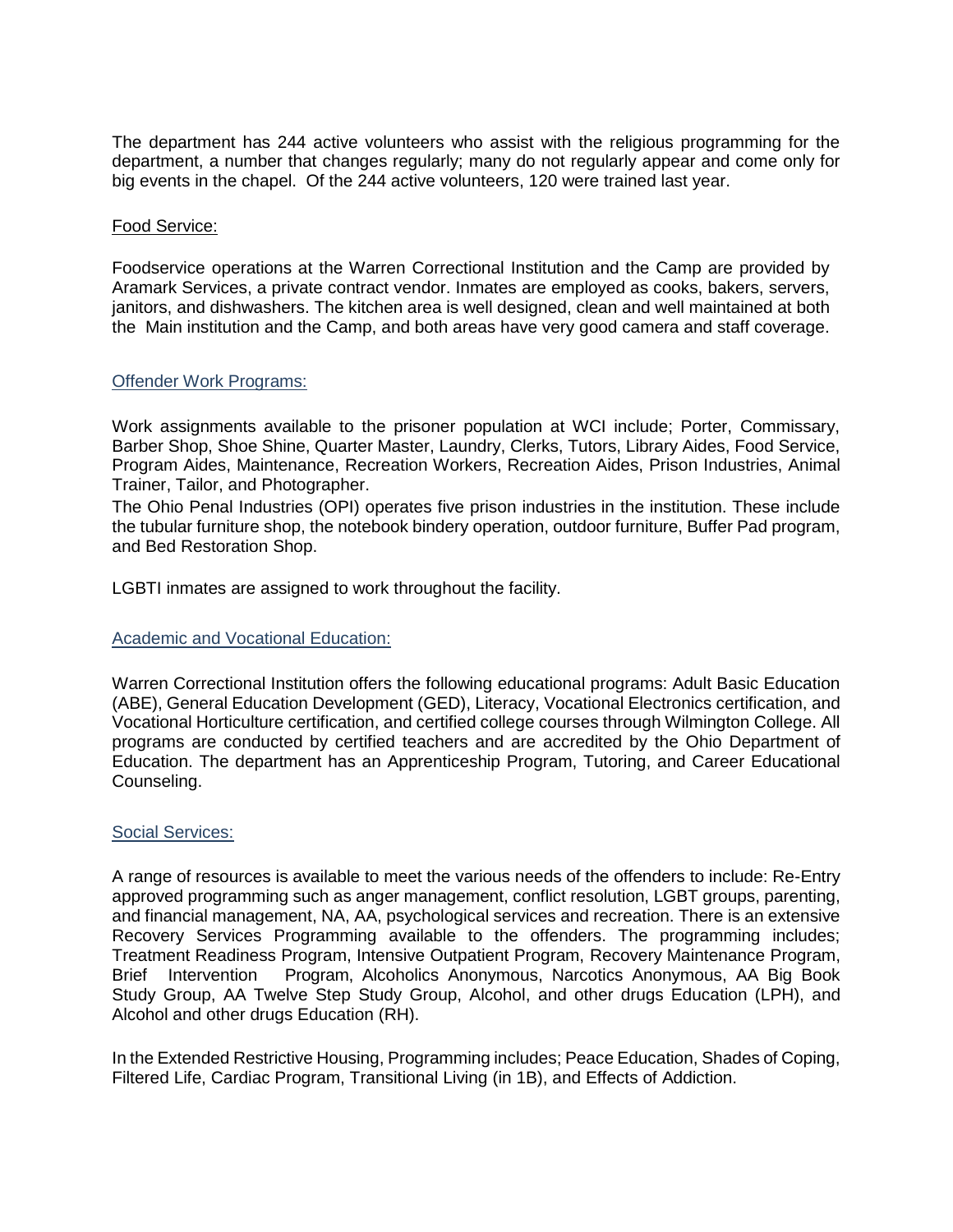Library Services:

The library is open to the inmate population during the daytime and evenings Tuesday through Saturday, and then books are available in book carts. Inmates have access to Law Library Computers (Lexis Nexis) and there is a legal clerk available for offenders.

### **Interviews**

During the audit, team members met with both staff and offenders to verify observations and/or to clarify questions concerning facility operations. The major portion of the site audit consisted of conducting these structured interviews with specialized and randomly selected staff and also with random and targeted categories of offenders (LGBTI, reported victims of abuse, cognitive or handicapped offenders, etc.). All staff and offenders interviewed were very cooperative during the interview process.

### Offender Interviews

In addition to interviews and discussions with employees selected during the site review, the Auditors conducted random and targeted offender interviews as noted below. The offenders and staff were well aware of PREA and the zero-tolerance policy of the Agency. Offenders interviewed were knowledgeable about how and where to report sexual abuse and sexual harassment. They all indicated they had received written information either on their arrival or on the housing units for those that have been at the facility for a considerable amount of time.

The offenders talked freely with the auditors and described their treatment by staff members as fair with few individual exceptions. LGBTI offenders interviewed reported that they felt safe and a significant number of older offenders responded in a similar vein. Interviewed offenders felt that staff would take very seriously any report of sexual abuse, assault, harassment or retaliation. Offenders effectively communicated multiple methods of reporting and many stated that they would feel comfortable directly telling a staff member at any time. All offenders made mention of the reporting phone numbers (some could provide the number from memory) and the location of the posters and that they received information regarding PREA upon intake and were asked questions concerning their history regularly.

During the site review of the facility and re-visits, the auditors had the opportunity to speak with approximately 45 inmates, 25 randomly selected and 20 in targeted categories. There are no youthful offenders incarcerated here and the facility does not involuntarily segregate inmates as a method to ensure their safety, there is no Protective Custody Unit. The auditors substituted other categories of targeted inmates to compensate for the absence of these potential inmates to be interviewed. The consensus of the inmates was that treatment was generally good, and the care provided by the medical department was also good. The majority of the inmates felt that the staff performed their jobs professionally and were always approachable if they had questions or concerns. The inmates that were involved in programming felt that the programs would help them when they left incarceration. Those who were involved in vocational programs or working in different areas of the facility felt that what they were learning would help them later in life.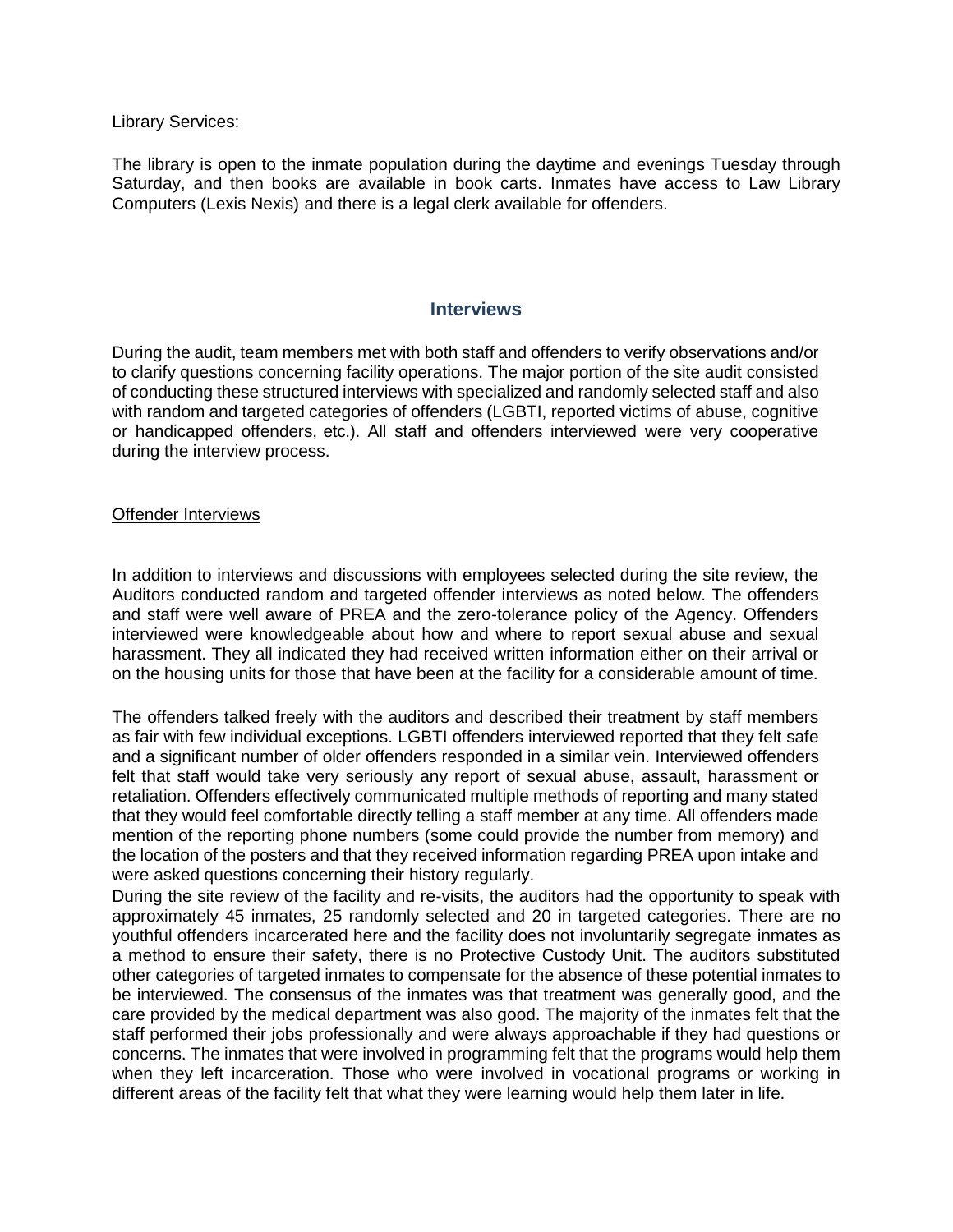Some of the 20 targeted offenders were part of more than one category and were interviewed for both categories (e.g., LEP and cognitive disability both; or physical disability and deaf both, etc.). The offenders were supportive of the PREA efforts by the warden and the administrative staff. There were a few general population complaints about staff treatment or fairness by a few individual staff, but these were non-specific. Overall, the offender interviews produced very few complaints.

Offenders selected for random interviews were selected from all housing areas. During all interviews, offenders communicated that they felt safe and they felt that their sexual safety was not at risk. Interviewed offenders felt that any staff they reported to would take action on a report of sexual abuse, assault, harassment or retaliation. LGBTI offenders interviewed reported that they felt safe and the significant number of older or more vulnerable population offenders responded in a similar vein. All staff and offenders interviewed were very cooperative during the interview process.

### Offenders Interviewed

- 4 Offenders Who Reported Victimization During Risk Screening
- 3 Offenders Who Identify As LGB
- 4 Transgender Offenders
- 7 Who Reported Abuse/Victimization
- 2 Inmates With a Physical Disability
- 2 Inmates Who Were Blind, Deaf or Hard of Hearing
- 2 Limited English Proficiency Inmate
- 4 Inmates With A Cognitive Disability
- 25 Random Offenders

### **Staff Interviews**

Auditors interviewed a wide range of staff that included both executive and line staff for the facility. The auditors had the opportunity to speak with 19 Randomly selected staff members, 6 mandated senior staff (including memorialized interviews with key Agency personnel located at the agency headquarters offices), 37 specialized staff, 2 volunteers and 1 contractor during the conduct of the audit. The officers on the shifts stated they feel safe working at WCI and all had been through PREA training. In interviews, correctional officers and staff expressed satisfaction with their PREA training and felt they knew their required actions when incidents occur. Specialized staff interviewed included Medical and Mental Health Supervisors, higherlevel supervisors, as well as staff from Programs, Human Resources, Training, Classification and Intake Staffs. Staff at WCI is professional in their interaction with the offenders and other staff. The audit team observed a sense of pride in all levels of staff in the facility regarding their jobs. Officers the audit team talked with said they were involved in the PREA Audit preparation process and committed to the success of the facility. Staff and officers feel that their work is recognized and appreciated by leadership. The consensus of the auditors was that staff at the facility were professional in the performance of their duties and very knowledgeable of their duties and responsibilities.

It was observed by the auditors that the line staff, as well as the executive level staff, appeared responsive to inmate concerns. The line staff felt that the executive level staff had an open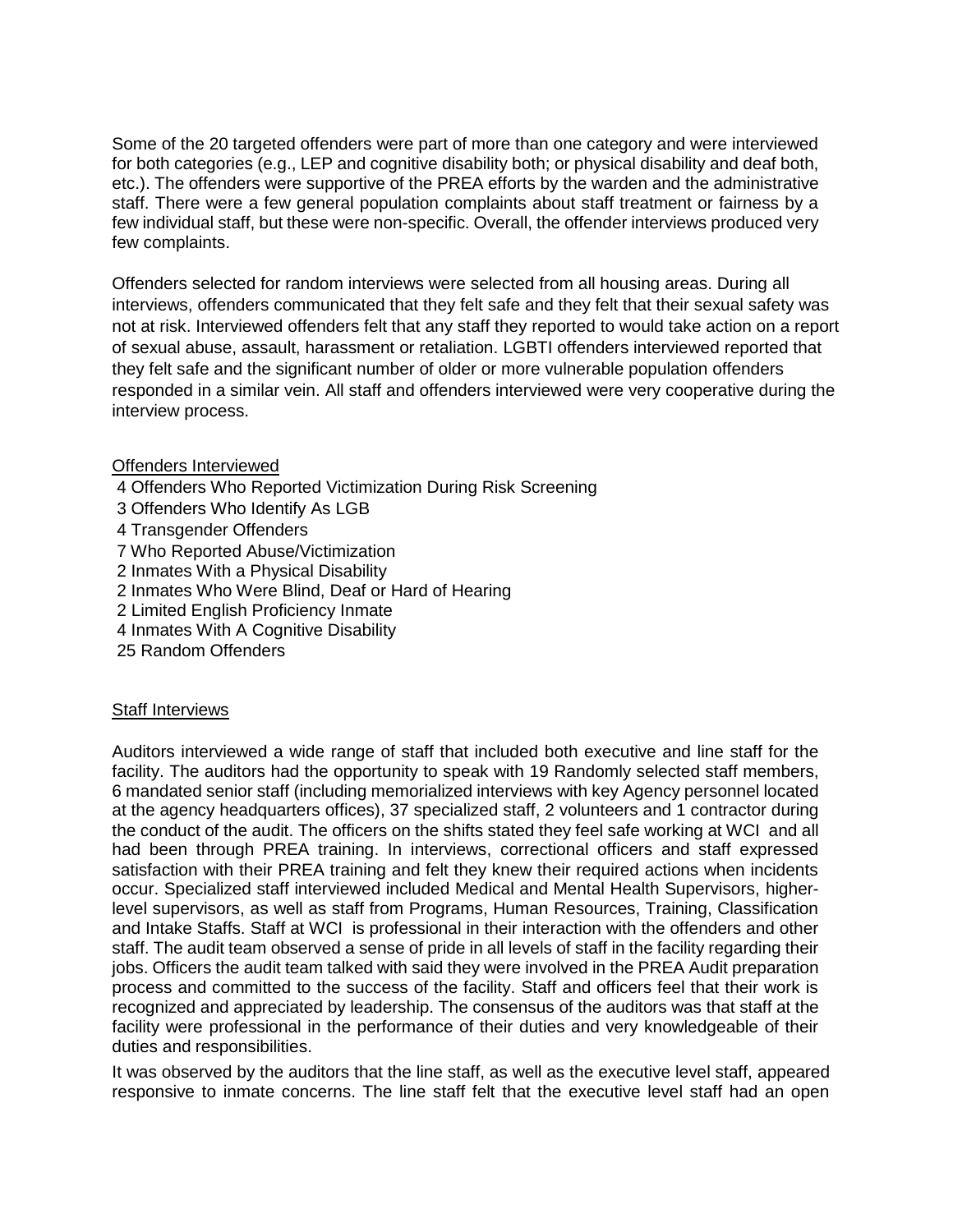communication culture and were available to them at generally any time. Many staff has been at the facility for a lot of years, which the auditors felt spoke very highly of the operation of the facility.

Staff at WCI is professional in their interaction with the offenders and other staff. The auditors observed a sense of pride in staff in the facility regarding their jobs. Officers the auditors talked with said they were committed to the success of the facility. Staff and officers feel that their work is recognized and appreciated by leadership. During the site review of the facility and subsequent re-visits, the audit team had the opportunity to speak and/or interview 65 staff. The auditors felt that the staff at this facility were very professional in the conduct of their duties, were very knowledgeable of all of their duties and responsibilities and knew exactly what to do in emergencies. The line staff felt that the executive level staff was always available to them, not when they were making their rounds, but at any other time as well. The line staff felt that the executive level staff was always willing to listen to suggestions that might improve performance or the running of the facility. The Executive level staff felt that they had a very good group of line staff, who always performed their jobs professionally and knew how to interact with the inmate population. All of the staff that the audit team spoke with stated that they felt safe in their assignments.

### Staff Interviewed

- 1 Agency Head
- 1 Agency PREA Coordinator
- 1 Facility Contracting Officer
- 1 Human Resources Manager
- 1 Warden
- 1 PREA Compliance Manager/Operational Compliance Manager
- 2 Facility Administrative Investigators
- 1 Criminal Investigator (Ohio State Highway Patrol)
- 3 Incident Review Team members
- 3 Contractors/Volunteers who have contact with offenders
- 4 Medical-Mental Health staff
- 1 SAFE/SANE Staff at the Medical Center
- 4 Intermediate or Higher-level Supervisors
- 1 Staff Who Perform Screening for Risk of Victimization and Abusiveness
- 1 Intake Staff
- 1 Staff Who Supervise Segregated Housing
- 2 Designated Staff Charged with Monitoring Retaliation
- 8 First Responders
- 19 Random Staff from all 3 shifts

All staff interviewed were well-versed in their respective areas of responsibility regarding PREA and affirmed compliance with the applicable PREA standards. Staff was familiar with the procedures regarding reporting, responding and evidence preservation. All uniformed staff are trained as first responders and are familiar with their duties.

Examination of Records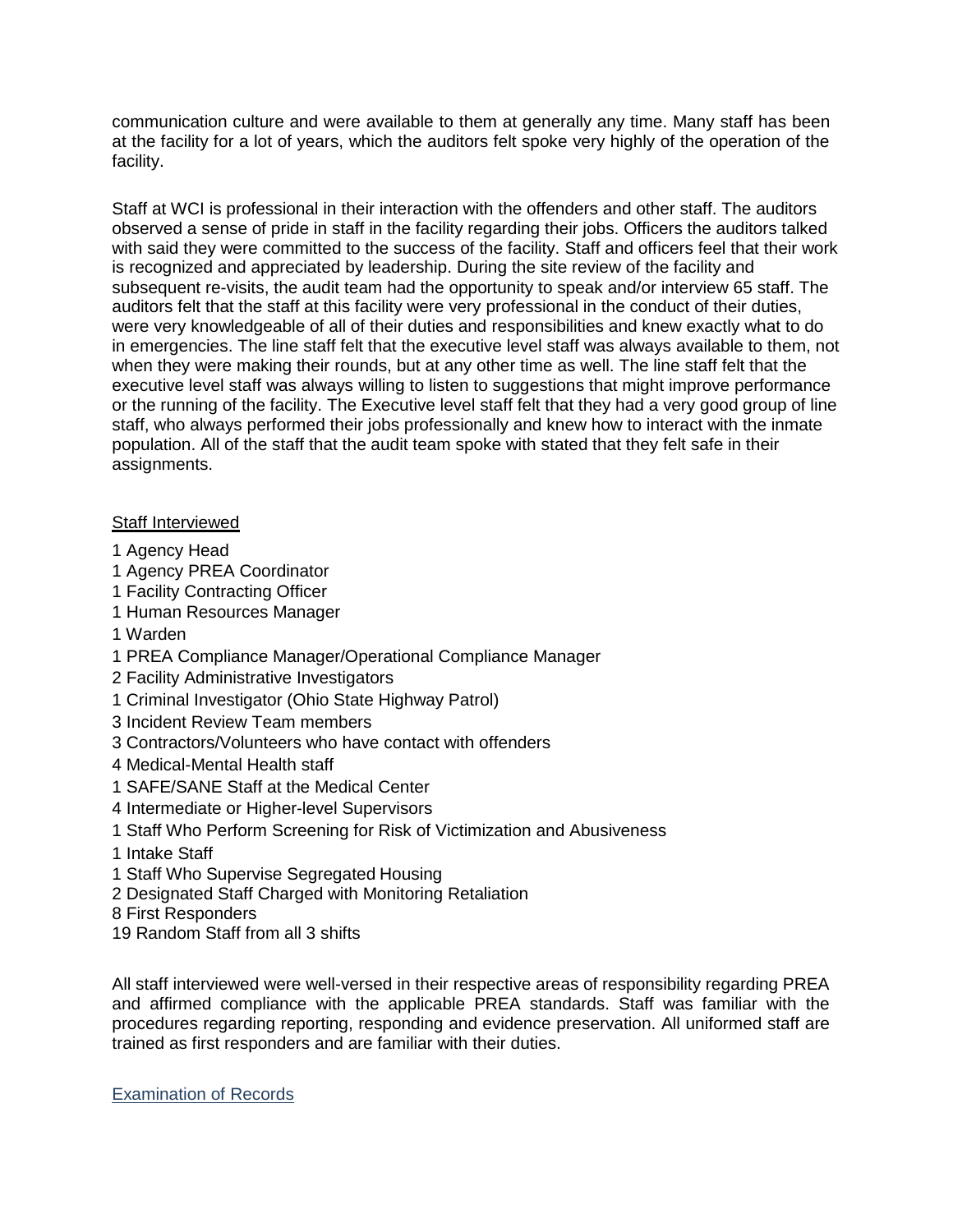Before and during the site visit review, the auditors reviewed the various files and documents, noted below, to evaluate compliance levels of the policies and procedures. The facility has zero notices of non-compliance with local, state, or federal laws or regulations. The file and document reviews were also part of the triangulation of data following the on-site review.

#### Files and Materials Reviewed

*Reviewed prior to the on-site visit:* Staffing Plan for the facility Inmate Handbook Receipt of admission education by inmates Volunteer and Contractor training script and curricula guide Staff training PREA curricula *Reviewed on-site or following the on-site visit:* Medical and Mental Health department Logs Medical and Mental health staff training certificates, schedule, etc. Investigation files and logs Investigator Certification Incident Review Files Retaliation Monitor Files Personnel Folders, random Inmate folders, random Staff Handbook Volunteer/contractor folders Volunteer/Contractor Training Curricula, schedule, etc. List of inmates by housing area and job, if possible Staff Roster by shift and job, where available Organization Chart Contact Data for Community Advocacy Agency/Agencies Target Inmate Lists Unit and Control Logs

# **Facility Characteristics**

### Facility Demographics

Rated Capacity: 680 Actual Population: 1249 Average Daily Population for the last 12 months: 1327 Average Length of Stay: 5 Years 6 Months Security/Custody Level: Close Age Range of Offenders: 20-70 Gender: Male Full-Time Staff: 367

Facility Description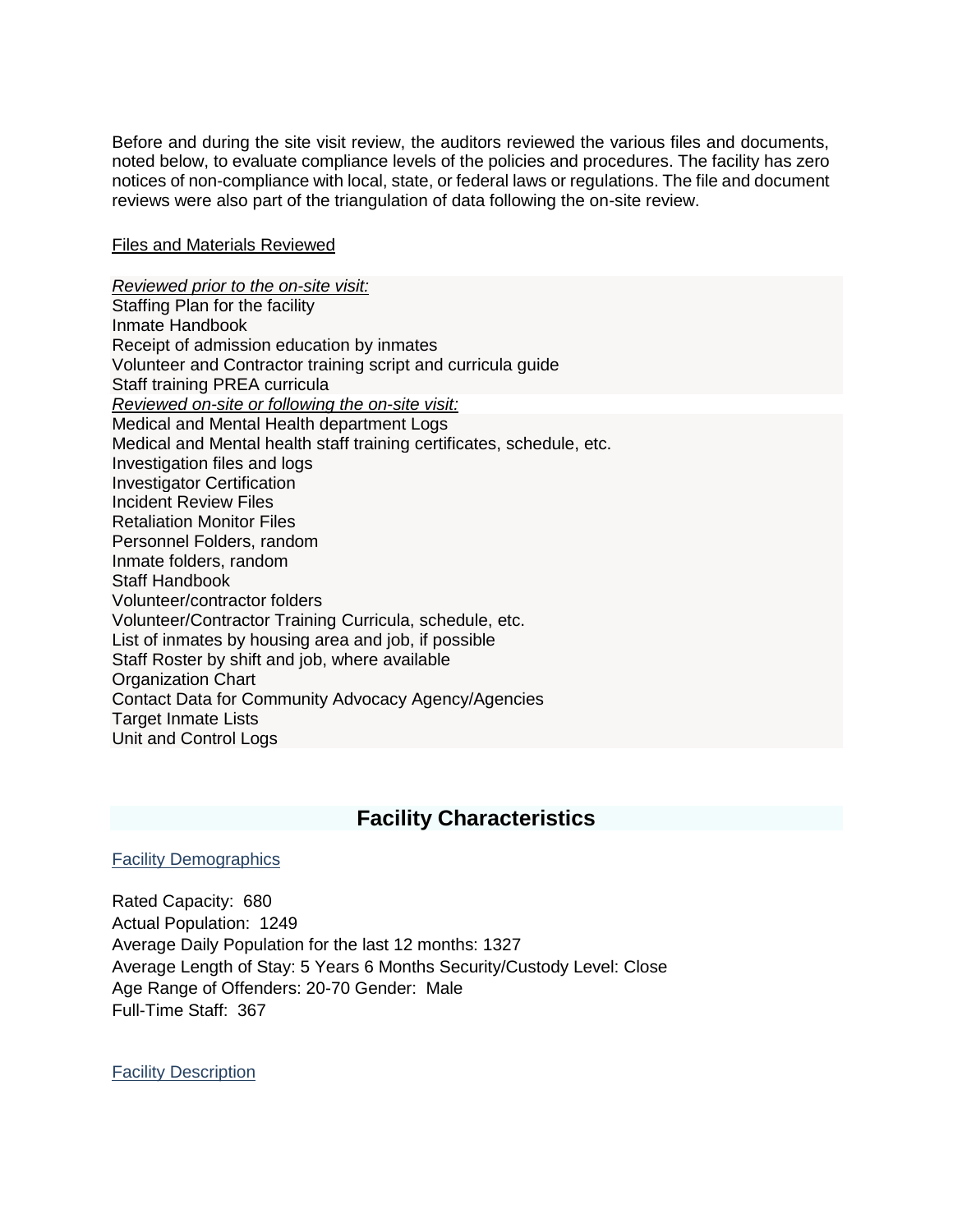Warren Correctional Institution (WCI) is located in Warren, Ohio, and was opened in 1989. The prison consists of a total of 70 acres, 45 acres within a fence and 25 acres outside the fence, constructed in a campus-style with 12 individual buildings that include 14 housing units., including a Residential Treatment Unit (RTU) for more severely challenged inmates.

During the on-site visit, the facility housed 1302 inmates in 14 living areas. One of the units contains a Residential Treatment Unit (RTU) providing specialized care for inmates with serious mental illnesses.

#### Exit Discussion

The exit outbrief was held at with the Warden, March 4, 2020. The Auditors expressed appreciation for the cooperation of everyone and explained the procedures that would follow the audit to include review and triangulation of all data received from the policy and document reviews, interviews and site reviews.

The following persons were also in attendance:

Warden Wanza Jackson-Mitchell Doug Luneke, DWO Robert Welch, DWSS Anita Eulenburg, Compliance Manager Kim Alexander, Human Resources Mark Stegemoller, Agency PREA Coordinator Marty Jones, Investigator Brian Baker, Investigator Greg Craft, Warden Asst. Dawn Vencil, Business Administrator Isaac Bullock, Inspector Nancy Frye, Mental Health Janet Smith, Unit Manager Rodney McIntosh, Unit Management Chief Kevin Chamblin, STG (Threat Group) Coordinator Trenten Buckler, Administrative Professional Skip Miller, Maintenance Supt. James Raney, IT James Brenner, Health & Safety Stephen Williams, Case manager Steve Ball, Cashier Supervisor Parvez Sarwar, Unit Manager Andrew Crosby, Unit Manager Julia Bush, Assistant Health care Administrator Phil Walker, Captain Phil Day, Lieutenant Monna Smith, Health Care Administrator

The Auditors explained the procedures that would follow the audit. The Auditors expressed appreciation for the cooperation of everyone concerned and congratulated the facility team for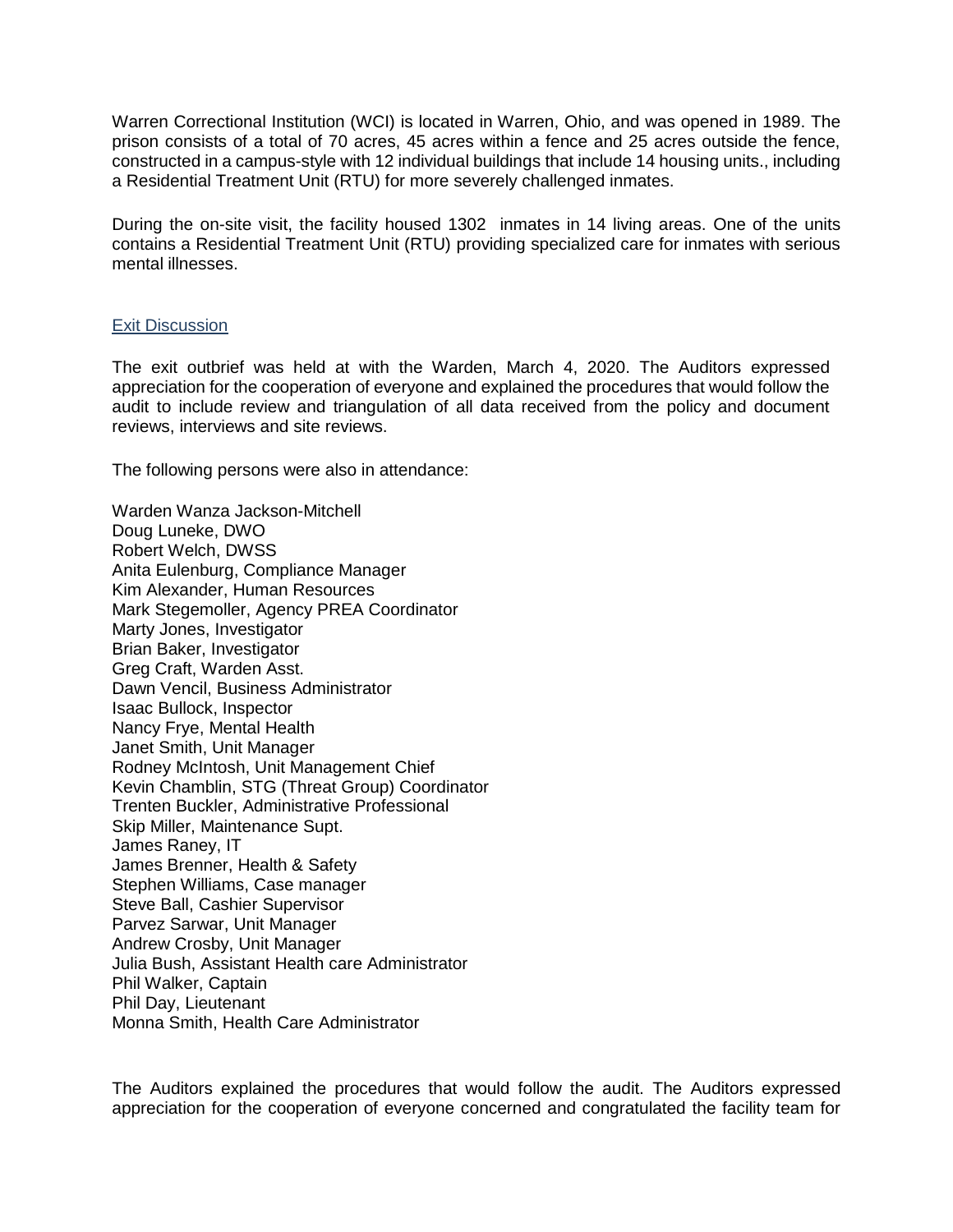the progress made and encouraged them to continue to strive toward even further professionalism within the correctional field.

### **Corrective Actions**

In regards to standard 115.32 (Volunteer and Contractor Training), the Auditors recommended that the facility develop a plan of action to ensure all medical and mental health contractors receive an improved level and type of training, based on the services they provide and level of contact they have with inmates. The on-site review, policy review, and interviews all indicated that contract medical personnel function largely like full-time State staff. The auditors believe that this can be accomplished through including such contractors in annual PREA refresher training equivalent to that in which full-time staff receives.

ODRC PREA leadership reviewed this recommendation and are revising policy 79-ISA-01 to include the following language: All routine volunteers, special event volunteers (as defined by DRC Policy 71-SOC-01), Long Term Contractors and Non-Escorted Contractors (as defined by DRC Policy 39- TRN-12) who have contact with inmates shall be notified of DRC's zerotolerance regarding sexual misconduct and how to report such incidents. All volunteers and contractors shall also be trained on their responsibilities regarding sexual misconduct prevention, detection, and response. The level and type of training shall be based on the services they provide and the level of contact they have with inmates. "Annual PREA refresher training shall be completed by all contractors who provide services at prisons that are equivalent to that of full-time staff (i.e., medical, mental health, Aramark, etc.,)."All training shall be documented on the PREA Contractor/Volunteer/Intern Training Acknowledgment Form (DRC1173).

The Auditors believe this action will meet the enhanced training needed for certain contractors and is a positive step for the Agency.

# **Summary of Audit Findings**

*The summary should include the number and list of standards exceeded, number of standards met, and number and list of standards not met.*

*Auditor Note: No standard should be found to be "Not Applicable" or "NA". A compliance determination must be made for each standard.*

### **Standards Exceeded: 0**

**Standards Met Number of Standards Met:** 43

### **Standards Not Met: 0**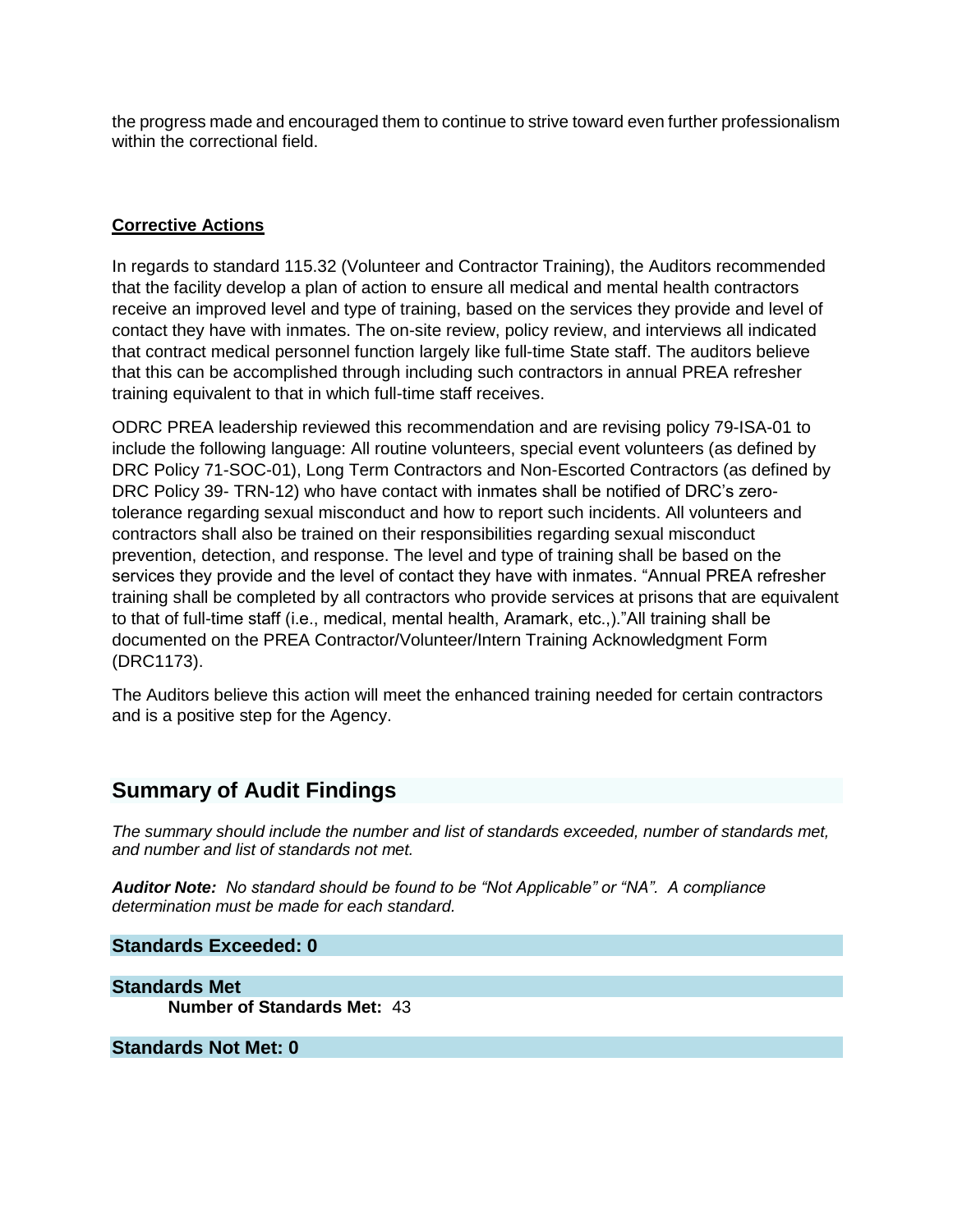# **PREVENTION PLANNING**

# **Standard 115.11: Zero tolerance of sexual abuse and sexual harassment; PREA coordinator**

### **All Yes/No Questions Must Be Answered by The Auditor to Complete the Report**

# **115.11 (a)**

- Does the agency have a written policy mandating zero tolerance toward all forms of sexual abuse and sexual harassment?  $\boxtimes$  Yes  $\Box$  No
- **•** Does the written policy outline the agency's approach to preventing, detecting, and responding to sexual abuse and sexual harassment?  $\boxtimes$  Yes  $\Box$  No

# **115.11 (b)**

- **E** Has the agency employed or designated an agency-wide PREA Coordinator?  $\boxtimes$  Yes ☐ No
- **•** Is the PREA Coordinator position in the upper-level of the agency hierarchy?  $\boxtimes$  Yes ☐ No
- Does the PREA Coordinator have sufficient time and authority to develop, implement, and oversee agency efforts to comply with the PREA standards in all of its facilities? ☒ Yes ☐ No

### **115.11 (c)**

- **■** If this agency operates more than one facility, has each facility designated a PREA compliance manager? (N/A if agency operates only one facility.)  $\boxtimes$  Yes  $\Box$  No  $\Box$  NA
- Does the PREA compliance manager have sufficient time and authority to coordinate the facility's efforts to comply with the PREA standards? (N/A if agency operates only one facility.)  $\boxtimes$  Yes  $\Box$  No  $\Box$  NA

### **Auditor Overall Compliance Determination**

- ☐ **Exceeds Standard** (*Substantially exceeds requirement of standards*)
- ☒ **Meets Standard** (*Substantial compliance; complies in all material ways with the standard for the relevant review period*)
- ☐ **Does Not Meet Standard** (*Requires Corrective Action*)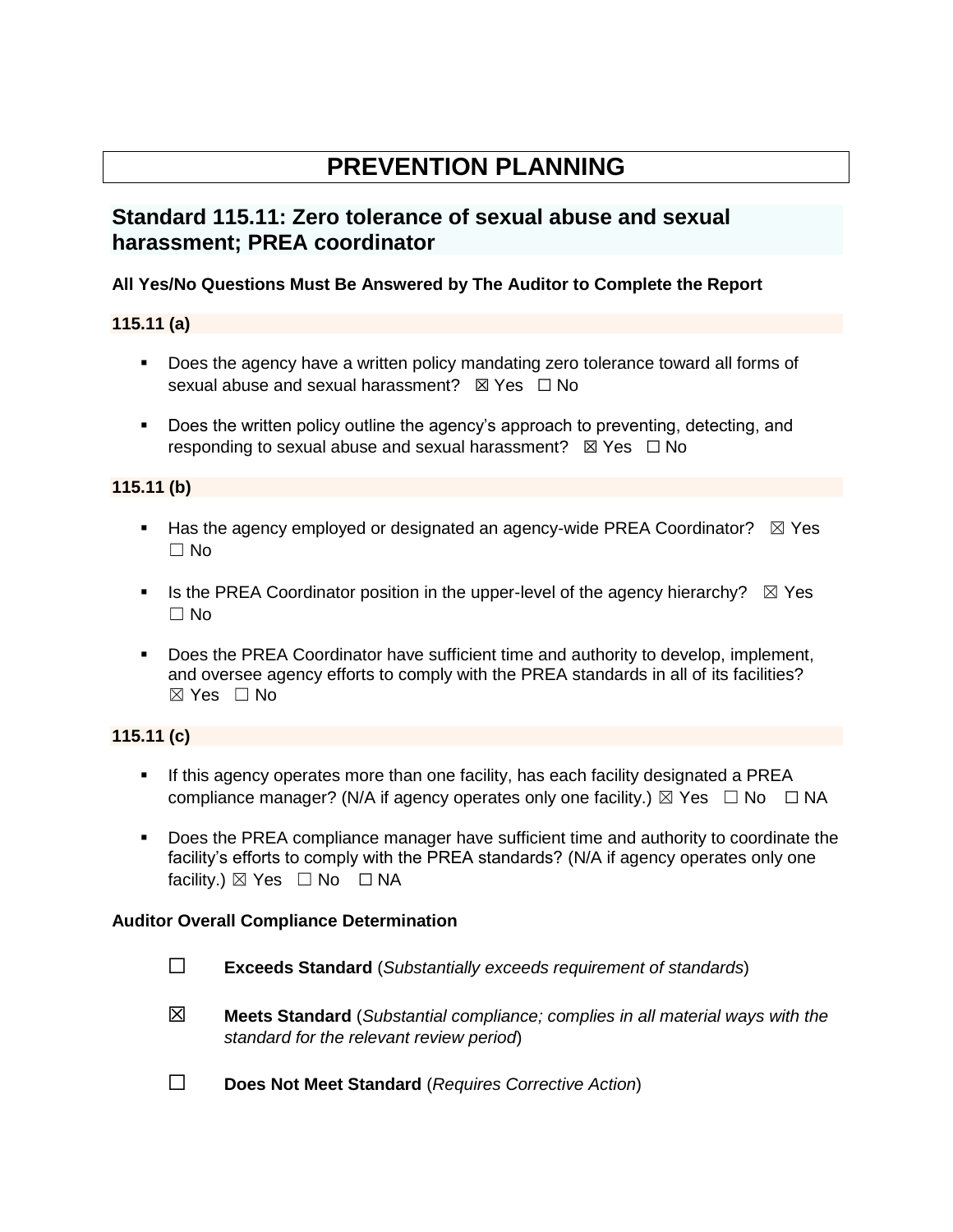PREA management in ODRC facilities is managed by an Operational Compliance Manager (OCM), a Full-time Position who also manages ACA Accreditation Audits and other internal ODRC audits.Policy 79-ISA-01 provides the primary ODRC PREA Plan guidance.

The Agency OCM interview reflects that adequate time is available to himself, his 2 PREA Regional Compliance Administrators, and the 25 facility OCMs/PREA Compliance Managers.

The PREA Operational Compliance Manager reports to the Warden or Warden's designee. The ODRC Bureau of Operational Compliance (BOC) has functional supervision and oversees regular meetings and training, as well as conducting site visits and maintaining constant contact.

The ODRC policy mandates zero tolerance of sexual abuse and harassment. The policy outlines the agency's approach to preventing, detecting and responding to such conduct. Prohibited acts are clearly defined. Staff duties are defined within the policy. The ODRC OCM/PREA Coordinator and facility OCM/PREA Managers were familiar with their respective responsibilities to ensure compliance with policies by staff. The ODRC and Facility Coordinators interviewed indicated that they have sufficient time and authority to coordinate efforts to comply with the PREA standards as required. The extensive ODRC PREA compliance oversight and management effort is assigned to the HQ facility and Regional function statewide and is operated from ODRC headquarters. If a local issue, the Compliance Administrators will contact the facility OCM and develop a plan of action to bring them into compliance. If it is an agency issue, the Bureau of Operational Compliance (BOC) adjusts policy or procedure.

# **Standard 115.12: Contracting with other entities for the confinement of inmates**

# **All Yes/No Questions Must Be Answered by the Auditor to Complete the Report**

### **115.12 (a)**

**EXECT** If this agency is public and it contracts for the confinement of its inmates with private agencies or other entities including other government agencies, has the agency included the entity's obligation to comply with the PREA standards in any new contract or contract renewal signed on or after August 20, 2012? (N/A if the agency does not contract with private agencies or other entities for the confinement of inmates.)  $\boxtimes$  Yes  $\Box$  No  $\Box$ NA

### **115.12 (b)**

▪ Does any new contract or contract renewal signed on or after August 20, 2012 provide for agency contract monitoring to ensure that the contractor is complying with the PREA standards? (N/A if the agency does not contract with private agencies or other entities for the confinement of inmates.)  $\boxtimes$  Yes  $\Box$  No  $\Box$  NA

### **Auditor Overall Compliance Determination**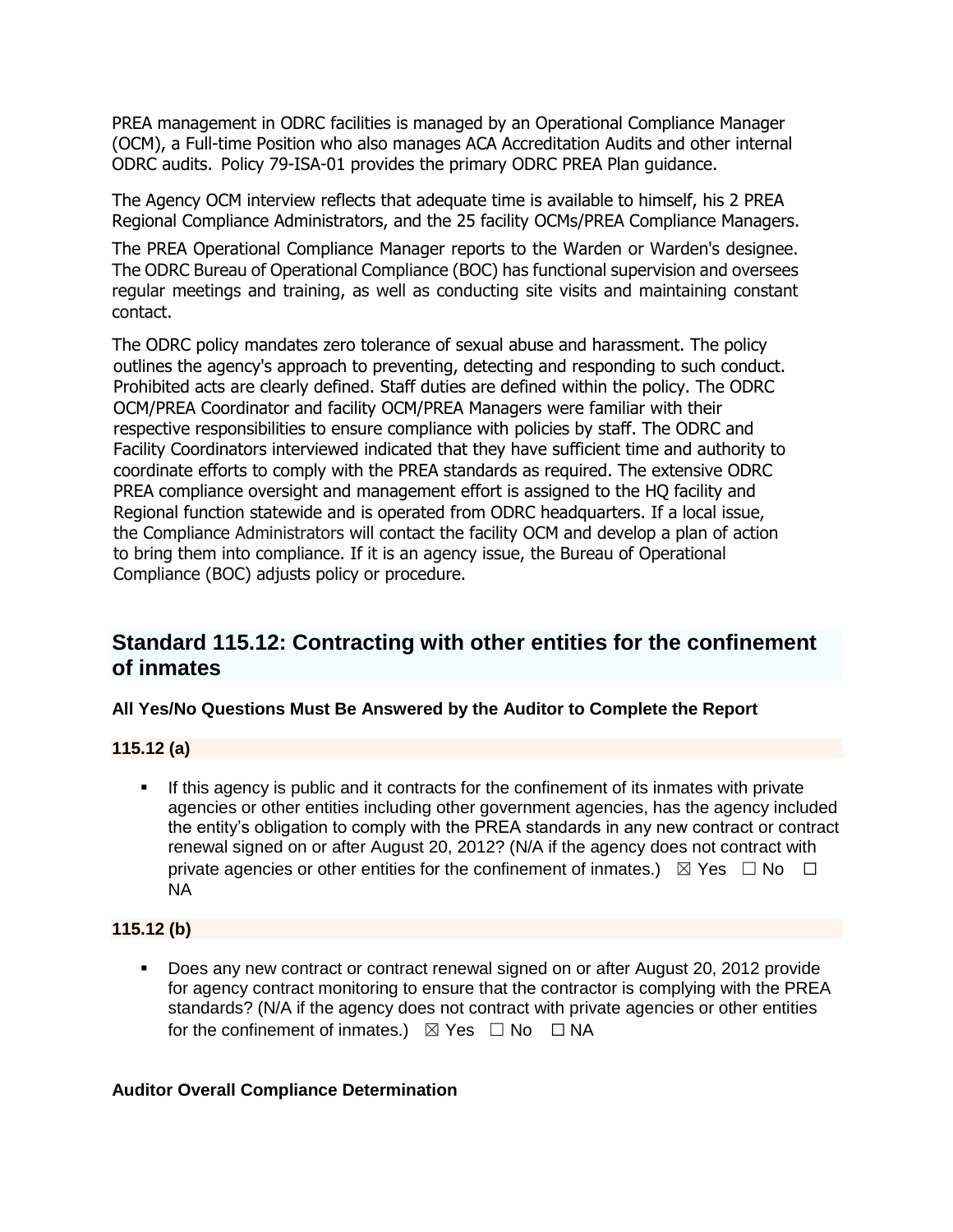- ☐ **Exceeds Standard** (*Substantially exceeds requirement of standards*)
- ☒ **Meets Standard** (*Substantial compliance; complies in all material ways with the standard for the relevant review period*)
- ☐ **Does Not Meet Standard** (*Requires Corrective Action*)

The agency entered into 3 contracts for confinement of inmates since the last audit and all require contractors to adopt and comply with PREA Standards. The agency monitors all contracts for compliance and that provision is included in all contracts as well.

Based on contract documentation provided and interviews with the Agency Contract Administrator and the PREA Coordinator/BOC Chief, it was determined that the ODRC system (not WCI per se) does contract with other facilities to house offenders assigned to their custody and requirements to monitor are being met, as are contractual requirements that the contractor is compliant with PREA Standards. ODRC also has an extensive oversight system for contractual relationships. The Ohio Department of Rehabilitation and Correction contracts with private agencies for offenders housed at only three facilities. No other offenders are housed with a private agency or other entity.Per [79-ISA-01](file://///codata/biasc/Staff%20Folder%20-%20Stegemoller/2018%20PREA%20Audits/2018%20MASTER%20COPIES/115.12/79-ISA-01%20115.12a.pdf) the Ohio Department of Rehabilitation and Correction conducts an annual PREA Compliance Review at each private facility. The agency has a full-time Contract Monitor at each facility to monitor day to day operations and contract facilities are required to follow ODRC Policies.

The ODRC Contracts policy, *[79-ISA-01,](file://///codata/biasc/Staff%20Folder%20-%20Stegemoller/2018%20PREA%20Audits/2018%20MASTER%20COPIES/115.12/79-ISA-01%20115.12a.pdf)* requires that the 11 contracted service providers for WCI meet all PREA requirements for training. The 3 agency-contracted facilities for ODRC also are required to be PREA-compliant and these facility operators are audited by ODRC annually.

The agency has a full-time Contract Monitor at each facility to monitor day to day operations and contract facilities are required to follow ODRC Policies. The Contract Monitor reports directly to the Chief of Acquisitions and Contract Compliance. The Regional Medical/Mental/Recovery Services Monitor conducts regular visits and the Regional Director also conducts site visits with a Regional Team. The Bureau of Operational Compliance conducts an annual Internal Management Audit to include a PREA Compliance Review.

# **Standard 115.13: Supervision and monitoring**

### **All Yes/No Questions Must Be Answered by the Auditor to Complete the Report**

### **115.13 (a)**

.

- Does the facility have a documented staffing plan that provides for adequate levels of staffing and, where applicable, video monitoring, to protect inmates against sexual abuse? ⊠ Yes □ No
- **•** In calculating adequate staffing levels and determining the need for video monitoring,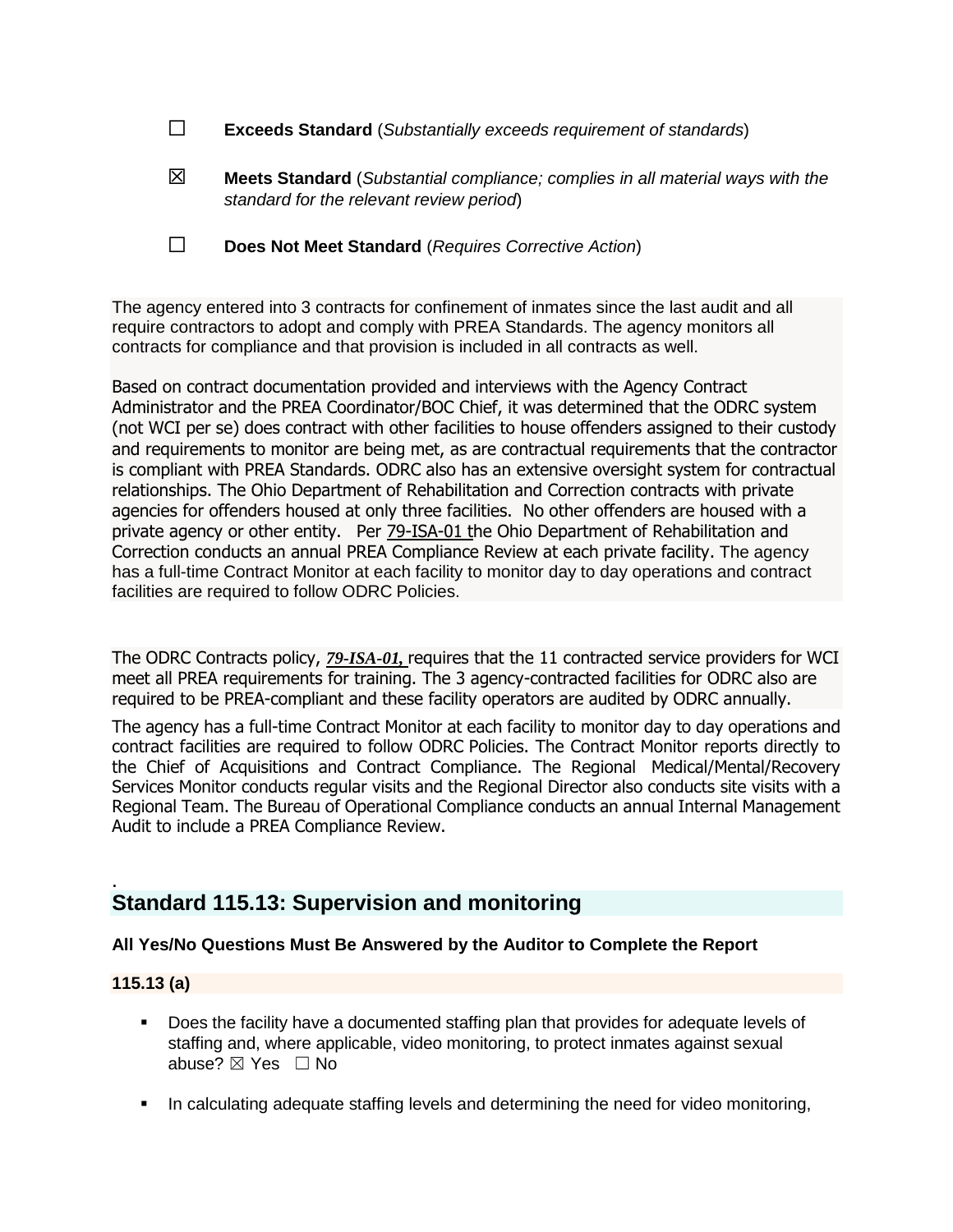does the staffing plan take into consideration: Generally accepted detention and correctional practices?  $\boxtimes$  Yes  $\Box$  No

- **·** In calculating adequate staffing levels and determining the need for video monitoring, does the staffing plan take into consideration: Any judicial findings of inadequacy?  $\boxtimes$ Yes □ No
- **•** In calculating adequate staffing levels and determining the need for video monitoring, does the staffing plan take into consideration: Any findings of inadequacy from Federal investigative agencies?  $\boxtimes$  Yes  $\Box$  No
- **·** In calculating adequate staffing levels and determining the need for video monitoring. does the staffing plan take into consideration: Any findings of inadequacy from internal or external oversight bodies? ⊠ Yes □ No
- In calculating adequate staffing levels and determining the need for video monitoring, does the staffing plan take into consideration: All components of the facility's physical plant (including "blind-spots" or areas where staff or inmates may be isolated)?  $\boxtimes$  Yes ☐ No
- **•** In calculating adequate staffing levels and determining the need for video monitoring, does the staffing plan take into consideration: The composition of the inmate population? ☒ Yes ☐ No
- **•** In calculating adequate staffing levels and determining the need for video monitoring, does the staffing plan take into consideration: The number and placement of supervisory staff?  $\boxtimes$  Yes  $\Box$  No
- In calculating adequate staffing levels and determining the need for video monitoring, does the staffing plan take into consideration: The institution programs occurring on a particular shift? **⊠** Yes □ No □ NA
- In calculating adequate staffing levels and determining the need for video monitoring, does the staffing plan take into consideration: Any applicable State or local laws, regulations, or standards? ⊠ Yes □ No
- **In calculating adequate staffing levels and determining the need for video monitoring,** does the staffing plan take into consideration: The prevalence of substantiated and unsubstantiated incidents of sexual abuse?  $\nabla$  Yes  $\nabla$  No
- **•** In calculating adequate staffing levels and determining the need for video monitoring, does the staffing plan take into consideration: Any other relevant factors?  $\boxtimes$  Yes  $\Box$  No

### **115.13 (b)**

**•** In circumstances where the staffing plan is not complied with, does the facility document and justify all deviations from the plan? (N/A if no deviations from staffing plan.) ☒ Yes ☐ No ☐ NA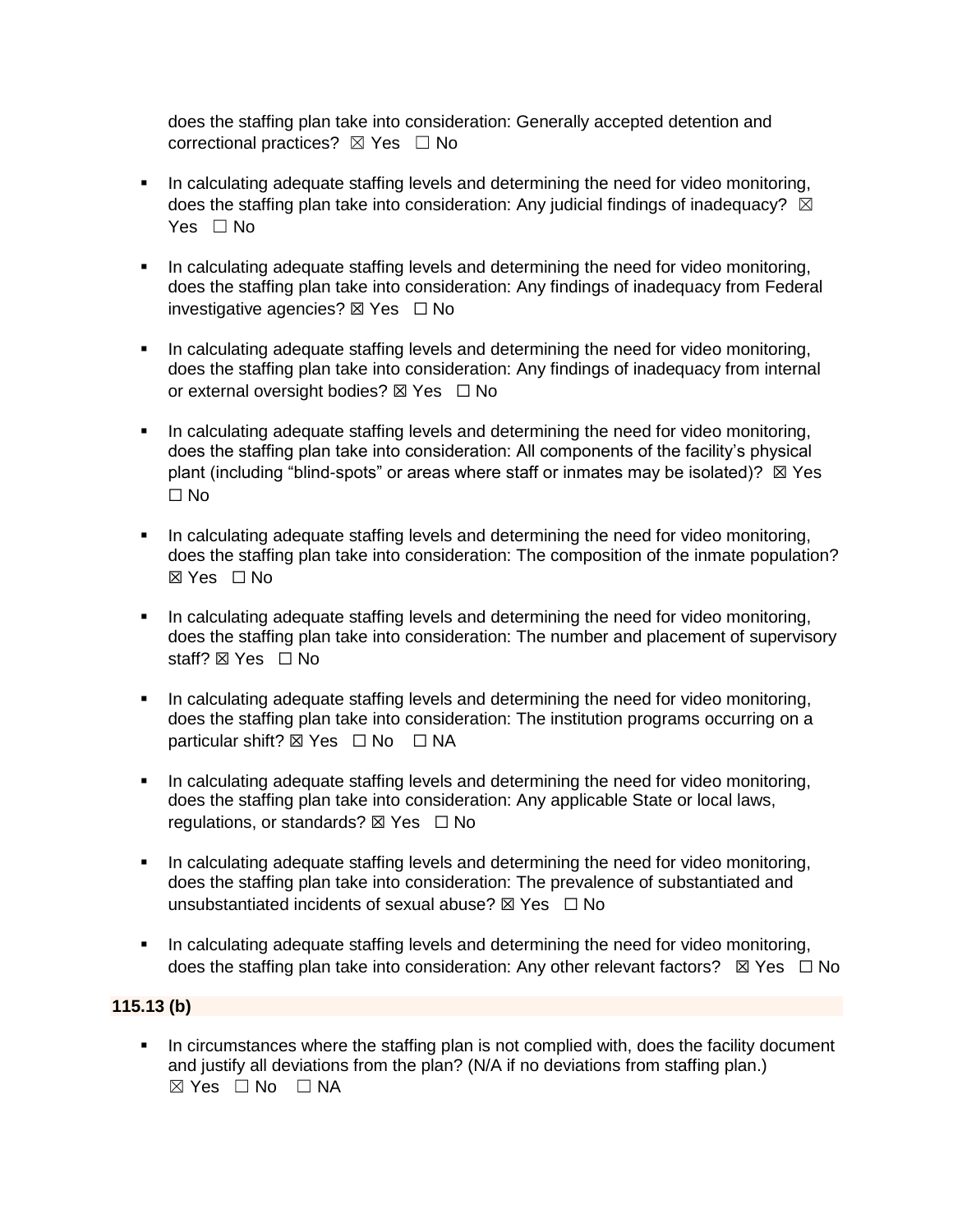### **115.13 (c)**

- In the past 12 months, has the facility, in consultation with the agency PREA Coordinator, assessed, determined, and documented whether adjustments are needed to: The staffing plan established pursuant to paragraph (a) of this section?  $\boxtimes$  Yes  $\Box$ No
- In the past 12 months, has the facility, in consultation with the agency PREA Coordinator, assessed, determined, and documented whether adjustments are needed to: The facility's deployment of video monitoring systems and other monitoring technologies? ⊠ Yes □ No
- In the past 12 months, has the facility, in consultation with the agency PREA Coordinator, assessed, determined, and documented whether adjustments are needed to: The resources the facility has available to commit to ensure adherence to the staffing plan? ⊠ Yes □ No

### **115.13 (d)**

- Has the facility/agency implemented a policy and practice of having intermediate-level or higher-level supervisors conduct and document unannounced rounds to identify and deter staff sexual abuse and sexual harassment?  $\boxtimes$  Yes  $\Box$  No
- **■** Is this policy and practice implemented for night shifts as well as day shifts?  $\boxtimes$  Yes  $\Box$ No
- Does the facility/agency have a policy prohibiting staff from alerting other staff members that these supervisory rounds are occurring, unless such announcement is related to the legitimate operational functions of the facility?  $\boxtimes$  Yes  $\Box$  No

### **Auditor Overall Compliance Determination**

- ☐ **Exceeds Standard** (*Substantially exceeds requirement of standards*)
- ☒ **Meets Standard** (*Substantial compliance; complies in all material ways with the standard for the relevant review period*)
- ☐ **Does Not Meet Standard** (*Requires Corrective Action*)

The average daily count has been 1327 for the past year with 1297 on-board at the current time in a facility originally designed for a population of 680. WCI meets requirements for the Staffing Plan, although only a portion of the process occurs at the facility level. The Annual Plan is developed by the WCI leadership team, including the OCM/PREA Coordinator, in conjunction with the Regional OCM/PREA Coordinator from ODRC and then provided the Warden for decision and guidance. The local plan is geared towards managing allotted resources but the ODRC template and guidance are supportive of a total review of needs to run the facility that addresses all sexual safety needs and all required basic areas.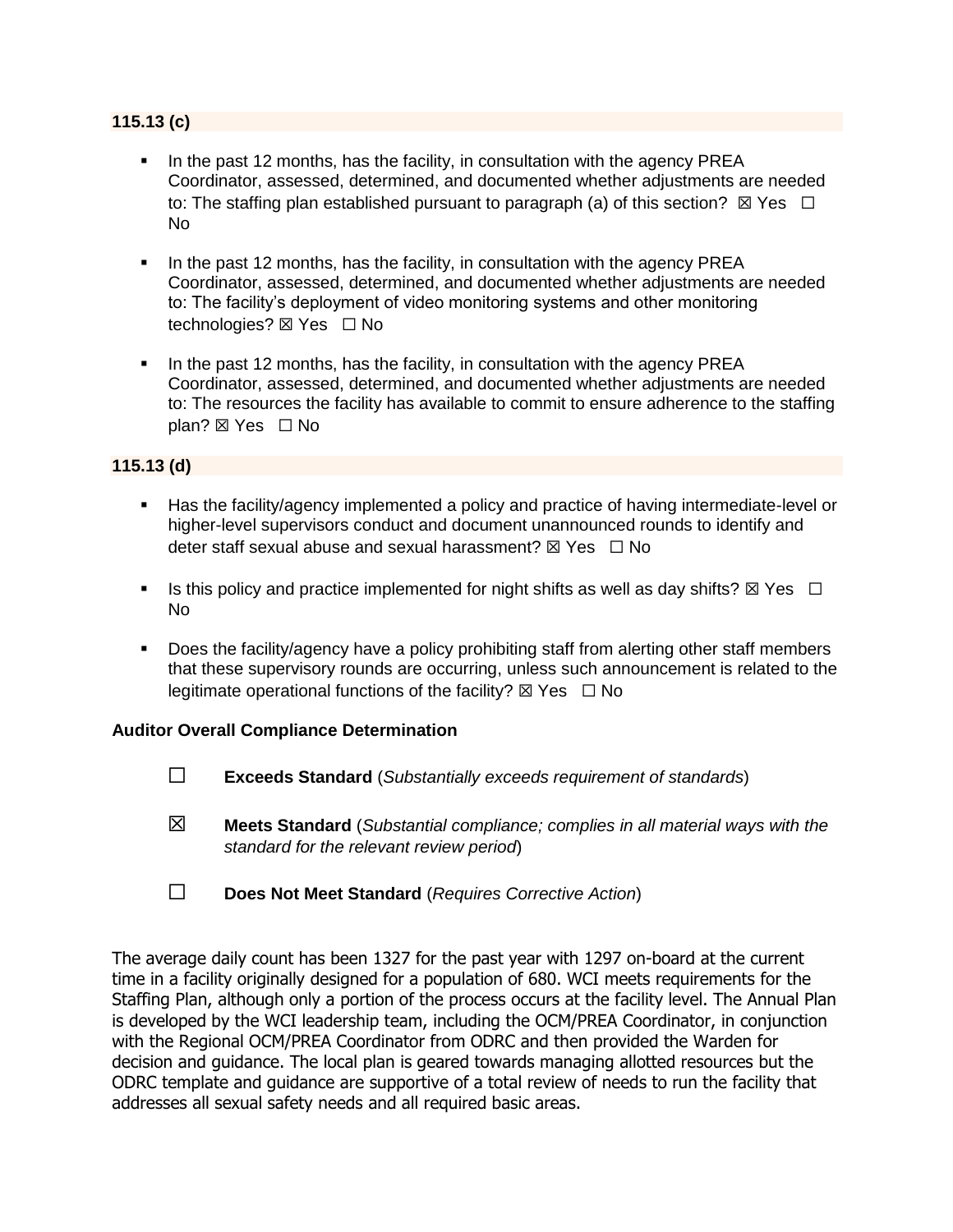The overall process includes the review of manpower and technology, the review of incidents, and the monitoring of deviations. The system is cumulative and addresses more overarching issues as it rises through the Region and other review echelons.

All deviations are required to be logged and explained. The staffing plan receives annual reviews and assessments by the facility, Region and at ODRC levels. There have been no deviations in the past 12 months. Announced supervisory visits are required and routinely accomplished on all shifts and include visits by the Warden, Deputy Warden, and Duty Officers.

# **Standard 115.14: Youthful inmates**

# **All Yes/No Questions Must Be Answered by the Auditor to Complete the Report**

# **115.14 (a)**

**•** Does the facility place all youthful inmates in housing units that separate them from sight, sound, and physical contact with any adult inmates through use of a shared dayroom or other common space, shower area, or sleeping quarters? (N/A if facility does not have youthful inmates [inmates <18 years old].) □ Yes □ No ⊠ NA

# **115.14 (b)**

- **.** In areas outside of housing units does the agency maintain sight and sound separation between youthful inmates and adult inmates? (N/A if facility does not have youthful inmates [inmates <18 years old].)  $\Box$  Yes  $\Box$  No  $\boxtimes$  NA
- **In areas outside of housing units does the agency provide direct staff supervision when** youthful inmates and adult inmates have sight, sound, or physical contact? (N/A if facility does not have youthful inmates [inmates <18 years old].)  $\Box$  Yes  $\Box$  No  $\boxtimes$  NA

# **115.14 (c)**

- Does the agency make its best efforts to avoid placing youthful inmates in isolation to comply with this provision? (N/A if facility does not have youthful inmates [inmates <18 vears old].) □ Yes □ No ⊠ NA
- Does the agency, while complying with this provision, allow youthful inmates daily largemuscle exercise and legally required special education services, except in exigent circumstances? (N/A if facility does not have youthful inmates [inmates <18 years old].) ☐ Yes ☐ No ☒ NA
- Do youthful inmates have access to other programs and work opportunities to the extent possible? (N/A if facility does not have youthful inmates [inmates <18 years old].) ☐ Yes ☐ No ☒ NA

### **Auditor Overall Compliance Determination**

☐ **Exceeds Standard** (*Substantially exceeds requirement of standards*)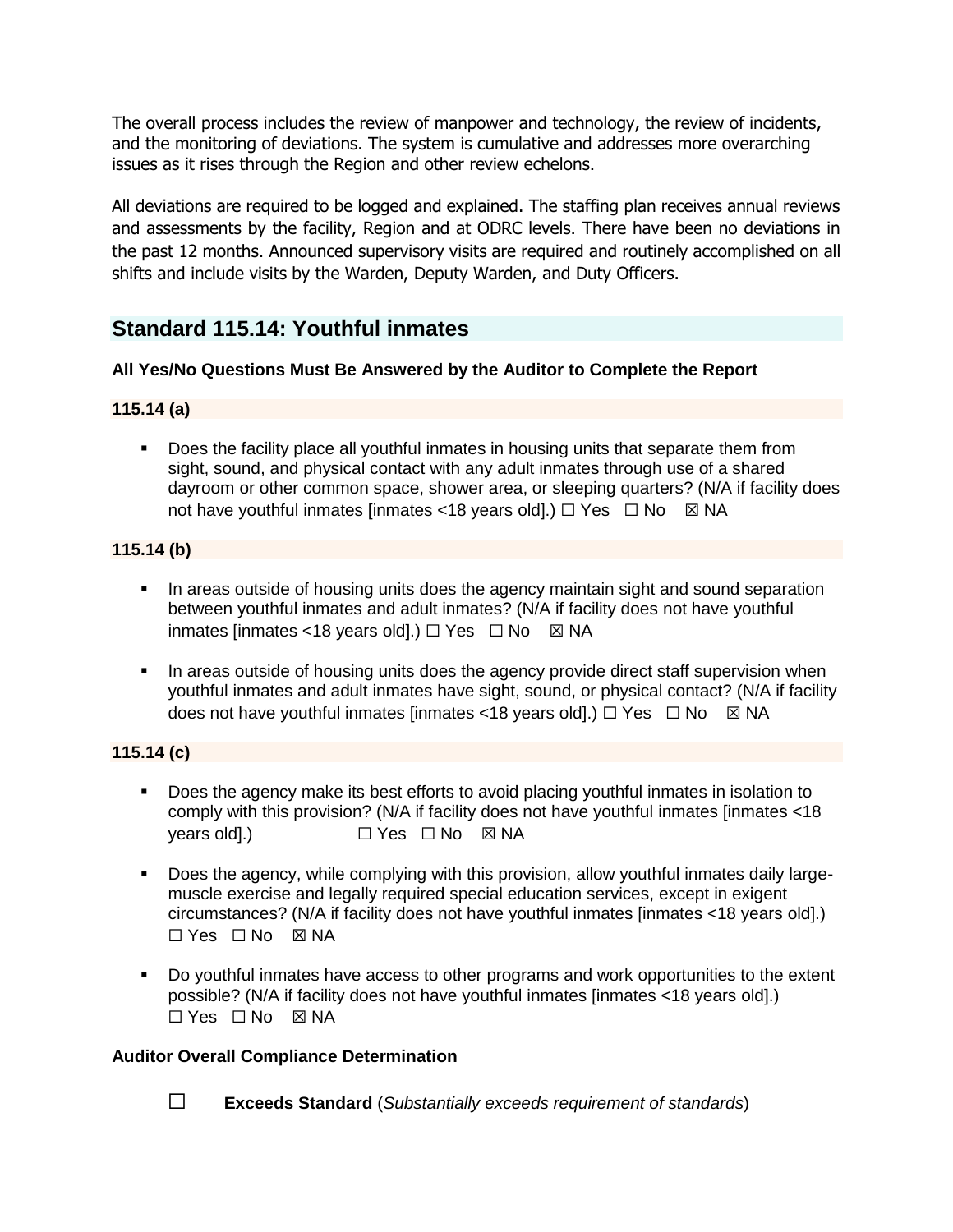- ☒ **Meets Standard** (*Substantial compliance; complies in all material ways with the standard for the relevant review period*)
- ☐ **Does Not Meet Standard** (*Requires Corrective Action*)

Youthful Offenders are not housed at this facility. Not Applicable.

# **Standard 115.15: Limits to cross-gender viewing and searches**

### **All Yes/No Questions Must Be Answered by the Auditor to Complete the Report**

### **115.15 (a)**

▪ Does the facility always refrain from conducting any cross-gender strip or cross-gender visual body cavity searches, except in exigent circumstances or by medical practitioners? ☒ Yes ☐ No

### **115.15 (b)**

- Does the facility always refrain from conducting cross-gender pat-down searches of female inmates, except in exigent circumstances? (N/A if the facility does not have female inmates.) ☒ Yes ☐ No ☐ NA
- Does the facility always refrain from restricting female inmates' access to regularly available programming or other out-of-cell opportunities in order to comply with this provision? (N/A if the facility does not have female inmates.)  $\boxtimes$  Yes  $\Box$  No  $\Box$  NA

### **115.15 (c)**

- Does the facility document all cross-gender strip searches and cross-gender visual body cavity searches? ☒ Yes ☐ No
- Does the facility document all cross-gender pat-down searches of female inmates? (N/A if the facility does not have female inmates.)  $\boxtimes$  Yes  $\Box$  No  $\Box$  NA

### **115.15 (d)**

- **•** Does the facility have policies that enables inmates to shower, perform bodily functions, and change clothing without nonmedical staff of the opposite gender viewing their breasts, buttocks, or genitalia, except in exigent circumstances or when such viewing is incidental to routine cell checks?  $\nabla$  Yes  $\Box$  No
- Does the facility have procedures that enables inmates to shower, perform bodily functions, and change clothing without nonmedical staff of the opposite gender viewing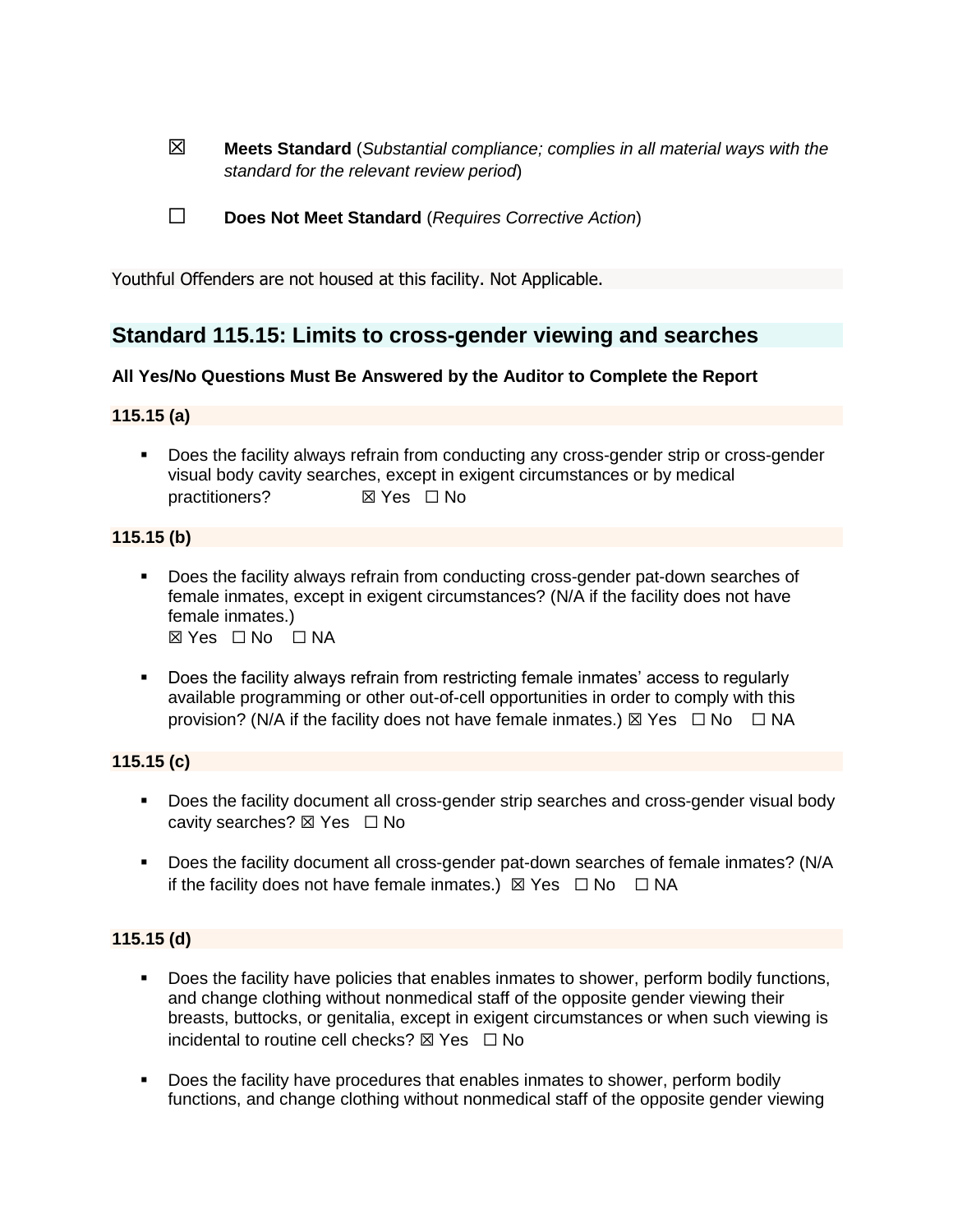their breasts, buttocks, or genitalia, except in exigent circumstances or when such viewing is incidental to routine cell checks?  $\boxtimes$  Yes  $\Box$  No

■ Does the facility require staff of the opposite gender to announce their presence when entering an inmate housing unit?  $\boxtimes$  Yes  $\Box$  No

### **115.15 (e)**

- Does the facility always refrain from searching or physically examining transgender or intersex inmates for the sole purpose of determining the inmate's genital status?  $\boxtimes$  Yes ☐ No
- **•** If an inmate's genital status is unknown, does the facility determine genital status during conversations with the inmate, by reviewing medical records, or, if necessary, by learning that information as part of a broader medical examination conducted in private by a medical practitioner?  $\boxtimes$  Yes  $\Box$  No

# **115.15 (f)**

- Does the facility/agency train security staff in how to conduct cross-gender pat down searches in a professional and respectful manner, and in the least intrusive manner possible, consistent with security needs?  $\boxtimes$  Yes  $\Box$  No
- Does the facility/agency train security staff in how to conduct searches of transgender and intersex inmates in a professional and respectful manner, and in the least intrusive manner possible, consistent with security needs?  $\boxtimes$  Yes  $\Box$  No

### **Auditor Overall Compliance Determination**

- ☐ **Exceeds Standard** (*Substantially exceeds requirement of standards*)
- ☒ **Meets Standard** (*Substantial compliance; complies in all material ways with the standard for the relevant review period*)
- ☐ **Does Not Meet Standard** (*Requires Corrective Action*)

No cross-gender searches of females of any type have occurred in the past 12 months, women are not confined in this facility. Every security staff member has received training in conducting cross-gender searches and searches of transgender and intersex inmates according to interviews with management and line staff.

Based on policy 310-SEC-01, tour observations, training curricula, staff and offender interviews, and documentation provided in logs, they do not conduct cross-gender strip searches and/or cross-gender body cavity searches, although policy allows for exigent circumstances and requires extensive log data showing supervisory approval, etc. ODRC allows cross-gender pat searches of males but not females; if exigent circumstances require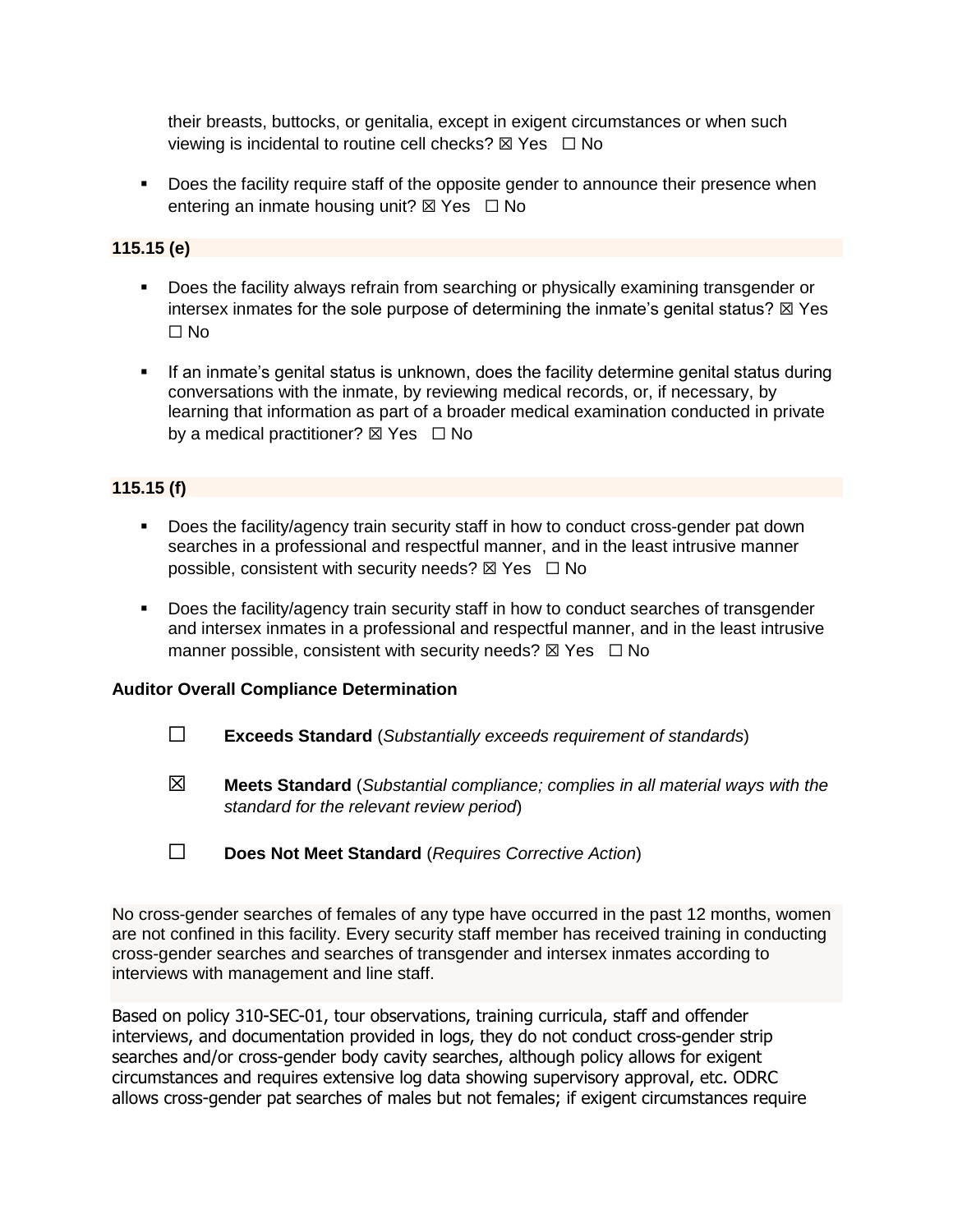a cross-gender pat-down search of a female, these are approved and documented by the supervisor; and 100% of staff are trained in correct cross-gender search techniques. There have been no instances to date but, if any occur, staff are aware of the procedures and that policy defines the requirement to document such searches in an Incident Report.

Offenders interviewed all supported that they are allowed to shower, perform bodily functions and change clothing without nonmedical staff of the opposite gender viewing these evolutions, especially with the implementation of barriers for the shower areas and privacy barriers in the toilet areas. Cameras are appropriately positioned to ensure basic privacy while maintaining a more secure overall environment.

Cameras can be monitored via the Central Control Center and also can be accessed remotely via computer (restricted to certain staff). Areas subject to possible cross-gender viewing are restricted to Investigators only and/or have segments of the camera monitoring nudity blocked out. This only applies to areas for strip searches in the Segregation area as other areas of routine nudity are not readily observable on cameras.

Opposite gender staff is required to announce their presence before entering the housing areas and this was observed throughout the tour. An Annunciator is used by female staff to announce their entry and the system then provides both sound and visual blinking lights to ensure all are aware of the cross-gender entry. Interviews with staff and offenders revealed that opposite gender announcements are common practice.

Staff was aware of the prohibition of searching or examining a transgender or intersex offender to determine the offender's genital status. As to transgender offenders, policy, training documentation and staff interviews show that staff is familiar with the search procedures for this population.

No female offenders are confined here, this element of the Standard is Non-Applicable. Female officers pat search males and are trained to do so; all strip searches are conducted by male staff. Search training specific to transgender offenders is provided to all staff but the policy is clear that searches to determine genital status are prohibited.

# **Standard 115.16: Inmates with disabilities and inmates who are limited English proficient**

# **All Yes/No Questions Must Be Answered by the Auditor to Complete the Report**

# **115.16 (a)**

- Does the agency take appropriate steps to ensure that inmates with disabilities have an equal opportunity to participate in or benefit from all aspects of the agency's efforts to prevent, detect, and respond to sexual abuse and sexual harassment, including inmates who are deaf or hard of hearing?  $\boxtimes$  Yes  $\Box$  No
- Does the agency take appropriate steps to ensure that inmates with disabilities have an equal opportunity to participate in or benefit from all aspects of the agency's efforts to prevent, detect, and respond to sexual abuse and sexual harassment, including: inmates who are blind or have low vision?  $\boxtimes$  Yes  $\Box$  No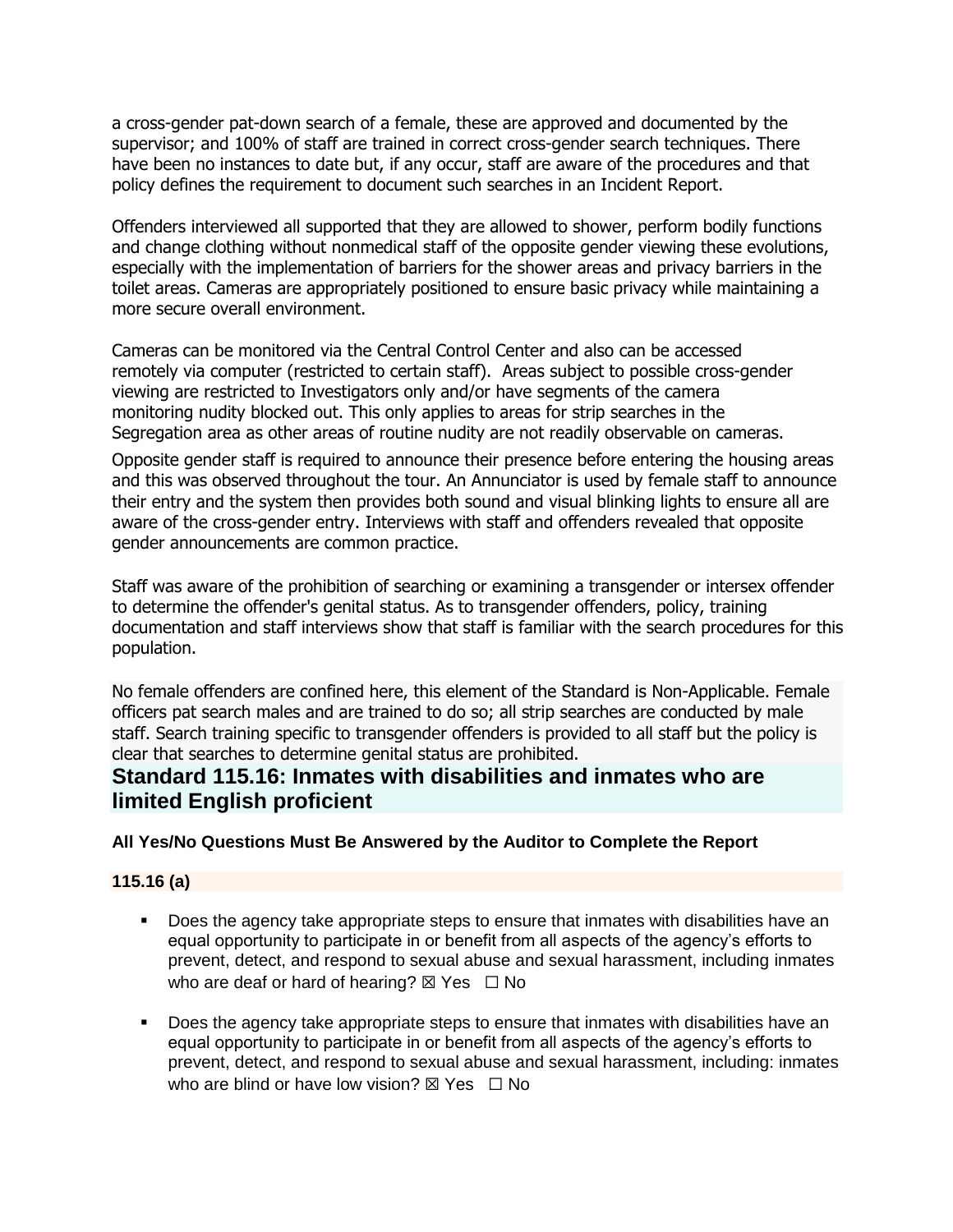- Does the agency take appropriate steps to ensure that inmates with disabilities have an equal opportunity to participate in or benefit from all aspects of the agency's efforts to prevent, detect, and respond to sexual abuse and sexual harassment, including: inmates who have intellectual disabilities?  $\nabla$  Yes  $\Box$  No
- Does the agency take appropriate steps to ensure that inmates with disabilities have an equal opportunity to participate in or benefit from all aspects of the agency's efforts to prevent, detect, and respond to sexual abuse and sexual harassment, including: inmates who have psychiatric disabilities?  $\boxtimes$  Yes  $\Box$  No
- Does the agency take appropriate steps to ensure that inmates with disabilities have an equal opportunity to participate in or benefit from all aspects of the agency's efforts to prevent, detect, and respond to sexual abuse and sexual harassment, including: inmates who have speech disabilities?  $\boxtimes$  Yes  $\Box$  No
- Does the agency take appropriate steps to ensure that inmates with disabilities have an equal opportunity to participate in or benefit from all aspects of the agency's efforts to prevent, detect, and respond to sexual abuse and sexual harassment, including: Other (if "other," please explain in overall determination notes)?  $\boxtimes$  Yes  $\Box$  No
- Do such steps include, when necessary, ensuring effective communication with inmates who are deaf or hard of hearing?  $\boxtimes$  Yes  $\Box$  No
- Do such steps include, when necessary, providing access to interpreters who can interpret effectively, accurately, and impartially, both receptively and expressively, using any necessary specialized vocabulary?  $\boxtimes$  Yes  $\Box$  No
- Does the agency ensure that written materials are provided in formats or through methods that ensure effective communication with inmates with disabilities including inmates who: Have intellectual disabilities?  $\boxtimes$  Yes  $\Box$  No
- Does the agency ensure that written materials are provided in formats or through methods that ensure effective communication with inmates with disabilities including inmates who: Have limited reading skills?  $\boxtimes$  Yes  $\Box$  No
- Does the agency ensure that written materials are provided in formats or through methods that ensure effective communication with inmates with disabilities including inmates who: Are blind or have low vision?  $\boxtimes$  Yes  $\Box$  No

### **115.16 (b)**

- Does the agency take reasonable steps to ensure meaningful access to all aspects of the agency's efforts to prevent, detect, and respond to sexual abuse and sexual harassment to inmates who are limited English proficient?  $\boxtimes$  Yes  $\Box$  No
- Do these steps include providing interpreters who can interpret effectively, accurately, and impartially, both receptively and expressively, using any necessary specialized vocabulary? **⊠ Yes** □ No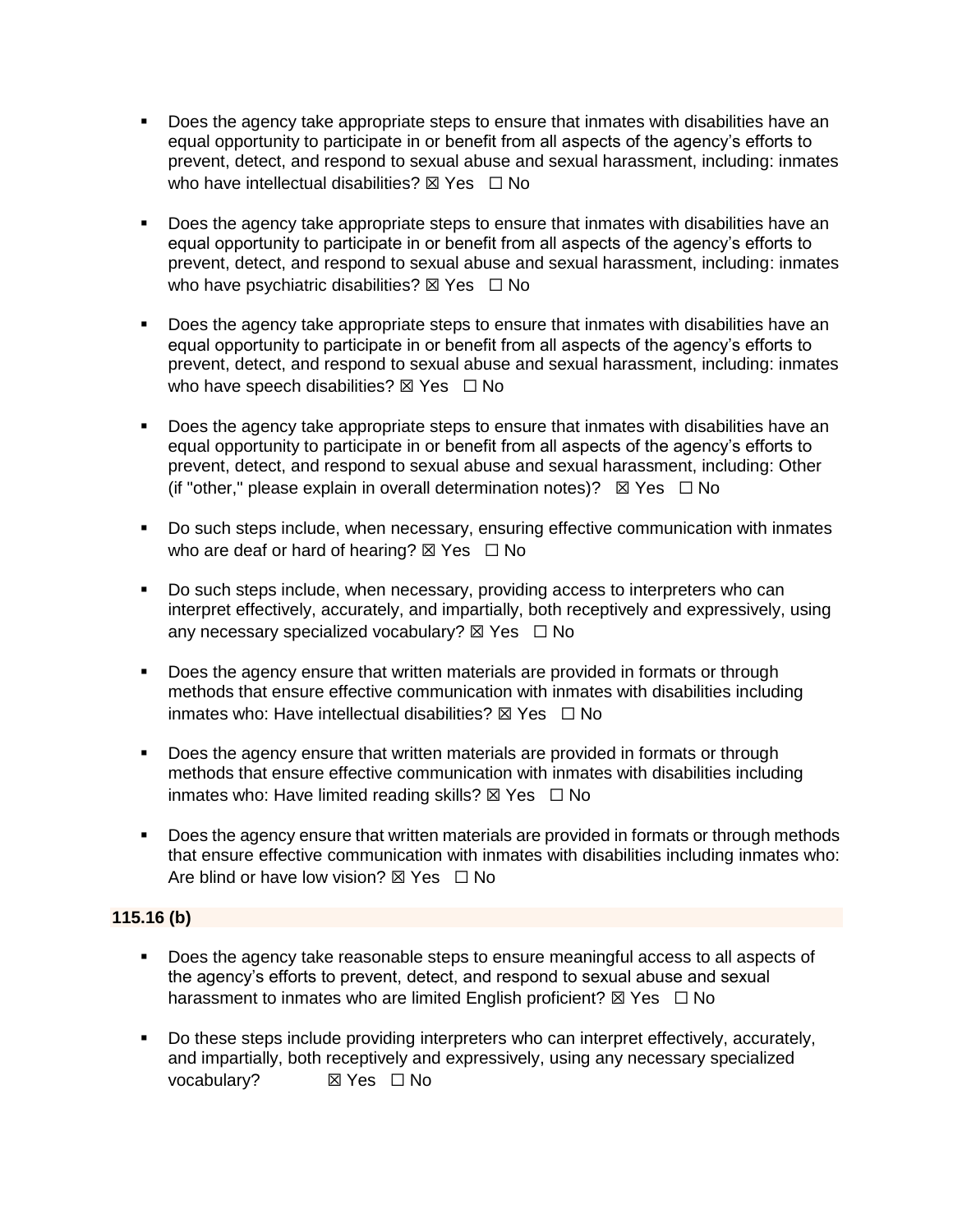### **115.16 (c)**

Does the agency always refrain from relying on inmate interpreters, inmate readers, or other types of inmate assistance except in limited circumstances where an extended delay in obtaining an effective interpreter could compromise the inmate's safety, the performance of first-response duties under §115.64, or the investigation of the inmate's allegations? **⊠** Yes □ No

### **Auditor Overall Compliance Determination**

| $\Box$ |  | <b>Exceeds Standard</b> (Substantially exceeds requirement of standards) |
|--------|--|--------------------------------------------------------------------------|
|        |  |                                                                          |

- ☒ **Meets Standard** (*Substantial compliance; complies in all material ways with the standard for the relevant review period*)
- ☐ **Does Not Meet Standard** (*Requires Corrective Action*)

There have been no uses of inmate interpreters, readers or other inmate assistants in the past 12 months in accord with policy 79-ISA-01 and verified through interviews with random staff and the PREA OCM.

Offenders with disabilities are housed here but they are transferred to a more appropriate facility with the required services if the disability is severe. However, WCI operates a Residential Treatment Unit (RTU) that does house more mentally ill and challenged offenders. The Facility makes available written information in English and Spanish. Through staff and offender interviews, it is clear that staff are available to ensure effective communication with offenders having difficulty reading or understanding the information provided, beginning with the initial arrival process.

ODRC has state-wide contracts for interpretation services, ASL services, and has also provided intake videos with signing included. The Agency Head interview indicates that the Inmate Education Video has sign language and closed captioning and that ODRC has contracts for interpreters and sign language available to all institutions.

Certified American Sign Language Interpreter service is provided for hearing impaired offenders, and access is provided to these certified interpreters, but if someone is profoundly deaf they are normally recommended for transfer to a more appropriate institution where services are more routinely available.

Offenders identified as Spanish speaking only or limited English will be provided orientation in Spanish, and this is noted on the Orientation Sign-In sheet.

ODRC has training for all staff on PREA-compliant practices and communicating with offenders with disabilities or who are limited in English proficiency. Certified staff translators are available, as are translation services. The policy prohibits offender interpreters unless a hazardous situation is immediately present. No offender interpreters have been utilized in the past year.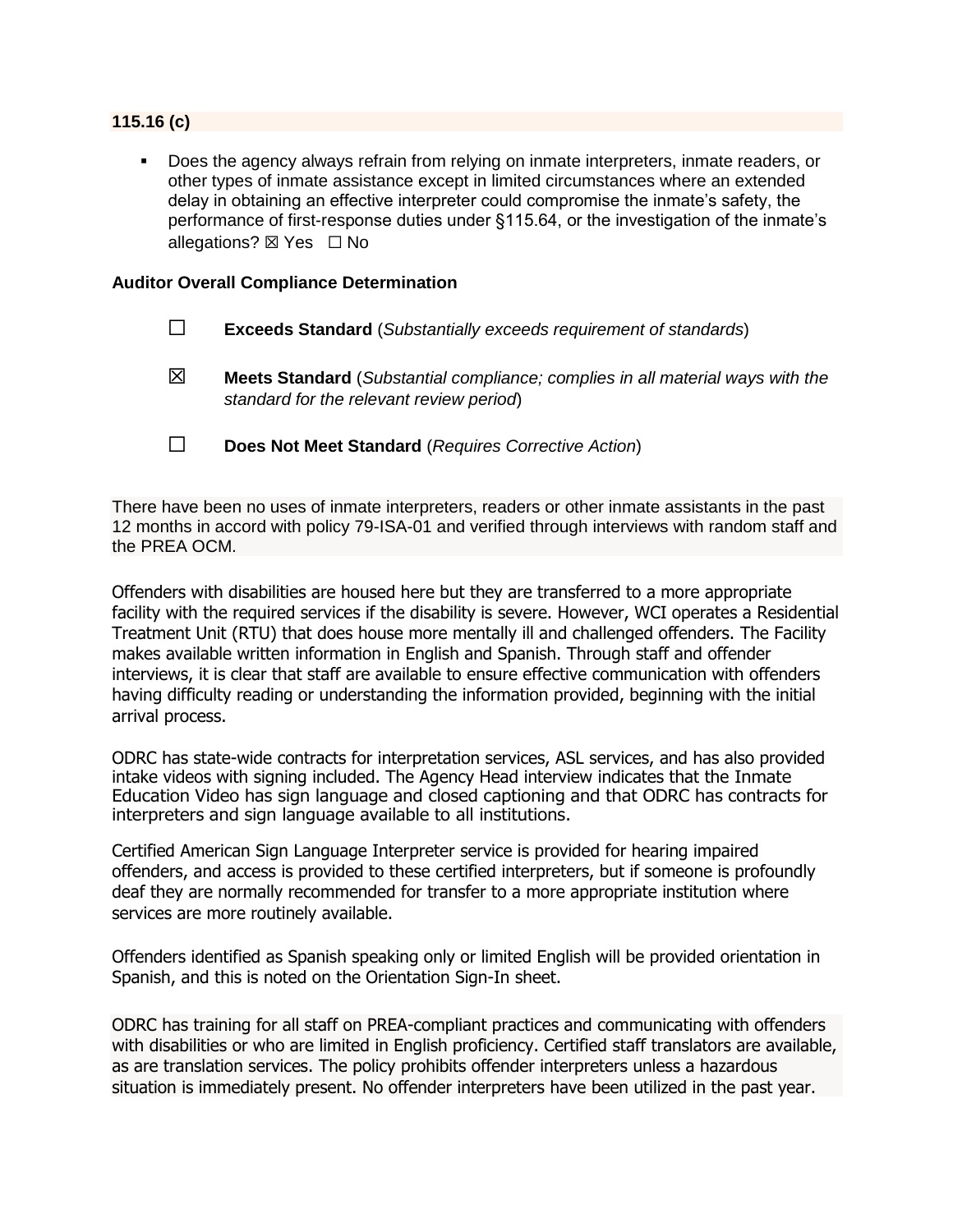There are contracts for all required translation and signing service etc., but WCI also provided documentation that no interpreters and no 'reasonable accommodation requests were received during this cycle.

# **Standard 115.17: Hiring and promotion decisions**

# **All Yes/No Questions Must Be Answered by the Auditor to Complete the Report**

# **115.17 (a)**

- Does the agency prohibit the hiring or promotion of anyone who may have contact with inmates who has engaged in sexual abuse in a prison, jail, lockup, community confinement facility, juvenile facility, or other institution (as defined in 42 U.S.C. 1997)? ☒ Yes ☐ No
- **•** Does the agency prohibit the hiring or promotion of anyone who may have contact with inmates who has been convicted of engaging or attempting to engage in sexual activity in the community facilitated by force, overt or implied threats of force, or coercion, or if the victim did not consent or was unable to consent or refuse?  $\boxtimes$  Yes  $\Box$  No
- **•** Does the agency prohibit the hiring or promotion of anyone who may have contact with inmates who has been civilly or administratively adjudicated to have engaged in the activity described in the question immediately above?  $\Box$  Yes  $\Box$  No
- **•** Does the agency prohibit the enlistment of services of any contractor who may have contact with inmates who has engaged in sexual abuse in a prison, jail, lockup, community confinement facility, juvenile facility, or other institution (as defined in 42 U.S.C. 1997)? ⊠ Yes □ No
- Does the agency prohibit the enlistment of services of any contractor who may have contact with inmates who has been convicted of engaging or attempting to engage in sexual activity in the community facilitated by force, overt or implied threats of force, or coercion, or if the victim did not consent or was unable to consent or refuse?  $\boxtimes$  Yes  $\Box$ No
- Does the agency prohibit the enlistment of services of any contractor who may have contact with inmates who has been civilly or administratively adjudicated to have engaged in the activity described in the question immediately above?  $\boxtimes$  Yes  $\Box$  No

### **115.17 (b)**

- Does the agency consider any incidents of sexual harassment in determining whether to hire or promote anyone who may have contact with inmates?  $\boxtimes$  Yes  $\Box$  No
- **•** Does the agency consider any incidents of sexual harassment in determining whether to enlist the services of any contractor who may have contact with inmates?  $\boxtimes$  Yes  $\Box$ No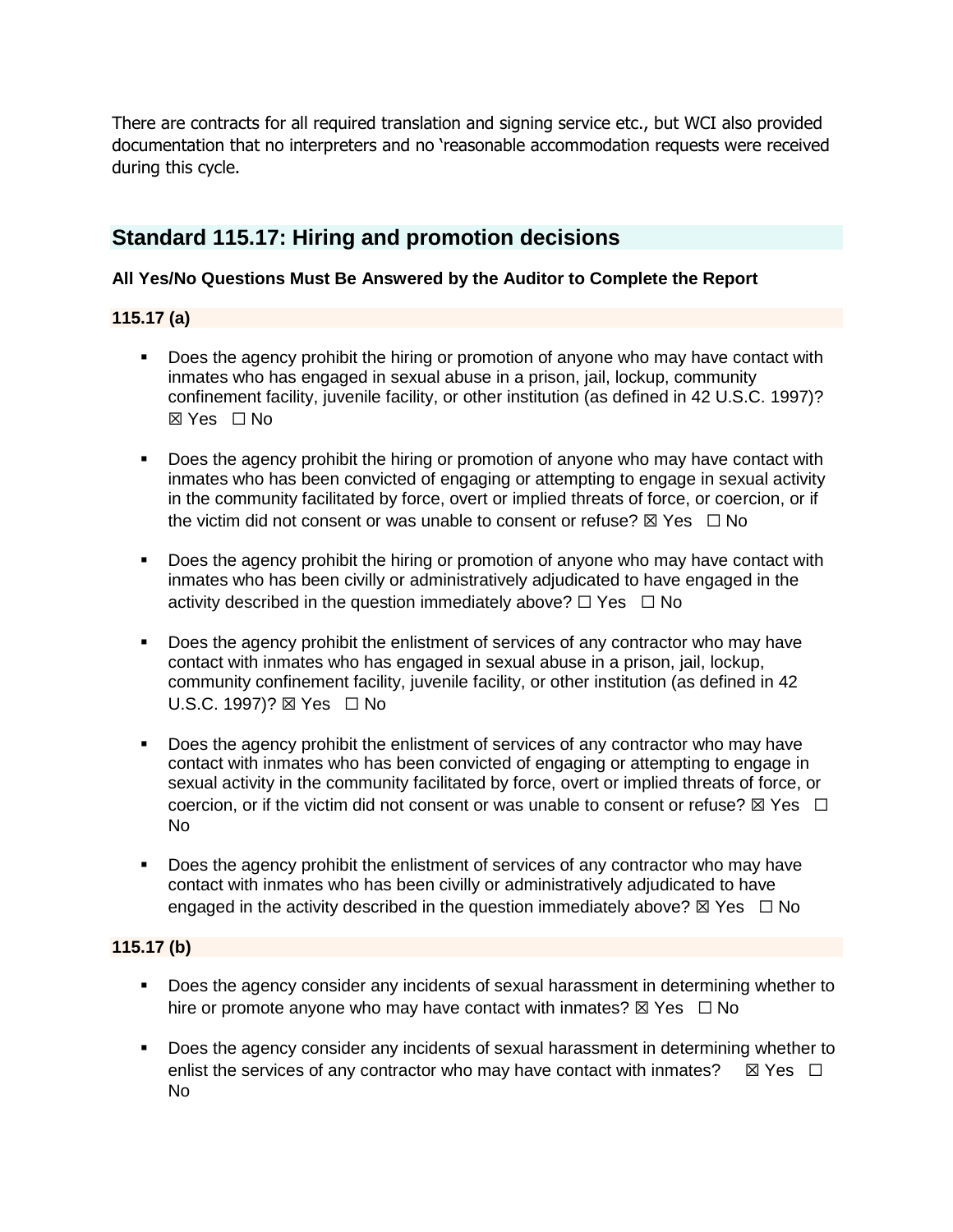### **115.17 (c)**

- Before hiring new employees, who may have contact with inmates, does the agency perform a criminal background records check?  $\boxtimes$  Yes  $\Box$  No
- **EXEL Before hiring new employees who may have contact with inmates, does the agency,** consistent with Federal, State, and local law, make its best efforts to contact all prior institutional employers for information on substantiated allegations of sexual abuse or any resignation during a pending investigation of an allegation of sexual abuse?  $\boxtimes$  Yes ☐ No

### **115.17 (d)**

▪ Does the agency perform a criminal background records check before enlisting the services of any contractor who may have contact with inmates?  $\boxtimes$  Yes  $\Box$  No

### **115.17 (e)**

■ Does the agency either conduct criminal background records checks at least every five years of current employees and contractors who may have contact with inmates or have in place a system for otherwise capturing such information for current employees?  $\boxtimes$ Yes □ No

### **115.17 (f)**

- Does the agency ask all applicants and employees who may have contact with inmates directly about previous misconduct described in paragraph (a) of this section in written applications or interviews for hiring or promotions?  $\Box$  Yes  $\Box$  No
- Does the agency ask all applicants and employees who may have contact with inmates directly about previous misconduct described in paragraph (a) of this section in any interviews or written self-evaluations conducted as part of reviews of current employees? ☒ Yes ☐ No
- Does the agency impose upon employees a continuing affirmative duty to disclose any such misconduct? ⊠ Yes □ No

### **115.17 (g)**

▪ Does the agency consider material omissions regarding such misconduct, or the provision of materially false information, grounds for termination?  $\boxtimes$  Yes  $\Box$  No

### **115.17 (h)**

■ Does the agency provide information on substantiated allegations of sexual abuse or sexual harassment involving a former employee upon receiving a request from an institutional employer for whom such employee has applied to work? (N/A if providing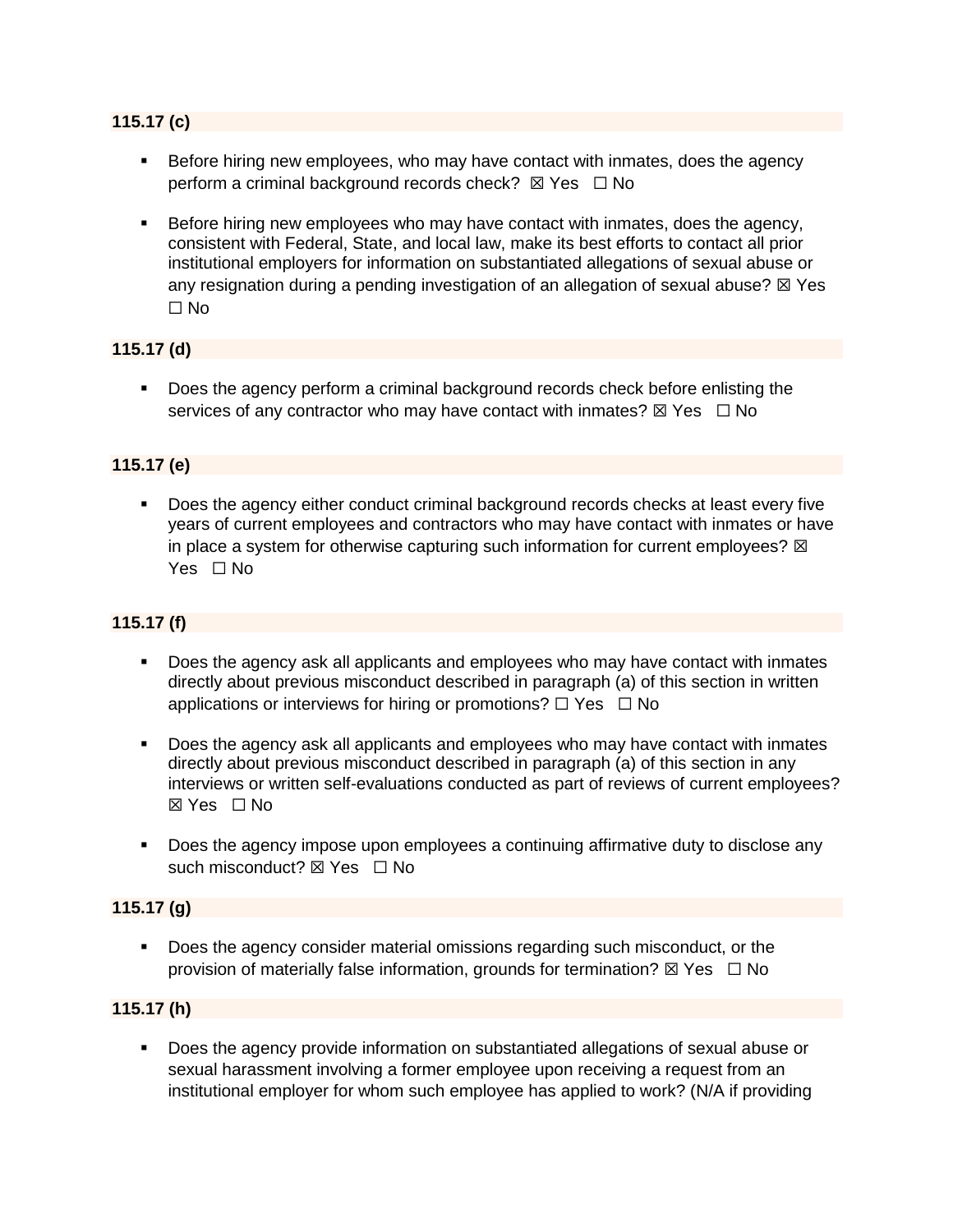information on substantiated allegations of sexual abuse or sexual harassment involving a former employee is prohibited by law.)  $\boxtimes$  Yes  $\Box$  No  $\Box$  NA

### **Auditor Overall Compliance Determination**

▪

- ☐ **Exceeds Standard** (*Substantially exceeds requirement of standards*)
- ☒ **Meets Standard** (*Substantial compliance; complies in all material ways with the standard for the relevant review period*)
- ☐ **Does Not Meet Standard** (*Requires Corrective Action*)

There were 38 persons hired who required and received a background check due to their potential contact with inmates, as well as 21 contracts that required checks of their staff who might have contact with inmates. The agency does require a 5-year re-check of all investigations of all staff and 2-year rechecks on contractors.

Criminal background checks are conducted on all employees and contractors per DRC policy 34- PRO-07, Background Investigations. The agency 'considers any incidents of sexual harassment in determining whether to hire anyone or to enlist the services of any contractor who may have contact with inmates'. ODRC investigators perform criminal background checks on all new employees, employee promotions and all contractors. Any background check for an unclassified position (higher level) is conducted by the Ohio State Highway Patrol. ODRC policy is that the agency shall not hire anyone who may have contact with offenders, and shall not enlist the services of any contractor who may have contact with offenders, who:

(1) Has engaged in sexual abuse in a prison, jail, lockup, community confinement facility, juvenile facility or other institution;

(2) Has been convicted of engaging or attempting to engage in sexual activity in the community facilitated by force, overt or implied threats of force, or coercion, or if the victim did not consent or was unable to consent or refuse;

(3) Has been civilly or administratively adjudicated to have engaged in the activity described.

By review of policy, an interview with staff responsible for Human Resources functions, and documentation review, it was determined that the ODRC does not hire or promote staff or enlist the services of any volunteer or contractor who may have contact with offenders if they have committed or been convicted of any of the prohibited acts as defined in sections 1-3 of standard 115.17(a) or had any incidents of sexual harassment.

All employees who may have contact with offenders complete a PREA Annual Acknowledgement form (DRC1214) by December 31st of each year and forward it to the personnel office. It is the responsibility of the OCM to ensure any positive responses on the PREA Annual Acknowledgement are followed up and also referred to legal counsel.

ODRC HR staff ask all applicants and contractors the series of PREA questions during the job interview process and on the contractor application. Any positive responses are referred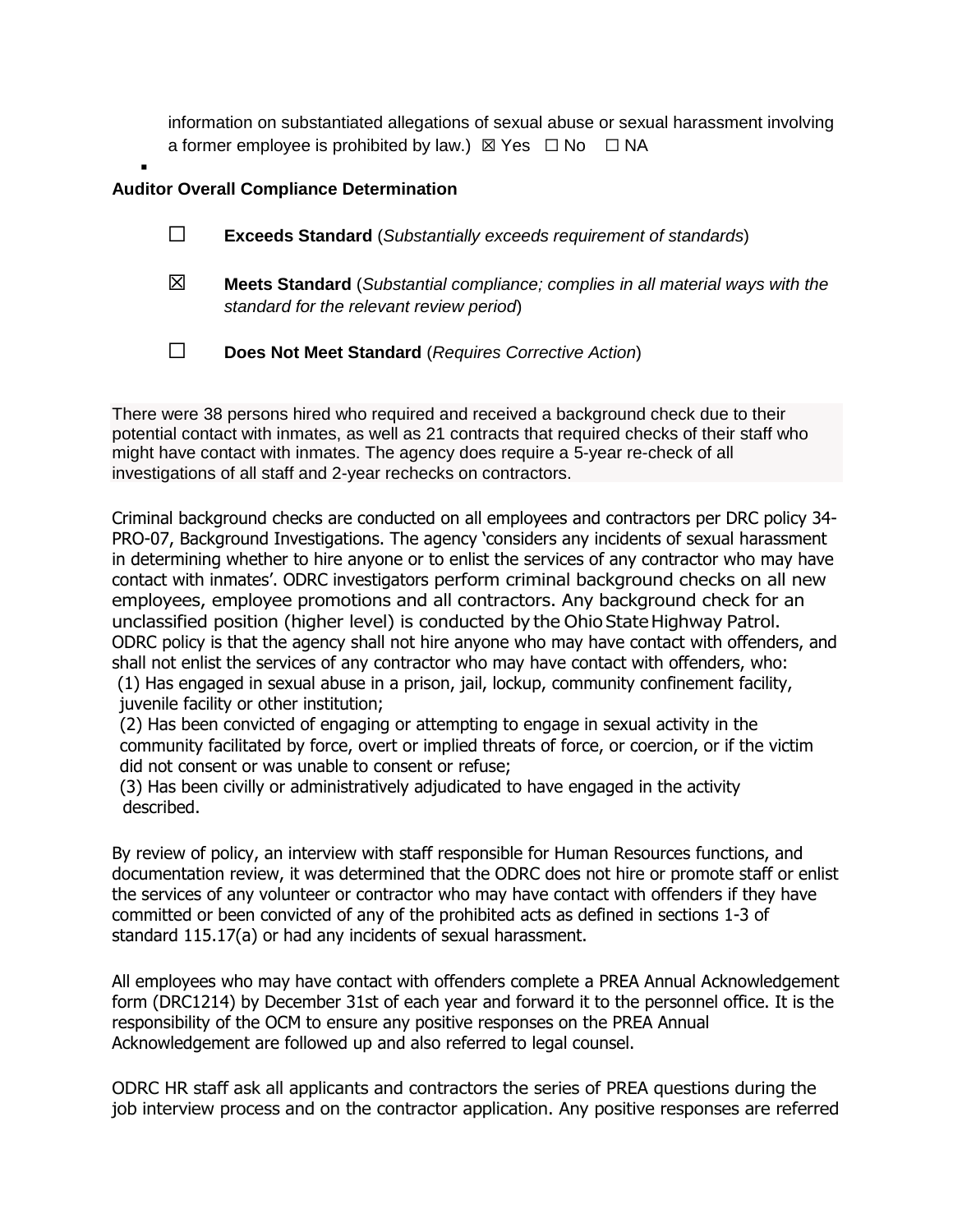to the Human Resources Attorney in the Legal Services division, who evaluates employee law and PREA law before advising the Human Resources division.

Agency policy dictates background checks are conducted at least every five years for current employees, done by Facility Investigators and Regional Human Resources staff conduct criminal background checks. Employee background is conducted every 5 years and contractor backgrounds are conducted every 2 years. Per the Employee Standards of Conduct, the staff has a duty to report any misconduct.

Agency policy states also that material omissions regarding misconduct or material false information shall be grounds for termination, (Prison Rape Elimination 79-ISA-01, and 31-SEM-02 Standards of Employee Conduct).

Background Investigations for state employment (civil service) are maintained in a confidential file separate from the routine employee file in the personnel office for no less than five (5) years from the date of hire.

An applicant being considered for employment must complete Personal History Statement (DRC1683) with required documentation provided and the Authority for Release of Information form (DRC1404) before a background investigation being conducted.

The Background Investigation Checklist (DRC1674) includes:

- General Information
- Fingerprints
- LEADS (Local Law Enforcement (Residence only))
- Local Law Enforcement (a minimum of previous five (5) years)
- NCIC Done by Central Office Background Unit or by a local investigator
- Education
- Employment: A review of the previous five (5) years is recommended utilizing the Background Investigation Employment Worksheet (DRC1676).
- Personal references section may be completed by the appointing authority/designee utilizing the Background Investigation Personal References Worksheet (DRC1678).

New employees and potential contractors receive criminal background checks and those are renewed every 5 years for employees (2 years for contractors), including checks through the NCIC system. Applicants for hire or promotion are asked directly about misconduct through a separate reporting form during the process and every applicant is reviewed and vetted by the HR Background Investigation facility before a selection is made.

Requests from employers concerning former employees are responded to by the staff responsible for HR functions but policies and interviews made it clear that ODRC ensures any staff member with adverse information on their record has that data provided to the requesting agency considering the former staff member for possible hire. This includes those who resign in the middle of an investigation. ODRC policy is to meet the standard. Any questions regarding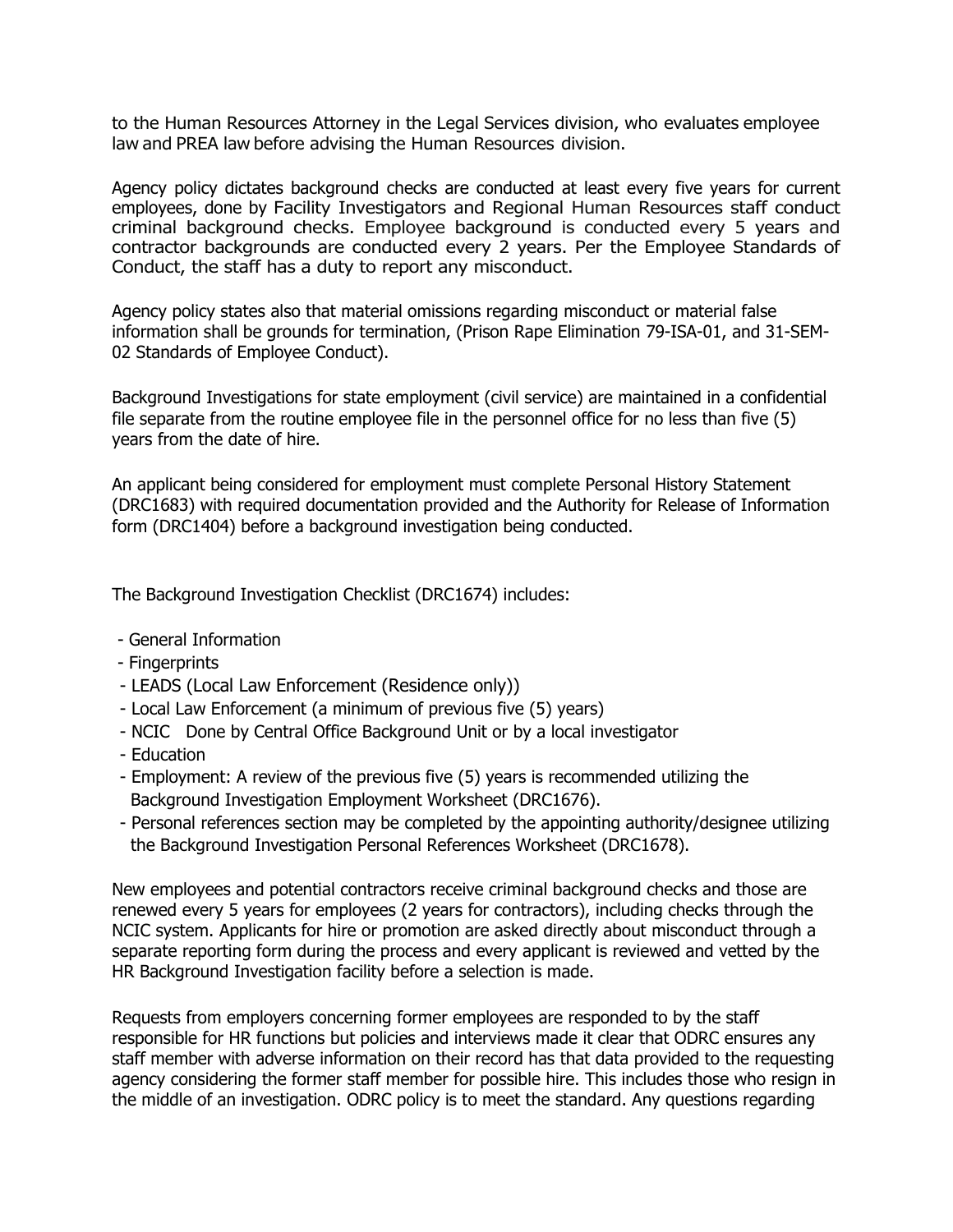actualsubstantiated sexual abuse or sexual harassment claims by employees against offenders are referred to and answered by the facility.

Every applicant is fingerprinted with prints entered into the system so that the agency checks their history but also is notified of any subsequent arrests. Any staff not reporting an incident are directly reported to the Facility Head.

During the past year, 38 staff were hired and had criminal background checks completed; 1 service contractor was brought in and had a criminal background check completed. Policies on staff require the background checks and 5-year re-checks per the Standard. HR staff interviewed all indicated that any negative information regarding sexual abuse would be provided to prospective employers and that they have updated policy to provide this information unless prohibited by Ohio law. Currently, no Ohio law prohibits providing related information. Required questions about PREA-related actions are included in all interviews and processes, but ODRC did not think it was appropriate to ask staff the related PREA questions during an annual evaluation so they have all staff sign a "PREA Annual Acknowledgement" every Fall.

# **Standard 115.18: Upgrades to facilities and technologies**

# **All Yes/No Questions Must Be Answered by the Auditor to Complete the Report**

# **115.18 (a)**

If the agency designed or acquired any new facility or planned any substantial expansion or modification of existing facilities, did the agency consider the effect of the design, acquisition, expansion, or modification upon the agency's ability to protect inmates from sexual abuse? (N/A if agency/facility has not acquired a new facility or made a substantial expansion to existing facilities since August 20, 2012, or since the last PREA audit, whichever is later.) □ Yes □ No ⊠ NA

### **115.18 (b)**

**■** If the agency installed or updated a video monitoring system, electronic surveillance system, or other monitoring technology, did the agency consider how such technology may enhance the agency's ability to protect inmates from sexual abuse? (N/A if agency/facility has not installed or updated a video monitoring system, electronic surveillance system, or other monitoring technology since August 20, 2012, or since the last PREA audit, whichever is later.) *⊠* **Yes**  □ No □ NA

### **Auditor Overall Compliance Determination**

- ☐ **Exceeds Standard** (*Substantially exceeds requirement of standards*)
- ☒ **Meets Standard** (*Substantial compliance; complies in all material ways with the standard for the relevant review period*)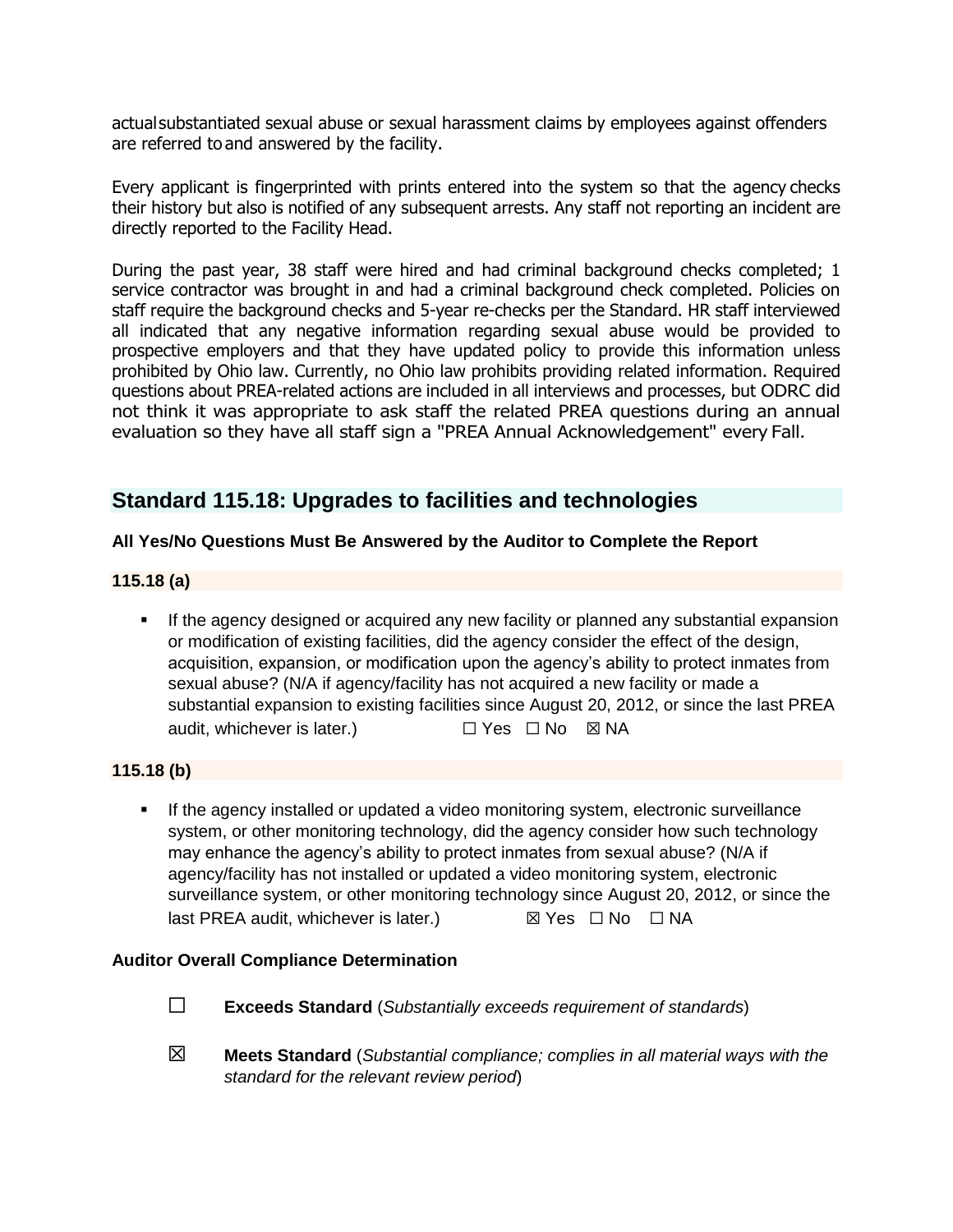# ☐ **Does Not Meet Standard** (*Requires Corrective Action*)

WCI has not had any significant facility renovations or modifications but currently has 162 cameras, 139 inside and 23 externally located.

Cameras are mostly fixed and with a few Pan, Tilt & Zoom and retention time for camera footage is 7 -14 days depending on the location and video activity.

It is noted that cameras significantly enhance security and sexual safety in this population. Most blind spots have been eliminated or greatly reduced; the Warden and executive staff are continuing to address the remaining areas as identified.

The Construction, Activation, Maintenance and Sustainability division is responsible for facility modifications and works directly with the BOC/PREA Coordinator to ensure PREA related issues are considered. These issues are also discussed in the annual Staffing Plan meetings, conducted as part of the staffing plan to ensure camera placement is appropriate and adequate to enhance sexual safety. The video monitoring system installed has high clarity and capability to monitor activities within the general facility zones and other areas; the recording capability is mostly 7-14 days to allow for use in investigations. Staff and offenders confirmed during interviews that they felt more safe and secure because of the widespread presence of the camera system.

Cameras can be placed, repurposed, and relocated at the discretion of the Warden who is the final authority on how to deploy the surveillance equipment to enhance the agency's ability to protect offenders from sexual abuse.

The number of cameras allocated may be increased or decreased as required by unit mission changes. The policy requires that, at least once a year, the Warden reviews deployment of video monitoring systems to ensure adequate coverage is provided to protect against sexual abuse. The Warden receives relevant data from the facility PREA Compliance Manager containing the prevalence of incidents during this review.

# **RESPONSIVE PLANNING**

# **Standard 115.21: Evidence protocol and forensic medical examinations**

# **All Yes/No Questions Must Be Answered by the Auditor to Complete the Report**

### **115.21 (a)**

**.** If the agency is responsible for investigating allegations of sexual abuse, does the agency follow a uniform evidence protocol that maximizes the potential for obtaining usable physical evidence for administrative proceedings and criminal prosecutions? (N/A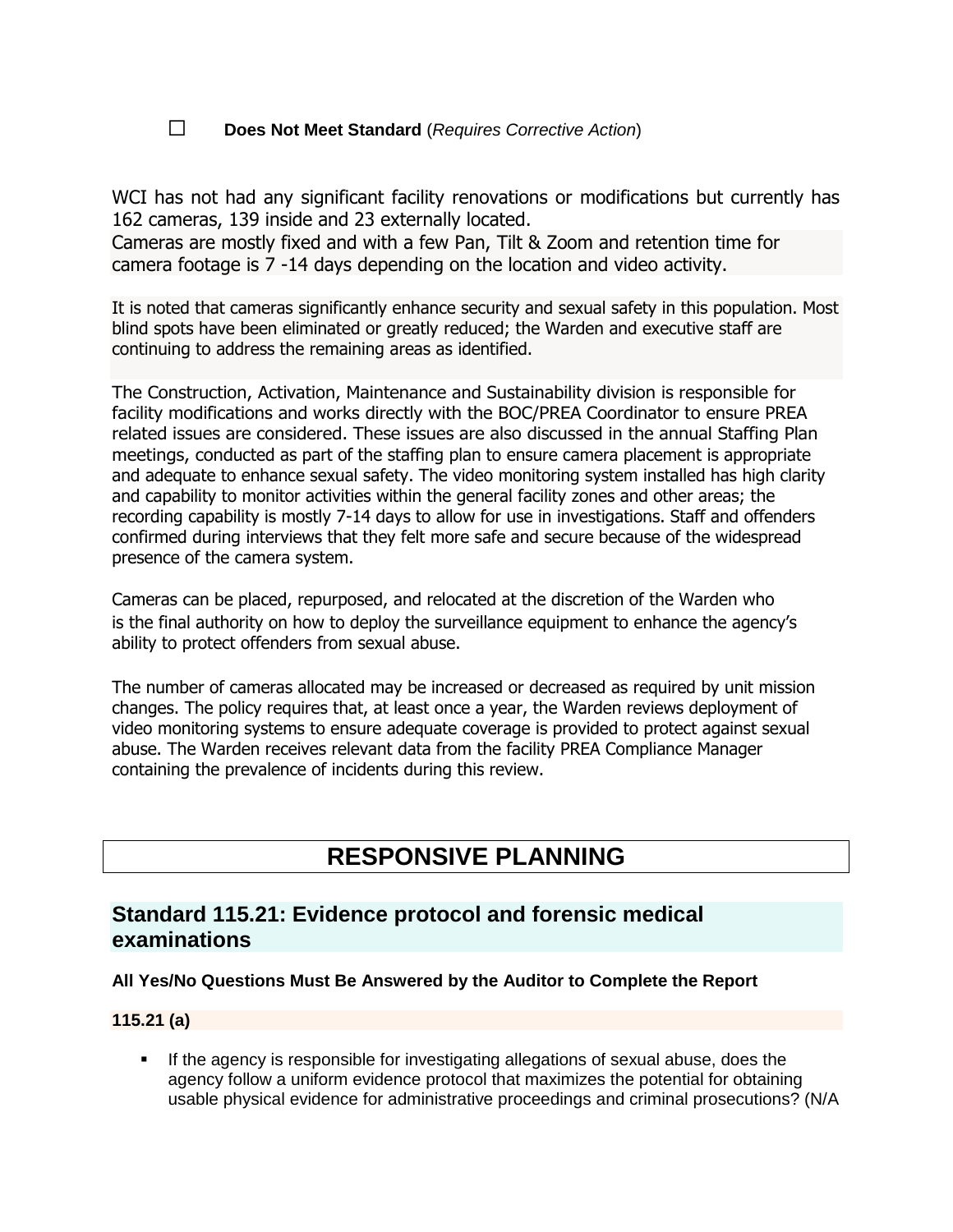if the agency/facility is not responsible for conducting any form of criminal OR administrative sexual abuse investigations.)  $\boxtimes$  Yes  $\Box$  No  $\Box$  NA

### **115.21 (b)**

- Is this protocol developmentally appropriate for youth where applicable? (N/A if the agency/facility is not responsible for conducting any form of criminal OR administrative sexual abuse investigations.)  $\boxtimes$  Yes  $\Box$  No  $\Box$  NA
- **.** Is this protocol, as appropriate, adapted from or otherwise based on the most recent edition of the U.S. Department of Justice's Office on Violence Against Women publication, "A National Protocol for Sexual Assault Medical Forensic Examinations, Adults/Adolescents," or similarly comprehensive and authoritative protocols developed after 2011? (N/A if the agency/facility is not responsible for conducting any form of criminal OR administrative sexual abuse investigations.)  $\boxtimes$  Yes  $\Box$  No  $\Box$  NA

# **115.21 (c)**

- Does the agency offer all victims of sexual abuse access to forensic medical examinations, whether on-site or at an outside facility, without financial cost, where evidentiarily or medically appropriate?  $\boxtimes$  Yes  $\Box$  No
- Are such examinations performed by Sexual Assault Forensic Examiners (SAFEs) or Sexual Assault Nurse Examiners (SANEs) where possible? ⊠ Yes □ No
- **.** If SAFEs or SANEs cannot be made available, is the examination performed by other qualified medical practitioners (they must have been specifically trained to conduct sexual assault forensic exams)?  $\boxtimes$  Yes  $\Box$  No
- **■** Has the agency documented its efforts to provide SAFEs or SANEs?  $\boxtimes$  Yes  $\Box$  No

# **115.21 (d)**

- Does the agency attempt to make available to the victim a victim advocate from a rape crisis center?  $\nabla$  Yes  $\Box$  No
- If a rape crisis center is not available to provide victim advocate services, does the agency make available to provide these services a qualified staff member from a community-based organization, or a qualified agency staff member? (N/A if the agency *always* makes a victim advocate from a rape crisis center available to victims.)  $\boxtimes$  Yes ☐ No ☐ NA
- Has the agency documented its efforts to secure services from rape crisis centers?  $\boxtimes$  Yes  $\Box$  No

### **115.21 (e)**

▪ As requested by the victim, does the victim advocate, qualified agency staff member, or qualified community-based organization staff member accompany and support the victim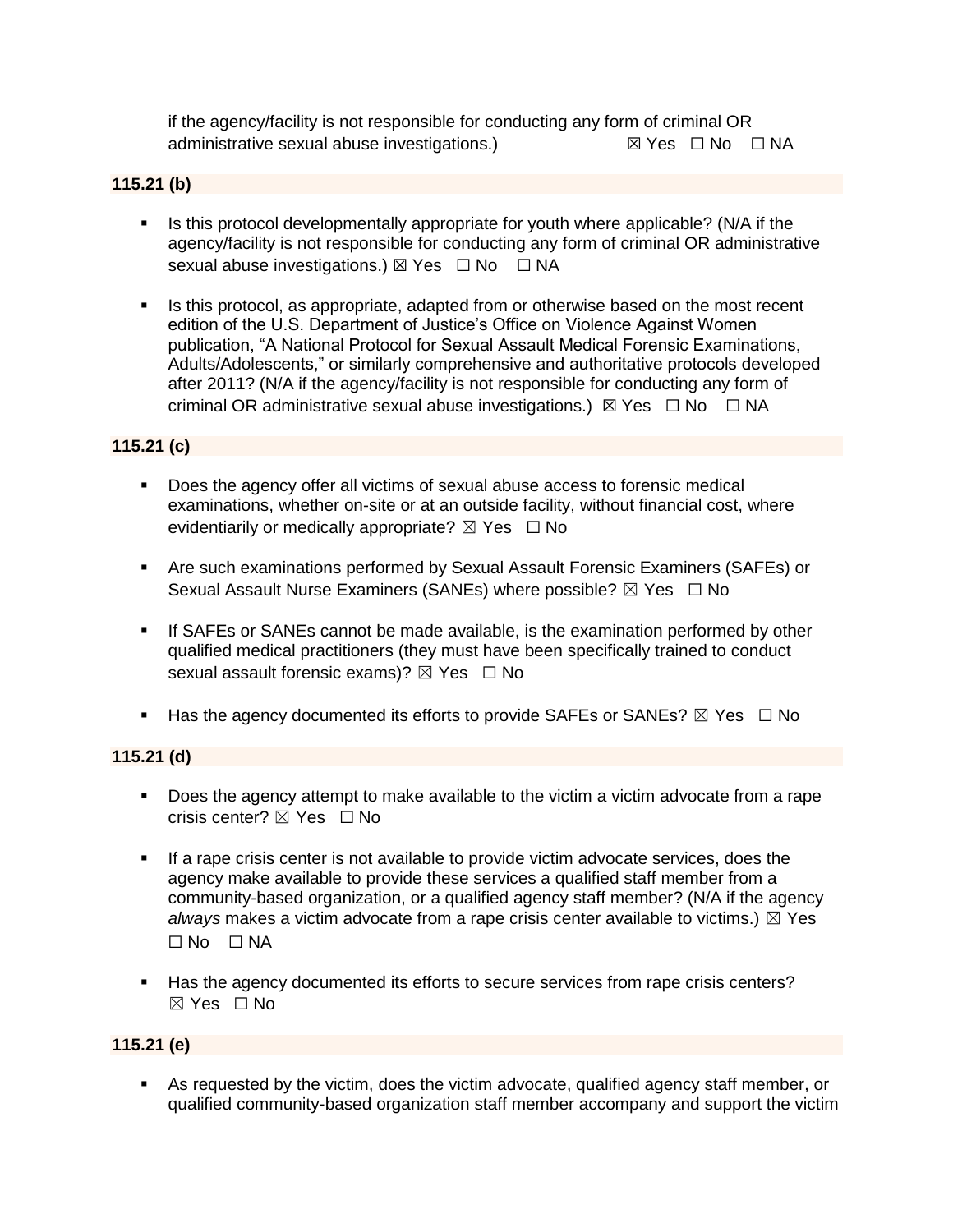through the forensic medical examination process and investigatory interviews?  $\boxtimes$  Yes ☐ No

■ As requested by the victim, does this person provide emotional support, crisis intervention, information, and referrals?  $\boxtimes$  Yes  $\Box$  No

### **115.21 (f)**

**■** If the agency itself is not responsible for investigating allegations of sexual abuse, has the agency requested that the investigating agency follow the requirements of paragraphs (a) through (e) of this section? (N/A if the agency/facility is responsible for conducting criminal AND administrative sexual abuse investigations.)  $\boxtimes$  Yes  $\Box$  No  $\Box$ NA

# **115.21 (g)**

■ Auditor is not required to audit this provision.

# **115.21 (h)**

**•** If the agency uses a qualified agency staff member or a qualified community-based staff member for the purposes of this section, has the individual been screened for appropriateness to serve in this role and received education concerning sexual assault and forensic examination issues in general? (N/A if agency *always* makes a victim advocate from a rape crisis center available to victims.)  $\boxtimes$  Yes  $\Box$  No  $\Box$  NA

### **Auditor Overall Compliance Determination**

- ☐ **Exceeds Standard** (*Substantially exceeds requirement of standards*)
- ☒ **Meets Standard** (*Substantial compliance; complies in all material ways with the standard for the relevant review period*)
- ☐ **Does Not Meet Standard** (*Requires Corrective Action*)

The agency is responsible for administrative investigations only, not criminal investigations, but the agency adheres to all PREA Standards regarding these investigations. There were 6 occasions of forensic examinations this past 12 months and all were performed at the outside medical facility by SAFE or SANE Medical Center staff. The Investigation MOU between ODRC and OSHP (Ohio State Highway Patrol) requires adherence by both agencies to PREA Standards.

Victims of sexual assault who require a forensic exam are taken to Atrium Medical Center for completion of the exam. Policy states "Healthcare staff shall not be utilized for this process as it is unrelated to healthcare and further prohibited by DRC policy 68-MED-09, Medical-Legal Issues, which prohibits the collection of forensic information by healthcare staff."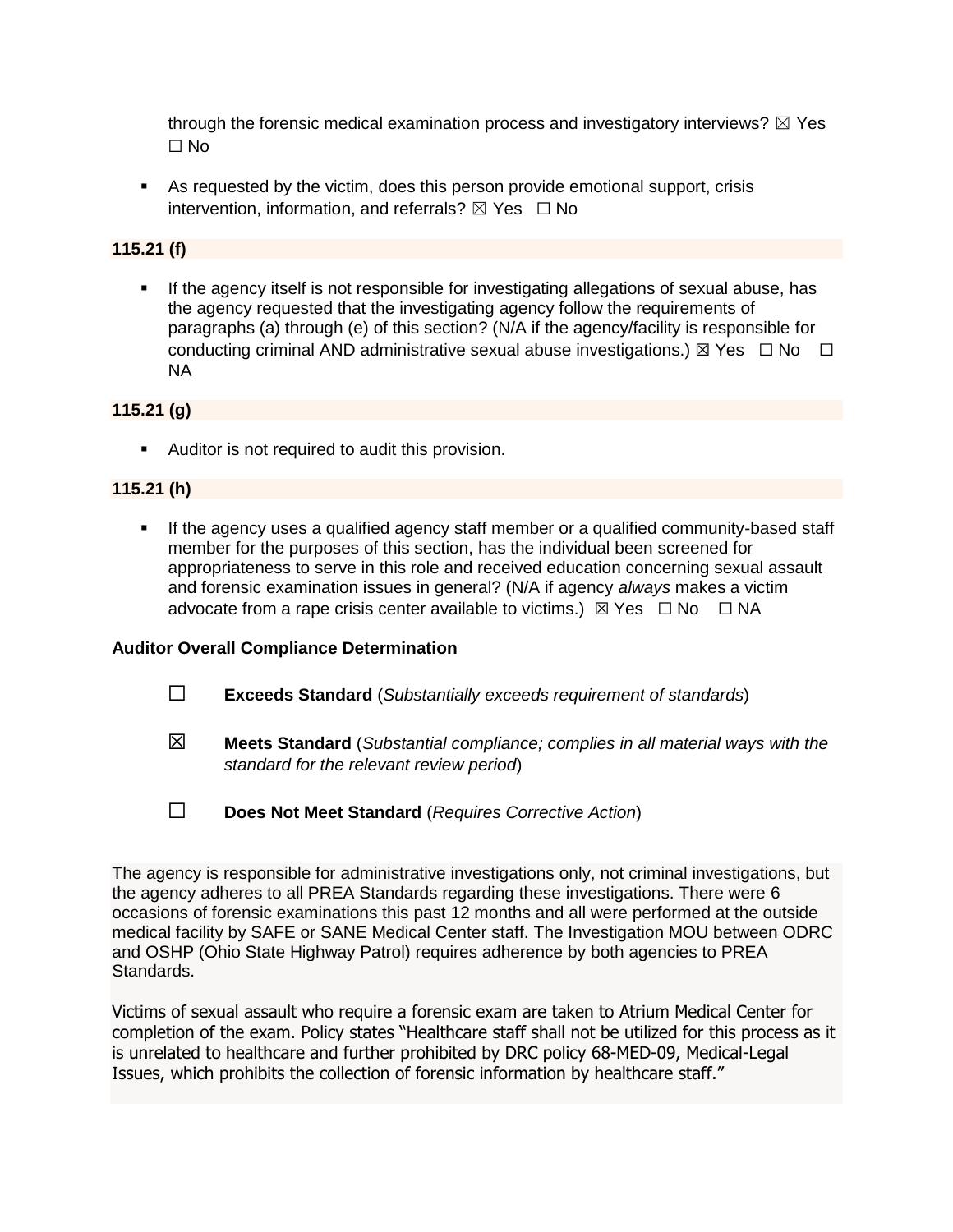Consistent with Medical Protocol B-11, "Medical Care Guidelines for Sexual Conduct or Recent Sexual Abuse", medical services examine the presence or absence of physical trauma and perform follow-up testing for sexually transmitted diseases and pregnancy testing, as appropriate. Medical services also refer the inmate to mental health services for evaluation and counseling and offer the inmate appropriate prophylactic treatment for sexually transmitted diseases.

Priority medical/forensic treatment and provision of care to the adult sexual abuse patients is given regardless of when the sexual abuse occurred. If it is within ninety-six (96) hours (four full days) after an attack, the evidence is always collected. Research and evidence analysis indicates that some evidence may be available beyond ninety-six (96) hours after the assault.

Decisions about whether to collect evidence should be made on a case-by-case basis, guided by the knowledge that outside time limits vary due to factors such as the location and type of sample collected. Cases in which evidence should be collected beyond ninety-six (96) hours occur where an exam may corroborate chronic injury, excessive force or significant trauma.

ODRC uses staff VSP's (Victim Support Persons) to be immediately available if an offender requests an advocate. VSP's are trained and selected from appropriate volunteer staff. There is no cost to the offender for this process. If outside transport is needed, a community crisis agency member can be made available. Wardens are required to screen VSPs for appropriateness to serve in this role, keeping in mind the emotional stability required when providing emotional support services to sexual assault victims.

Each newly designated VSP completes an ODRC Victim Support Person Training course before performing any VSP functions. The ODRC Office of Victim Services coordinates VSP training.

ODRC has an MOU state-wide with the Sexual Assault and Response Network of Central Ohio as well as with the Ohio Sexual Violence Helpline. WCI also has an MOU with Women Helping Women, the local crisis response organization. Additionally, WCI has trained several "Victim Support Persons" in the event crisis agency staff cannot respond.

The investigator is also the primary oversight of the post-allegation monitoring program.

The highest-ranking security supervisor on duty always notifies the PREA Coordinator on all allegations of sexual abuse and policy states that medical staff determines whether a forensic medical examination is required, however, the guidance is clear that forensic exams would always be pursued if the incident was still in a window where evidence might be obtained.

# **Standard 115.22: Policies to ensure referrals of allegations for investigations**

**All Yes/No Questions Must Be Answered by the Auditor to Complete the Report**

**115.22 (a)**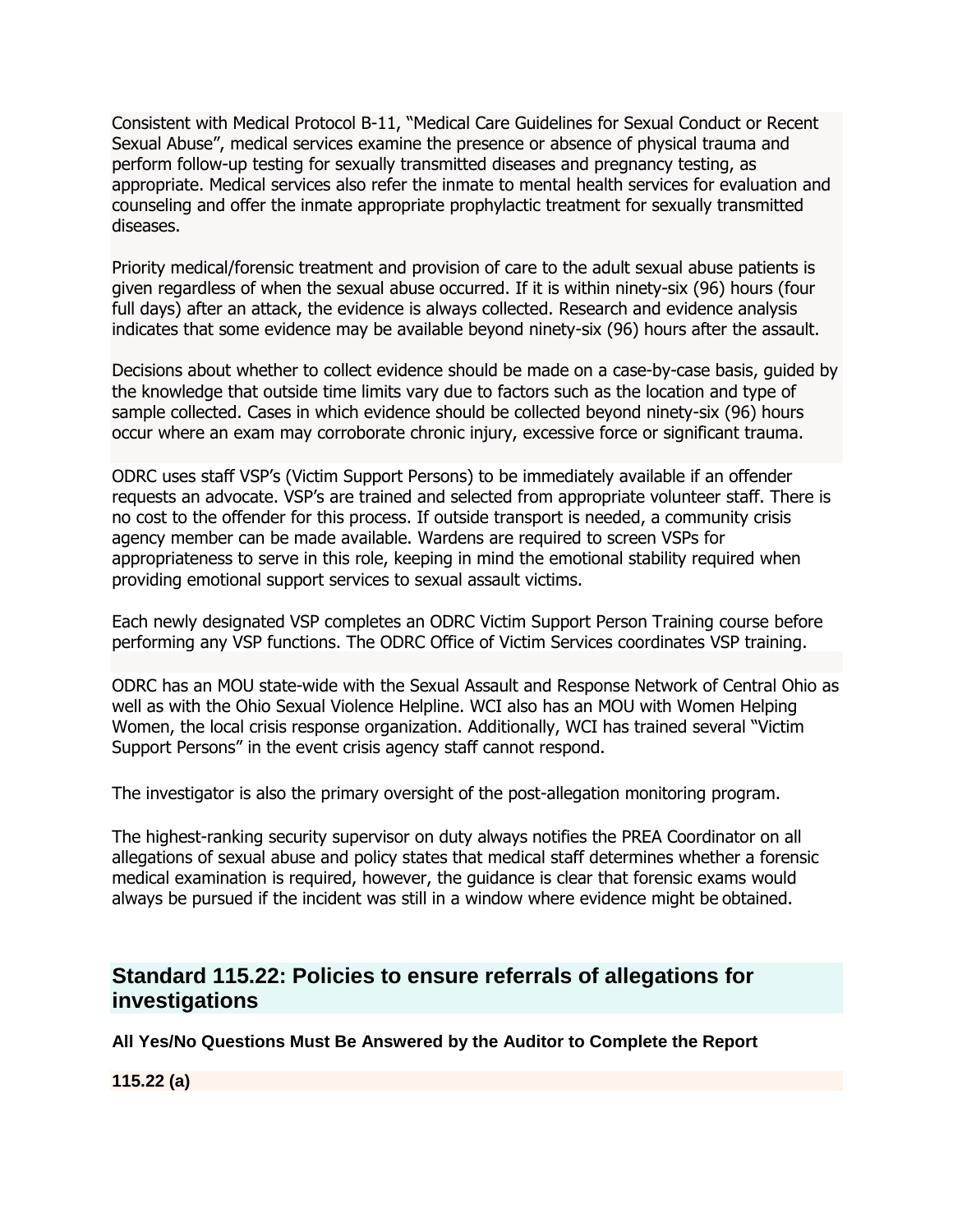- Does the agency ensure an administrative or criminal investigation is completed for all allegations of sexual abuse?  $\boxtimes$  Yes  $\Box$  No
- Does the agency ensure an administrative or criminal investigation is completed for all allegations of sexual harassment?  $\boxtimes$  Yes  $\Box$  No

#### **115.22 (b)**

- Does the agency have a policy and practice in place to ensure that allegations of sexual abuse or sexual harassment are referred for investigation to an agency with the legal authority to conduct criminal investigations, unless the allegation does not involve potentially criminal behavior?  $\boxtimes$  Yes  $\Box$  No
- Has the agency published such policy on its website or, if it does not have one, made the policy available through other means?  $\boxtimes$  Yes  $\Box$  No

**•** Does the agency document all such referrals?  $\boxtimes$  Yes  $\Box$  No **115.22 (c)**

**•** If a separate entity is responsible for conducting criminal investigations, does the policy describe the responsibilities of both the agency and the investigating entity? (N/A if the agency/facility is responsible for criminal investigations. See 115.21(a).)  $\Box$  Yes  $\Box$  No ☐ NA

## **115.22 (d)**

■ Auditor is not required to audit this provision.

#### **115.22 (e)**

■ Auditor is not required to audit this provision.

#### **Auditor Overall Compliance Determination**

- ☐ **Exceeds Standard** (*Substantially exceeds requirement of standards*)
- ☒ **Meets Standard** (*Substantial compliance; complies in all material ways with the standard for the relevant review period*)
- ☐ **Does Not Meet Standard** (*Requires Corrective Action*)

During the past 12 months, 24 allegations were received and all resulted in administrative investigations; 19 of these were referred to OHSP for criminal investigation**.** Five cases remain in process.

The agency has an MOU on investigations with the Ohio State Highway Patrol that mirrors PREA standards for investigation requirements.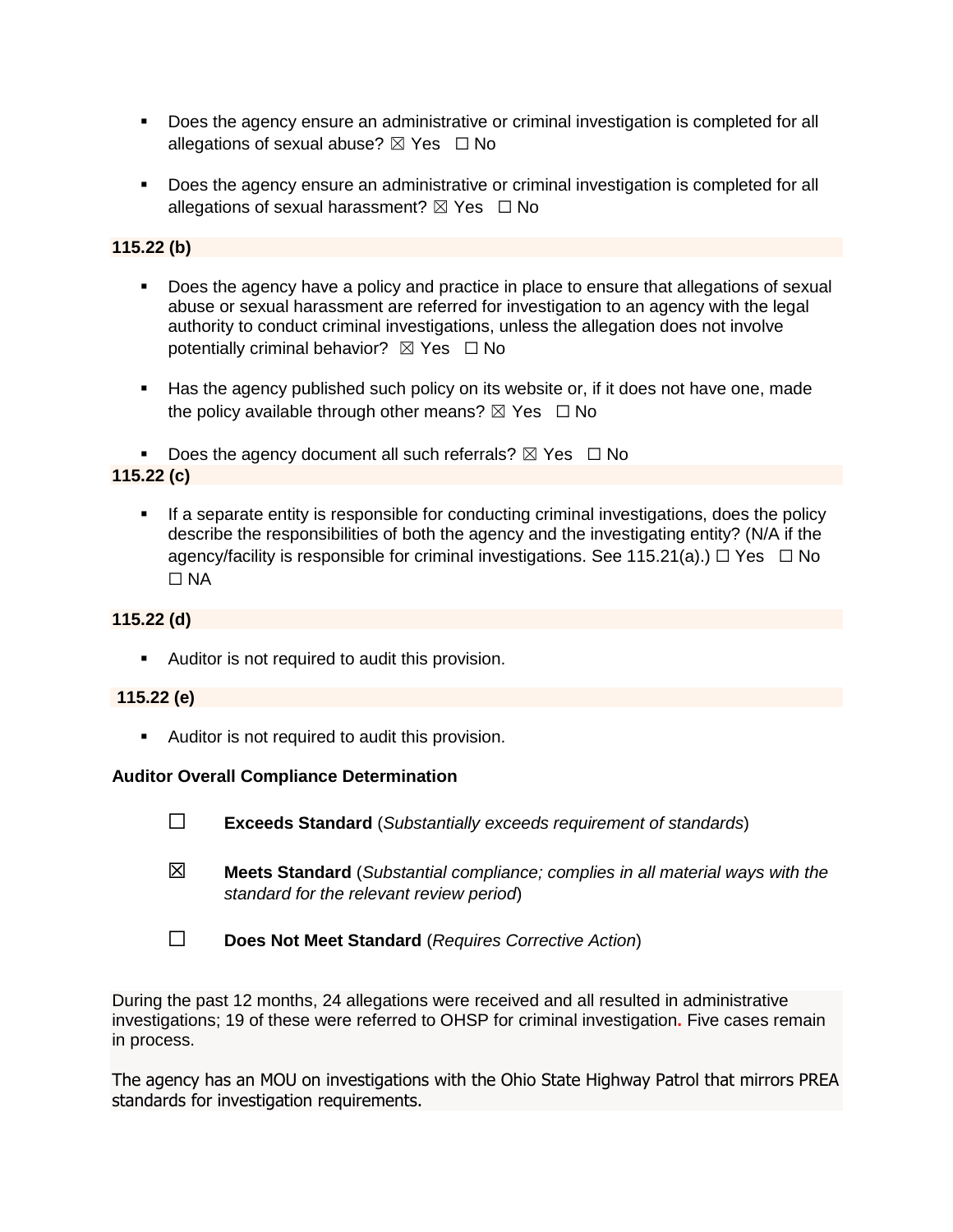Per Policy 79-ISA-02, All allegations of sexual misconduct shall be referred for investigation to the OSHP unless the allegation does not involve potentially criminal behavior. The Agency PREA Coordinator/designee maintains a document that describes the responsibilities of the DRC and the OSHP for criminal investigations

The agency is responsible for conducting all administrative investigations, and the OSHP is responsible for criminal sexual abuse investigations- (including inmate-on-inmate sexual abuse or staff sexual misconduct). Institution Investigators initiate the investigation. If it appears to be criminal, the OSHP is immediately notified and the agency Investigator will then assist the OSHP. If not criminal, the facility Investigator will conduct and complete the investigation.

There is an OSHP liaison assigned to each facility with an office at their assigned facility and they work closely with our Investigators. Agency Head and other interviews and policy all reflected that the OCM/PREA Coordinator is notified immediately in every allegation. It is noted that the facility investigator indicated in the interview that the OSP investigator at WCI routinely reviews each allegation in concert with the institution investigator at the onset of the review, they approach it as a team.

ODRC follows a uniform evidence collection protocol that maximizes the potential for obtaining usable physical evidence. OSP criminal investigators are commissioned peace officers and have full law enforcement authority and statewide jurisdiction in criminal matters affecting the ODRC.

Employees are required to report occurrences or allegations of administrative violations, criminal offenses, and other incidents required to be reported by this directive immediately upon becoming aware of such conduct or as soon as practical. Reports may be made directly to the PREA or through the employee's supervisor. The supervisory staff ensures that incidents reported to them are also reported to the PREA Coordinator. ODRC specifies also that employees who do not report incidents are subject to discipline and charges themselves. Every employee interviewed was aware of this and could immediately relate the consequences of failure to report.

All policies regarding reporting are published on the ODRC website.

# **TRAINING AND EDUCATION**

# **Standard 115.31: Employee training**

### **All Yes/No Questions Must Be Answered by the Auditor to Complete the Report**

#### **115.31 (a)**

▪ Does the agency train all employees who may have contact with inmates on its zerotolerance policy for sexual abuse and sexual harassment?  $\boxtimes$  Yes  $\Box$  No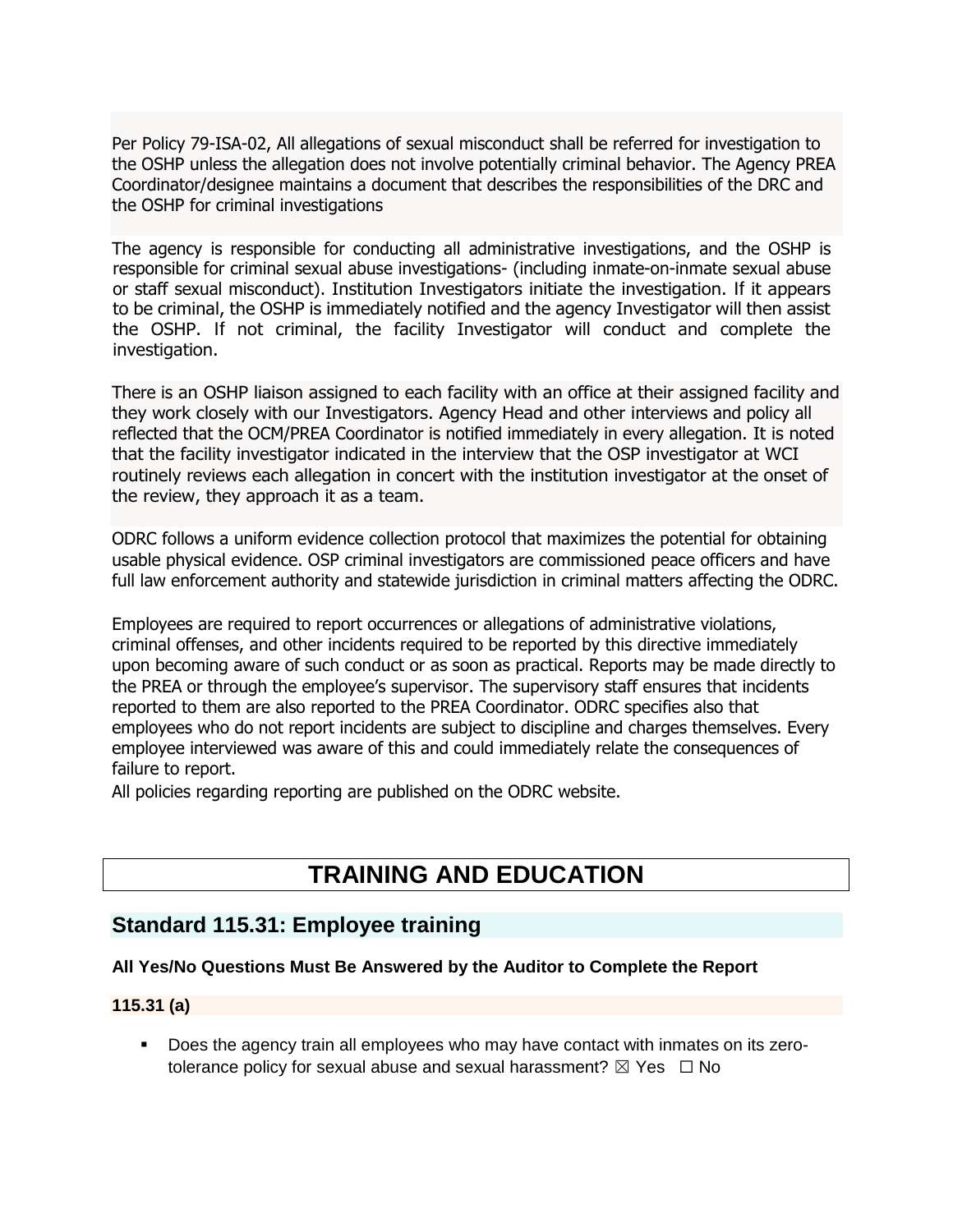- Does the agency train all employees who may have contact with inmates on how to fulfill their responsibilities under agency sexual abuse and sexual harassment prevention, detection, reporting, and response policies and procedures?  $\boxtimes$  Yes  $\Box$  No
- Does the agency train all employees who may have contact with inmates on inmates' right to be free from sexual abuse and sexual harassment  $\boxtimes$  Yes  $\Box$  No
- Does the agency train all employees who may have contact with inmates on the right of inmates and employees to be free from retaliation for reporting sexual abuse and sexual harassment? **in** ⊠ Yes □ No
- Does the agency train all employees who may have contact with inmates on the dynamics of sexual abuse and sexual harassment in confinement?  $\boxtimes$  Yes  $\Box$  No
- Does the agency train all employees who may have contact with inmates on the common reactions of sexual abuse and sexual harassment victims?  $\boxtimes$  Yes  $\Box$  No
- Does the agency train all employees who may have contact with inmates on how to detect and respond to signs of threatened and actual sexual abuse?  $\boxtimes$  Yes  $\Box$  No
- Does the agency train all employees who may have contact with inmates on how to avoid inappropriate relationships with inmates?  $\boxtimes$  Yes  $\Box$  No
- Does the agency train all employees who may have contact with inmates on how to communicate effectively and professionally with inmates, including lesbian, gay, bisexual, transgender, intersex, or gender nonconforming inmates?  $\boxtimes$  Yes  $\Box$  No
- Does the agency train all employees who may have contact with inmates on how to comply with relevant laws related to mandatory reporting of sexual abuse to outside authorities?  $\boxtimes$  Yes □ No

#### **115.31 (b)**

- **EXECT** Is such training tailored to the gender of the inmates at the employee's facility?  $\boxtimes$  Yes ☐ No
- **Have employees received additional training if reassigned from a facility that houses** only male inmates to a facility that houses only female inmates, or vice versa?  $\boxtimes$  Yes ☐ No

## **115.31 (c)**

- Have all current employees who may have contact with inmates received such training? ☒ Yes ☐ No
- Does the agency provide each employee with refresher training every two years to ensure that all employees know the agency's current sexual abuse and sexual harassment policies and procedures?  $\boxtimes$  Yes  $\Box$  No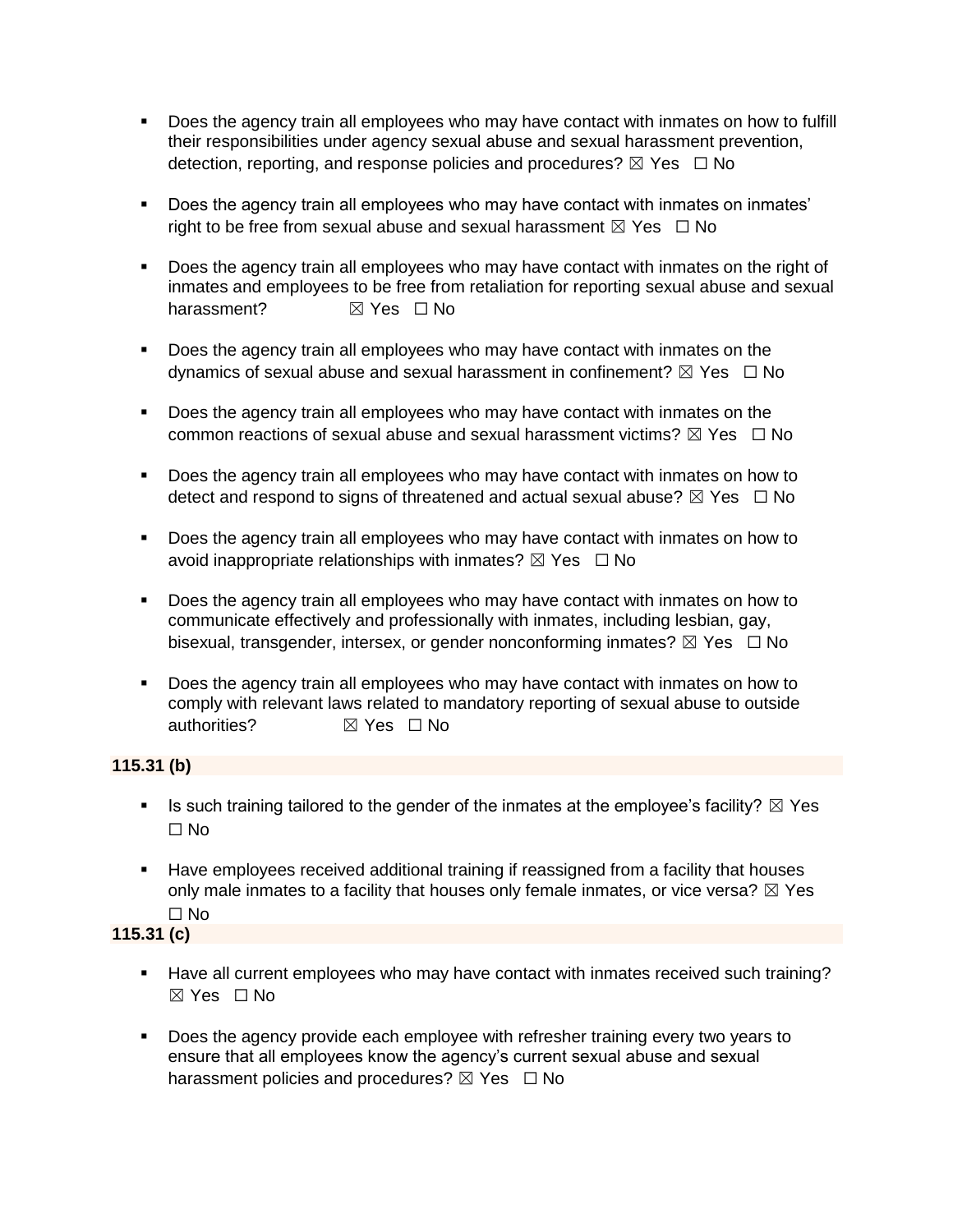**.** In years in which an employee does not receive refresher training, does the agency provide refresher information on current sexual abuse and sexual harassment policies? ☐ Yes ☐ No

## **115.31 (d)**

■ Does the agency document, through employee signature or electronic verification, that employees understand the training they have received?  $\boxtimes$  Yes  $\Box$  No

#### **Auditor Overall Compliance Determination**

- ☐ **Exceeds Standard** (*Substantially exceeds requirement of standards*) ☒ **Meets Standard** (*Substantial compliance; complies in all material ways with the standard for the relevant review period*)
- ☐ **Does Not Meet Standard** (*Requires Corrective Action*)

All 367 staff and all 368 Volunteer/Contractor personnel were trained in required PREA elements. ODRC has very good volunteer and contractor training lesson guides and these individuals have received the required PREA training specified in this Standard. The required refresher training is provided annually rather than every 2 years. The Auditors discussed with leadership staff the observation that the medical contractor personnel were functionally indistinguishable from full-time State employees and should be considered for inclusion in the annual refresher training for all full-time staff.

Training Guides and curricula and all were of excellent quality. ODRC also has an excellent intranet training and information site, the PREA Information Center, for PREA resource purposes, new data and current update information.

Employees who have contact with offenders receive refresher training at a minimum during Annual Training on PREA requirements, including specialized staff.

All have signed the acknowledgment: "I understand the training on my responsibilities under the Ohio Department of Rehabilitation and Correction's Prison Rape Elimination Act Policies (79- ISA-01, 02, 03, 04, 05) to include the following:

- I. The Department's zero-tolerance for sexual abuse
- 2. The Department's zero-tolerance for sexual harassment
- 3. How to report sexual abuse and sexual harassment
- 4. Sexual abuse and sexual harassment prevention
- 5. Sexual abuse and sexual harassment detection
- 6. How to respond to sexual abuse and sexual harassment
- 7. The legal prohibition on any sexual activity with offenders
- 8. The identifiers of possible sexual assault victims
- 9. Sexual assault prevention strategies"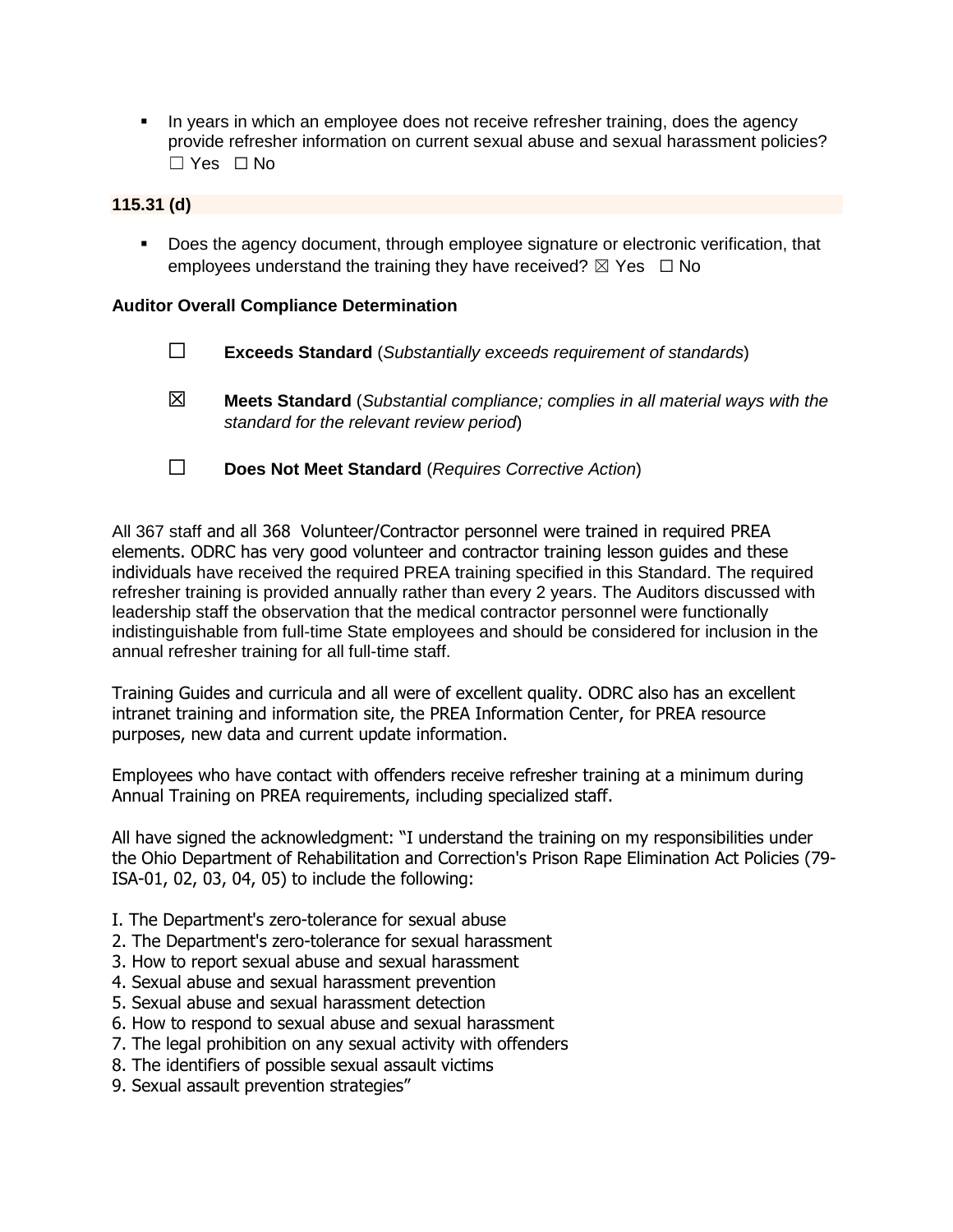All security and support staff were trained on PREA as required this past year. There is 368 staff currently employed by the facility who may have contact with offenders and there was 38 staff hired by the facility during the past 12 months who have contact with offenders. All new staff received the required training before assuming their posts.

PREA Training:

- Employees: All unit assigned employees receive PREA Training, per Standard 115.31, through required attendance at the Academy or Correctional Awareness training by viewing the PREA in departmental training videos. They sign a PREA Training Employee Acknowledgment Form.
- Contract Employees and Interns: All contract employees are completing the PREA Training Contract Employee or Intern Acknowledgment Form after viewing the video. All contract employees/interns receive the refresher PREA Training every two years.

Agency policy requires that PREA investigators are trained in conducting sexual abuse investigations in confinement settings. In addition to the Institutional Investigators Specialized PREA training, they are required to take the PREA mandated annual training during staff Inservice sessions. Institutional Investigators, Operational Compliance Manager (OCM) and the Ohio State Highway Patrol (OSHP) all have received either the NIC Prison Rape Elimination Act (PREA) Investigating Sexual Abuse in a Confinement Setting Course or the MOSS Group; Investigating Sexual Abuse in Confinement Settings.

The agency maintains documentation showing that investigators have completed the required training. All investigators currently employed have completed the required training. PREA Investigators also complete the NIC training. Investigator training is received through the Agency's Chief Inspector office, who has oversight of the facility Investigators. In addition to the NIC PREA specialized training, the current Investigator has received PREA Specialized Investigator training through the MOSS Group.

Medical and Mental Health receives additional departmental "specialized training" for medical and mental health care per standard 115.35. The orientation is on similarities and differences between providing health care in the community and the correctional setting. Topics presented include security, classification and health care needs of the offender population: detection, signs, assessment, and response to offender-victims of sexual abuse and sexual harassment; the preservation of physical evidence: and how and to whom to report allegations or suspicions of sexual abuse and sexual harassment.

All contractors and volunteers receive training on their responsibilities under the sexual abuse and harassment prevention, detection and response policies, and procedures. All 368 contractors and volunteers have received this training. Training included potential disciplinary and criminal or administrative procedures for violations. Interviews acknowledged compliance with the training required for the level of contact of the volunteer or contractor.

Both ODRC and the Warren Correctional Institution place great emphasis on staff training. Employee Training at the Academy is 3 weeks for non-security staff, and 4 weeks for custody staff. All ODRC line staff receive Academy preservice training upon hiring, as well as annual refresher training, on the required specific standards outlined in standard 115.31, as well as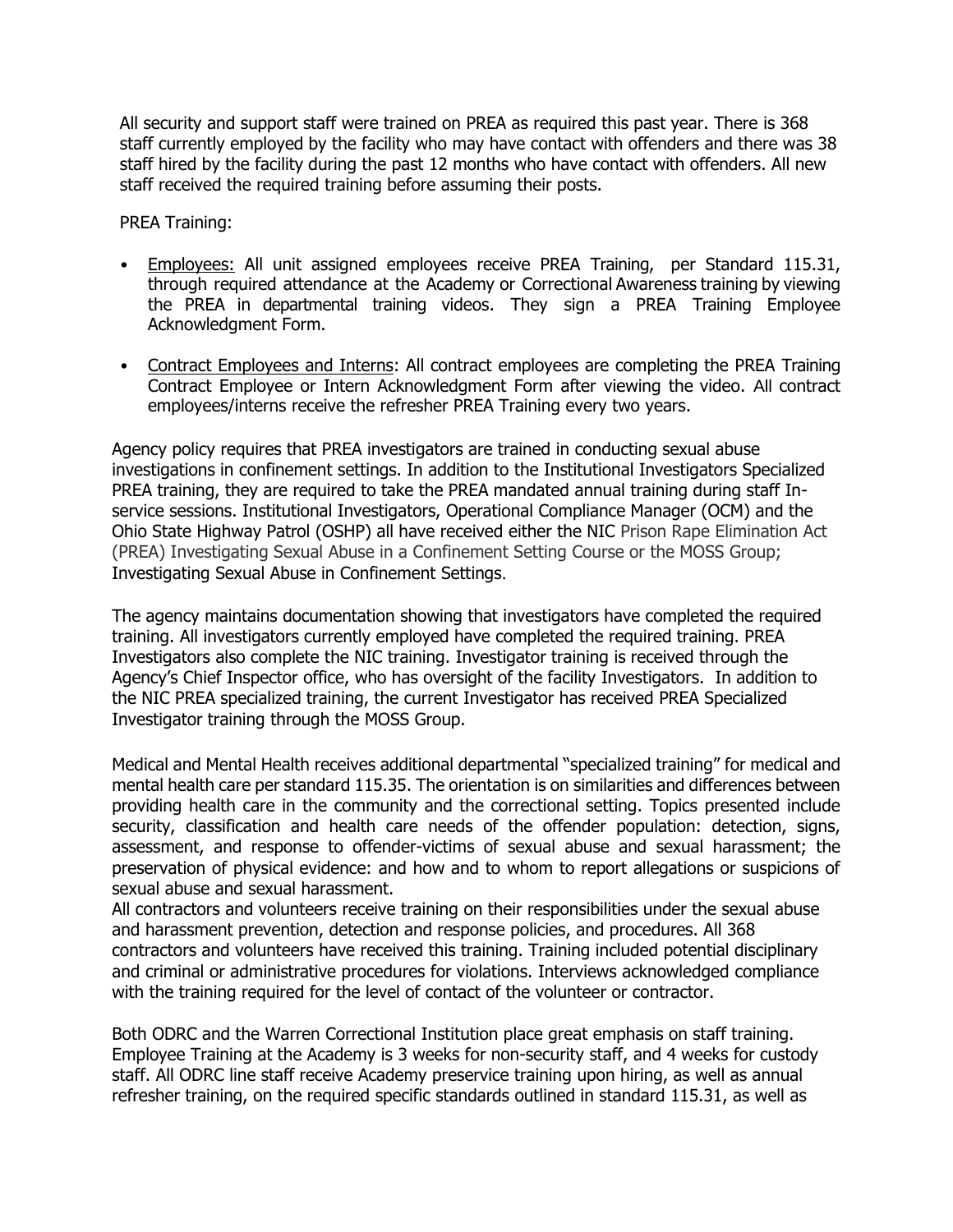specific training on being first responders. Training documentation reveals that staff acknowledges their understanding of the training received within the training area files and the individual training files.

1. All new employees receive instruction related to the prevention, detection, response, and investigation of sexual misconduct during New Employee Orientation (NEO) training at the Corrections Training Academy (CTA). This training includes the following:

a. DRC policies that address the agency's zero-tolerance for sexual misconduct;

b. The employee's responsibilities regarding sexual misconduct prevention, detection, reporting, and response policies and procedures;

c. The inmate's right to be free from sexual misconduct;

d. The inmate's and employee's right to be free from retaliation for reporting sexual misconduct;

e. The dynamics of sexual misconduct in confinement and the common reactions of sexual misconduct victims;

f. How to avoid inappropriate relationships with inmates;

g. Effective and professional communication with inmates including lesbian, gay, bisexual, transgender, intersex, or gender-nonconforming inmates; and

h. How to comply with relevant laws for mandatory reporting of sexual abuse to outside authorities.

i. How to detect and respond to signs of threatened and actual sexual abuse.

2. Each institution provides training on sexual misconduct annually during staff in-service:

a. How to detect and respond to signs of threatened and actual sexual abuse.

b. All security staff is trained on how to conduct cross-gender pat-down searches and searches of transgender and intersex inmates to ensure professionalism and to utilize the least intrusive manner possible consistent with security needs.

c. Employees who transfer to an institution that houses inmates of a different gender receive training tailored to that gender of inmates as part of their orientation training as mandated in DRC policy 39-TRN-10, Employee Orientation Training. Training is documented on the Institutional Transfer Orientation Checklist (DRC1312)

Before conducting a PREA investigation, all investigators receive specialized training which includes conducting investigations in confinement settings, interviewing techniques for sexual abuse victims, proper use of Garrity warnings, sexual abuse evidence collection and the criteria and evidence required to substantiate a case for administrative action or prosecution referral. This training is documented in the PREA Training Session Report (DRC1680). The training may be received through the National Institution of Corrections (NIC).

All routine volunteers, special event volunteers (as defined by DRC policy 71-SOC-01), Long Term Contractors and Non-Escorted Contractors who have contact with inmates are notified of DRC's zero-tolerance regarding sexual misconduct and how to report such incidents. All volunteers and contractors are also trained on their responsibilities regarding sexual misconduct prevention, detection, and response. The level and type of training are based on the services they provide and the level of contact they have with inmates. All training is documented**.**

The Bureau of Behavioral Health Services (BOBHS) provides or coordinates training to assure that each institution employs or has access to the services of a mental health professional who has a scope of practice, training and/or experience in trauma counseling.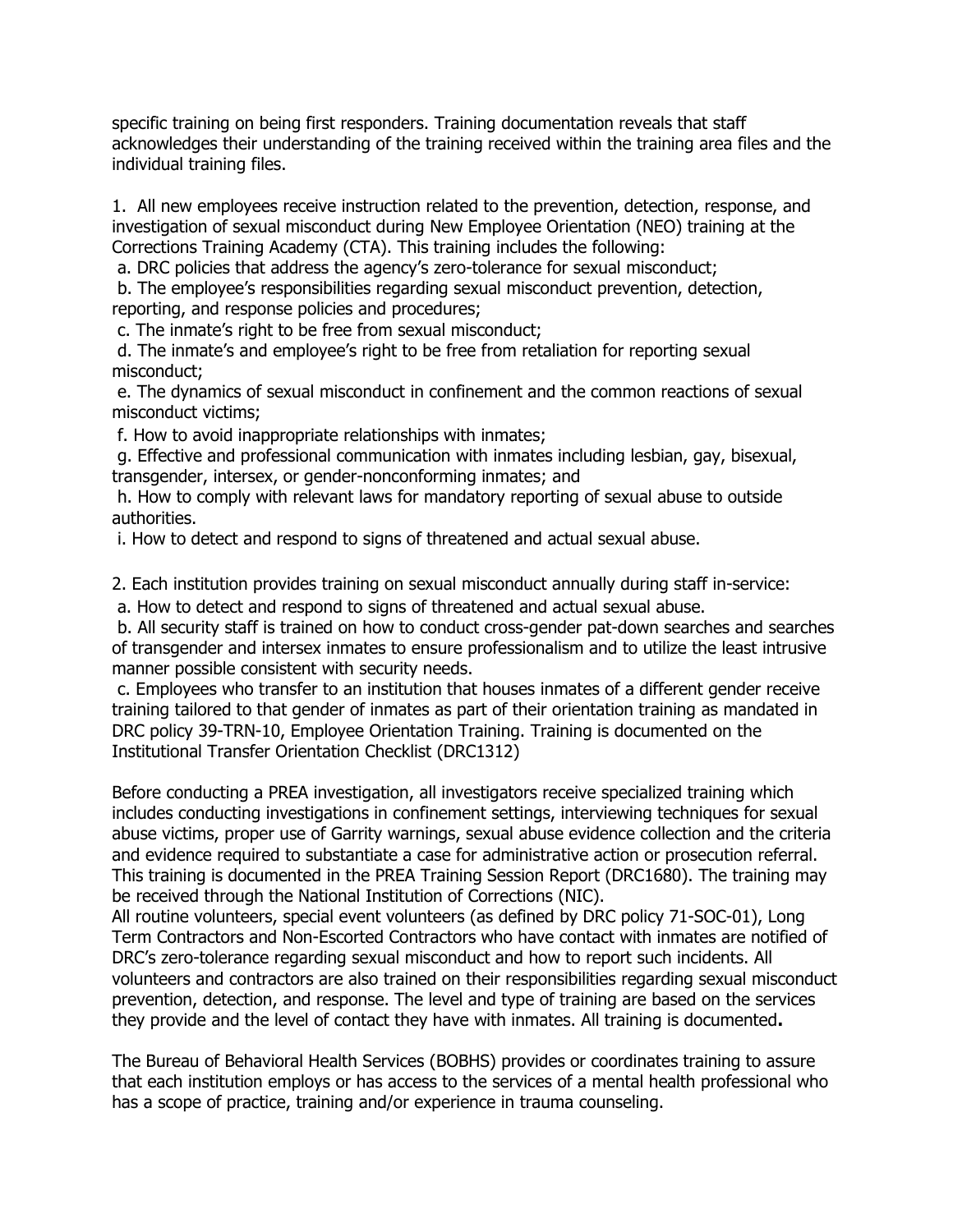Specialized training is given to employees designated as victim support persons. Only employees that voluntarily agree to act as a victim support person can be utilized.

It was evident during the random and training staff interviews, as well as upon review of training documentation, that staff received the training and were aware of their offender protection responsibilities concerning sexual abuse and harassment incidents as well as required steps of evidence collection.

Review of curricula showed that PREA training is both generic and also tailored to the genderspecific issues of offenders in each facility. Employees reassigned receive additional training if the offenders' gender changes with the new assignment.

ODRC invests major resources in training and this is further supported by the Region and the WCI leadership; training exceeds the standard's requirements and is a strong pillar of the system and facility.

# **Standard 115.32: Volunteer and contractor training**

#### **All Yes/No Questions Must Be Answered by the Auditor to Complete the Report**

#### **115.32 (a)**

■ Has the agency ensured that all volunteers and contractors who have contact with inmates have been trained on their responsibilities under the agency's sexual abuse and sexual harassment prevention, detection, and response policies and procedures?  $\boxtimes$  Yes  $\Box$  No

#### **115.32 (b)**

■ Have all volunteers and contractors who have contact with inmates been notified of the agency's zero-tolerance policy regarding sexual abuse and sexual harassment and informed how to report such incidents (the level and type of training provided to volunteers and contractors shall be based on the services they provide and level of contact they have with inmates)?  $\boxtimes$  Yes  $\Box$  No

#### **115.32 (c)**

Does the agency maintain documentation confirming that volunteers and contractors understand the training they have received?  $\boxtimes$  Yes  $\Box$  No

#### **Auditor Overall Compliance Determination**



☐ **Exceeds Standard** (*Substantially exceeds requirement of standards*)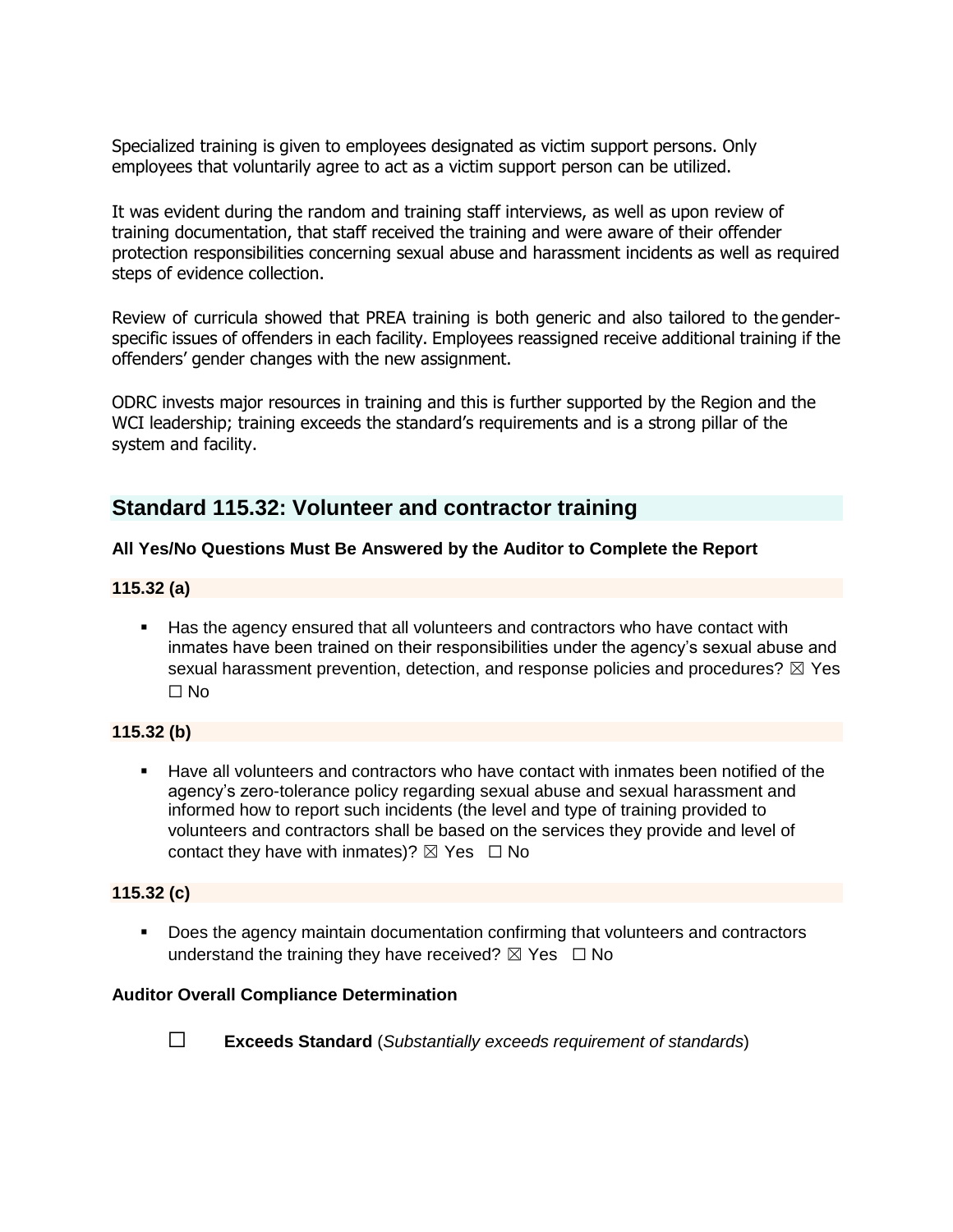- ☒ **Meets Standard** (*Substantial compliance; complies in all material ways with the standard for the relevant review period*)
- ☐ **Does Not Meet Standard** (*Requires Corrective Action*)

The Volunteer and Contractor training outline and the script were reviewed and both volunteers and contracts interviewed affirmed that was the training they received. There were 120 volunteers and 105 contractors trained in the past year (225 total) regarding agency policies and procedures regarding sexual harassment, sexual abuse, and PREA Standards.

All routine volunteers, special event volunteers, and contractors who have contact with inmates are trained in DRC's zero-tolerance regarding sexual misconduct, how to report incidents, and responsibilities regarding sexual misconduct prevention, detection, and response. All training is documented on the PREA Contractor/Volunteer/Intern Training Acknowledgment Form**.**

During the interview process, the volunteer confirmed receipt of the training and accurately communicated the requirements of reporting and response. The volunteer agreement utilized here accurately reflects requirements and potential sanctions for violations. Interviews acknowledged compliance with the training required for their level of contact.

# **Standard 115.33: Inmate education**

#### **All Yes/No Questions Must Be Answered by the Auditor to Complete the Report**

#### **115.33 (a)**

- **EXEDURIFY Intake, do inmates receive information explaining the agency's zero-tolerance** policy regarding sexual abuse and sexual harassment?  $\boxtimes$  Yes  $\Box$  No
- During intake, do inmates receive information explaining how to report incidents or suspicions of sexual abuse or sexual harassment?  $\boxtimes$  Yes  $\Box$  No

#### **115.33 (b)**

- Within 30 days of intake, does the agency provide comprehensive education to inmates either in person or through video regarding: Their rights to be free from sexual abuse and sexual harassment?  $\boxtimes$  Yes  $\Box$  No
- Within 30 days of intake, does the agency provide comprehensive education to inmates either in person or through video regarding: Their rights to be free from retaliation for reporting such incidents?  $\boxtimes$  Yes  $\Box$  No
- Within 30 days of intake, does the agency provide comprehensive education to inmates either in person or through video regarding: Agency policies and procedures for responding to such incidents?  $\boxtimes$  Yes  $\Box$  No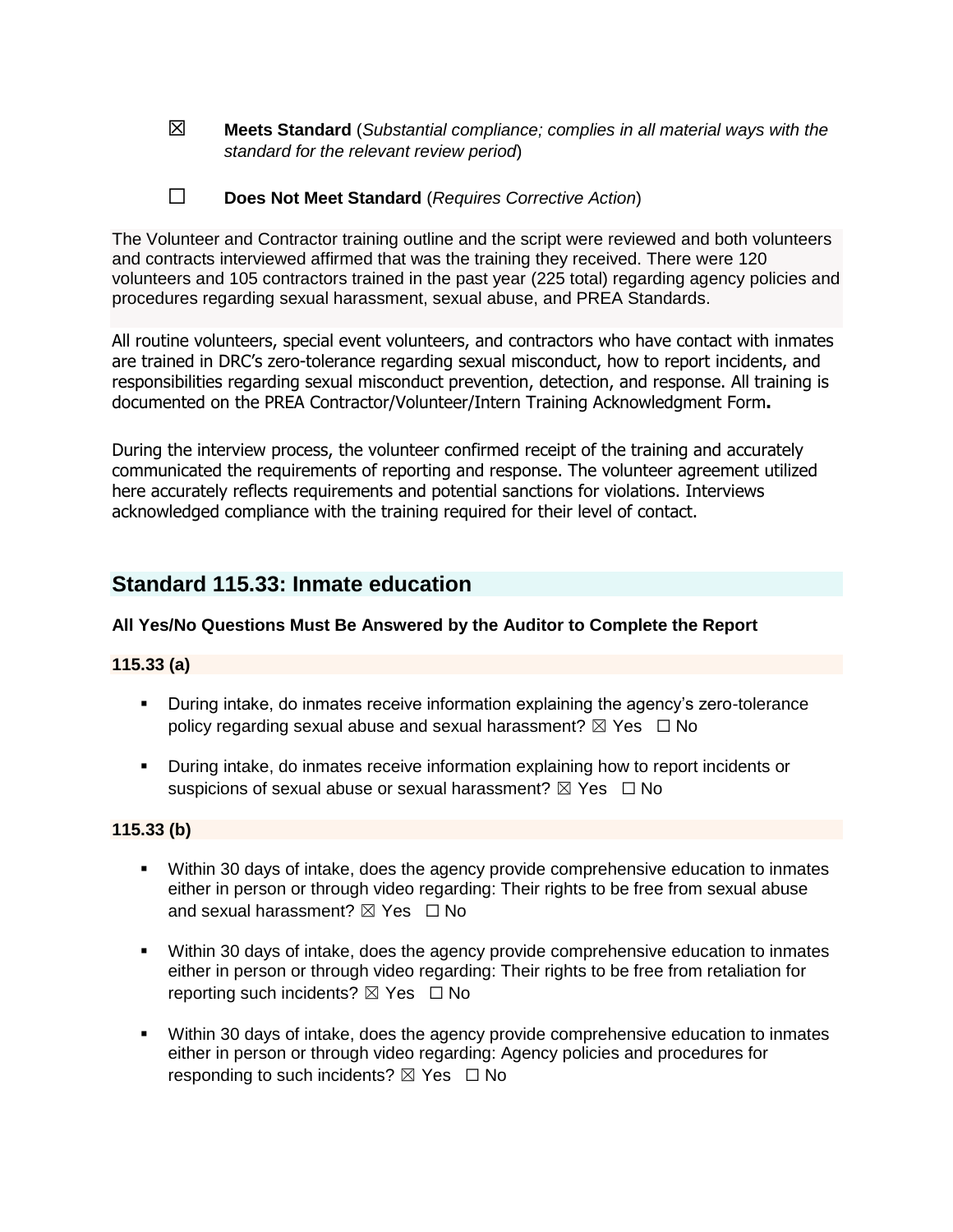#### **115.33 (c)**

- **E** Have all inmates received the comprehensive education referenced in 115.33(b)?  $\boxtimes$ Yes □ No
- Do inmates receive education upon transfer to a different facility to the extent that the policies and procedures of the inmate's new facility differ from those of the previous facility? **⊠** Yes □ No

**115.33 (d)**

- Does the agency provide inmate education in formats accessible to all inmates including those who are limited English proficient?  $\boxtimes$  Yes  $\Box$  No
- Does the agency provide inmate education in formats accessible to all inmates including those who are deaf?  $\boxtimes$  Yes  $\Box$  No
- Does the agency provide inmate education in formats accessible to all inmates including those who are visually impaired?  $\boxtimes$  Yes  $\Box$  No
- Does the agency provide inmate education in formats accessible to all inmates including those who are otherwise disabled?  $\boxtimes$  Yes  $\Box$  No
- Does the agency provide inmate education in formats accessible to all inmates including those who have limited reading skills?  $\boxtimes$  Yes  $\Box$  No

**115.33 (e)**

▪ Does the agency maintain documentation of inmate participation in these education sessions? ☒ Yes ☐ No

#### **115.33 (f)**

**•** In addition to providing such education, does the agency ensure that key information is continuously and readily available or visible to inmates through posters, inmate handbooks, or other written formats?  $\boxtimes$  Yes  $\Box$  No

#### **Auditor Overall Compliance Determination**

- ☐ **Exceeds Standard** (*Substantially exceeds requirement of standards*)
- ☒ **Meets Standard** (*Substantial compliance; complies in all material ways with the standard for the relevant review period*)

☐ **Does Not Meet Standard** (*Requires Corrective Action*)

Posters and signage were observed throughout the site review and interviews of both staff and inmates stated that they were in every unit and had been present for at least several years.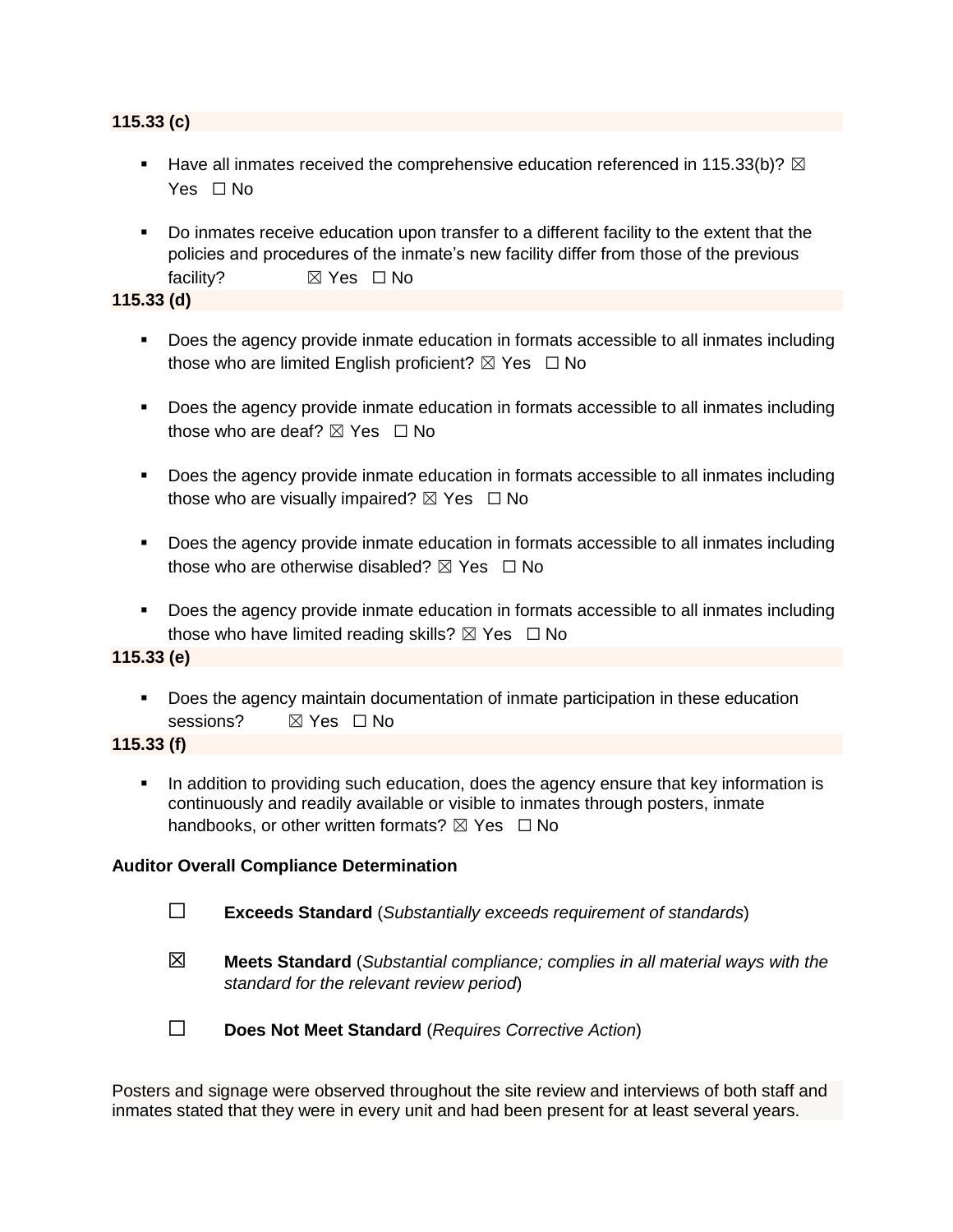There were 983 inmates admitted this past year and all received this information in the Standard at the time of arrival. The original training of all inmates, at the time of the first audit, was completed during January 2014.

PREA education materials are available in various formats, including for Limited English Proficient offenders, Deaf, visually impaired, limited and learning/reading skills as required. All training is documented and signed for when received. Education information is also available in the Inmate Handbook.

The Inmate Handbook has very good, very thorough PREA sections and is also available in Spanish. Intake/orientation is well documented, and offenders sign an acknowledgment that they received the required training including the PREA Video.

According to the WCI PAQ, 983 offenders were admitted during the past 12 months and given basic information at intake as required. That same number of offenders remained in WCI for more than 30 days and required the more comprehensive training on their rights to be free from both sexual abuse/harassment and retaliation for reporting such incidents and on agency policies and procedures for responding to such incidents. There were none who did not receive the training within the 30 days allotted.

Intake orientation minimum:

- The Orientation Video (English or Spanish)
- An Orientation Handbook (English or Spanish)

ODRC policies initiate the need to recognize and respond to/assist with disability from the onset of arrival at the Intake Facility.

Equal Access to Programs and Services Policy:

"The Managing Officer at each institution appoints an ADA Coordinator for offenders to assist the institution in assuring compliance with Title II of the ADA and to oversee training on the subject within the institution. The Director shall appoint an Operation Support Center ADA Coordinator who shall: (a) oversee training of the Operation Support Center staff and the institutional coordinators; (b) assist the institutional coordinators, and (c) assure ADA compliance within the Operation Support Center and the institutions."

The inmate orientation package and inmate handbook include an explanation of services available to offenders with disabilities, including the procedures necessary to receive accommodation in a form understandable to the inmate, regardless of any disability. Inmate orientation also identifies the staff member who serves as the institution's ADA Coordinator for offenders. Signs explaining ADA are posted in commonly accessed areas.

While in the ODRC reception process, all offenders receive the PREA-required information concerning sexual safety, to include response and retaliation issues, by video and in person. Training/education is documented in the ODRC electronic offender file.

Offenders receive additional information explaining the zero-tolerance policy regarding sexual abuse and harassment and the importance of reporting incidents or suspicions of sexual abuse or harassment. The zero-tolerance information is also disseminated in all staff training as well as in the offender handbook. All basic sexual safety postings were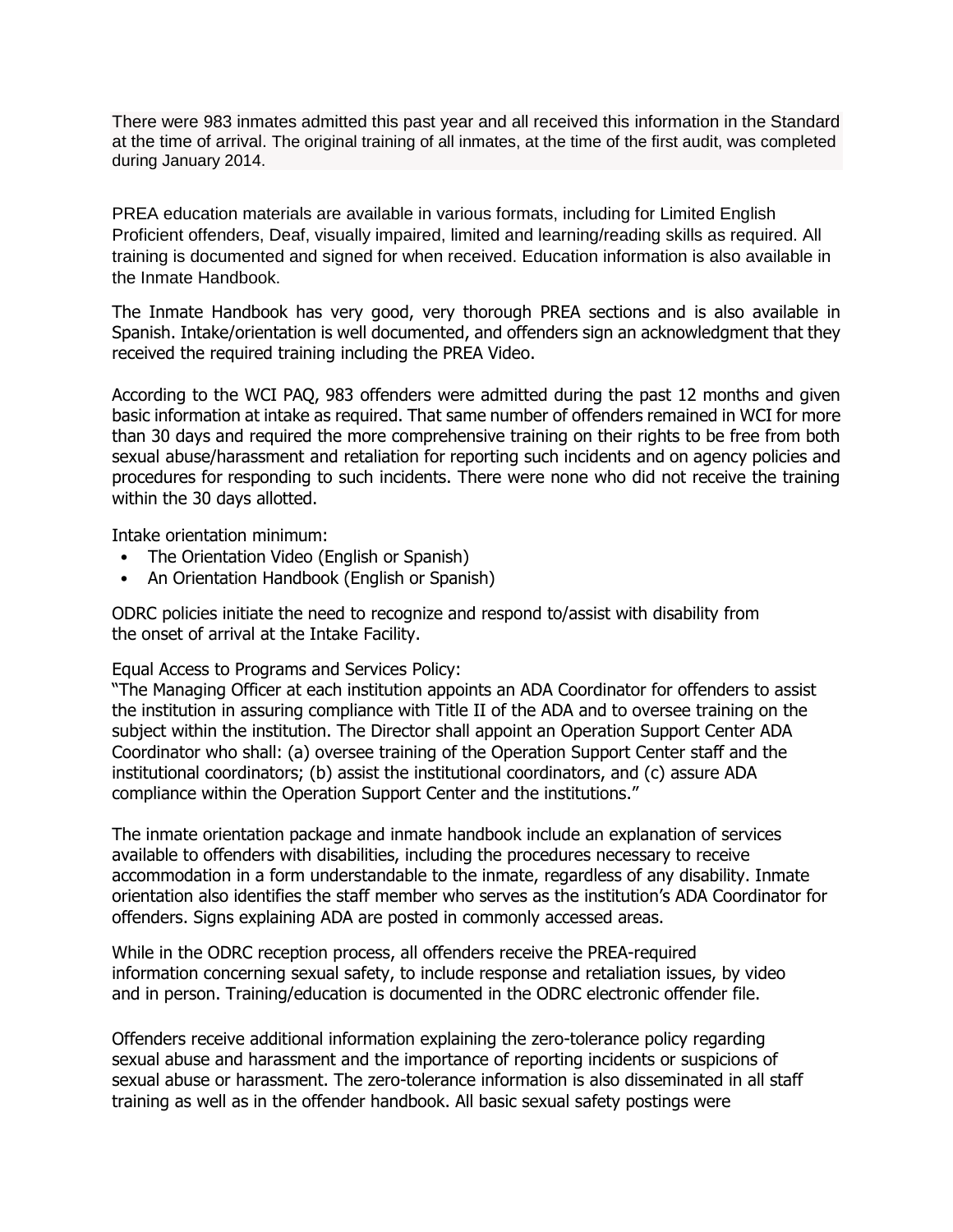throughout the unit as required- including the Zero Tolerance posters that inform the offender to report to staff immediately. All were in both English and Spanish.

ODRC does receive some few offenders who have limited English proficiency, or who are deaf/hard-of-hearing or visually impaired. Offenders identified as Spanish speaking only or limited English are to be provided orientation in Spanish, and this is required to be noted on the Orientation sheet. In the event such an offender is received, the staff is available to personally assist the offender with accessing services available through the ODRC for translation services.

Certified American Sign Language Interpreter services are provided per ODRC policy for hearing impaired offenders. Profoundly deaf offenders would receive initial support but also generally be referred for transfer to a more appropriate facility with better services for confinement and care.

# **Standard 115.34: Specialized training: Investigations**

#### **All Yes/No Questions Must Be Answered by the Auditor to Complete the Report**

#### **115.34 (a)**

■ In addition to the general training provided to all employees pursuant to §115.31, does the agency ensure that, to the extent the agency itself conducts sexual abuse investigations, its investigators receive training in conducting such investigations in confinement settings? (N/A if the agency does not conduct any form of administrative or criminal sexual abuse investigations. See 115.21(a).)  $\boxtimes$  Yes  $\Box$  No  $\Box$  NA

#### **115.34 (b)**

- Does this specialized training include techniques for interviewing sexual abuse victims? (N/A if the agency does not conduct any form of administrative or criminal sexual abuse investigations. See 115.21(a).)  $\boxtimes$  Yes  $\Box$  No  $\Box$  NA
- Does this specialized training include proper use of Miranda and Garrity warnings? (N/A if the agency does not conduct any form of administrative or criminal sexual abuse investigations. See 115.21(a).)  $\boxtimes$  Yes  $\Box$  No  $\Box$  NA
- Does this specialized training include sexual abuse evidence collection in confinement settings? (N/A if the agency does not conduct any form of administrative or criminal sexual abuse investigations. See 115.21(a).) ⊠ Yes □ No □ NA
- Does this specialized training include the criteria and evidence required to substantiate a case for administrative action or prosecution referral? (N/A if the agency does not conduct any form of administrative or criminal sexual abuse investigations. See 115.21(a).)

 $\boxtimes$  Yes  $\Box$  No  $\Box$  NA

**115.34 (c)**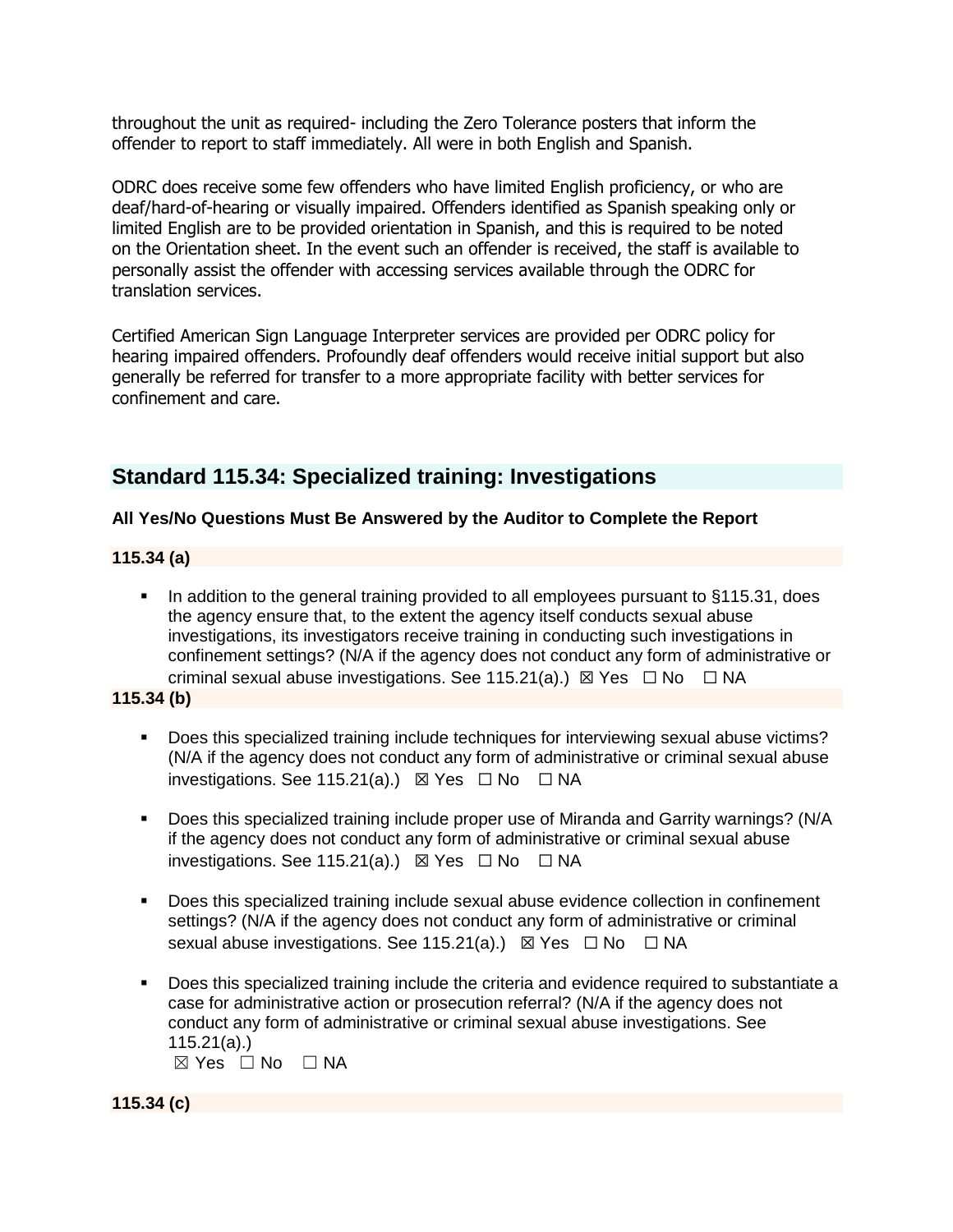**•** Does the agency maintain documentation that agency investigators have completed the required specialized training in conducting sexual abuse investigations? (N/A if the agency does not conduct any form of administrative or criminal sexual abuse investigations. See 115.21(a).)  $\boxtimes$  Yes  $\Box$  No  $\Box$  NA

#### **115.34 (d)**

■ Auditor is not required to audit this provision.

#### **Auditor Overall Compliance Determination**

- ☐ **Exceeds Standard** (*Substantially exceeds requirement of standards*)
- ☒ **Meets Standard** (*Substantial compliance; complies in all material ways with the standard for the relevant review period*)
- ☐ **Does Not Meet Standard** (*Requires Corrective Action*)

The certificates for training, sign-in sheets, and interviews with both investigators and PREA Coordinator and OCM all supported the training is received. The agency and facility do administrative investigations and the State Police do criminal investigations. There are 2 facility investigators and both have received the required training as shown in policy 79-ISA-01.

Agency policy requires that both OSHP and institutional PREA investigators are trained in conducting sexual abuse investigations in confinement settings. The Certificates presented in the PAQ indicated that all investigators of both agencies attended the same training and this was verified in interviews. In addition to the Institutional Investigators Specialized PREA training, they also take the PREA mandated annual training during staff In-service training. Investigator Training was also been received through a private consulting company in 2013 (investigators are still present) and the PREA Investigating Sexual Abuse in a Confinement Setting training through the National Institution of Corrections (NIC).

Before conducting a PREA investigation, all investigators receive specialized training which includes conducting investigations in confinement settings, interviewing techniques for sexual abuse victims, proper use of Garrity warnings, sexual abuse evidence collection and the criteria and evidence required to substantiate a case for administrative action or prosecution referral. This training is documented in the PREA Training Session Report (DRC1680).

Ohio identifies the OSHP as the primary criminal investigative and law enforcement entity for ODRC and this is cemented by an MOU between the agencies that investigators who oversee PREA cases are required to be trained in sexual abuse investigations.

Interviews of investigative and PREA management staff all reflected the use of the required preponderance of evidence standard in PREA cases.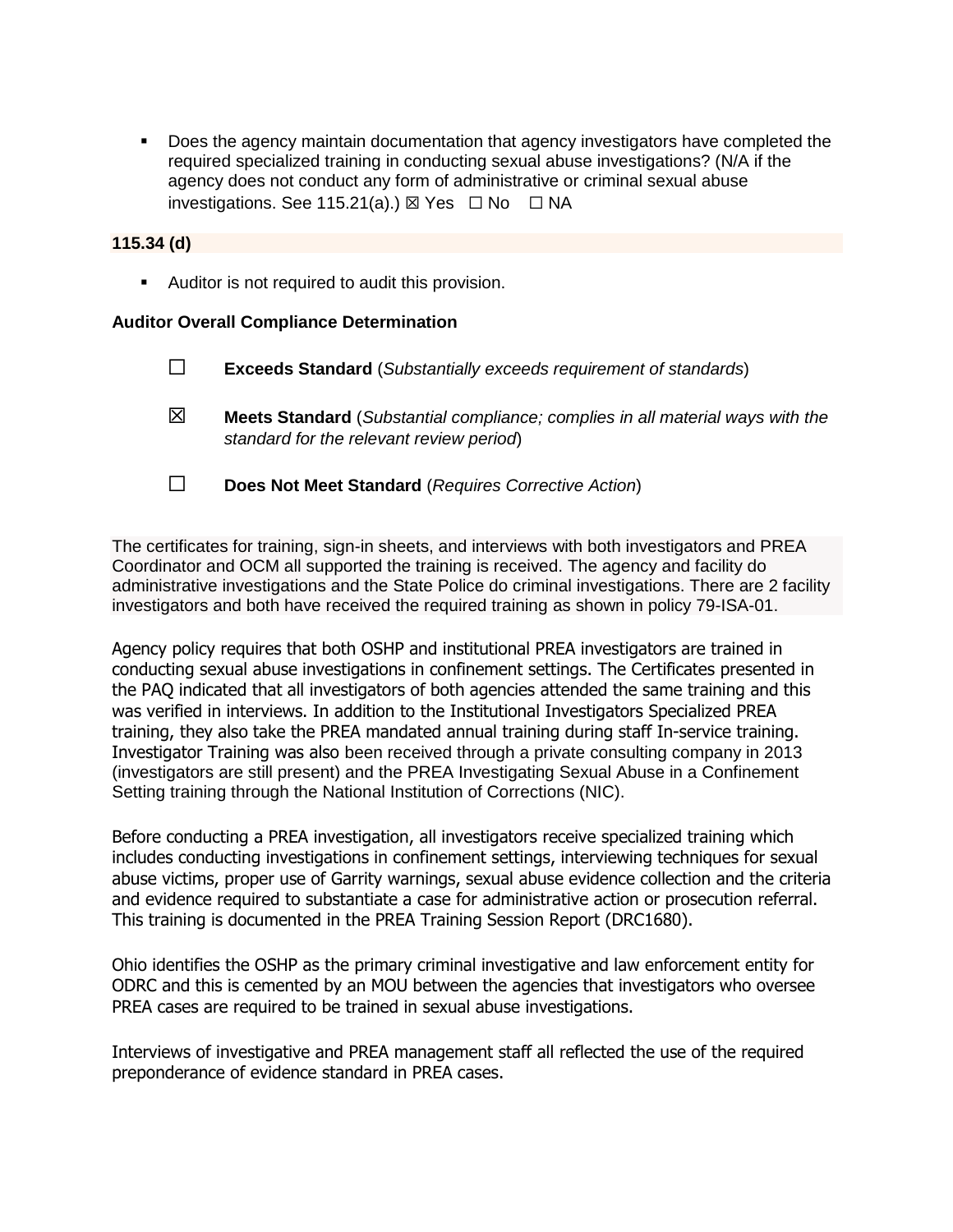# **Standard 115.35: Specialized training: Medical and mental health care**

## **All Yes/No Questions Must Be Answered by the Auditor to Complete the Report**

## **115.35 (a)**

- Does the agency ensure that all full- and part-time medical and mental health care practitioners who work regularly in its facilities have been trained in how to detect and assess signs of sexual abuse and sexual harassment? (N/A if the agency does not have any full- or part-time medical or mental health care practitioners who work regularly in its facilities.) ⊠ Yes □ No □ NA
- Does the agency ensure that all full- and part-time medical and mental health care practitioners who work regularly in its facilities have been trained in how to preserve physical evidence of sexual abuse? (N/A if the agency does not have any full- or parttime medical or mental health care practitioners who work regularly in its facilities.)  $\boxtimes$ Yes □ No □ NA
- Does the agency ensure that all full- and part-time medical and mental health care practitioners who work regularly in its facilities have been trained in how to respond effectively and professionally to victims of sexual abuse and sexual harassment? (N/A if the agency does not have any full- or part-time medical or mental health care practitioners who work regularly in its facilities.)  $\boxtimes$  Yes  $\Box$  No  $\Box$  NA
- Does the agency ensure that all full- and part-time medical and mental health care practitioners who work regularly in its facilities have been trained in how and to whom to report allegations or suspicions of sexual abuse and sexual harassment? (N/A if the agency does not have any full- or part-time medical or mental health care practitioners who work regularly in its facilities.)  $\boxtimes$  Yes  $\Box$  No  $\Box$  NA

**115.35 (b)**

If medical staff employed by the agency conduct forensic examinations, do such medical staff receive appropriate training to conduct such examinations? (N/A if agency medical staff at the facility do not conduct forensic exams *or* the agency does not employ medical staff.)

☒ Yes ☐ No ☐ NA

#### **115.35 (c)**

▪ Does the agency maintain documentation that medical and mental health practitioners have received the training referenced in this standard either from the agency or elsewhere? (N/A if the agency does not have any full- or part-time medical or mental health care practitioners who work regularly in its facilities.)  $\boxtimes$  Yes  $\Box$  No  $\Box$  NA

**115.35 (d)**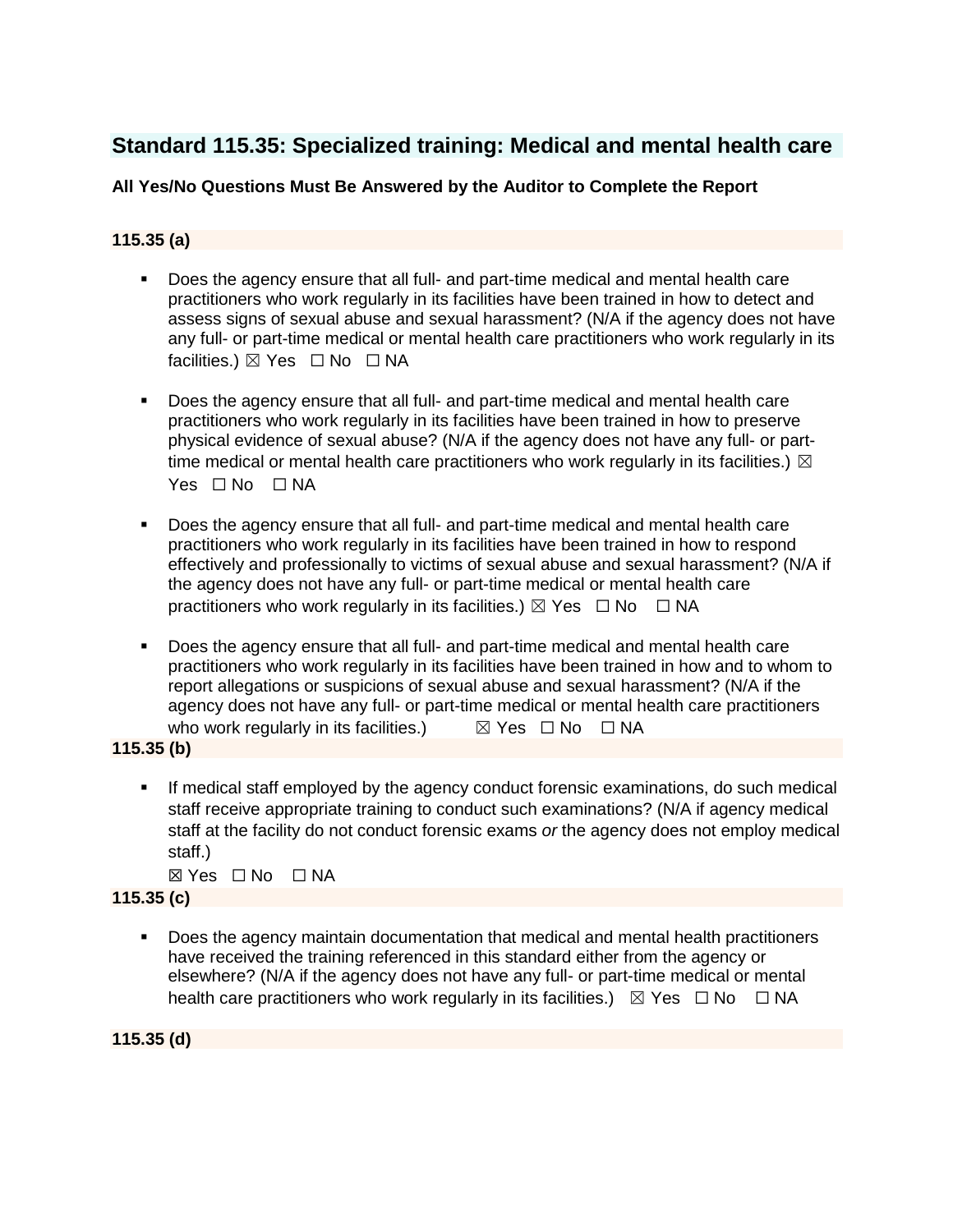- Do medical and mental health care practitioners employed by the agency also receive training mandated for employees by §115.31? (N/A if the agency does not have any fullor part-time medical or mental health care practitioners employed by the agency.)  $\boxtimes$  Yes  $\Box$  No  $\Box$  NA
- Do medical and mental health care practitioners contracted by or volunteering for the agency also receive training mandated for contractors and volunteers by §115.32? (N/A if the agency does not have any full- or part-time medical or mental health care practitioners contracted by or volunteering for the agency.)  $\boxtimes$  Yes  $\Box$  No  $\Box$  NA

#### **Auditor Overall Compliance Determination**

- ☐ **Exceeds Standard** (*Substantially exceeds requirement of standards*)
- ☒ **Meets Standard** (*Substantial compliance; complies in all material ways with the standard for the relevant review period*)
- ☐ **Does Not Meet Standard** (*Requires Corrective Action*)

There are 46 medical and mental health practitioners at this facility and 100% have received the required NIC specialized provider training.

Policy 79-ISA-01 is that: All full and part-time medical and mental health staff and contractors shall receive specialized training to include, but not be limited to: a. How to detect and assess signs of sexual misconduct; b. How to preserve physical evidence of sexual abuse; c. How to respond effectively and professionally to victims of sexual misconduct; and d. How and to whom to report allegations or suspicions of sexual misconduct. All contractors receive PREA training through ODRC before allowed to work in a facility and it is recommended that the facility considers including medical contractors in annual refresher PREA training as well.

The Bureau of Behavioral Health Services (BOBHS) provides or coordinates training to assure that each institution employs or has access to the services of a mental health professional who has a scope of practice, training and/or experience in trauma counseling.

Medical and Mental Health staff (or temporary contractors) receive additional "specialized training" for medical and mental health care per standard 115.35. A written test is given after this specialized training and requires a score of 80% or higher.

Specialized training includes:

- a. How to detect and assess signs of sexual misconduct;
- b. How to preserve physical evidence of sexual abuse;
- c. How to respond effectively and professionally to victims of sexual misconduct; and
- d. How and to whom to report allegations or suspicions of sexual misconduct

All Health Services staff also complete an ODRC formal orientation program. Completion of the orientation is documented and kept in the employee's personnel file. Contract and subcontract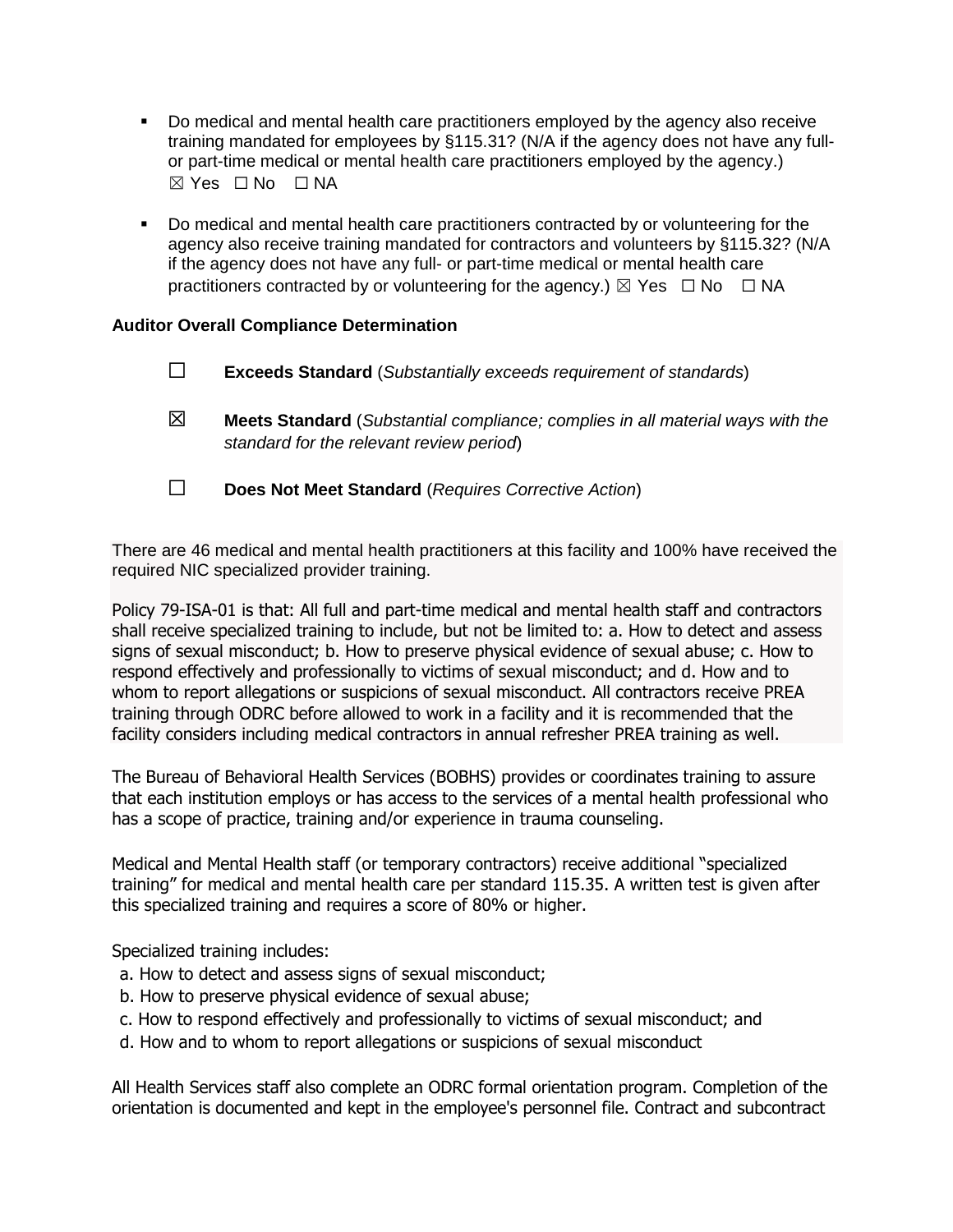personnel are also required to complete an orientation program and have all training documented, logged and signed.

The orientation is on similarities and differences between providing health care in the community and the correctional setting. Topics presented in orientation include security, classification, health care needs of the offender population, offender social system; organization of Health Services and the Department of Criminal Justice, infection control, the Patient Liaison Program, the detection, signs, assessment, and response to offender-victims of sexual abuse and sexual harassment; the preservation of physical evidence, and how and to whom to report allegations or suspicions of sexual abuse and sexual harassment.

# **SCREENING FOR RISK OF SEXUAL VICTIMIZATION AND ABUSIVENESS**

## **Standard 115.41: Screening for risk of victimization and abusiveness**

## **All Yes/No Questions Must Be Answered by the Auditor to Complete the Report**

**115.41 (a)**

- **•** Are all inmates assessed during an intake screening for their risk of being sexually abused by other inmates or sexually abusive toward other inmates?  $\boxtimes$  Yes  $\Box$  No
- **EXT** Are all inmates assessed upon transfer to another facility for their risk of being sexually abused by other inmates or sexually abusive toward other inmates?  $\boxtimes$  Yes  $\Box$  No

#### **115.41 (b)**

▪ Do intake screenings ordinarily take place within 72 hours of arrival at the facility? ☒ Yes ☐ No

**115.41 (c)**

**• Are all PREA screening assessments conducted using an objective screening** instrument? ☒ Yes ☐ No

**115.41 (d)**

- Does the intake screening consider, at a minimum, the following criteria to assess inmates for risk of sexual victimization: (1) Whether the inmate has a mental, physical, or developmental disability? **⊠** Yes □ No
- Does the intake screening consider, at a minimum, the following criteria to assess inmates for risk of sexual victimization: (2) The age of the inmate?  $\boxtimes$  Yes  $\Box$  No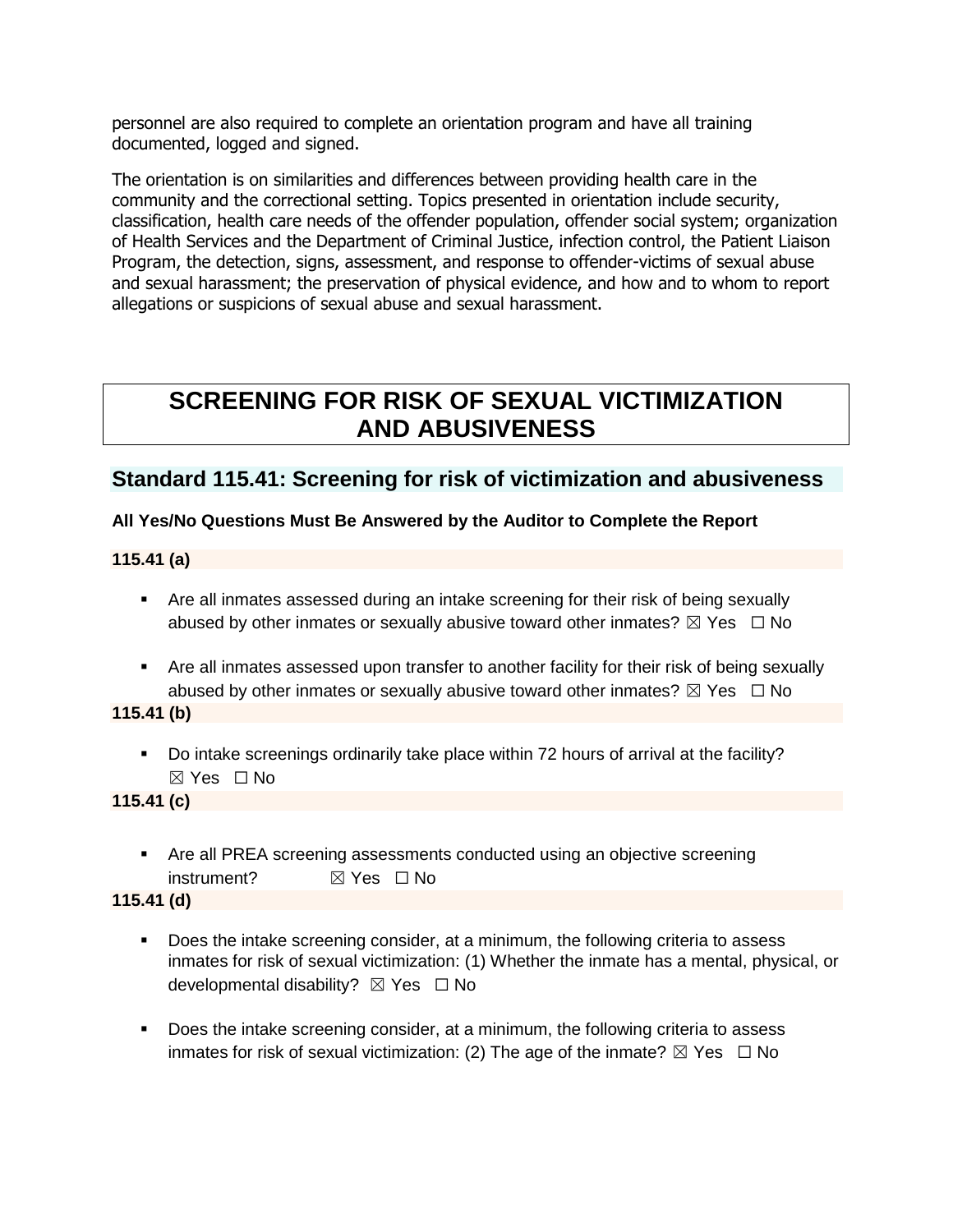- Does the intake screening consider, at a minimum, the following criteria to assess inmates for risk of sexual victimization: (3) The physical build of the inmate?  $\boxtimes$  Yes  $\Box$ No
- Does the intake screening consider, at a minimum, the following criteria to assess inmates for risk of sexual victimization: (4) Whether the inmate has previously been incarcerated? ☒ Yes ☐ No
- Does the intake screening consider, at a minimum, the following criteria to assess inmates for risk of sexual victimization: (5) Whether the inmate's criminal history is exclusively nonviolent? <br> **■ Yes □ No**
- **•** Does the intake screening consider, at a minimum, the following criteria to assess inmates for risk of sexual victimization: (6) Whether the inmate has prior convictions for sex offenses against an adult or child?  $\boxtimes$  Yes  $\Box$  No
- Does the intake screening consider, at a minimum, the following criteria to assess inmates for risk of sexual victimization: (7) Whether the inmate is or is perceived to be gay, lesbian, bisexual, transgender, intersex, or gender nonconforming (the facility affirmatively asks the inmate about his/her sexual orientation and gender identity AND makes a subjective determination based on the screener's perception whether the inmate is gender non-conforming or otherwise may be perceived to be  $LGBTI)$ ?  $\boxtimes$  Yes  $\Box$  No
- **•** Does the intake screening consider, at a minimum, the following criteria to assess inmates for risk of sexual victimization: (8) Whether the inmate has previously experienced sexual victimization?  $\boxtimes$  Yes  $\Box$  No
- Does the intake screening consider, at a minimum, the following criteria to assess inmates for risk of sexual victimization: (9) The inmate's own perception of vulnerability? ☐ Yes ☐ No
- Does the intake screening consider, at a minimum, the following criteria to assess inmates for risk of sexual victimization: (10) Whether the inmate is detained solely for civil immigration purposes?  $\boxtimes$  Yes  $\Box$  No

**115.41 (e)**

- **•** In assessing inmates for risk of being sexually abusive, does the initial PREA risk screening consider, as known to the agency, prior acts of sexual abuse?  $\boxtimes$  Yes  $\Box$  No
- **•** In assessing inmates for risk of being sexually abusive, does the initial PREA risk screening consider, as known to the agency, prior convictions for violent offenses?  $\boxtimes$ Yes □ No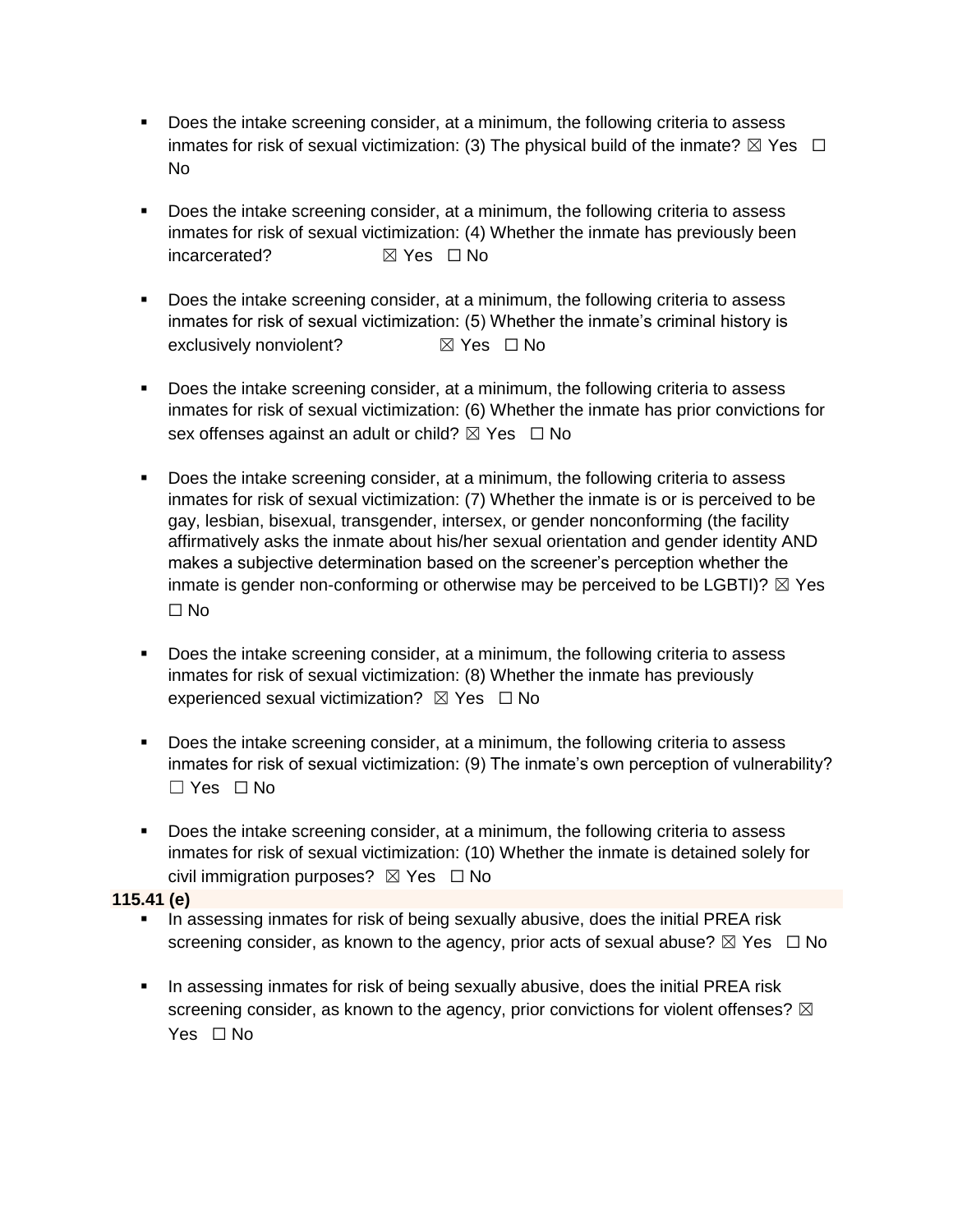- **•** In assessing inmates for risk of being sexually abusive, does the initial PREA risk screening consider, as known to the agency, history of prior institutional violence or sexual abuse? <br> <del>⊠</del> Yes □ No
- **115.41 (f)**
	- Within a set time period not more than 30 days from the inmate's arrival at the facility, does the facility reassess the inmate's risk of victimization or abusiveness based upon any additional, relevant information received by the facility since the intake screening?  $\boxtimes$  Yes  $\Box$  No

## **115.41 (g)**

- Does the facility reassess an inmate's risk level when warranted due to a referral? ☒ Yes ☐ No
- Does the facility reassess an inmate's risk level when warranted due to a request? ☒ Yes ☐ No
- Does the facility reassess an inmate's risk level when warranted due to an incident of sexual abuse? ⊠ Yes □ No
- Does the facility reassess an inmate's risk level when warranted due to receipt of additional information that bears on the inmate's risk of sexual victimization or abusiveness? ☒ Yes ☐ No

## **115.41 (h)**

**.** Is it the case that inmates are not ever disciplined for refusing to answer, or for not disclosing complete information in response to, questions asked pursuant to paragraphs (d)(1), (d)(7), (d)(8), or (d)(9) of this section?  $\boxtimes$  Yes  $\Box$  No

## **115.41 (i)**

■ Has the agency implemented appropriate controls on the dissemination within the facility of responses to questions asked pursuant to this standard in order to ensure that sensitive information is not exploited to the inmate's detriment by staff or other inmates? ☒ Yes ☐ No

## **Auditor Overall Compliance Determination**

- ☐ **Exceeds Standard** (*Substantially exceeds requirement of standards*)
- ☒ **Meets Standard** (*Substantial compliance; complies in all material ways with the standard for the relevant review period*)
- ☐ **Does Not Meet Standard** (*Requires Corrective Action*)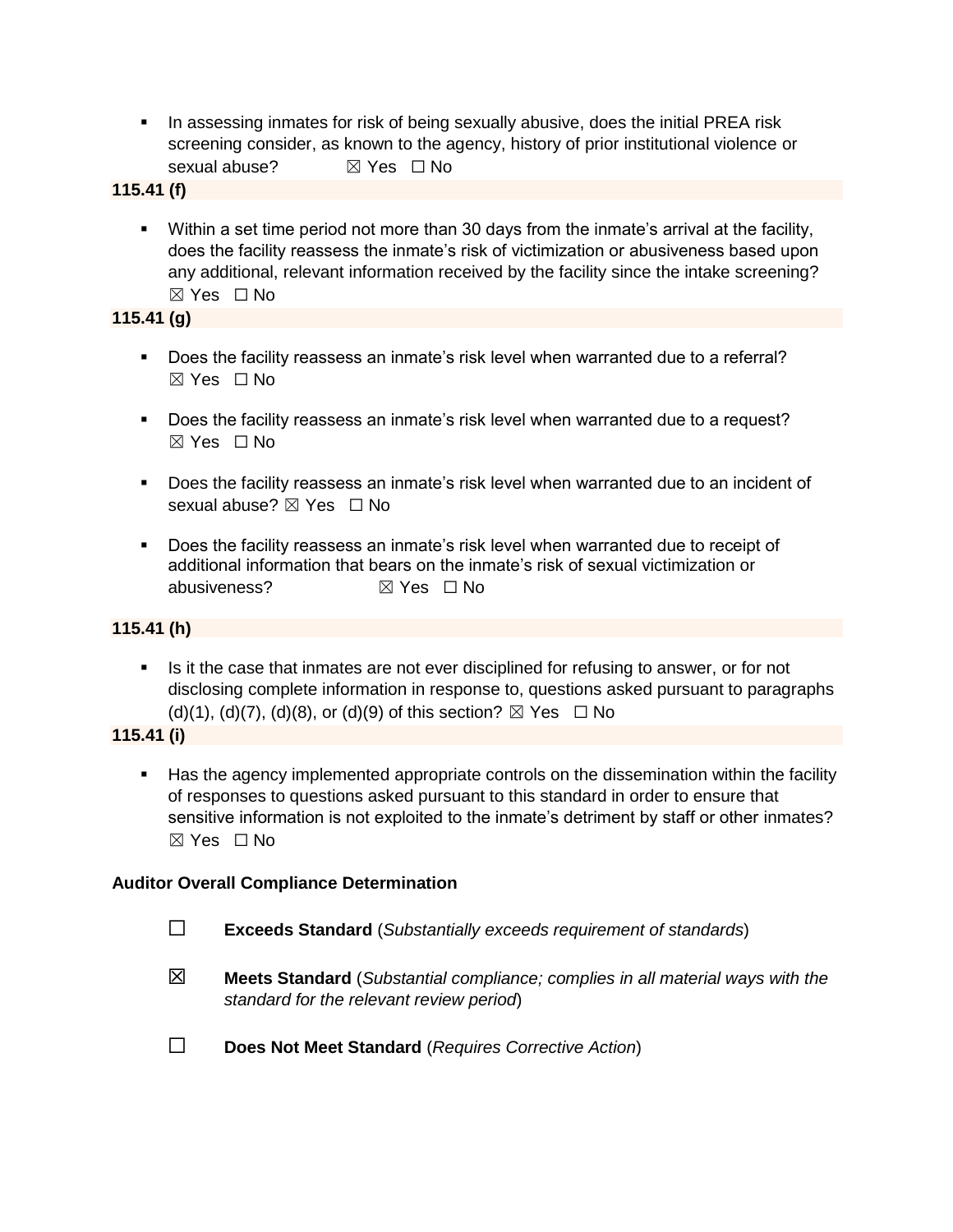All 983 inmates arriving this past 12 months were screened for victimization as required by ODRC Screening policy 79-ISA-04 and those 983 all remained at the facility beyond 30 days and received the required reassessment between 15-30 days after arrival.

ODRC's PREA Risk Assessment system is an electronic automated system and is an excellent program that expedites required steps, alerts staff of any missed actions, as well as providing critical data in a manageable format and quickly. The system provides information access protection safeguards and ensures the proper sequence of assessment and data usage is followed. The tool is further enhanced by the cross-departmental approach to risk assessment that is in evidence throughout the process.

Policy in ODRC is that all inmates be assessed for risk of sexual victimization or abusiveness upon arrival at intake and upon transfer to another institution. These screenings are initiated in the PREA risk assessment system by medical personnel during intake medical screenings and routine health screenings according to Medical Services policy. The facility is required to complete screening within seventy-two (72) hours of the inmate's arrival.

Facility staff /Case Managers conduct the 30-day follow-up assessment review no sooner than fifteen (15) days, but no longer than thirty (30) days from the inmate's arrival at the institution. Case Managers are precluded from completing the assessment in less than 15 days. The inmate is also reassessed regarding their risk of victimization or abusiveness based upon any additional, relevant information received since that last institution's intake screening of the inmate.

Offenders are assigned a PREA Classification as a result of these screenings, and facility management makes appropriate housing assignments based upon the PREA Classification. The information is used to assist in housing, bed, work, education and programming assignments. If it is learned an inmate is subject to a substantial risk of imminent sexual abuse, staff are required to take immediate action to protect the inmate at risk of victimization. If it is determined that an inmate is in a substantial risk of imminent abuse, a special screening must be completed within seventy-two (72) hours of the final decision

Mental Health Services attempt to evaluate all known inmate-on- inmate abusers within sixty (60) calendar days of learning of such history and offer treatment when deemed appropriate.

Medical and mental health practitioners are required to report sexual abuse and to inform offenders of the practitioner's duty to report and the limitations of confidentiality at the initiation of services.

According to DRC policy 67-MNH-02, Mental Health Screening and Mental Health Classification, any employee may make a mental health referral based on an observation of the inmate's behavior or at the inmate's request, which includes referrals based on concerns that the inmate has been or is at high risk of being subject to sexual misconduct.

#### **PREA Assessment Process Tool**

The ODRC PREA Risk Assessment Process was automated in September 2014. This system allows them to easily share information throughout facilities. The ODRC PREA Risk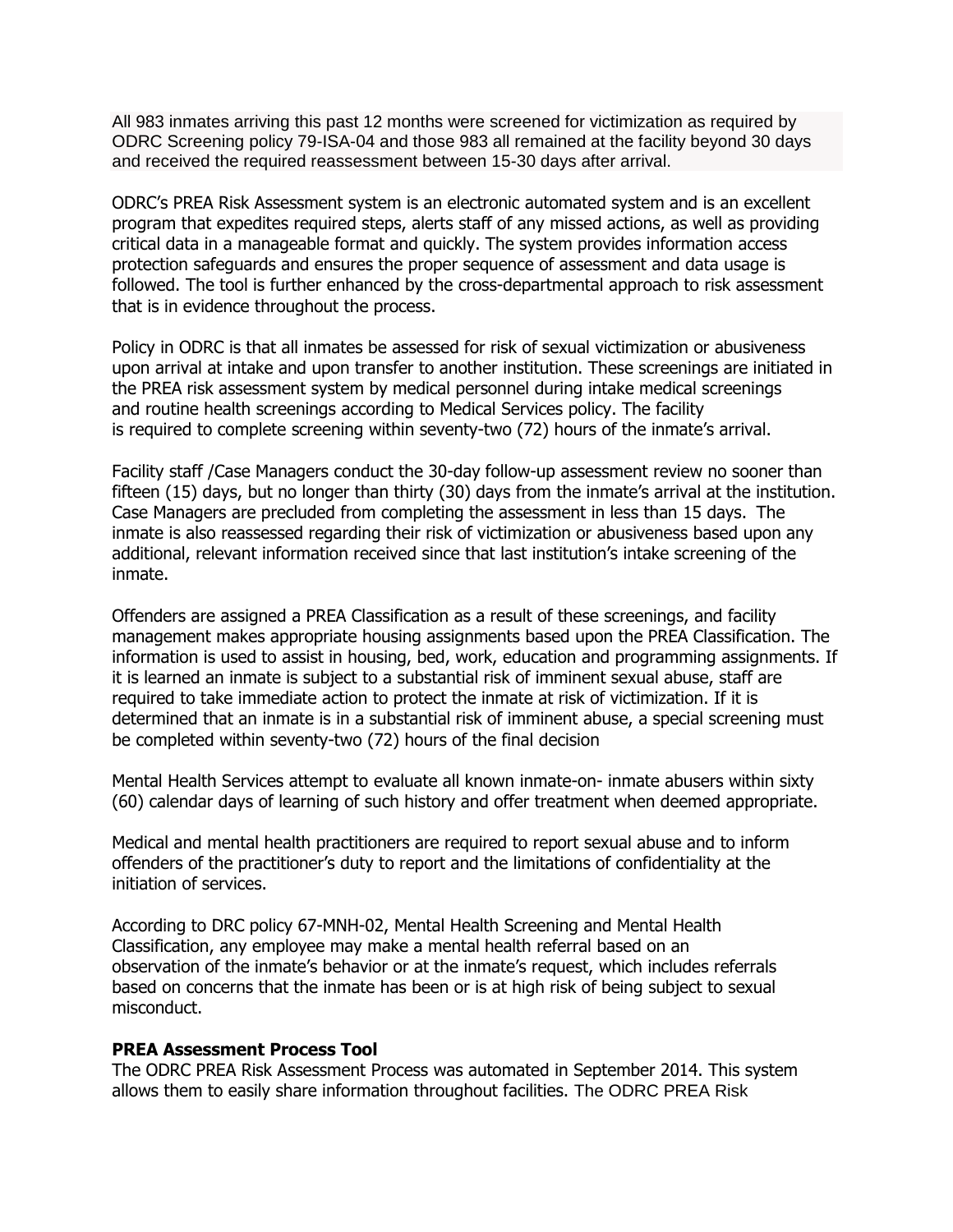Assessment Process Coordinator was originally implemented using paper forms and scanned into the document imaging system (Onbase). This continued until the automated PREA Assessment Process became active in September 2014. This system allows easy sharing of information throughout the system.

The Process: Upon admission to any facility, all inmates are immediately assessed by the Medical Department. The assigned nurse initiates the assessment and completes the first (Assessment) screen. The assessment is then put into a queue for the Case Managers. The Case Managers check their "In-Progress" assessments (the second screen). The assessment then goes into the Unit Manager queue. And the Unit Managers check their "Pending" cases (the third screen) and determines if the inmate needs a PREA Classification and recommends one of the below to the Unit Management Chief:

Victim (High Risk): Previous victim of sexual abuse in an institutional setting – *automatic* classification

-Abuser (High Risk): Previously sexually abused another in an institution setting – *automatic* classification

-Potential Victim: At risk of victimization

-Potential Abuser: At risk of abusing

If a PREA Classification is recommended, the UMC determines the final classification and develops the PREA Accommodation Strategy with the Unit Management Team. This strategy will address housing, programs, work, and education to keep the inmates safe.

All transgender and intersex inmates are referred to the PREA Accommodation Strategy Team (PAST). This team is chaired by the PREA Compliance Manager and includes members from the Unit Team, Medical, and Mental Health. This team will meet with the inmate to discuss his/her views and develop a PREA Accommodation Strategy. All intake assessments are reviewed between 15 – 30 days to determine if any additional information has been received by the facility or if the inmate has any additional concerns. Special assessments are also completed upon allegations of sexual abuse or at any time additional information/concerns are received. The system captures all information and provides tools to monitor and share information. Only the classifications are shared with all staff, the assessments themselves are kept confidential.

#### Process and system reports:

Validated Report In Progress Report Ending Validation Report Job Location Report Unit Report Classifications Report Transgender/Intersex Follow-up Report Transgender/Follow-up Past Due Report Accommodation Strategy Report Shower Alone/Search Inmate Report 30 Day Assessments Due Report 30 Day Assessments Past Due Report Inmates Previously In Involuntary Segregation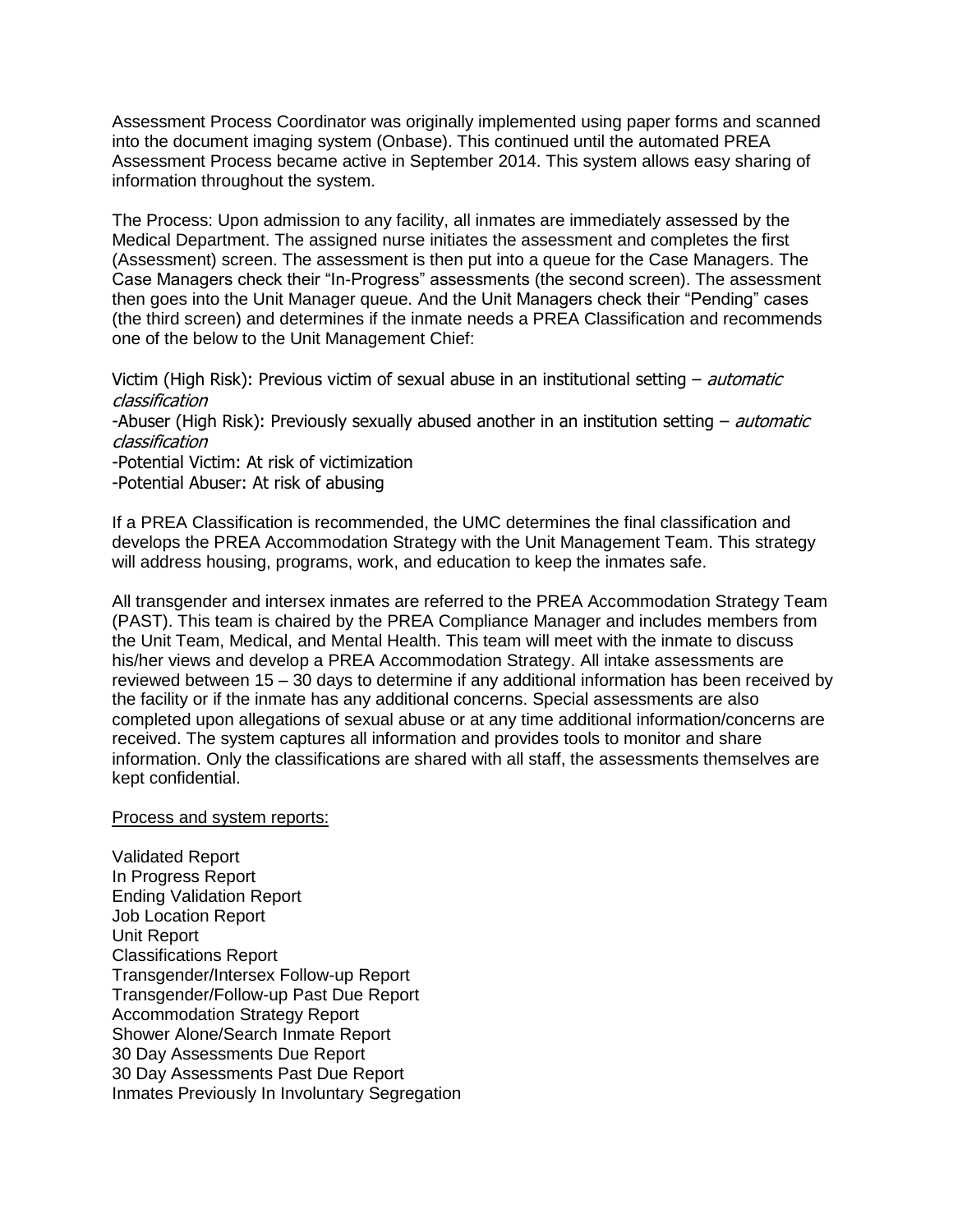Inmates Currently In Involuntary Segregation Inmates With Prior Victimization List Of LGBTI Inmates Return From Outside Agency Review No Assessment Report

Upon admission to any facility, all offenders are immediately assessed by our Medical Department. The assigned nurse initiates the assessment and completes the first screen. The assessment is then put into a queue for the Case Managers.

ODRC policy and procedure requires an assessment of all offenders during intake screening and upon transfer from another unit for risk of being sexually abused by other offenders or sexually abusive toward other offenders. The Classification Counselor or designated alternate conducts the offender PREA assessment-screening interview and completes assessment forms for all newly assigned offenders upon transfer to this unit for permanent assignment.

The Classification Committee (UCC) shortly thereafter reviews the information available to decide initial offender housing, job placement, education, and program assignments to keep offenders with a high risk of sexual victimization separated from those at high risk of being sexually abusive. The evaluation includes health screening, assessment for disabilities, drug and alcohol assessment, custody classification, sex offender assessment, educational, and mental health/psychological evaluation. This identification is enhanced by the participation of the classification and medical staff in the Intake screening process since they ask questions as well about victimization history.

The intake process consists of an orientation and screening process; a battery of assessments including mental health, Drug and Alcohol assessments, education testing and security classification for appropriate prison placement and treatment eligibility; a physical exam by a midlevel practitioner and an initial dental exam. The period immediately following arrival, about a week, is spent gathering information to verify histories and information before the offender's permanent housing assignment and/or transfer.

The ODRC risk assessment tool and the program is an excellent and comprehensive tool for management and tracking and moderating risk.

## **Standard 115.42: Use of screening information**

#### **All Yes/No Questions Must Be Answered by the Auditor to Complete the Report**

#### **115.42 (a)**

■ Does the agency use information from the risk screening required by § 115.41, with the goal of keeping separate those inmates at high risk of being sexually victimized from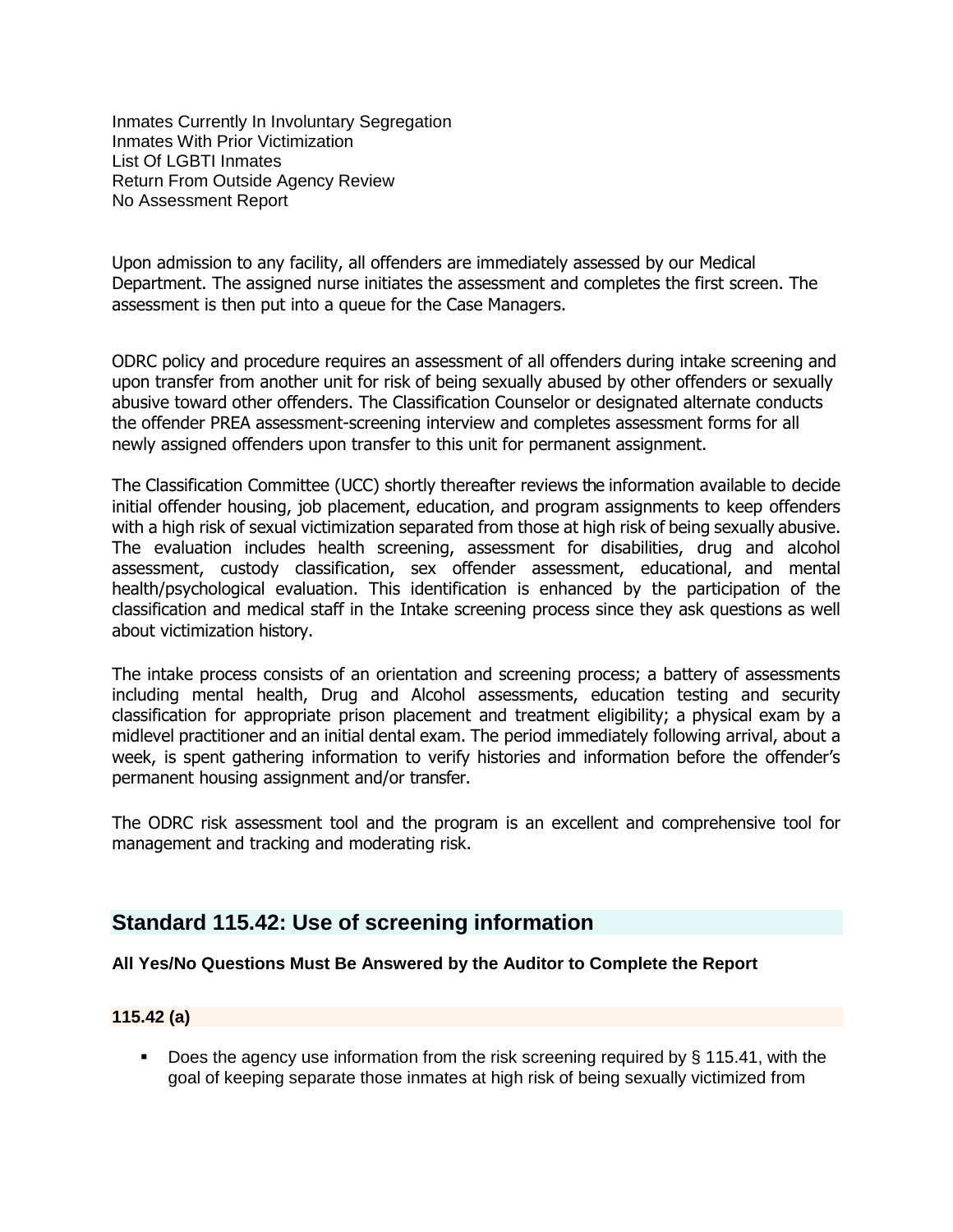those at high risk of being sexually abusive, to inform: Housing Assignments?  $\boxtimes$  Yes  $\Box$ No

- Does the agency use information from the risk screening required by  $\S$  115.41, with the goal of keeping separate those inmates at high risk of being sexually victimized from those at high risk of being sexually abusive, to inform: Bed assignments?  $\boxtimes$  Yes  $\Box$  No
- Does the agency use information from the risk screening required by § 115.41, with the goal of keeping separate those inmates at high risk of being sexually victimized from those at high risk of being sexually abusive, to inform: Work Assignments?  $\boxtimes$  Yes  $\Box$ No
- Does the agency use information from the risk screening required by § 115.41, with the goal of keeping separate those inmates at high risk of being sexually victimized from those at high risk of being sexually abusive, to inform: Education Assignments?  $\boxtimes$  Yes ☐ No
- Does the agency use information from the risk screening required by § 115.41, with the goal of keeping separate those inmates at high risk of being sexually victimized from those at high risk of being sexually abusive, to inform: Program Assignments?  $\boxtimes$  Yes ☐ No

### **115.42 (b)**

■ Does the agency make individualized determinations about how to ensure the safety of each inmate?  $\boxtimes$  Yes  $\Box$  No

#### **115.42 (c)**

- When deciding whether to assign a transgender or intersex inmate to a facility for male or female inmates, does the **agency** consider, on a case-by-case basis whether a placement would ensure the inmate's health and safety, and whether a placement would present management or security problems (NOTE: if an agency by policy or practice assigns inmates to a male or female facility on the basis of anatomy alone, that agency is not in compliance with this standard)?  $\boxtimes$  Yes  $\Box$  No
- **■** When making housing or other program assignments for transgender or intersex inmates, does the agency consider on a case-by-case basis whether a placement would ensure the inmate's health and safety, and whether a placement would present management or security problems?  $\boxtimes$  Yes  $\Box$  No

#### **115.42 (d)**

■ Are placement and programming assignments for each transgender or intersex inmate reassessed at least twice each year to review any threats to safety experienced by the inmate? ☒ Yes ☐ No

**115.42 (e)**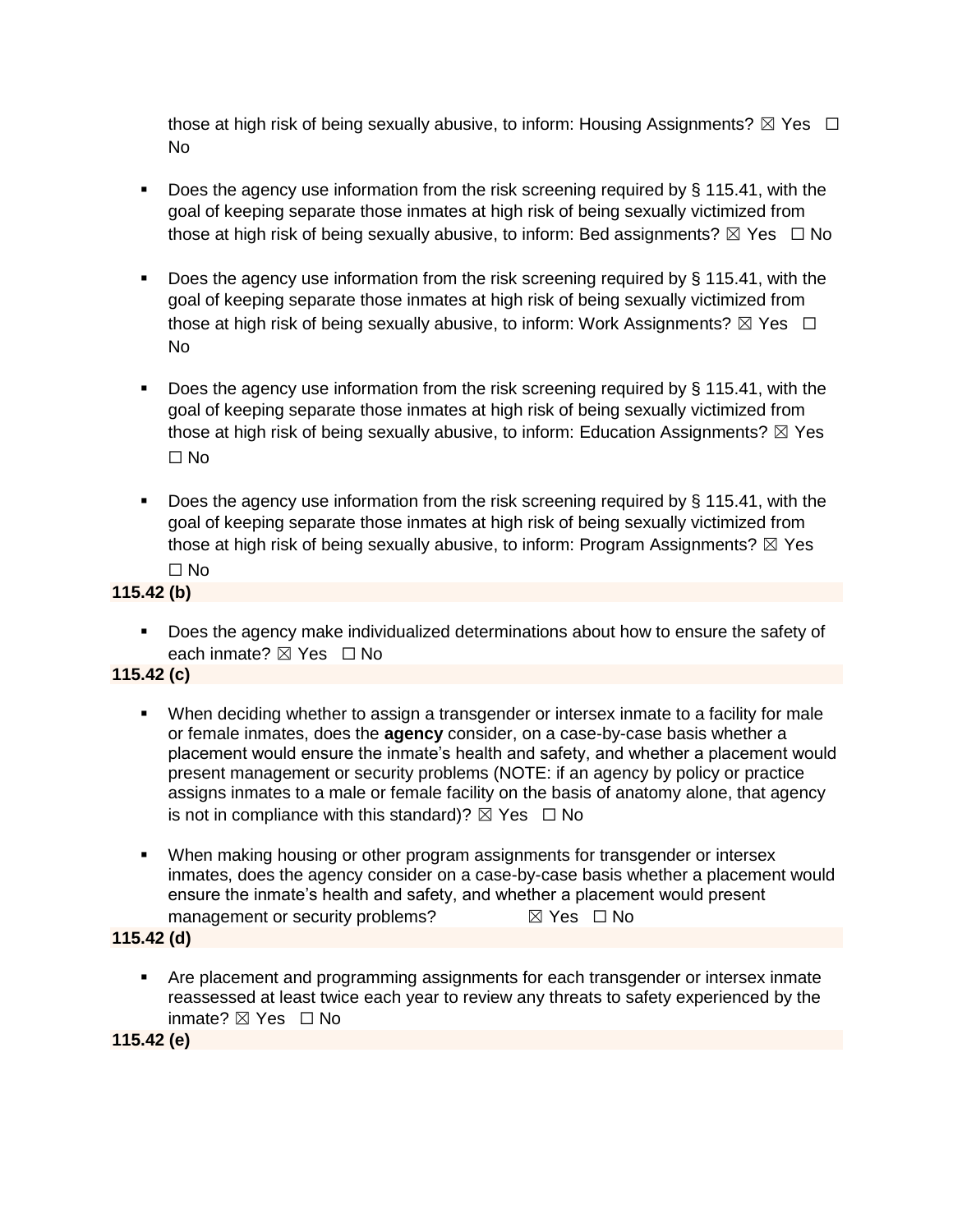■ Are each transgender or intersex inmate's own views with respect to his or her own safety given serious consideration when making facility and housing placement decisions and programming assignments?  $\boxtimes$  Yes  $\Box$  No

**115.42 (f)**

**• Are transgender and intersex inmates given the opportunity to shower separately from** other inmates? ⊠ Yes □ No

### **115.42 (g)**

- **■** Unless placement is in a dedicated facility, unit, or wing established in connection with a consent decree, legal settlement, or legal judgment for the purpose of protecting lesbian, gay, bisexual, transgender, or intersex inmates, does the agency always refrain from placing: lesbian, gay, and bisexual inmates in dedicated facilities, units, or wings solely on the basis of such identification or status? (N/A if the agency has a dedicated facility, unit, or wing solely for the placement of LGBT or I inmates pursuant to a consent decree, legal settlement, or legal judgement.)  $\boxtimes$  Yes  $\Box$  No  $\Box$  NA
- Unless placement is in a dedicated facility, unit, or wing established in connection with a consent decree, legal settlement, or legal judgment for the purpose of protecting lesbian, gay, bisexual, transgender, or intersex inmates, does the agency always refrain from placing: transgender inmates in dedicated facilities, units, or wings solely on the basis of such identification or status? (N/A if the agency has a dedicated facility, unit, or wing solely for the placement of LGBT or I inmates pursuant to a consent decree, legal settlement, or legal judgement.)  $\boxtimes$  Yes  $\Box$  No  $\Box$  NA
- Unless placement is in a dedicated facility, unit, or wing established in connection with a consent decree, legal settlement, or legal judgment for the purpose of protecting lesbian, gay, bisexual, transgender, or intersex inmates, does the agency always refrain from placing: intersex inmates in dedicated facilities, units, or wings solely on the basis of such identification or status? (N/A if the agency has a dedicated facility, unit, or wing solely for the placement of LGBT or I inmates pursuant to a consent decree, legal settlement, or legal judgement.)  $\boxtimes$  Yes  $\Box$  No  $\Box$  NA

#### **Auditor Overall Compliance Determination**

- ☐ **Exceeds Standard** (*Substantially exceeds requirement of standards*)
- ☒ **Meets Standard** (*Substantial compliance; complies in all material ways with the standard for the relevant review period*)
- ☐ **Does Not Meet Standard** (*Requires Corrective Action*)

As noted earlier, ODRC has an excellent risk assessment tool and program and it provides both guidance and checks steps to ensure adherence to strategies developed to protect individual offenders. ODRC tracks LGBTI offenders in this Risk Assessment System. The facility OCMs, as well as the Bureau of Operational Compliance, periodically check the list of offenders to ensure compliance.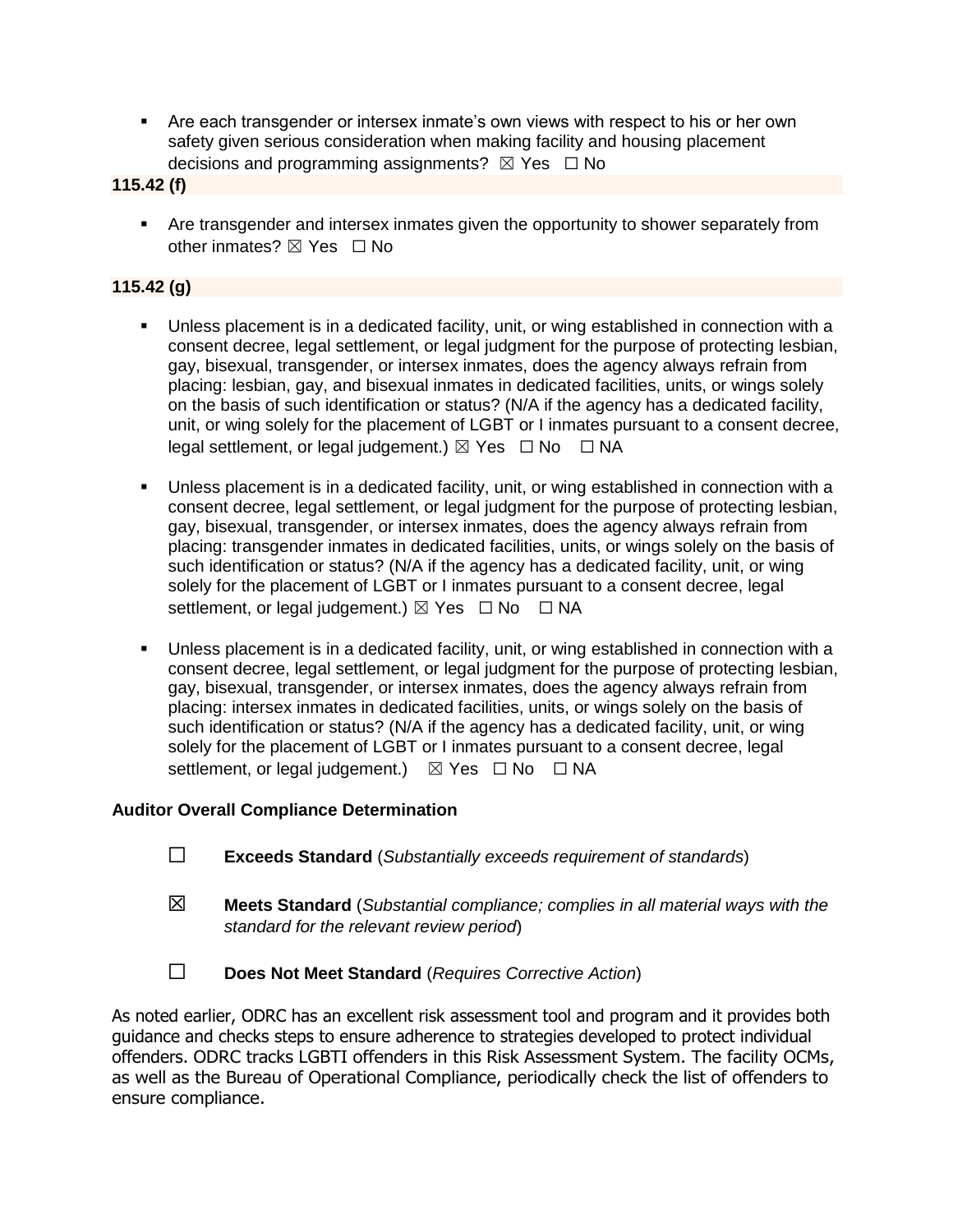The PREA Classification listing is distributed every week to staff in the housing, work, education and programming areas or as changes are made. All staff involved in classification or risk management monitor housing placement relative to offenders with PREA Classification of a victim or potential victim.

Based on the information obtained in the PREA Risk Assessment System assigned PREA classification and correctional judgment, the UMC completes a PREA accommodation strategy with individualized determinations about how to ensure the safety of each inmate. Inmates assigned no classification in the PREA risk assessment system do not require a PREA accommodation strategy.

As required by ODRC policy and as indicated through staff interviews, the Facility staff uses information from the risk screening to determine institutional location, housing, bed, work, and program assignments to separate offenders determined at high risk of being sexually victimized from those at risk of being sexually abusive. Additionally, identification of potential predators or victims results in expedited notification to senior staff for individualized determinations of how to ensure the safety of each offender. This identification is enhanced by the participation of the classification and medical staff in the Intake screening process.

The policy provides that placement and programming assignments would be reassessed at least twice per year to review any threats to safety, with the offender's own views of safety given serious consideration and also provides the opportunity to shower separately from other offenders. Entries into the inmate information system and files are specifically marked for victim/aggressor status as well as required separation orders regarding other offenders.

Policy and procedure require an assessment of all offenders during an intake screening, and upon transfer from another unit, of his risk of being sexually abused by other offenders or sexually abusive toward other offenders. The Classification Committee (UCC) reviews intake data and risk assessment to facilitate offender housing, job placement, education, and program assignments.

In making housing assignments, consideration is given to characteristics such as age, height and weight, violent or passive tendencies, criminal sophistication, homosexual (active and passive) tendencies, offender enemies, separation requirements from specific offenders, Security Threat Group (STG) status and current institutional adjustment.

PREA Accommodation Strategies for Transgender and Intersex Inmates: In addition to the directives in DRC policy **79-ISA-04 Section VI. I.**, Lesbian, Gay, Bisexual, Transgender, Intersex (LGBTI) Policy, any accommodation other than showering alone is forwarded to the OCM/PREA coordinator by e-mail for approval.

## **Standard 115.43: Protective Custody**

**All Yes/No Questions Must Be Answered by the Auditor to Complete the Report**

**115.43 (a)**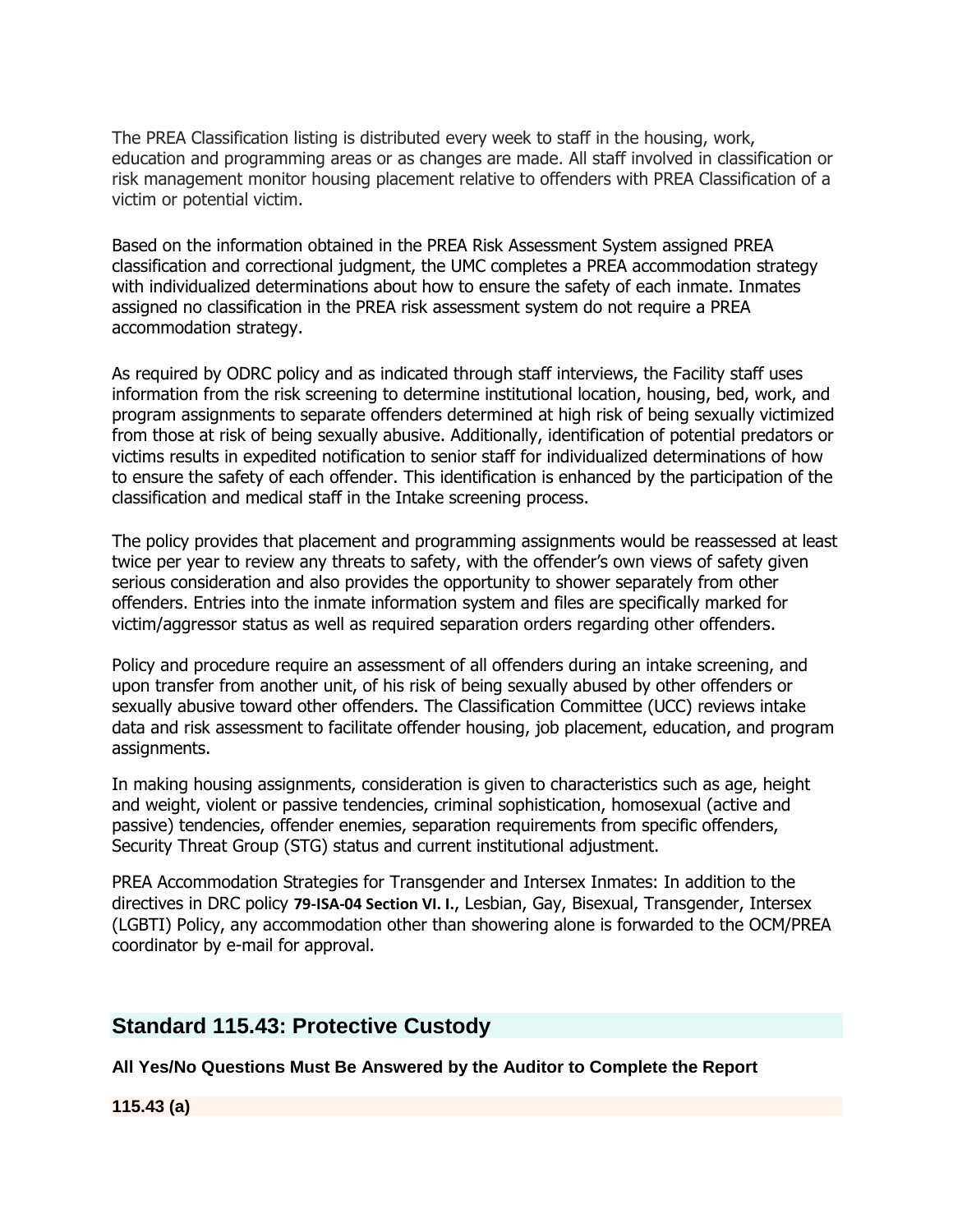- **•** Does the facility always refrain from placing inmates at high risk for sexual victimization in involuntary segregated housing unless an assessment of all available alternatives has been made, and a determination has been made that there is no available alternative means of separation from likely abusers?  $\boxtimes$  Yes  $\Box$  No
- **.** If a facility cannot conduct such an assessment immediately, does the facility hold the inmate in involuntary segregated housing for less than 24 hours while completing the assessment?  $\boxtimes$  Yes  $\Box$  No

#### **115.43 (b)**

- Do inmates who are placed in segregated housing because they are at high risk of sexual victimization have access to: Programs to the extent possible?  $\boxtimes$  Yes  $\Box$  No
- Do inmates who are placed in segregated housing because they are at high risk of sexual victimization have access to: Privileges to the extent possible?  $\boxtimes$  Yes  $\Box$  No
- Do inmates who are placed in segregated housing because they are at high risk of sexual victimization have access to: Education to the extent possible?  $\boxtimes$  Yes  $\Box$  No
- Do inmates who are placed in segregated housing because they are at high risk of sexual victimization have access to: Work opportunities to the extent possible?  $\boxtimes$  Yes ☐ No
- If the facility restricts any access to programs, privileges, education, or work opportunities, does the facility document the opportunities that have been limited? (N/A if the facility *never* restricts access to programs, privileges, education, or work opportunities.) ☒ Yes ☐ No ☐ NA
- If the facility restricts any access to programs, privileges, education, or work opportunities, does the facility document the duration of the limitation? (N/A if the facility *never* restricts access to programs, privileges, education, or work opportunities.)  $\boxtimes$  Yes  $\square$  No  $\square$  NA
- If the facility restricts any access to programs, privileges, education, or work opportunities, does the facility document the reasons for such limitations? (N/A if the facility *never* restricts access to programs, privileges, education, or work opportunities.)  $⊠ Yes ⊡ No ⊡ NA$

## **115.43 (c)**

- Does the facility assign inmates at high risk of sexual victimization to involuntary segregated housing only until an alternative means of separation from likely abusers can be arranged? **⊠** Yes □ No
- **•** Does such an assignment not ordinarily exceed a period of 30 days?  $\boxtimes$  Yes  $\Box$  No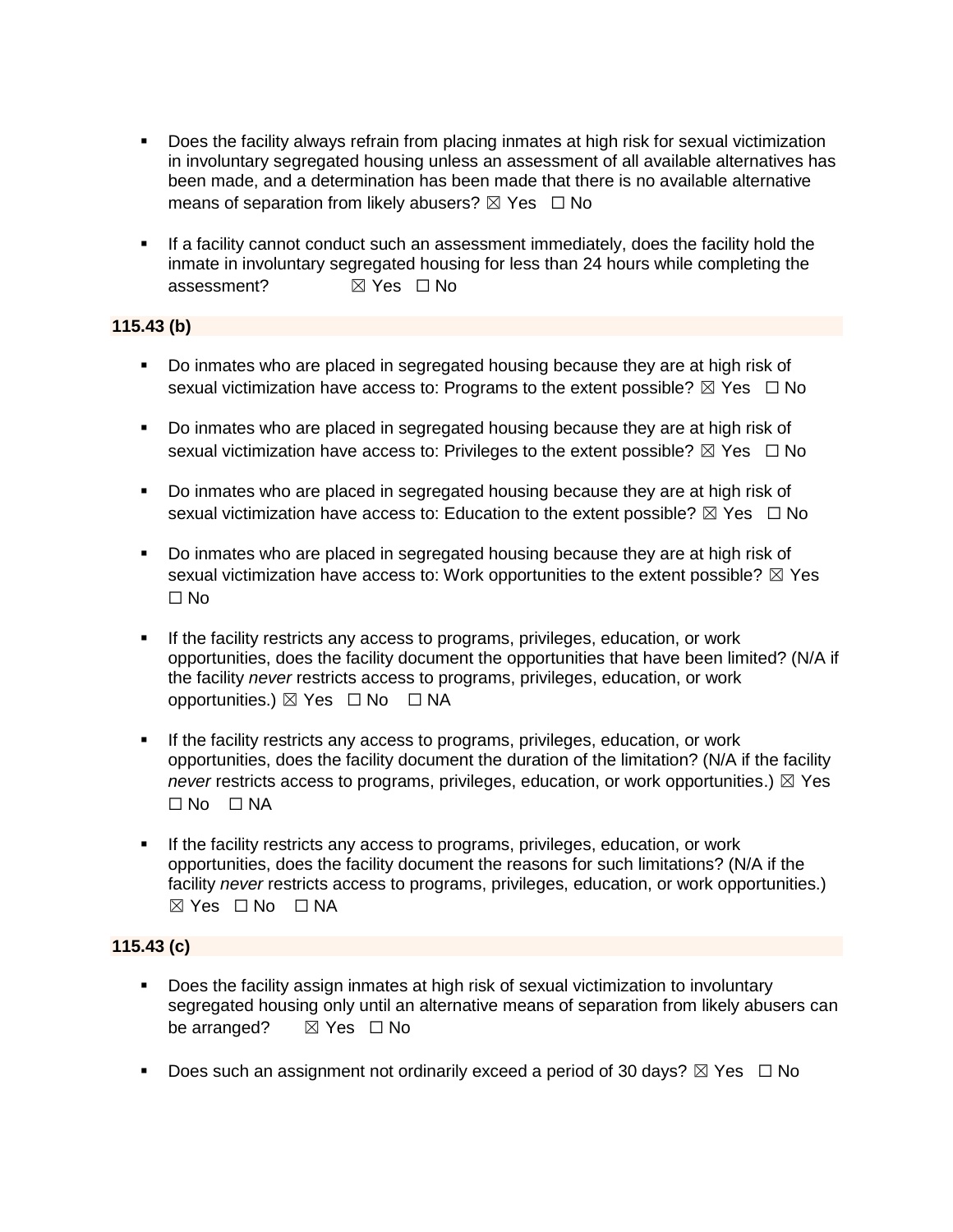#### **115.43 (d)**

- **.** If an involuntary segregated housing assignment is made pursuant to paragraph (a) of this section, does the facility clearly document the basis for the facility's concern for the inmate's safety? ☒ Yes ☐ No
- If an involuntary segregated housing assignment is made pursuant to paragraph (a) of this section, does the facility clearly document the reason why no alternative means of separation can be arranged?  $\boxtimes$  Yes  $\Box$  No

#### **115.43 (e)**

In the case of each inmate who is placed in involuntary segregation because he/she is at high risk of sexual victimization, does the facility afford a review to determine whether there is a continuing need for separation from the general population EVERY 30 DAYS? ☒ Yes ☐ No

#### **Auditor Overall Compliance Determination**

- ☐ **Exceeds Standard** (*Substantially exceeds requirement of standards*)
- ☒ **Meets Standard** (*Substantial compliance; complies in all material ways with the standard for the relevant review period*)
- ☐ **Does Not Meet Standard** (*Requires Corrective Action*)

WCI reports no use of Involuntary Segregation and no inmates were assigned to involuntary segregation in the past 12 months awaiting any assessment or placement for either assessment or for awaiting alternative housing placement.

Documentation reviewed and interviews with the Warden, specialized staff and the Institutional Investigator indicate that involuntary segregation has been unnecessary and that alternative means have been effective The agency has a policy prohibiting the placing of offenders at high risk for sexual victimization in involuntary segregated housing unless an assessment of all available alternatives has been made and a determination has been made that there are no available alternative means of separation from likely abusers. Staff and offender interviews, and files documentation, report that no offenders at risk of sexual victimization were held in involuntary segregated housing in the past 12 months.

A WCI offender undergoing an Investigation or already identified as the aggressor, during an allegation of sexual abuse, is immediately separated from the alleged victim and normally placed in segregation pending investigation.

ODRC policy does require that if separation is used for this purpose, both a statement of the basis for the facility's concern for the inmate's safety and the reason or reasons why alternative means of separation could not be arranged is required. If an involuntary segregated housing assignment is made, efforts are made to review and move the offender within 12-72 hours. If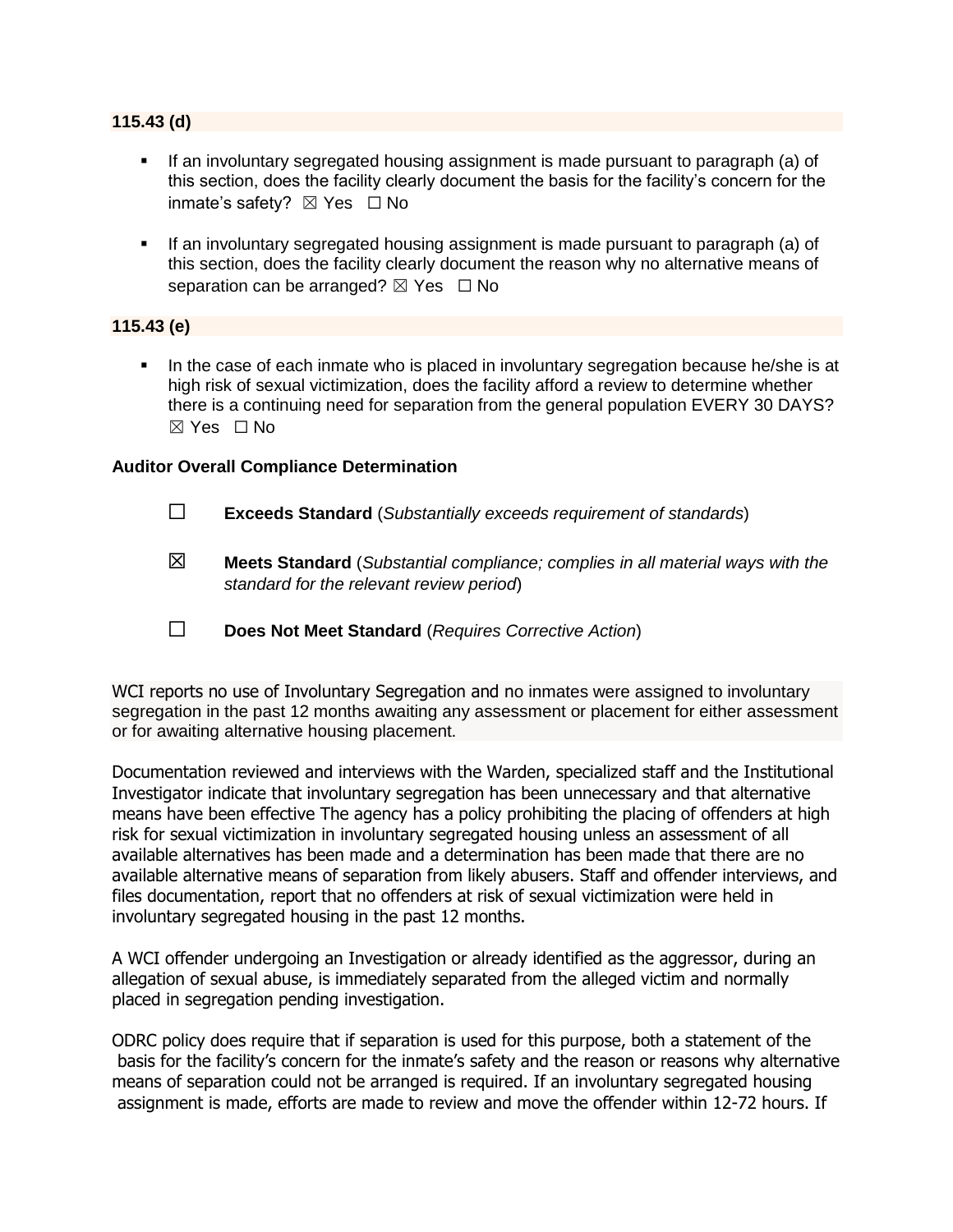required for a longer period, the facility affords each such inmate a review every 30 days to determine whether there is a continuing need for separation from the general population.

The Unit Management Team, consisting of the Case Manager, Unit Manager and the Unit Manager Chief (UMC) will make individualized determinations on how to ensure the safety of each inmate. If an assessment cannot be completed immediately, they document the safety reason why no alternative means of separation can be arranged.

The policy provides that these offenders are to have access to programs, privileges, education, and work opportunities to the extent possible. This does not occur, of course, in very short time periods but there is access to some activities and programs and visits if the period extends past a few days.

# **REPORTING**

# **Standard 115.51: Inmate reporting**

#### **All Yes/No Questions Must Be Answered by the Auditor to Complete the Report**

#### **115.51 (a)**

- **•** Does the agency provide multiple internal ways for inmates to privately report sexual abuse and sexual harassment?  $\boxtimes$  Yes  $\Box$  No
- **•** Does the agency provide multiple internal ways for inmates to privately report retaliation by other inmates or staff for reporting sexual abuse and sexual harassment?  $\boxtimes$  Yes  $\Box$ No
- **•** Does the agency provide multiple internal ways for inmates to privately report staff neglect or violation of responsibilities that may have contributed to such incidents?  $\boxtimes$ Yes □ No

#### **115.51 (b)**

- Does the agency also provide at least one way for inmates to report sexual abuse or sexual harassment to a public or private entity or office that is not part of the agency?  $\boxtimes$ Yes □ No
- **.** Is that private entity or office able to receive and immediately forward inmate reports of sexual abuse and sexual harassment to agency officials?  $\boxtimes$  Yes  $\Box$  No
- **•** Does that private entity or office allow the inmate to remain anonymous upon request? ☒ Yes ☐ No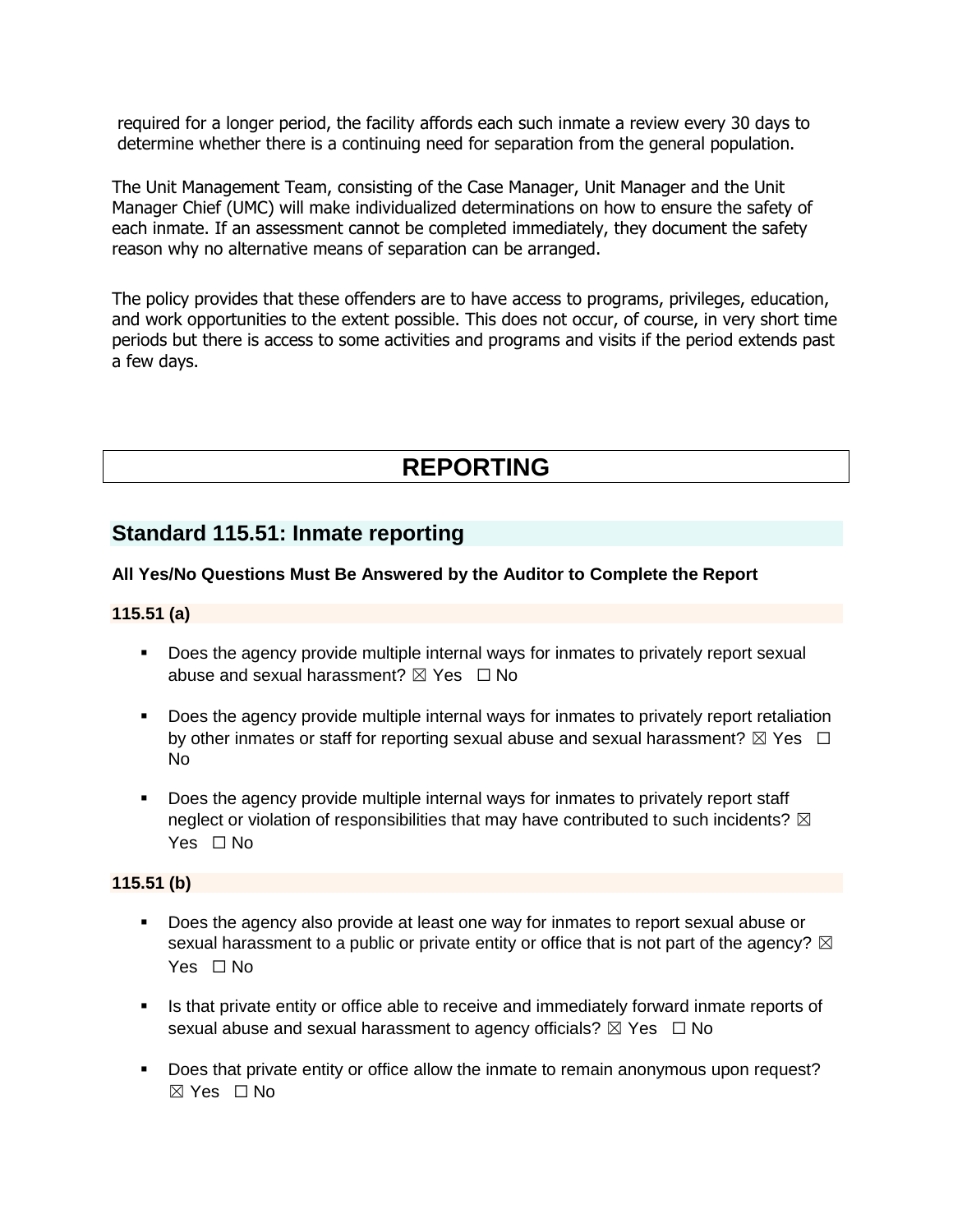**•** Are inmates detained solely for civil immigration purposes provided information on how to contact relevant consular officials and relevant officials at the Department of Homeland Security? (N/A if the facility *never* houses inmates detained solely for civil immigration purposes)  $\Box$  Yes  $\Box$  No  $\boxtimes$  NA

#### **115.51 (c)**

- Does staff accept reports of sexual abuse and sexual harassment made verbally, in writing, anonymously, and from third parties?  $\boxtimes$  Yes  $\Box$  No
- Does staff promptly document any verbal reports of sexual abuse and sexual harassment? **⊠** Yes □ No

#### **115.51 (d)**

▪ Does the agency provide a method for staff to privately report sexual abuse and sexual harassment of inmates?  $\boxtimes$  Yes  $\Box$  No

#### **Auditor Overall Compliance Determination**

- ☐ **Exceeds Standard** (*Substantially exceeds requirement of standards*)
- ☒ **Meets Standard** (*Substantial compliance; complies in all material ways with the standard for the relevant review period*)
- ☐ **Does Not Meet Standard** (*Requires Corrective Action*)

In an effort to provide 24/7 access to be able to report allegations outside the ODRC agency, ODRC established an agency agreement with the Franklin County (OH) Juvenile Facility that enables them to accept outside reports and allegations from ODRC inmates. All procedures for reporting are listed in intake processes and also in inmate handbooks. Staff is mandated to report any incident or allegation immediately, and verbal reports are always followed by written incident reports to the chain of command and the PREA Coordinator. The Staff handbook (reviewed) explains this process and is part of the staff training received.

All offenders interviewed said they felt safe and they knew how to access services and the grievance process, that they were aware of multiple methods of reporting available, to include telling any staff member, utilizing the hotline, reporting to an outside third party, writing to outside agencies, and submitting anonymous reports in writing. Every inmate interviewed could readily recall at least 2 methods to report an allegation or incident. This information is also available in facility policy as well as the offender handbook.

Inmates can call (\*89) and do not have to enter their PIN, allowing for complete anonymity upon request. Inmates can also send letters.

The below data is on posters in all areas and mirrors information in the Handbook; the same data is on posters in the Visiting area, at all entrance buildings, and on the website.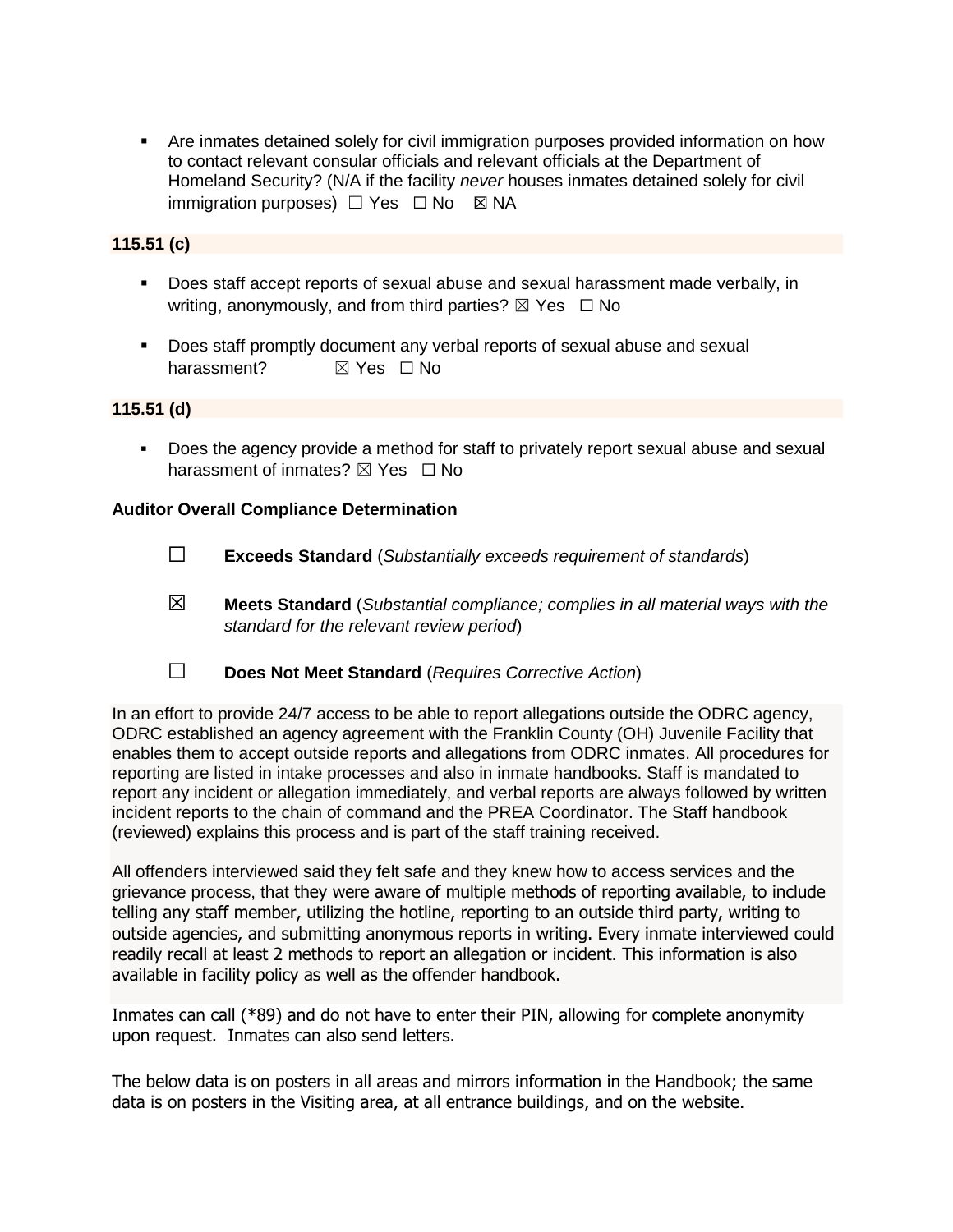" Incidents or suspicions of sexual abuse, sexual harassment and retaliation may be reported to ANY STAFF Member:

- Verbally to ANY STAFF MEMBER
- In writing to ANY STAFF MEMBER
- Operation Support Center (614) 995-3584 (No cost to call from inmate phone)
- Outside Agency Hot Line \*89 (No cost to call from inmate phone)

• Inmates in Restrictive Housing may also anonymously report sexual misconduct or retaliation by writing to: Bureau Chief of the Office of Quality Assurance and Improvement; Ohio Department of Youth Services; 30 West Spring Street, 5th Floor; Columbus, Ohio 43215 "

Inmates have the opportunity to remain anonymous upon request to the outside agency. An inmate identifiable PIN is not required to make the call and was tested in the audit. If an inmate dials \*89, the call goes to the Chief Inspector's office at ODRC; confidential letters and written material can also go to the Franklin County (OH) Youth detention facility as an external ODRC conduit for allegations, and an address is in the inmate handbook and is posted. Telephone PINs are in use, but not needed or used to report sexual misconduct to an outside agency.

According to the guidance given to inmates from ODRC, "The Inmate Grievance procedure is not the administrative process to report allegations of Sexual Abuse or Sexual Harassment. However, any Inmate Grievance filed regarding a compliant of Sexual Abuse or Sexual Harassment shall immediately be reported to the Institution Investigator for proper handling per ODRC Policy 79-ISA-02 (Prison Sexual Misconduct Reporting, Response, Investigation, and Prevention of Retaliation)." The policy also states" There will be no retaliation for reporting incidents of sexual abuse or harassment. Inmates are told at intake that "family and friends may report allegations of sexual abuse, sexual harassment, and retaliation on your behalf."

The agency provides ways for offenders to report abuse or harassment to a public or private entity or office that is not part of the agency, primarily mail to internal or external organizations.

- There is a policy requiring information for offenders detained solely for civil immigration purposes, however, ODRC does not house offenders solely for immigration purposes.
- The agency has a policy mandating that staff accept reports of sexual assault and sexual harassment made verbally, in writing, anonymously, and from third parties. There have been a few 3<sup>rd</sup> party reports received from some offenders and they were acted upon.
- Staff is required to immediately document verbal reports.
- Staff are informed of these procedures in Staff handbooks and required training and are subject to stringent potential penalties for failure to act or report.

The repeated emphasis provided to offenders in reporting information is to report to staff and, while that may be the staff's preference, that may not be the offender's preference or the offender may not feel safe in doing so.

The agency or facility provides a method to receive third-party reports of inmate sexual abuse or sexual harassment and publicly distributes this information to families and others. such as legislators, information on how to report inmate sexual abuse or sexual harassment on behalf of offenders. The posters and website information for families of offenders has all the necessary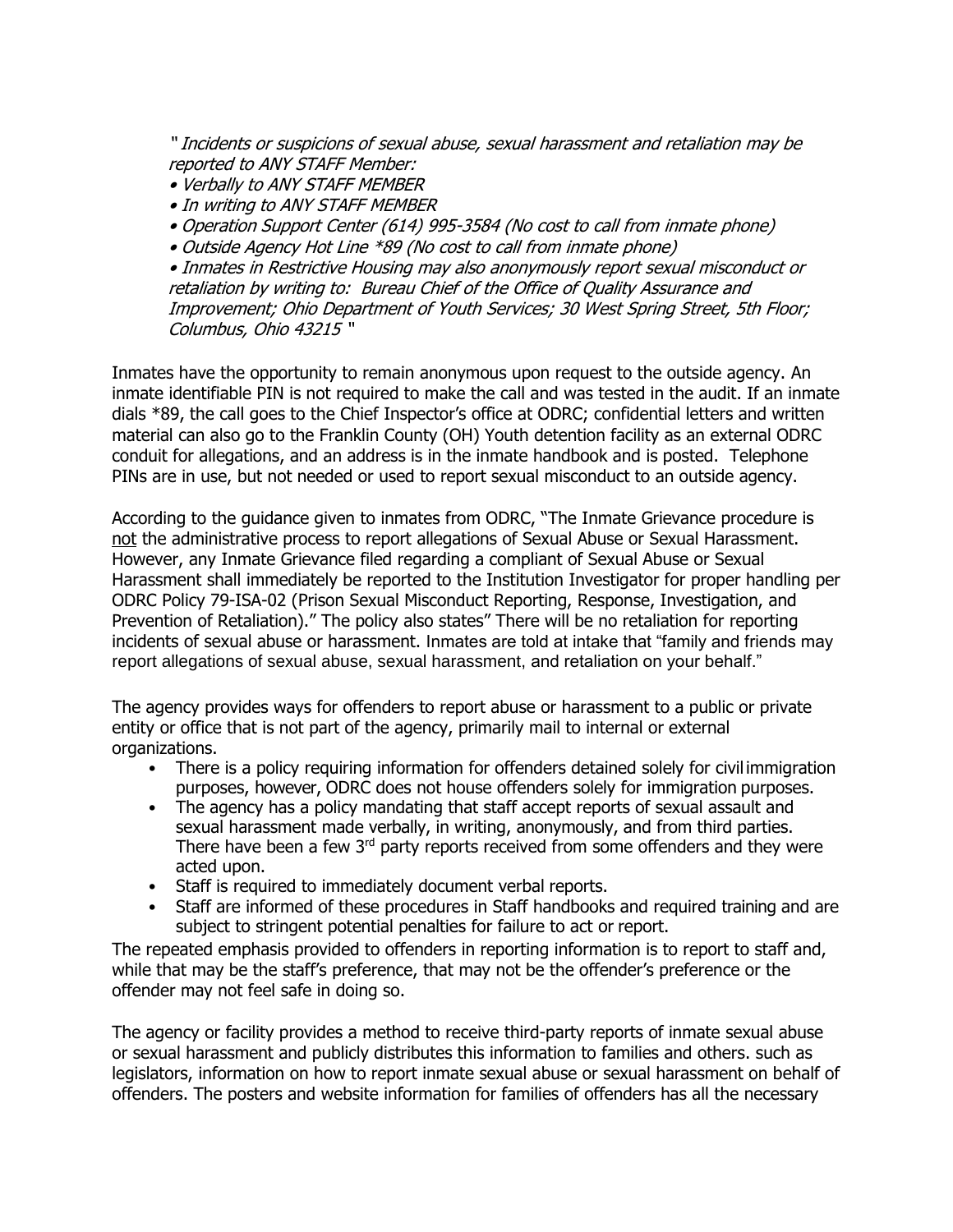contact information.

Interviewed transgender offenders reported that they felt comfortable speaking with staff about any issues or matters. Interviewed offenders who had made reports of sexual abuse stated that staff took immediate action to ensure they were safe while initiating an investigation and providing information about the outcome.

# **Standard 115.52: Exhaustion of administrative remedies**

## **All Yes/No Questions Must Be Answered by the Auditor to Complete the Report**

### **115.52 (a)**

**.** Is the agency exempt from this standard? NOTE: The agency is exempt ONLY if it does not have administrative procedures to address inmate grievances regarding sexual abuse. This does not mean the agency is exempt simply because an inmate does not have to or is not ordinarily expected to submit a grievance to report sexual abuse. This means that as a matter of explicit policy, the agency does not have an administrative remedies process to address sexual abuse.  $\boxtimes$  Yes  $\Box$  No SEE PAQ

**115.52 (b)**

- Does the agency permit inmates to submit a grievance regarding an allegation of sexual abuse without any type of time limits? (The agency may apply otherwise-applicable time limits to any portion of a grievance that does not allege an incident of sexual abuse.) (N/A if agency is exempt from this standard.)  $\boxtimes$  Yes  $\Box$  No  $\Box$  NA
- Does the agency always refrain from requiring an inmate to use any informal grievance process, or to otherwise attempt to resolve with staff, an alleged incident of sexual abuse? (N/A if agency is exempt from this standard.)  $\boxtimes$  Yes  $\Box$  No  $\Box$  NA

## **115.52 (c)**

- Does the agency ensure that: An inmate who alleges sexual abuse may submit a grievance without submitting it to a staff member who is the subject of the complaint? (N/A if agency is exempt from this standard.)  $\boxtimes$  Yes  $\Box$  No  $\Box$  NA
- Does the agency ensure that: Such grievance is not referred to a staff member who is the subject of the complaint? (N/A if agency is exempt from this standard.)  $\boxtimes$  Yes  $\Box$  No  $\Box$  NA

## **115.52 (d)**

▪ Does the agency issue a final agency decision on the merits of any portion of a grievance alleging sexual abuse within 90 days of the initial filing of the grievance? (Computation of the 90-day time period does not include time consumed by inmates in preparing any administrative appeal.) (N/A if agency is exempt from this standard.)  $\boxtimes$ Yes □ No □ NA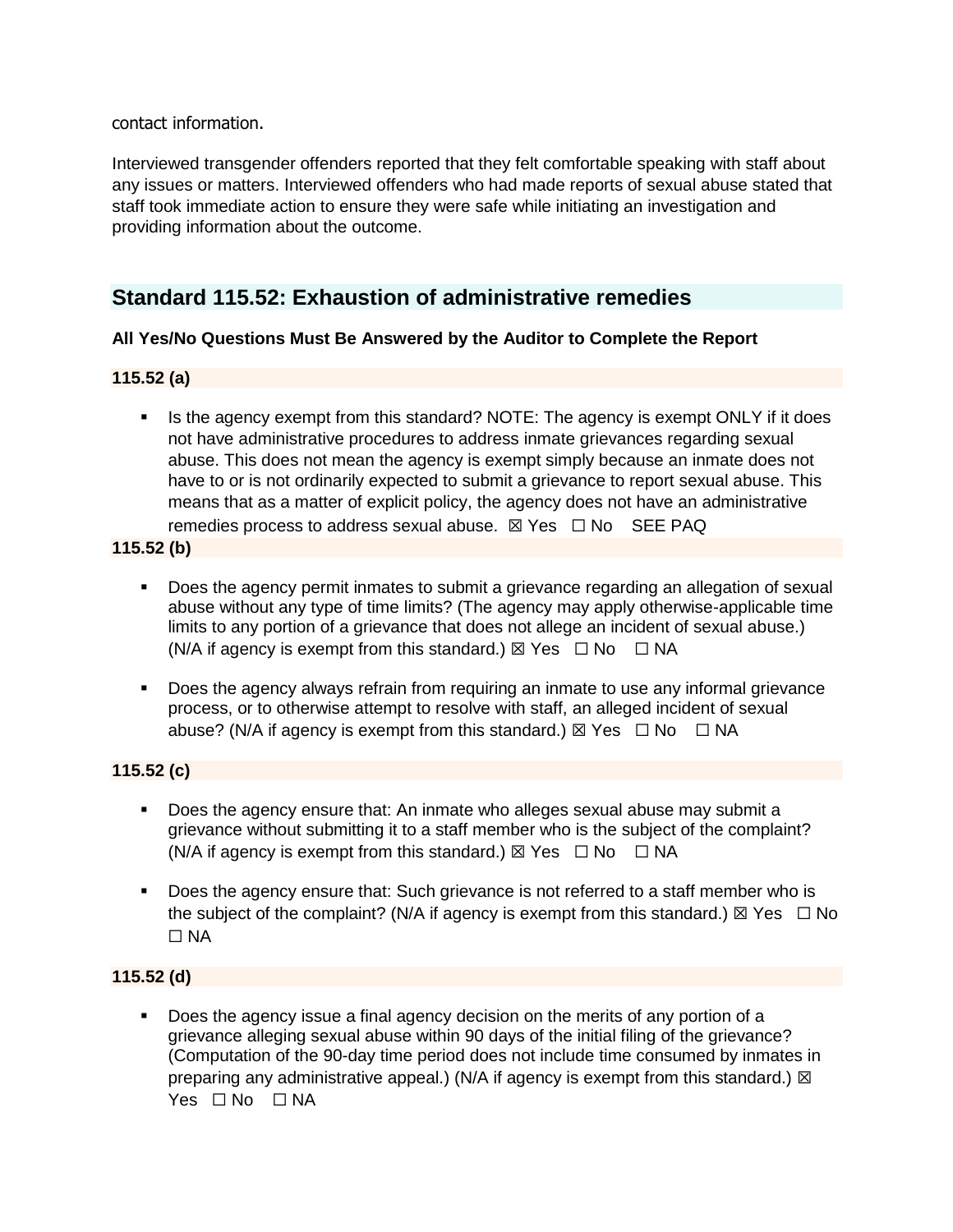- If the agency claims the maximum allowable extension of time to respond of up to 70 days per 115.52(d)(3) when the normal time period for response is insufficient to make an appropriate decision, does the agency notify the inmate in writing of any such extension and provide a date by which a decision will be made? (N/A if agency is exempt from this standard.) **■ 図 Yes □ No** □ NA
- At any level of the administrative process, including the final level, if the inmate does not receive a response within the time allotted for reply, including any properly noticed extension, may an inmate consider the absence of a response to be a denial at that level? (N/A if agency is exempt from this standard.)  $\boxtimes$  Yes  $\Box$  No  $\Box$  NA

#### **115.52 (e)**

- **E** Are third parties, including fellow inmates, staff members, family members, attorneys, and outside advocates, permitted to assist inmates in filing requests for administrative remedies relating to allegations of sexual abuse? (N/A if agency is exempt from this standard.) **■ 図 Yes □ No** □ NA
- Are those third parties also permitted to file such requests on behalf of inmates? (If a third-party files such a request on behalf of an inmate, the facility may require as a condition of processing the request that the alleged victim agree to have the request filed on his or her behalf, and may also require the alleged victim to personally pursue any subsequent steps in the administrative remedy process.) (N/A if agency is exempt from this standard.)  $\boxtimes$  Yes  $\Box$  No  $\Box$  NA
- **.** If the inmate declines to have the request processed on his or her behalf, does the agency document the inmate's decision? (N/A if agency is exempt from this standard.)  $\boxtimes$  Yes  $\Box$  No  $\Box$  NA

#### **115.52 (f)**

- Has the agency established procedures for the filing of an emergency grievance alleging that an inmate is subject to a substantial risk of imminent sexual abuse? (N/A if agency is exempt from this standard.)  $\boxtimes$  Yes  $\Box$  No  $\Box$  NA
- **E** After receiving an emergency grievance alleging an inmate is subject to a substantial risk of imminent sexual abuse, does the agency immediately forward the grievance (or any portion thereof that alleges the substantial risk of imminent sexual abuse) to a level of review at which immediate corrective action may be taken? (N/A if agency is exempt from this standard.).  $□$  Yes  $□$  No  $□$  NA
- **EXTER 15 After receiving an emergency grievance described above, does the agency provide an** initial response within 48 hours? (N/A if agency is exempt from this standard.)  $\Box$  Yes  $\Box$  $No$   $\Box$  NA
- **EXECT** After receiving an emergency grievance described above, does the agency issue a final agency decision within 5 calendar days? (N/A if agency is exempt from this standard.) ☒ Yes ☐ No ☐ NA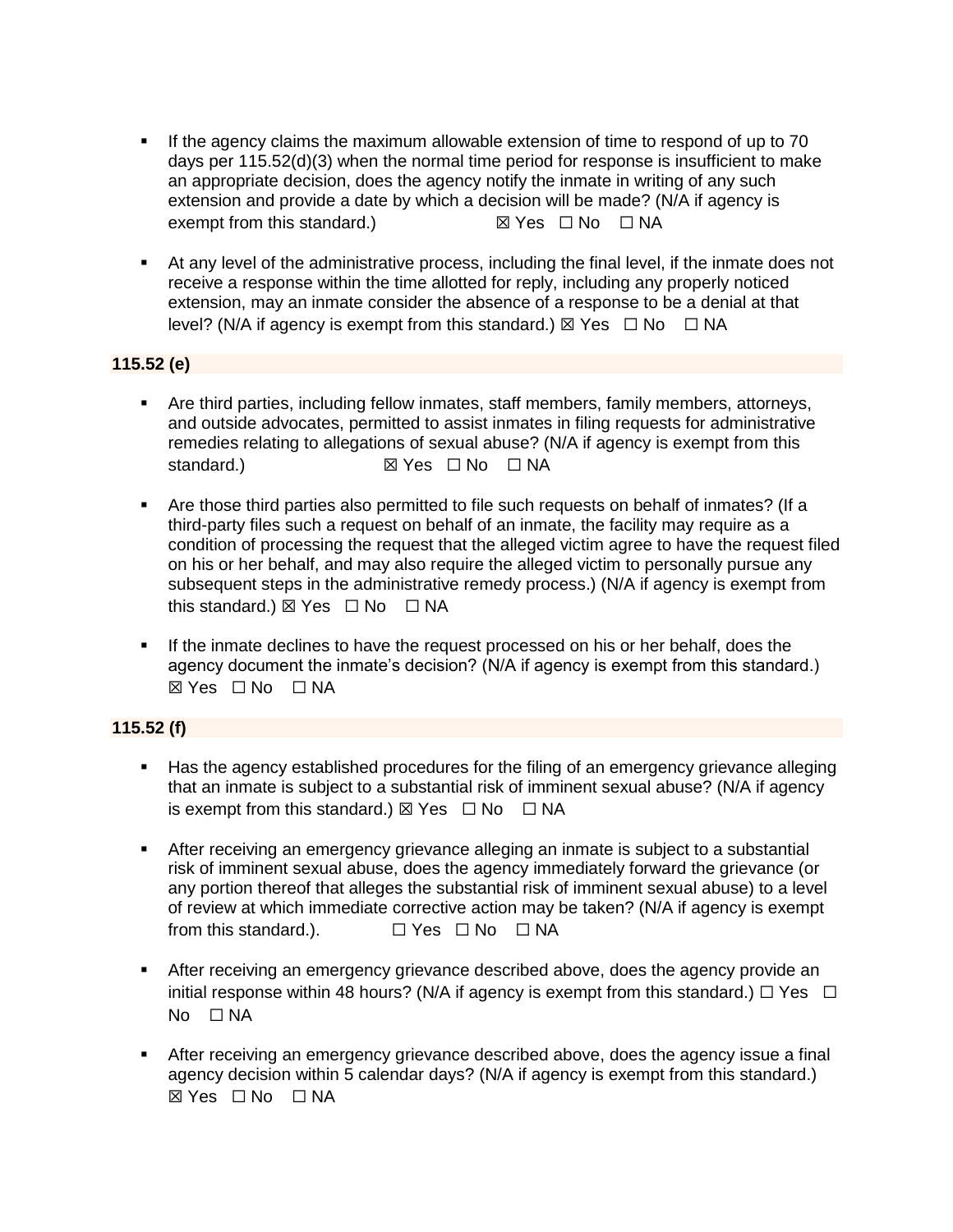- Does the initial response and final agency decision document the agency's determination whether the inmate is in substantial risk of imminent sexual abuse? (N/A if agency is exempt from this standard.)  $\boxtimes$  Yes  $\Box$  No  $\Box$  NA
- Does the initial response document the agency's action(s) taken in response to the emergency grievance? (N/A if agency is exempt from this standard.)  $\boxtimes$  Yes  $\Box$  No  $\Box$ NA
- Does the agency's final decision document the agency's action(s) taken in response to the emergency grievance? (N/A if agency is exempt from this standard.)  $\boxtimes$  Yes  $\Box$  No ☐ NA

#### **115.52 (g)**

▪ If the agency disciplines an inmate for filing a grievance related to alleged sexual abuse, does it do so ONLY where the agency demonstrates that the inmate filed the grievance in bad faith? (N/A if agency is exempt from this standard.)  $\boxtimes$  Yes  $\Box$  No  $\Box$  NA

#### **Auditor Overall Compliance Determination**

- ☐ **Exceeds Standard** (*Substantially exceeds requirement of standards*)
- ☒ **Meets Standard** (*Substantial compliance; complies in all material ways with the standard for the relevant review period*)
- ☐ **Does Not Meet Standard** (*Requires Corrective Action*)

#### **The Agency considers this Standard to be "Applicable but Exempt."**

An informal process is not required for a grievance or allegation and the procedures listed all comply with PREA Standards in terms of time limits for a response, etc. There have been no grievances alleging sexual abuse filed in the past 12 months and there have been no grievances alleging imminent danger of sexual abuse, however, agency policies and processes are compliant with requirements of PREA Standards.

ODRC takes this position because of the PREA guidance that "An agency shall be exempt from this standard if it does not have administrative procedures to address inmate grievances regarding sexual abuse." ODRC has a grievance process for other operational areas, but it does not utilize the Inmate Grievance process as its administrative procedure for handling allegations of sexual abuse or sexual harassment.

The Inmate Grievance procedure is not the administrative process used to report allegations of Sexual Abuse or Sexual Harassment and inmates are advised of this at intake and in their Handbook. However, if any Inmate Grievance form is filed regarding a compliant of Sexual Abuse or Sexual Harassment, the policy is that it shall immediately be reported to the Institution Investigator for proper handling following ODRC Policy 79-ISA-02 (Prison Sexual Misconduct Reporting, Response, Investigation, and Prevention of Retaliation). All cases of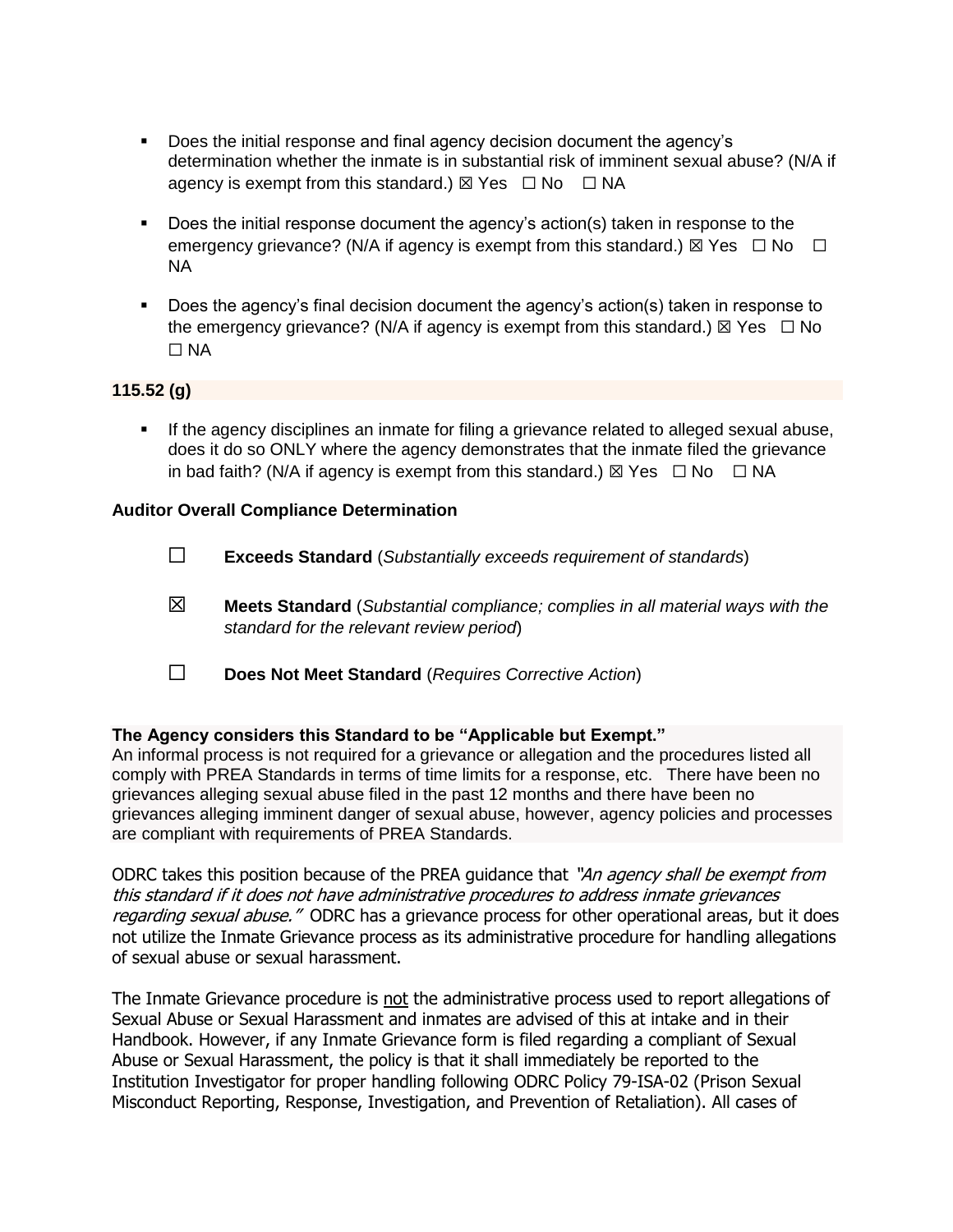sexual abuse or sexual harassment are referred to the Institution Investigator. This policy does also adhere to the time constraints referenced in this standard.

ODRC offenders are not prohibited from utilizing grievance forms to communicate PREA allegations in writing. However, ODRC does educate offenders (inmate handbooks and DRC Policy 79-ISA-02) that they are advised NOT to use the Grievance Process for any sexual assault allegation. Inmates are further advised that any PREA allegations received on grievance forms will be immediately channeled to the Institutional Investigator for proper handling.

The auditors concur that ODRC is exempt from this Standard.

# **Standard 115.53: Inmate access to outside confidential support services**

### **All Yes/No Questions Must Be Answered by the Auditor to Complete the Report**

### **115.53 (a)**

- Does the facility provide inmates with access to outside victim advocates for emotional support services related to sexual abuse by giving inmates mailing addresses and telephone numbers, including toll-free hotline numbers where available, of local, State, or national victim advocacy or rape crisis organizations?  $\boxtimes$  Yes  $\Box$  No
- **•** Does the facility provide persons detained solely for civil immigration purposes mailing addresses and telephone numbers, including toll-free hotline numbers where available of local, State, or national immigrant services agencies? (N/A if the facility *never* has persons detained solely for civil immigration purposes.)  $\boxtimes$  Yes  $\Box$  No  $\Box$  NA
- Does the facility enable reasonable communication between inmates and these organizations and agencies, in as confidential a manner as possible?  $\boxtimes$  Yes  $\Box$  No

#### **115.53 (b)**

**•** Does the facility inform inmates, prior to giving them access, of the extent to which such communications will be monitored and the extent to which reports of abuse will be forwarded to authorities in accordance with mandatory reporting laws?  $\boxtimes$  Yes  $\Box$  No

#### **115.53 (c)**

- **Does the agency maintain or attempt to enter into memoranda of understanding or other** agreements with community service providers that are able to provide inmates with confidential emotional support services related to sexual abuse?  $\boxtimes$  Yes  $\Box$  No
- Does the agency maintain copies of agreements or documentation showing attempts to enter into such agreements?  $\boxtimes$  Yes  $\Box$  No

#### **Auditor Overall Compliance Determination**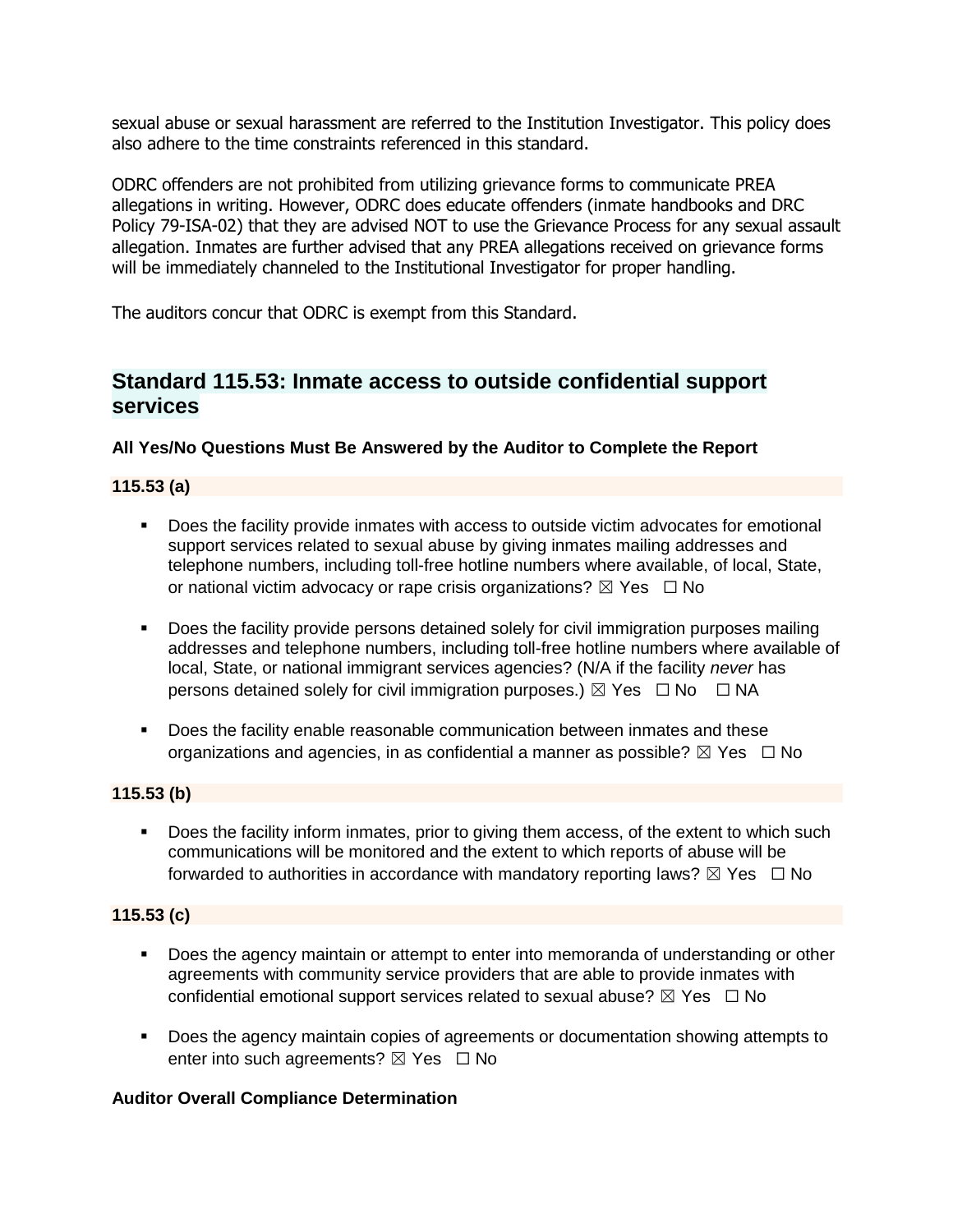- ☒ **Meets Standard** (*Substantial compliance; complies in all material ways with the standard for the relevant review period*)
- ☐ **Does Not Meet Standard** (*Requires Corrective Action*)

Inmate handbooks have this information and posters are located in all units that have information on contacting Rape Crisis Centers, both by phone and mail.

Inmates can call (\*89) and do not have to enter their PIN, allowing for some anonymity upon request. This call goes to the Office of the Chief Inspector at ODRC. Inmates can also send letters to the Chief Inspector office or available advocacy groups. Groups part of the Victim Advocacy MOU are the Sexual Assault Response Network of Central Ohio (SARNCO), the Ohio Sexual Violence Helpline, and Women Helping Women, a local crisis agency that has contact information listed on posters throughout the facility and who comes into WCI once a month to provide supportive services for offenders.

The institution OCM and victim support person compile mailing addresses and telephone numbers including toll-free hotline numbers of local, State, or national victim advocacy or rape crisis organizations. This information is to be provided to the unit staff for communication with the inmates. Inmates must be notified that telephone calls are not confidential.

The agency BOC/PREA coordinator, with the assistance of staff from the Office of Victim Services (OVS), identifies rape crisis centers that can provide victim advocate services. All efforts to secure services from rape crisis centers are documented. In addition, the agency BOC/PREA Coordinator, with assistance from OVS, shall maintain or attempt to enter into memoranda of understandings or other agreements with community service providers that can provide inmates with confidential emotional support services related to sexual abuse. Calls made by the inmates to community service providers may be subject to monitoring and inmates are informed of this.

A VSP is always required to be available and offered in any allegation, even if an advocate will be there to provide these services. The victim support person services may include: (1) accompanying the victim to the hospital; (2) supporting the victim through the forensic medical examination and investigatory interview; and/or (3) providing emotional support, crisis intervention, information, and referrals.

If the alleged abuse requires an outside trip to a hospital for a forensic medical exam, the victim is offered outside victim advocacy services (MOU).

ODRC does not detain persons solely for civil immigration purposes so that element of the Standard is NA for this facility.

The Warren Correctional Institution reports that they provide offenders with access to outside victim advocates for emotional support services related to sexual abuse through either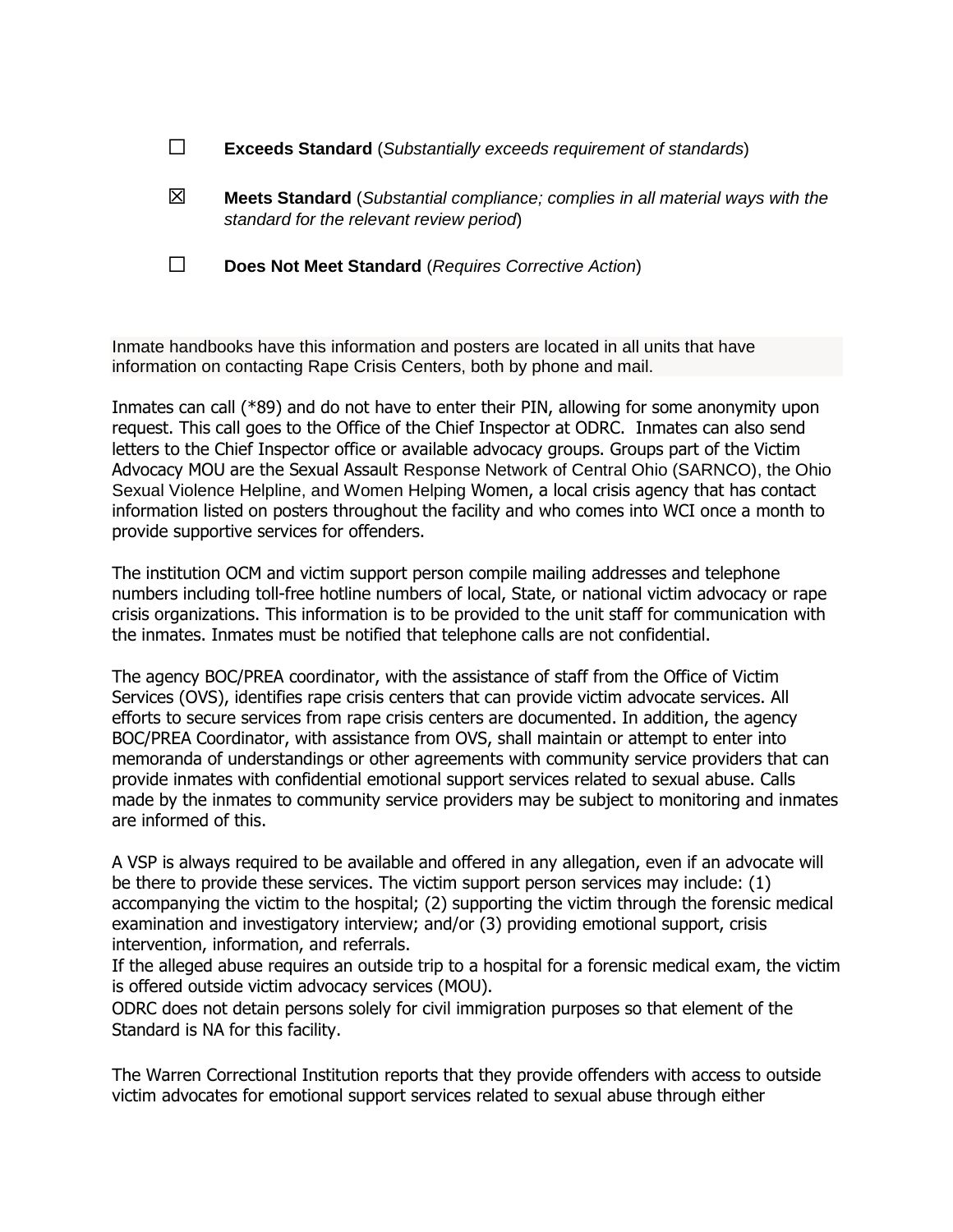designated and trained ODRC staff or through local agency agreements. WCI has an MOU state-wide with the Sexual Assault and Response Network of Central Ohio (SARNCO) as well as with the Ohio Sexual Violence Helpline.

ODRC uses staff VSP's (Victim Support Persons) to be immediately available if an offender requests an advocate. VSP's are trained and selected from appropriate volunteers from all staff areas, including correctional line officers. There is no cost to the offender for this process.

Informational postings were available or placed throughout the facility informing offenders how and to whom they could report issues. Phone numbers and addresses for inmates to contact reporting services and victim advocacy organizations are posted on the PREA informational posters in all inmate Housing Units, Medical, Mental Health, Education/Library. There is a directive from the Warden posted in all living areas advising inmates on how to contact local and state rape crisis organizations by contacting their Unit Staff. The information is also posted in all inmate Handbooks (appendix A) and is also available electronically on the Kiosk/J-Pay.

Wardens screen VSPs for appropriateness to serve in this role, keeping in mind the emotional stability required when providing emotional support services to sexual assault victims.

Each newly designated VSP completes an ODRC Victim Support Person Training course before performing any VSP functions. The Office of Victim Services coordinates VSP training with the appropriate Health Services Division Sexual Assault Nurse Examiner and inform agency leadership of any scheduled training.

The VSP may only provide the offender victim of sexual assault with counseling and other emotional support services but cannot delay or impede the screening or stabilization of an emergency medical condition.

# **Standard 115.54: Third-party reporting**

#### **All Yes/No Questions Must Be Answered by the Auditor to Complete the Report**

#### **115.54 (a)**

- Has the agency established a method to receive third-party reports of sexual abuse and sexual harassment?  $\boxtimes$  Yes  $\Box$  No
- Has the agency distributed publicly information on how to report sexual abuse and sexual harassment on behalf of an inmate?  $\boxtimes$  Yes  $\Box$  No

#### **Auditor Overall Compliance Determination**



☐ **Exceeds Standard** (*Substantially exceeds requirement of standards*)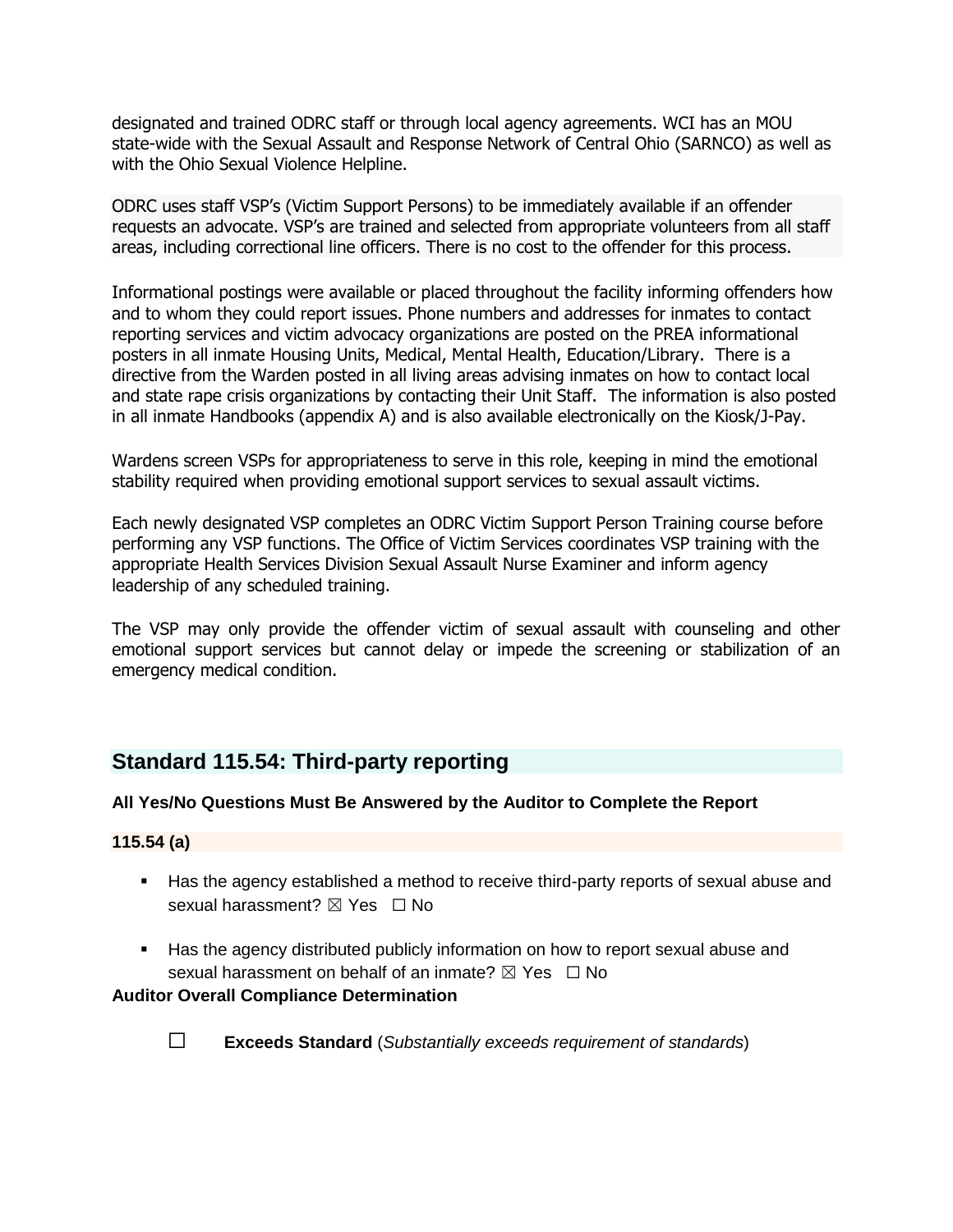- ☒ **Meets Standard** (*Substantial compliance; complies in all material ways with the standard for the relevant review period*)
- ☐ **Does Not Meet Standard** (*Requires Corrective Action*)

ODCR has a hotline system for reporting allegations and the ODCR webpage has info for the public and external groups to report, including by email, and this is posted in visiting areas. The below data is on posters in the Visiting area, at all entrance buildings, and on the website.

"Incidents or suspicions of sexual abuse, sexual harassment and retaliation may be reported to ANY STAFF Member:

- Verbally to ANY STAFF MEMBER
- In writing to ANY STAFF MEMBER
- Operation Support Center (614) 995-3584 (No cost to call from inmate phone)
- Outside Agency Hot Line \*89 (No cost to call from inmate phone)

• Inmates in Restrictive Housing may also anonymously report sexual misconduct or retaliation by writing to: Bureau Chief of the Office of Quality Assurance and Improvement; Ohio Department of Youth Services; 30 West Spring Street, 5th Floor; Columbus, Ohio 43215"

The facility provides information concerning third party reporting directly to the inmate or writing to the ODRC PREA staff as well as poster information in all visiting areas. The pamphlet available to families reports this same information and third parties can either write or call these organizations. The facility takes all reports seriously no matter the method of reporting and each reported incident is investigated. Written reports and allegations can go privately to the Franklin County Juvenile Detention Facility by MOU and they will notify the ODRC Chief Inspectors Office. Similar information is located on the ODRC website and easily located there.

# **OFFICIAL RESPONSE FOLLOWING AN INMATE REPORT**

# **Standard 115.61: Staff and agency reporting duties**

#### **All Yes/No Questions Must Be Answered by the Auditor to Complete the Report**

#### **115.61 (a)**

- Does the agency require all staff to report immediately and according to agency policy any knowledge, suspicion, or information regarding an incident of sexual abuse or sexual harassment that occurred in a facility, whether or not it is part of the agency?  $\boxtimes$ Yes □ No
- Does the agency require all staff to report immediately and according to agency policy any knowledge, suspicion, or information regarding retaliation against inmates or staff who reported an incident of sexual abuse or sexual harassment?  $\boxtimes$  Yes  $\Box$  No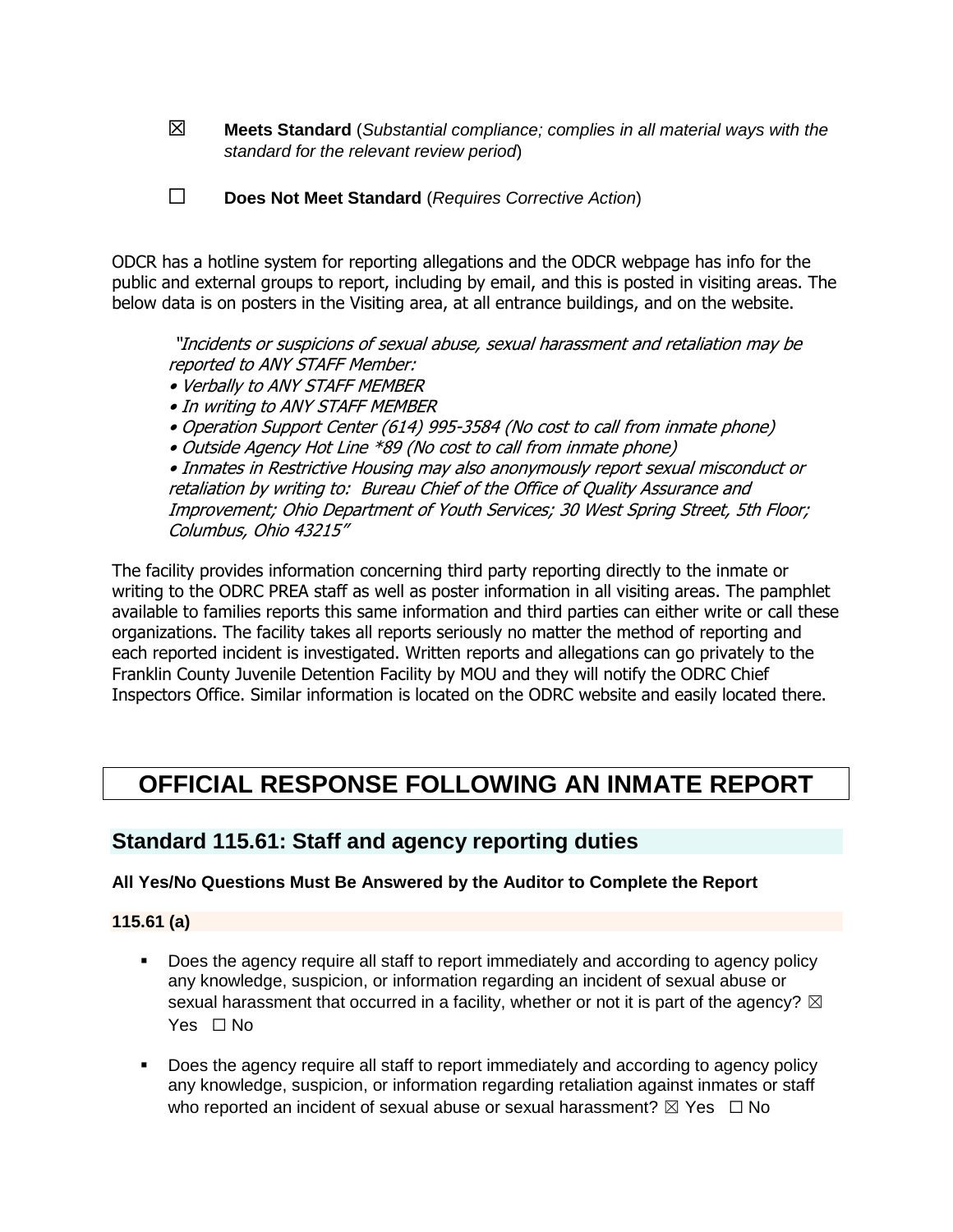**•** Does the agency require all staff to report immediately and according to agency policy any knowledge, suspicion, or information regarding any staff neglect or violation of responsibilities that may have contributed to an incident of sexual abuse or sexual harassment or retaliation? <br> <u>⊠</u> Yes □ No

#### **115.61 (b)**

■ Apart from reporting to designated supervisors or officials, does staff always refrain from revealing any information related to a sexual abuse report to anyone other than to the extent necessary, as specified in agency policy, to make treatment, investigation, and other security and management decisions?  $\boxtimes$  Yes  $\Box$  No

**115.61 (c)**

- Unless otherwise precluded by Federal, State, or local law, are medical and mental health practitioners required to report sexual abuse pursuant to paragraph (a) of this section? **对 Yes** □ No
- Are medical and mental health practitioners required to inform inmates of the practitioner's duty to report, and the limitations of confidentiality, at the initiation of services? ⊠ Yes □ No

**115.61 (d)**

▪ If the alleged victim is under the age of 18 or considered a vulnerable adult under a State or local vulnerable persons statute, does the agency report the allegation to the designated State or local services agency under applicable mandatory reporting laws? ☒ Yes ☐ No

#### **115.61 (e)**

■ Does the facility report all allegations of sexual abuse and sexual harassment, including third-party and anonymous reports, to the facility's designated investigators?  $\boxtimes$  Yes  $\Box$ No

#### **Auditor Overall Compliance Determination**

- ☐ **Exceeds Standard** (*Substantially exceeds requirement of standards*)
- ☒ **Meets Standard** (*Substantial compliance; complies in all material ways with the standard for the relevant review period*)
- ☐ **Does Not Meet Standard** (*Requires Corrective Action*)

ODRC requires all staff (to include medical and mental health practitioners) to report immediately any knowledge, suspicion, or information regarding an incident of sexual abuse or harassment or retaliation; and for staff not to reveal any information related to a sexual abuse report to anyone other than those necessary. All incidents are reported to the PREA since they have criminal investigation responsibility. Random staff interviews confirmed staff awareness of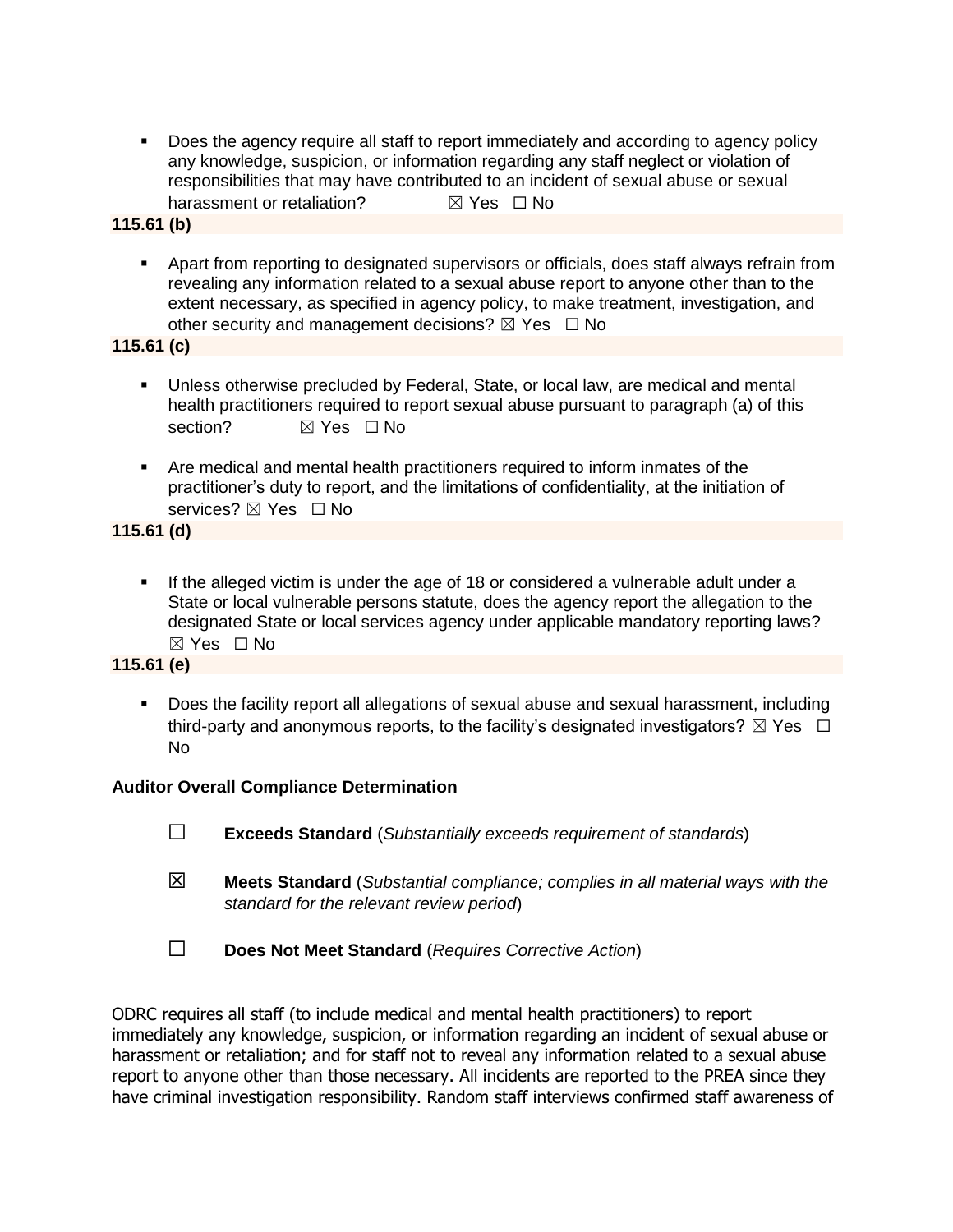their responsibility for the immediate reporting requirement and not disclosing information of allegations except in the investigation process, treatment or management process. This same policy also includes mandatory reporting of any activities related to retaliation.

Any allegations from juveniles or intellectually or Developmentally Disabled Adults are immediately reported to the Ohio State Highway Patrol.

# **Standard 115.62: Agency protection duties**

### **All Yes/No Questions Must Be Answered by the Auditor to Complete the Report**

#### **115.62 (a)**

■ When the agency learns that an inmate is subject to a substantial risk of imminent sexual abuse, does it take immediate action to protect the inmate?  $\boxtimes$  Yes  $\Box$  No

#### **Auditor Overall Compliance Determination**

- ☐ **Exceeds Standard** (*Substantially exceeds requirement of standards*)
- ☒ **Meets Standard** (*Substantial compliance; complies in all material ways with the standard for the relevant review period*)
- ☐ **Does Not Meet Standard** (*Requires Corrective Action*)

There were no reports or allegations of imminent danger in the past 12 months. All reports of a substantial risk of imminent sexual abuse are immediately be forwarded to the institutional investigator, Institution OCM, UMC, and shift supervisor. Upon receipt of a report, the security staff takes immediate action to employ protection measures to ensure the inmate's safety.

When considering the protection of staff or inmates, staff consider:

- a. Housing changes;
- b. Transfers of inmate victims or abusers;
- c. Removal of alleged staff or inmate abusers from contact with victims.

Reports of a substantial risk of imminent sexual abuse are investigated by the institutional investigator and documented within the electronic PREA Incident Reporting system.

Inmates at high risk for victimization shall not be placed in involuntary RH or LPH unless an assessment of all available alternatives has been made and a determination has been made that there are no available alternative means of separation from likely abusers. If an Imminent Risk of Sexual Abuse (DRC1187) assessment cannot be completed immediately, the inmate may be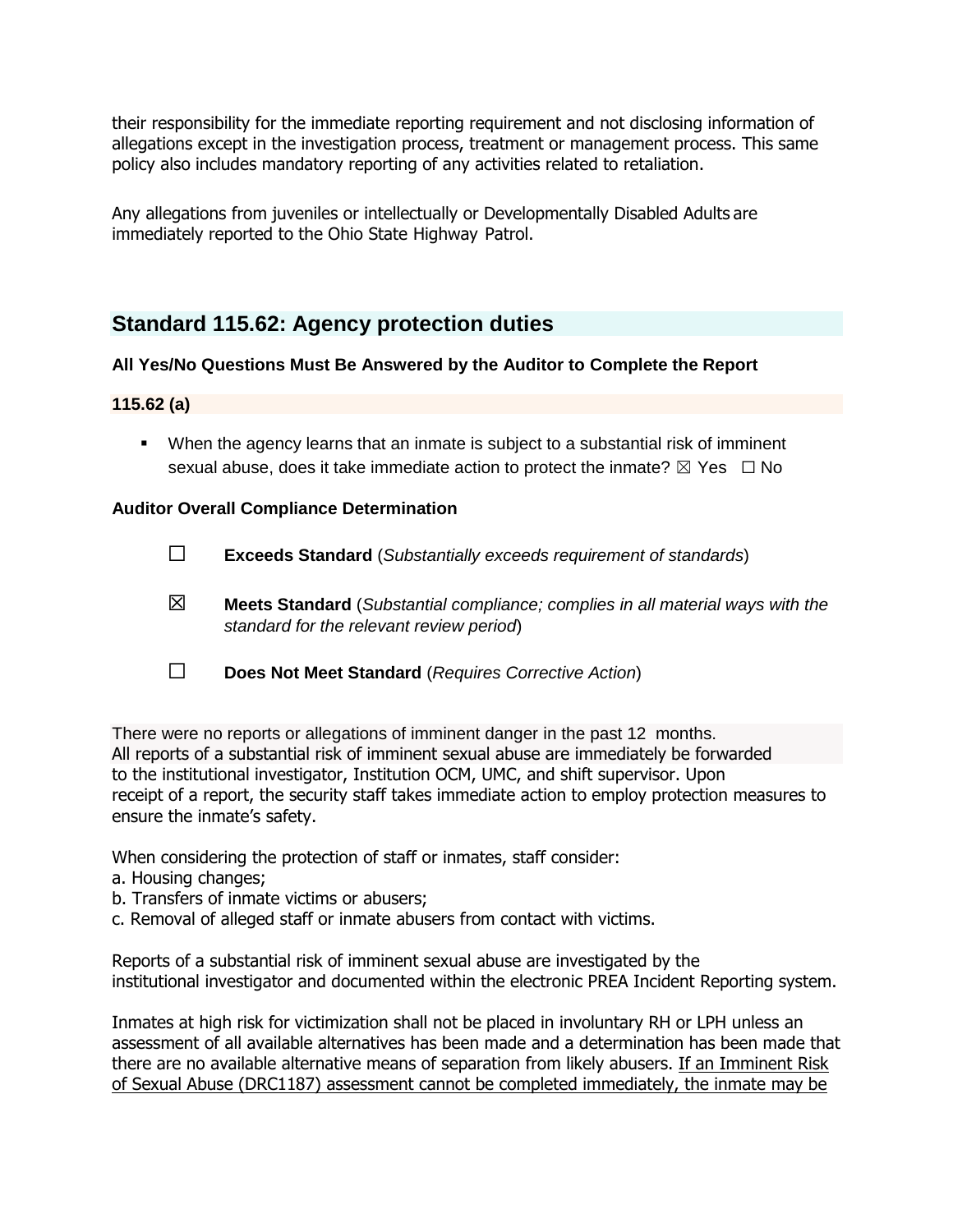#### held in involuntary RH or LPH for less than twenty-four (24) hours while completing the assessment.

The PREA Involuntary Placement in RH/LPH (DRC1184) shall be completed if an involuntary TPU assignment is made under this section. Staff shall document the basis for the concern for the inmate's safety and the reason why no alternative means could be arranged. a. Inmates placed in RH for this purpose shall have access to programs, privileges, education, and work opportunities to the extent possible. If access is restricted, staff shall document:

- i. Opportunities that have been limited;
- ii. Duration of limitations;
- iii. Reasons for such limitations.

b. Involuntary TPU assignments shall only be until alternative means of separation from likely abusers can be arranged and shall not ordinarily exceed thirty (30) calendar days. c. Every thirty (30) calendar days, unit management shall afford each inmate a review to determine whether there is a continuing need for separation from the general population.

ODRC policy requires that all reports of a substantial risk of imminent sexual abuse immediately be forwarded to the institutional investigator, Institution OCM, UMC (Unit Management Chief) and shift supervisor. Upon receipt of a report, security staff shall take immediate action to employ protection measures to ensure the inmate's safety. The Agency Head interview indicates that they immediately separate the alleged victim from the abuser(s). Reports of a substantial risk of imminent sexual abuse shall be investigated by the institutional investigator and documented within the electronic PREA Incident Reporting system. An initial investigation is completed within 48 hours and an outcome is determined within 5 days·.

When considering the protection of staff or offenders, staff shall consider:

- a. Housing changes;
- b. Transfers of inmate victims or abusers;
- c. Removal of alleged staff or inmate abusers from contact with victims.

The ODRC policy requires all staff, volunteers, and contractors to take immediate action to protect an offender subject to the risk of imminent sexual abuse. During interviews, staff and volunteers were aware of the steps to take to protect an offender as well as most normal first responder procedures. Extensive training concerning this topic was evident throughout all positions interviewed and all lesson guides reviewed. Random questions to staff during the tour gave the same results, that staff were aware of the steps and processes required.

There were no cases this past year where the agency determined an offender was at risk of imminent sexual abuse and action was taken to protect them immediately in both cases.

# **Standard 115.63: Reporting to other confinement facilities**

## **All Yes/No Questions Must Be Answered by the Auditor to Complete the Report**

**115.63 (a)**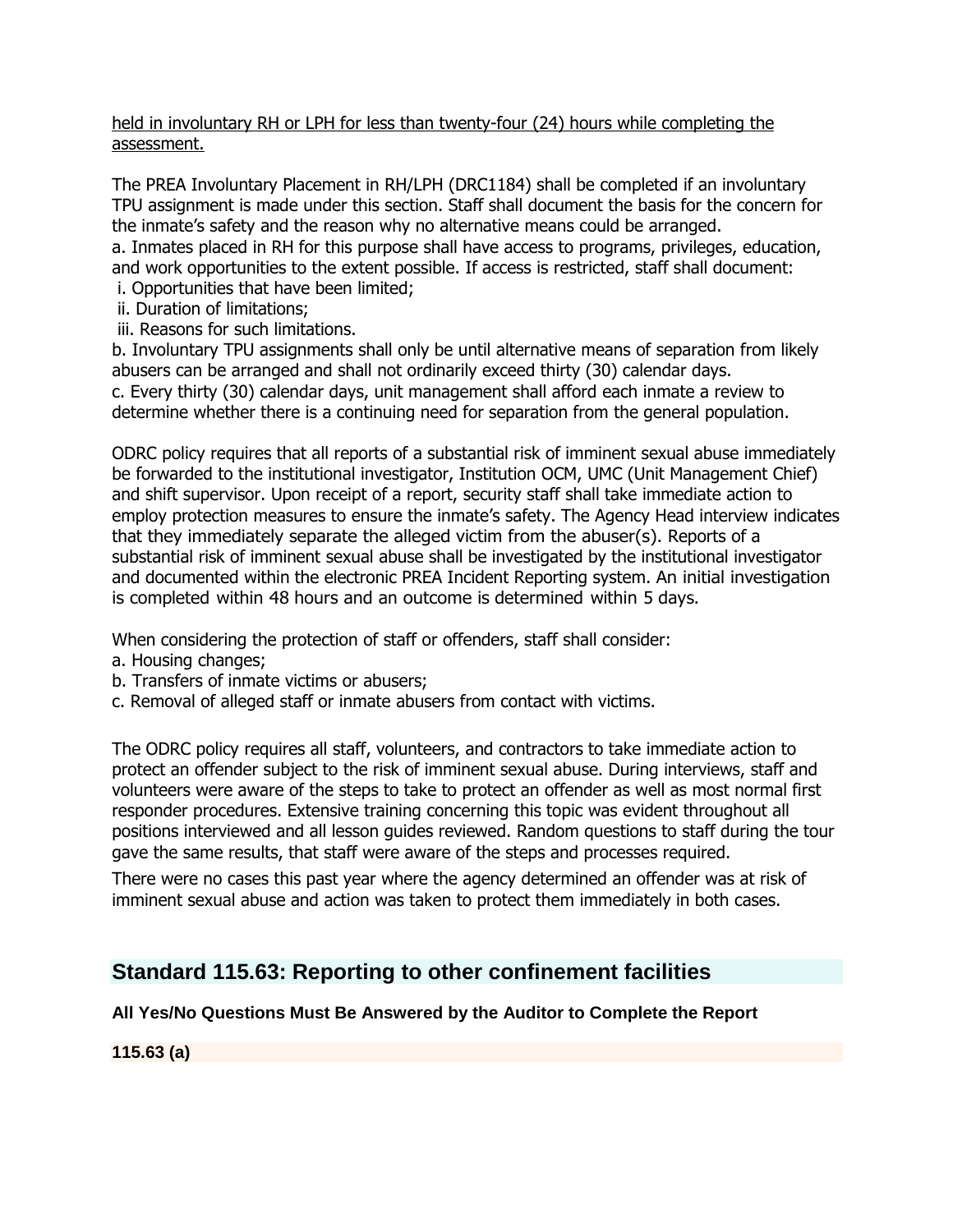▪ Upon receiving an allegation that an inmate was sexually abused while confined at another facility, does the head of the facility that received the allegation notify the head of the facility or appropriate office of the agency where the alleged abuse occurred?  $\boxtimes$ Yes □ No

**115.63 (b)**

■ Is such notification provided as soon as possible, but no later than 72 hours after receiving the allegation?  $\boxtimes$  Yes  $\Box$  No

**115.63 (c)**

**•** Does the agency document that it has provided such notification?  $\boxtimes$  Yes  $\Box$  No **115.63 (d)**

■ Does the facility head or agency office that receives such notification ensure that the allegation is investigated in accordance with these standards?  $\boxtimes$  Yes  $\Box$  No

#### **Auditor Overall Compliance Determination**

- ☐ **Exceeds Standard** (*Substantially exceeds requirement of standards*)
- ☒ **Meets Standard** (*Substantial compliance; complies in all material ways with the standard for the relevant review period*)
- ☐ **Does Not Meet Standard** (*Requires Corrective Action*)

Agency policy is exactly tracking PREA Standards but there were zero notifications received from other facilities about WCC and no instances where a report to another facility was required.

ODRC policy requires that documented notification occurs within 72 hours to the appropriate agency or facility, upon receiving an allegation that an offender was sexually abused while confined at that facility, to ensure it is investigated. There has been one instance of notification to another facility in the past year, and during interviews with the Warden and OCM/PREA Coordinator, familiarity with the required procedure was evident.

In the previous 12 months, there has been 1 notification regarding allegations of abuse at WCI that were received from other facilities and no outgoing notifications to another facility based on information from an arriving inmate. All were processed within the required time limits.

Upon receiving an allegation that an offender was sexually abused while confined at an outside agency facility, the Warden is required to notify the head of the facility or appropriate office of the agency where the alleged incident occurred as soon as possible, but no later than 72 hours after receiving the allegation at the ODRC. Notification is made from Warden to Warden via email correspondence and or DRC 1000 Incident Report.

Following receipt from an outside agency that an offender in their custody alleged sexual abuse while assigned in the ODRC, the individual receiving such notification provides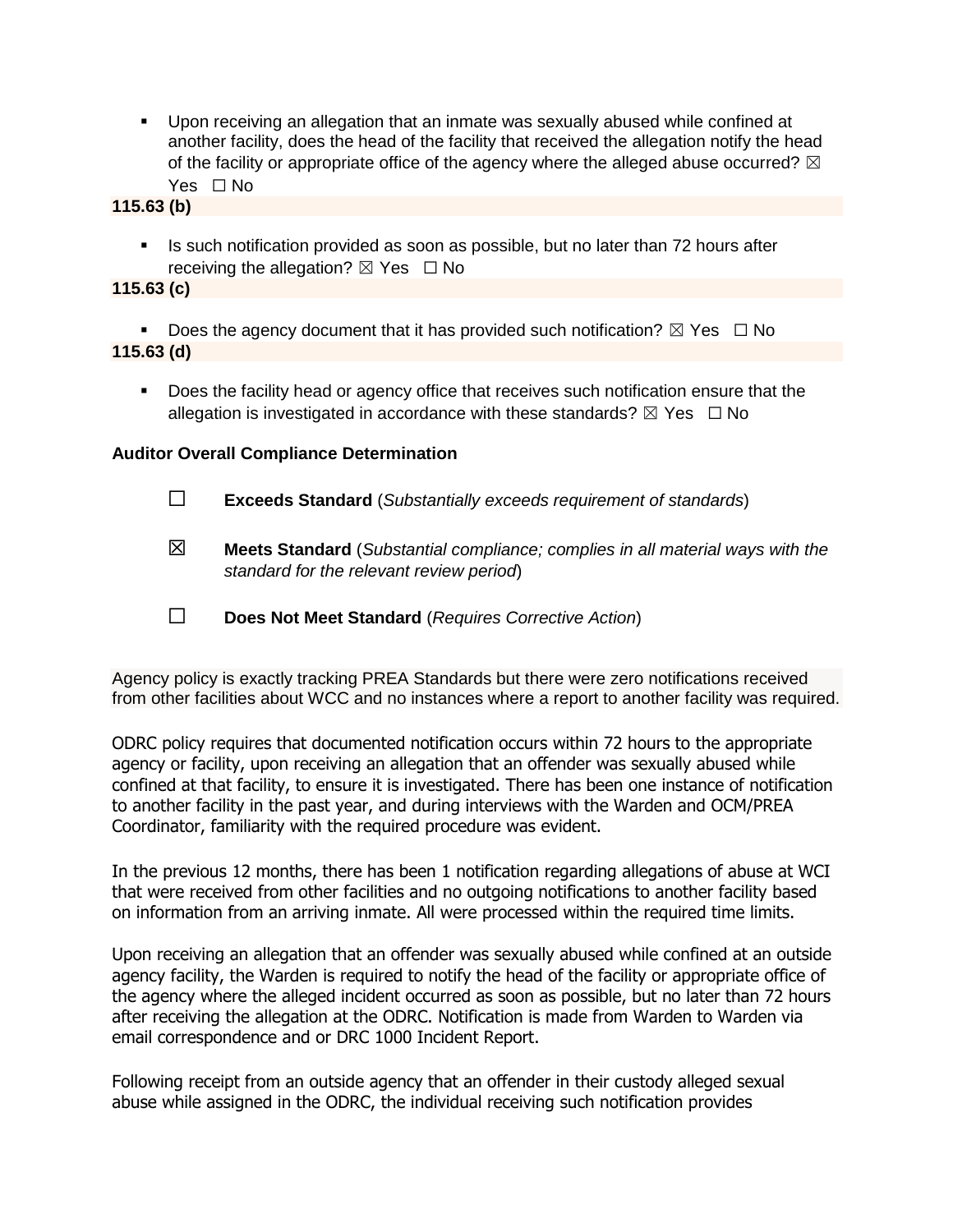notification to the Warden. Upon receipt, the notification is required to be investigated just as if it were a current local incident.

# **Standard 115.64: Staff first responder duties**

### **All Yes/No Questions Must Be Answered by the Auditor to Complete the Report**

#### **115.64 (a)**

- Upon learning of an allegation that an inmate was sexually abused, is the first security staff member to respond to the report required to: Separate the alleged victim and abuser? **对 Yes** □ No
- Upon learning of an allegation that an inmate was sexually abused, is the first security staff member to respond to the report required to: Preserve and protect any crime scene until appropriate steps can be taken to collect any evidence?  $\boxtimes$  Yes  $\Box$  No
- Upon learning of an allegation that an inmate was sexually abused, is the first security staff member to respond to the report required to: Request that the alleged victim not take any actions that could destroy physical evidence, including, as appropriate, washing, brushing teeth, changing clothes, urinating, defecating, smoking, drinking, or eating, if the abuse occurred within a time period that still allows for the collection of physical evidence? **⊠** Yes □ No
- Upon learning of an allegation that an inmate was sexually abused, is the first security staff member to respond to the report required to: Ensure that the alleged abuser does not take any actions that could destroy physical evidence, including, as appropriate, washing, brushing teeth, changing clothes, urinating, defecating, smoking, drinking, or eating, if the abuse occurred within a time period that still allows for the collection of physical evidence? ☒ Yes ☐ No

#### **115.64 (b)**

**EXECT** If the first staff responder is not a security staff member, is the responder required to request that the alleged victim not take any actions that could destroy physical evidence, and then notify security staff?  $\boxtimes$  Yes  $\Box$  No

### **Auditor Overall Compliance Determination**

- ☒ **Exceeds Standard** (*Substantially exceeds requirement of standards*)
- ☐ **Meets Standard** (*Substantial compliance; complies in all material ways with the standard for the relevant review period*)
- ☐ **Does Not Meet Standard** (*Requires Corrective Action*)

ODRC policy requires that documented notification occurs within 72 hours to the appropriate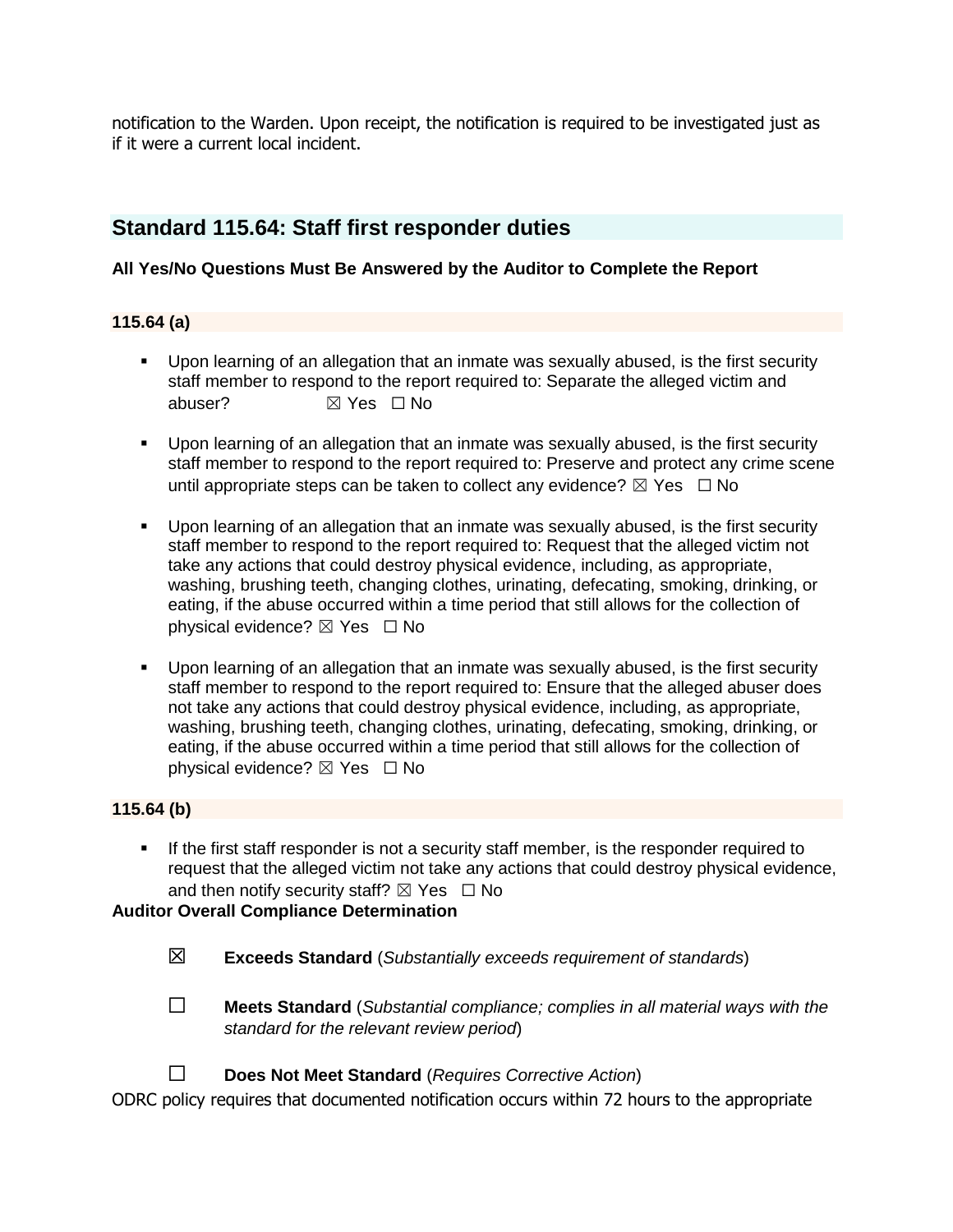agency or facility, upon receiving an allegation that an offender was sexually abused while confined at that facility, to ensure it is investigated. There has been one instance of notification to another facility in the past year, and during interviews with the Warden and OCM/PREA Coordinator, familiarity with the required procedure was evident.

In the previous 12 months, there have been 6 notifications regarding allegations of abuse at WCI that were received from other facilities and 1 outgoing notification to another facility based on information from an arriving inmate All were processed within required time limits.

Upon receiving an allegation that an offender was sexually abused while confined at an outside agency facility, the Warden is required to notify the head of the facility or appropriate office of the agency where the alleged incident occurred as soon as possible, but no later than 72 hours after receiving the allegation at the ODRC. Notification is made from Warden to Warden via email correspondence and or DRC 1000 Incident Report.

Following receipt from an outside agency that an offender in their custody alleged sexual abuse while assigned in the ODRC, the individual receiving such notification provides notification to the Warden. Upon receipt, the notification is required to be investigated just as if it were a current local incident.

There were 24 allegations of sexual abuse this past year and 12 were responded to initially by security staff and, in each instance, the required initial steps for first responders were taken as trained and required. The facility reports that there were 12 instances where the first responder was a non-security staff member. Of the 24, the PAQ reports that there were 7 still in a time frame allowing the collection of physical evidence.

# **Standard 115.65: Coordinated response**

#### **All Yes/No Questions Must Be Answered by the Auditor to Complete the Report**

#### **115.65 (a)**

■ Has the facility developed a written institutional plan to coordinate actions among staff first responders, medical and mental health practitioners, investigators, and facility leadership taken in response to an incident of sexual abuse?  $\Box$  Yes  $\Box$  No

#### **Auditor Overall Compliance Determination**

- ☐ **Exceeds Standard** (*Substantially exceeds requirement of standards*)
- ☒ **Meets Standard** (*Substantial compliance; complies in all material ways with the standard for the relevant review period*)
- ☐ **Does Not Meet Standard** (*Requires Corrective Action*)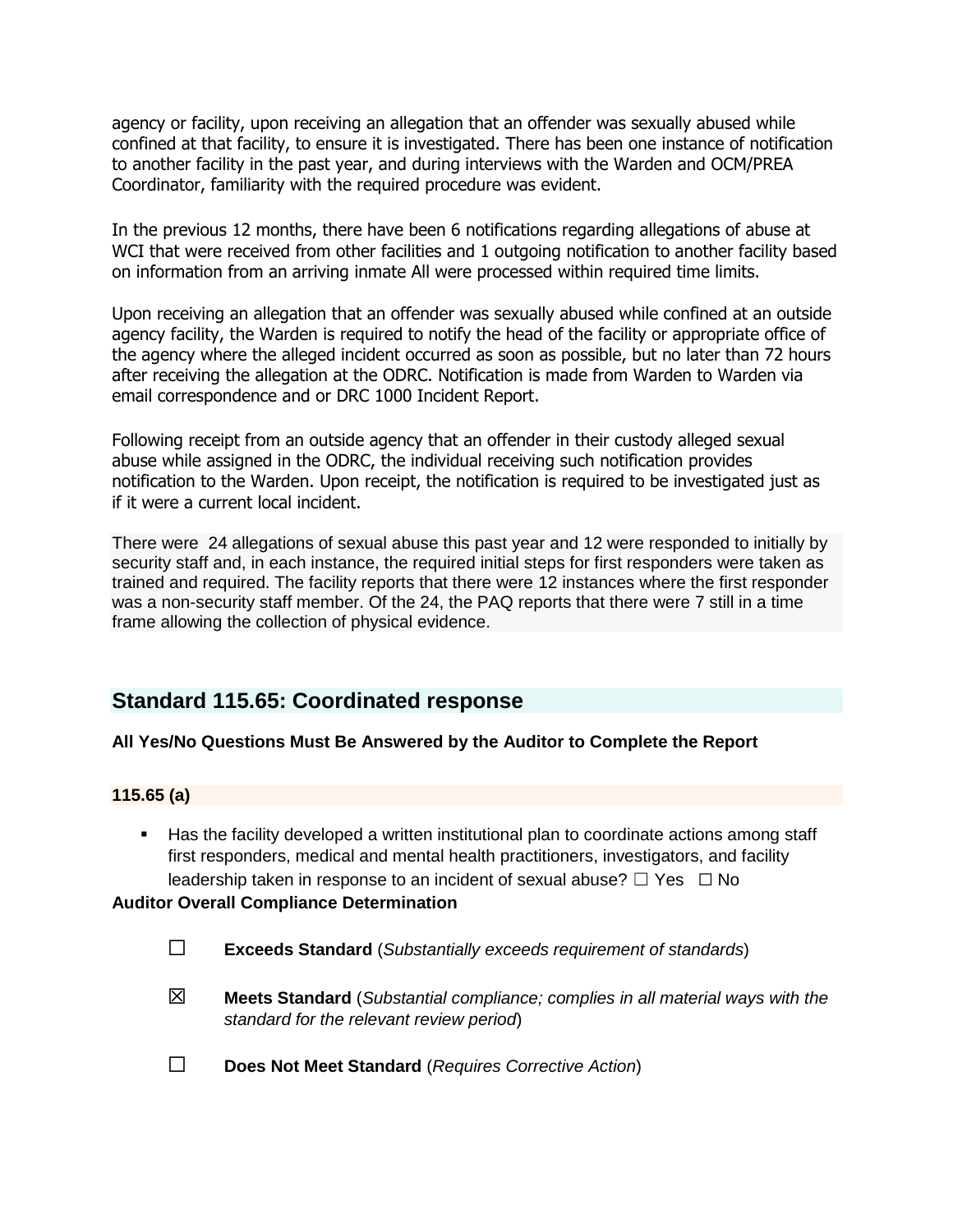The Facility has a well-written and well-developed institutional policy and plans to coordinate actions of staff in response to an incident of sexual abuse, including a thorough and wellwritten checklist for all staff who might be involved. Interviews with Specialized Staff and intermediate level managers confirmed that all were knowledgeable concerning the response plan and the specific duties of each. The response checklist is very clear and specific as to which staff are responsible at each step and also includes the various requirements and restrictions involved.

Responding to an allegation of sexual abuse requires a coordinated effort between unit security staff, the OCM (PREA), OHSP, medical and mental health services, and victim advocates (where available) or a Victim Support Person (VSP). They follow detailed procedures that provide a systematic notification and response process following a reported sexual abuse incident. The checklist and matrix for investigation and other security and management decisions are welldone and mirrors the needs of the standard.

Staff members are trained, and provided a responder checklist, to respond per the following ODRC/facility training:

- Preserve and protect any crime scene until appropriate steps can be taken to collect any evidence.
- Request that the alleged victim does not take any actions that could destroyphysical evidence, including, as appropriate, washing, brushing teeth, changing clothes, urinating, defecating, smoking, drinking, or eating.
- Ensure that the alleged abuser does not take any actions that could destroy physical evidence, including, as appropriate, washing, brushing teeth, changing clothes, urinating, defecating, smoking, drinking, or eating.

These procedures are trained but, in these cases, all interviews, records, and information from the outside agency, reported that the common offenses were touching someone, fondling, grabbing buttocks or breasts over clothing, etc. and therefore were not cases that allowed for the collection of forensic evidence.

ODRC specifically outlines the above-detailed procedures for all staff to respond to allegations of sexual abuse per the standard. All line staff is trained as first responders, and all volunteers and contractors also receive instruction on appropriate initial responses if they are first on the scene, and all are provided pocket-sized cards with the required steps as a memory tool in any crisis. All staff interviewed were aware of their expected duties to include protection and separation, evidence preservation and collection, medical assessment and treatment if needed. The checklist utilized by staff mirrors the PREA standard and staff have received required training specific to these duties as confirmed through interviews and training records provided.

The overall coordinated response plan includes:

The first line security responder shall, when applicable:

a. Separate the alleged victim and abuser.

b. Preserve and protect the crime scene until appropriate steps can be taken to collect any evidence according to Department Policy 310-SEC-13, Protection of a Crime Scene.

c. Advise the alleged victim not to take any actions that could destroy physical evidence.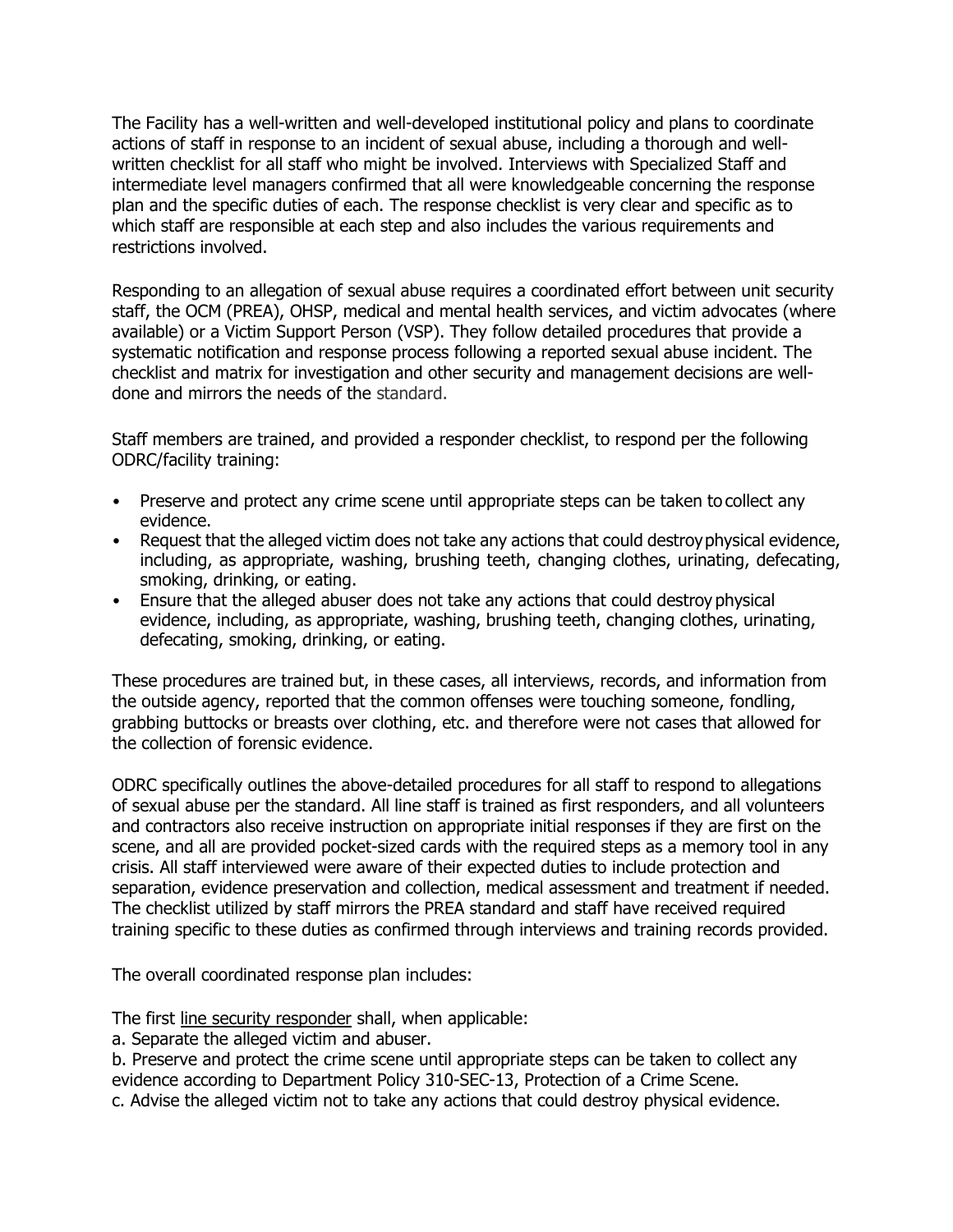d. Advise the alleged abuser does not take any actions that could destroy physical evidence.

- e. Notify Shift Supervisor.
- f. Complete an Incident Report DRC 1000.

The shift supervisor or on-site supervisor shall, when applicable:

a. Ensure that the alleged victim and abuser are physically separated.

b. Ensure the crime scene is preserved and protected until appropriate steps can be taken to collect evidence according to Department Policy 31 O-SEC-13, Protection of a Crime Scene. c. If the abuse occurred within the time that still allows for the collection of physical evidence (oral sex within 24 hours; vaginal or anal abuse within 96 hours), request that the victim not take any actions that could destroy physical evidence.

d. If the abuse occurred within the time that still allows for the collection of physical evidence (oral sex within 24 hours; vaginal or anal abuse within 96 hours), ensure that the abuser does not take any actions that could destroy physical evidence.

e. Contact Medical Services

f. Make required notifications as referenced in the First Responder Checklist, DRC Policy 79-ISA-02.

g. Complete an Incident Report DRC 1000.

## Medical Responsibilities

- In cases of alleged sexual abuse, medical staff assures appropriate examination, documentation, transport to the local emergency department, and other requirements of Medical Protocol.
- Medical services shall ensure testing for sexually transmitted diseases, counseling, prophylactic treatment, follow-up, and referral for mental health evaluation.
- Inmate Health Services shall conduct an examination of the alleged abuser for the presence or absence of physical trauma and perform follow-up testing for sexually transmitted diseases and pregnancy testing, as appropriate.
- Inmate Health Services refer alleged abusers to Mental Health Services.

## Mental Health

When alleged victims and abusers are referred to mental health services, mental health staff complete further screenings and/or assessments consistent with Department Policy.

## **Investigators**

- All reports of sexual abuse shall be investigated and referred to the Ohio State Highway Patrol unless the allegation does not involve potentially criminal behavior.
- The timeframes and requirements outlined in Department Policy 79-ISA-02, Investigation and Prevention of Retaliation shall be followed.
- All allegations of sexual abuse shall be documented using the PREA Incident Reporting packet or the automated system when available.

## Leadership

All cases of sexual abuse, unless determined to be unfounded, shall be reviewed by the Sexual Abuse Review Team (SART) within 30 calendar days of the conclusion of an investigation. The institutional investigator shall monitor retaliation resulting from cases of sexual abuse. The institution OCM shall monitor retaliation resulting from cases of sexual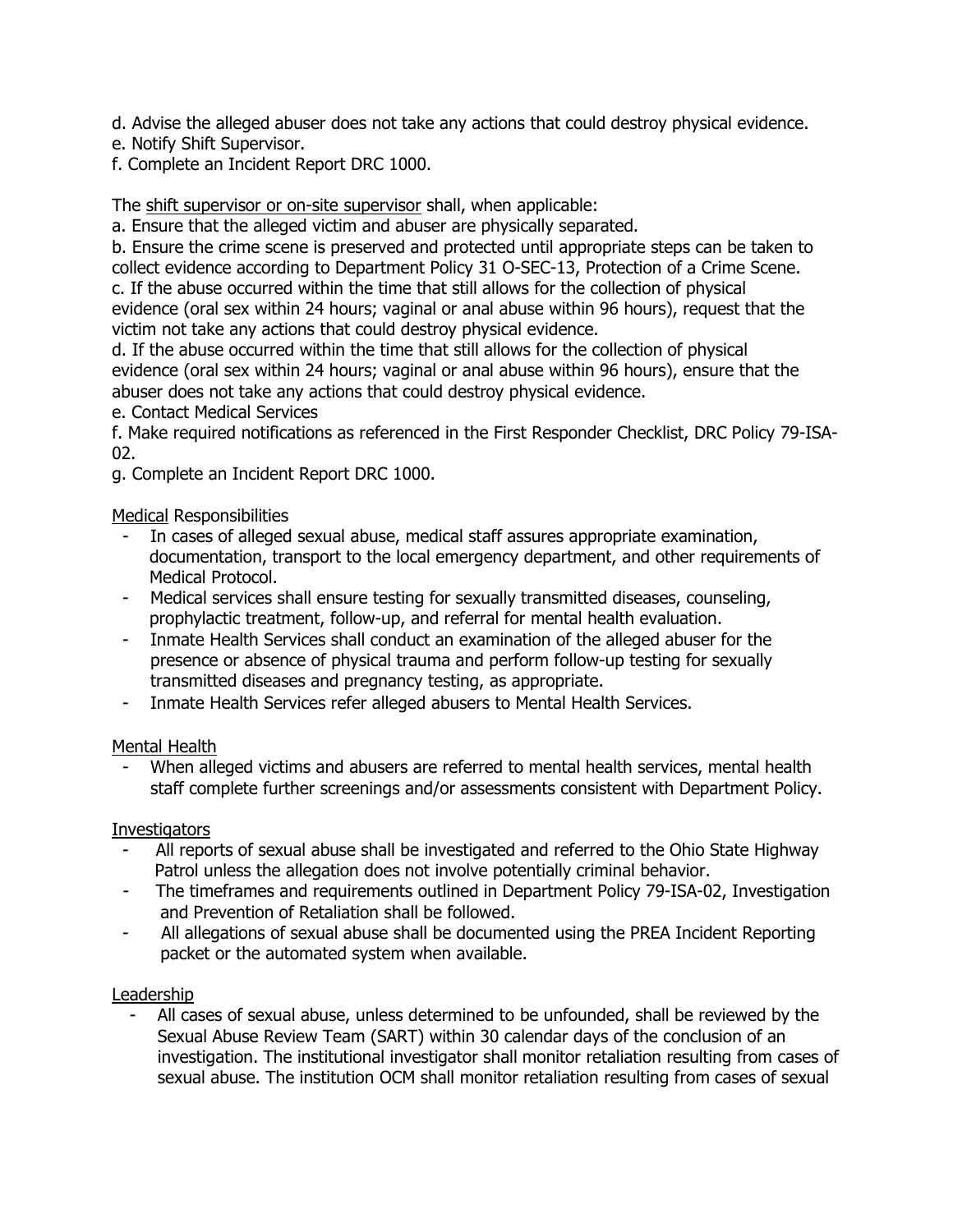harassment. The Managing Officer shall implement the recommendations from the SART or shall document his/her reason for not doing so.

# **Standard 115.66: Preservation of ability to protect inmates from contact with abusers**

### **All Yes/No Questions Must Be Answered by the Auditor to Complete the Report**

#### **115.66 (a)**

■ Are both the agency and any other governmental entities responsible for collective bargaining on the agency's behalf prohibited from entering into or renewing any collective bargaining agreement or other agreement that limits the agency's ability to remove alleged staff sexual abusers from contact with any inmates pending the outcome of an investigation or of a determination of whether and to what extent discipline is warranted? ⊠ Yes □ No

#### **115.66 (b)**

■ Auditor is not required to audit this provision.

### **Auditor Overall Compliance Determination**

- ☐ **Exceeds Standard** (*Substantially exceeds requirement of standards*)
- ☒ **Meets Standard** (*Substantial compliance; complies in all material ways with the standard for the relevant review period*)
- ☐ **Does Not Meet Standard** (*Requires Corrective Action*)

ODRC does engage in collective bargaining and the State retains the right to: hire and transfer employees, suspend, discharge and discipline employees; make all rules and regulations; and determine the basis for selection, retention, and promotion of employees.

# **Standard 115.67: Agency protection against retaliation**

#### **All Yes/No Questions Must Be Answered by the Auditor to Complete the Report**

#### **115.67 (a)**

- Has the agency established a policy to protect all inmates and staff who report sexual abuse or sexual harassment or cooperate with sexual abuse or sexual harassment investigations from retaliation by other inmates or staff?  $\boxtimes$  Yes  $\Box$  No
- Has the agency designated which staff members or departments are charged with monitoring retaliation?  $\boxtimes$  Yes  $\Box$  No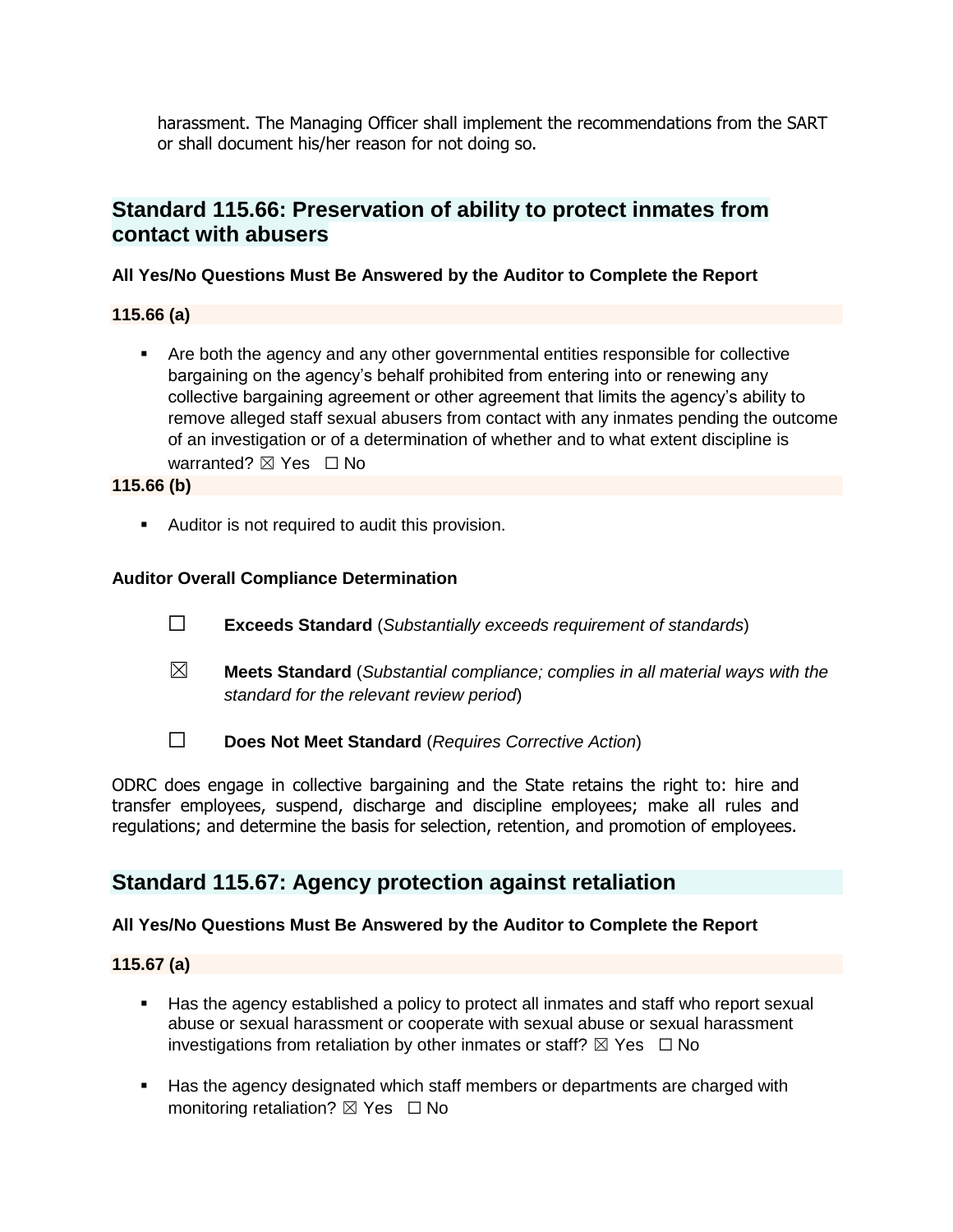### **115.67 (b)**

▪ Does the agency employ multiple protection measures, such as housing changes or transfers for inmate victims or abusers, removal of alleged staff or inmate abusers from contact with victims, and emotional support services, for inmates or staff who fear retaliation for reporting sexual abuse or sexual harassment or for cooperating with investigations?  $\boxtimes$  Yes  $\Box$  No

#### **115.67 (c)**

- Except in instances where the agency determines that a report of sexual abuse is unfounded, for at least 90 days following a report of sexual abuse, does the agency: Monitor the conduct and treatment of inmates or staff who reported the sexual abuse to see if there are changes that may suggest possible retaliation by inmates or staff?  $\boxtimes$ Yes □ No
- **Except in instances where the agency determines that a report of sexual abuse is** unfounded, for at least 90 days following a report of sexual abuse, does the agency: Monitor the conduct and treatment of inmates who were reported to have suffered sexual abuse to see if there are changes that may suggest possible retaliation by inmates or staff?  $\boxtimes$  Yes  $\Box$  No
- Except in instances where the agency determines that a report of sexual abuse is unfounded, for at least 90 days following a report of sexual abuse, does the agency: Act promptly to remedy any such retaliation?  $\boxtimes$  Yes  $\Box$  No
- **Except in instances where the agency determines that a report of sexual abuse is** unfounded, for at least 90 days following a report of sexual abuse, does the agency: Monitor any inmate disciplinary reports?  $\Box$  Yes  $\Box$  No
- Except in instances where the agency determines that a report of sexual abuse is unfounded, for at least 90 days following a report of sexual abuse, does the agency: Monitor inmate housing changes?  $\boxtimes$  Yes  $\Box$  No
- Except in instances where the agency determines that a report of sexual abuse is unfounded, for at least 90 days following a report of sexual abuse, does the agency: Monitor inmate program changes?  $\boxtimes$  Yes  $\Box$  No
- Except in instances where the agency determines that a report of sexual abuse is unfounded, for at least 90 days following a report of sexual abuse, does the agency: Monitor negative performance reviews of staff?  $\boxtimes$  Yes  $\Box$  No
- Except in instances where the agency determines that a report of sexual abuse is unfounded, for at least 90 days following a report of sexual abuse, does the agency: Monitor reassignments of staff?  $\boxtimes$  Yes  $\Box$  No
- Does the agency continue such monitoring beyond 90 days if the initial monitoring indicates a continuing need?  $\boxtimes$  Yes  $\Box$  No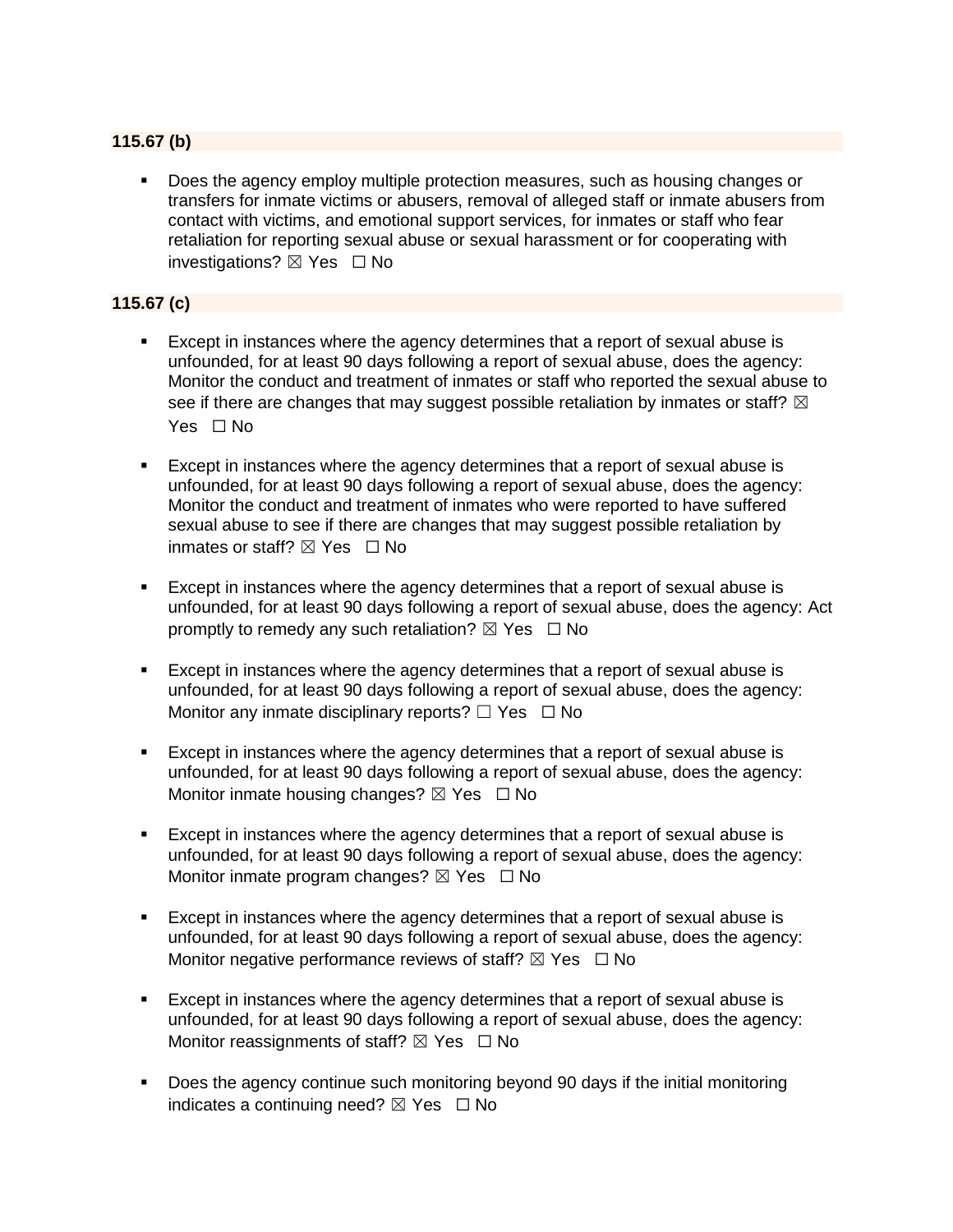#### **115.67 (d)**

**.** In the case of inmates, does such monitoring also include periodic status checks? ☒ Yes ☐ No

#### **115.67 (e)**

**EXT** If any other individual who cooperates with an investigation expresses a fear of retaliation, does the agency take appropriate measures to protect that individual against retaliation? **■ ⊠ Yes □ No** 

#### **115.67 (f)**

■ Auditor is not required to audit this provision.

#### **Auditor Overall Compliance Determination**

- ☐ **Exceeds Standard** (*Substantially exceeds requirement of standards*)
- ☒ **Meets Standard** (*Substantial compliance; complies in all material ways with the standard for the relevant review period*)
- ☐ **Does Not Meet Standard** (*Requires Corrective Action*)

ODRC policy is that the institution shall protect all inmates and staff who report sexual misconduct or cooperate with sexual misconduct investigations from retaliation by other inmates or staff.

The institutional investigator monitors retaliation resulting from cases of sexual abuse. The Institution OCM/PREA Coordinator monitors retaliation resulting from cases of sexual harassment. There were no reported cases of retaliation in the past 12 months.

For at least ninety (90) calendar days following the report of sexual misconduct, there is the monitoring of the conduct and treatment of inmates or staff who reported the sexual misconduct and of inmates who were reported to have suffered sexual misconduct to see if there are changes that may suggest possible retaliation by inmates or staff and acts promptly to remedy any such retaliation.

Periodic Status checks occur at least every thirty (30) calendar days during the monitoring period and include:

- a. Reviewing inmate discipline (RIB1 in DOTS/facility Staff);
- b. Housing changes (DOTS/Count Office);
- c. Program changes (DOTS/facility Staff);
- d. Job changes (DOTS/facility Staff);
- e. Negative performance reviews (DOTS/facility Staff/Work Supervisor);
- f. Reassignment of staff (Supervisor/Shift Roster/Personnel Office).

The monitoring continues beyond 90 days if circumstances dictate the need. If any other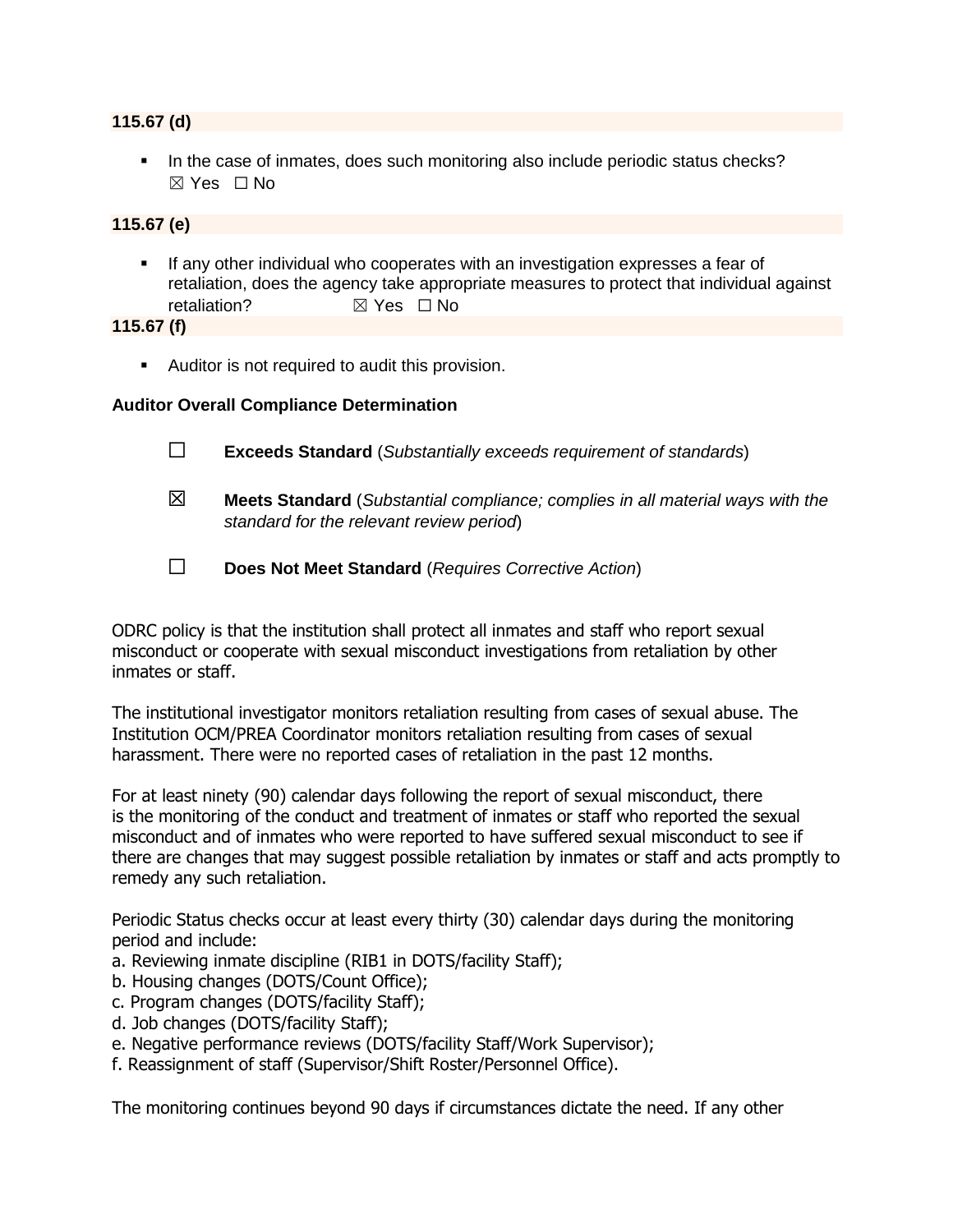individual who cooperates with an investigation expresses a fear of retaliation, the ODRC also will take appropriate measures to protect that individual against retaliation.

All monitoring of retaliation is documented in the electronic PREA incident reporting system. The inmate and/or employee being monitored is interviewed during the periodic status check. The inmate and institutional investigator sign and date the monitoring of the retaliation document in the electronic PREA Incident Reporting System.

The institution employs multiple protection measures and emotional support services for inmates or staff who fear retaliation for reporting sexual misconduct or for cooperating with investigations, such as housing changes, rare transfers of either victim or aggressor to a larger or different ODRC facility, emotional support services and removal of perpetrators.

An institution's obligation to monitor retaliation terminates if the institutional investigator or Institution OCM determines one (1) of the following:

- a. The allegation is unfounded;
- b. The inmate victim or witness is transferred to another institution; or
- c. The inmate victim or witness is released from custody.

All cases of sexual abuse, unless determined to be unfounded, are reviewed by the Sexual Abuse Review Team (SART) within 30 calendar days of the conclusion of an investigation, and this normally occurs within a week or so.

Interviews with the OCM, a review of the ODRC and the Warren Correctional Institution policies, and a review of the position descriptions provide good support for this standard being compliant.

The facility is divided between North and south sides and has 4 general units on each side, (9 units total, so separation can normally be accomplished relatively easily. That provides a move to enable the victim to be safer and where retaliation or action is less likely.

# **Standard 115.68: Post-allegation protective custody**

#### **All Yes/No Questions Must Be Answered by the Auditor to Complete the Report**

#### **115.68 (a)**

**EXECT** Is any and all use of segregated housing to protect an inmate who is alleged to have suffered sexual abuse subject to the requirements of § 115.43?  $\boxtimes$  Yes  $\Box$  No

#### **Auditor Overall Compliance Determination**

- ☐ **Exceeds Standard** (*Substantially exceeds requirement of standards*)
- ☒ **Meets Standard** (*Substantial compliance; complies in all material ways with the standard for the relevant review period*)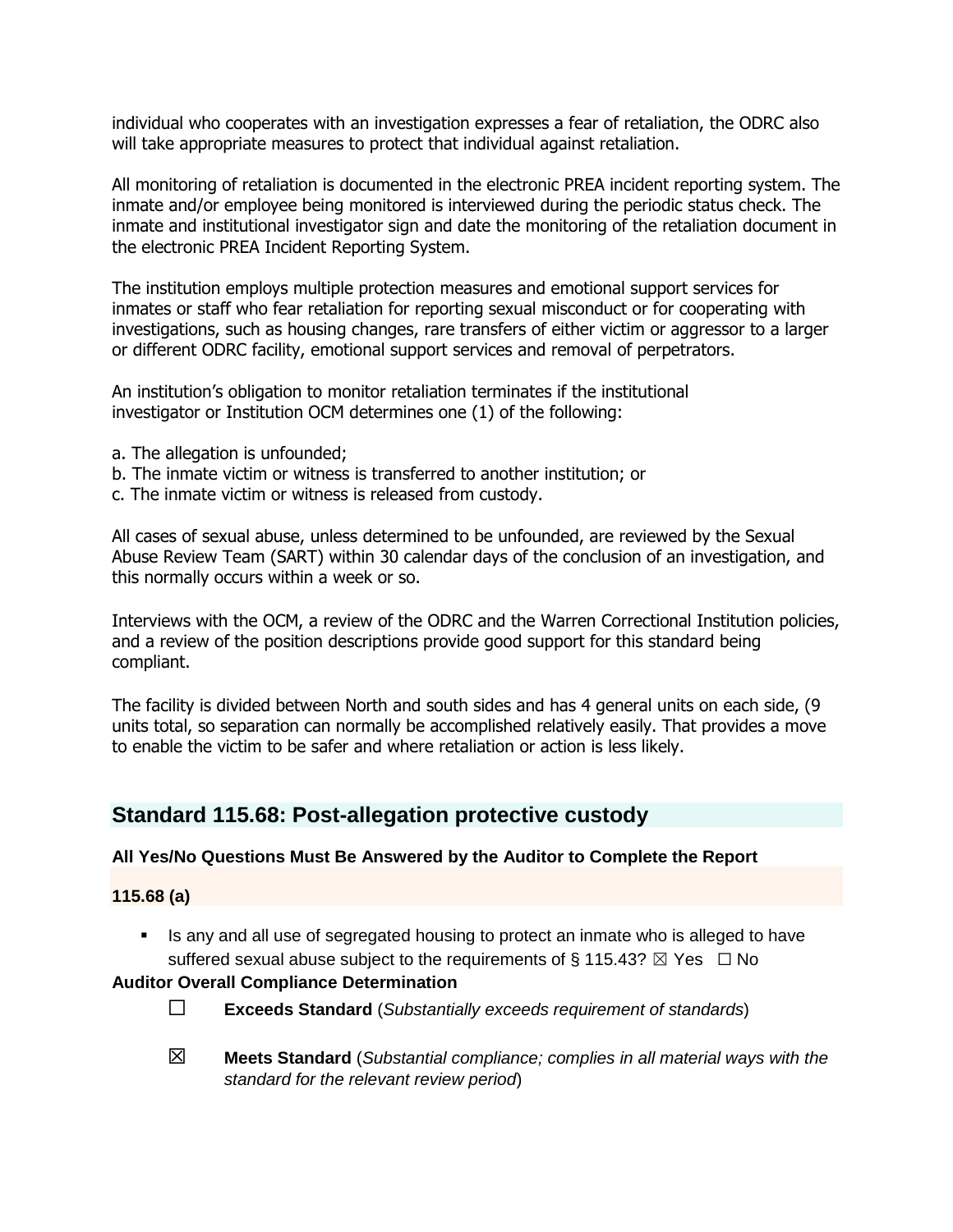## ☐ **Does Not Meet Standard** (*Requires Corrective Action*)

There was no use of involuntary segregated housing in the past 12 months, either for assessment or alternative placement arrangements.

The agency does have a policy that offenders at high risk for sexual victimization will not be placed in 'protective custody' (PC) unless an assessment of all available alternatives has been made and it is determined there are no available alternative means of separation from likely abusers. If the assessment cannot be immediate, the unit may hold the offender in involuntary segregated housing while completing the assessment, for no longer than 24 hours.

The number of offenders who alleged sexual abuse and who were held in involuntary segregated or the Transitional Program Unit housing in the past 12 months awaiting completion of the assessment is 0.

ODRC policy is as follows:

- "Involuntary TPU (Transitional Program Unit) assignments shall only be until alternative means of separation from likely abusers can be arranged and shall not ordinarily exceed thirty (30) calendar days.
- Every thirty (30) calendar days, unit management shall afford each inmate a review to determine whether there is a continuing need for separation from general population."
- Inmates at high risk for victimization shall not be placed in involuntary Transitional Program facility (TPU) under Restrictive Housing (RH) or Limited Privilege Housing (LPH) conditions unless an assessment of all available alternatives has been made and a determination has been made that there are no available alternative means of separation from likely abusers.
- The PREA involuntary TPU screen shall be completed if an involuntary TPU assignment is made according to this section. Staff shall document the basis for the concern for the inmate's safety and the reason why no alternative means could be arranged.
- Inmates placed in TPU for this purpose shall have access to programs, privileges, education, and work opportunities to the extent possible. If access is restricted, staff shall document:
- Opportunities that have been limited;
- Duration of limitations;
- Reasons for such limitations.

The policy provides that these offenders are to have access to programs, privileges, education, and work opportunities to the extent possible.

# **INVESTIGATIONS**

# **Standard 115.71: Criminal and administrative agency investigations**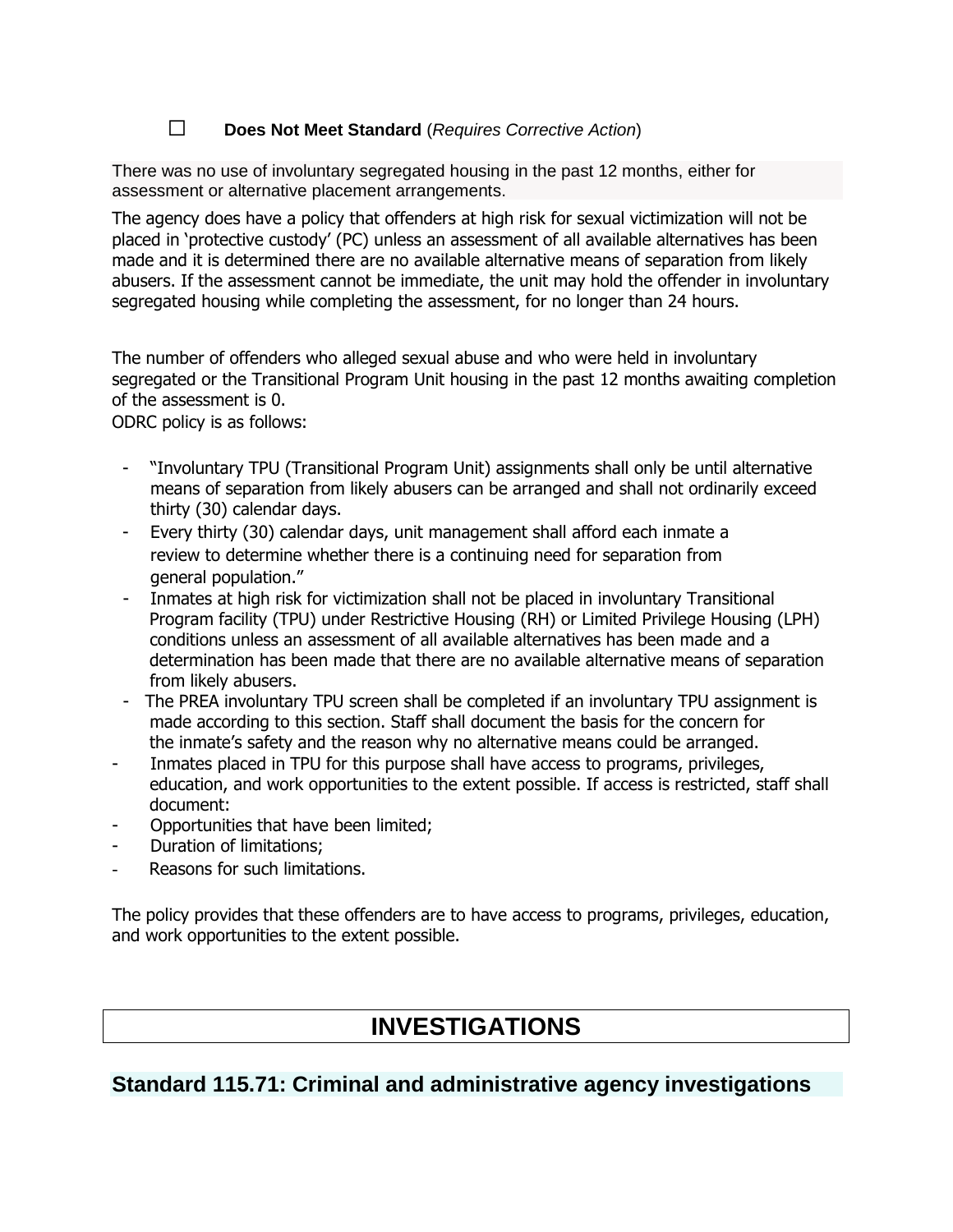### **All Yes/No Questions Must Be Answered by the Auditor to Complete the Report**

#### **115.71 (a)**

- **•** When the agency conducts its own investigations into allegations of sexual abuse and sexual harassment, does it do so promptly, thoroughly, and objectively? [N/A if the agency/facility is not responsible for conducting any form of criminal OR administrative sexual abuse investigations. See 115.21(a).]  $\boxtimes$  Yes  $\Box$  No  $\Box$  NA
- Does the agency conduct such investigations for all allegations, including third party and anonymous reports? [N/A if the agency/facility is not responsible for conducting any form of criminal OR administrative sexual abuse investigations. See 115.21(a).]  $\boxtimes$  Yes  $\Box$  No ☐ NA

#### **115.71 (b)**

**•** Where sexual abuse is alleged, does the agency use investigators who have received specialized training in sexual abuse investigations as required by 115.34?  $\boxtimes$  Yes  $\Box$  No

#### **115.71 (c)**

- Do investigators gather and preserve direct and circumstantial evidence, including any available physical and DNA evidence and any available electronic monitoring data?  $\boxtimes$ Yes □ No
- Do investigators interview alleged victims, suspected perpetrators, and witnesses?  $\boxtimes$  Yes  $\Box$  No
- Do investigators review prior reports and complaints of sexual abuse involving the suspected perpetrator?  $\boxtimes$  Yes  $\Box$  No

#### **115.71 (d)**

**•** When the quality of evidence appears to support criminal prosecution, does the agency conduct compelled interviews only after consulting with prosecutors as to whether compelled interviews may be an obstacle for subsequent criminal prosecution?  $\boxtimes$  Yes ☐ No

#### **115.71 (e)**

- Do agency investigators assess the credibility of an alleged victim, suspect, or witness on an individual basis and not on the basis of that individual's status as inmate or staff?  $\boxtimes$  Yes  $\Box$  No
- **•** Does the agency investigate allegations of sexual abuse without requiring an inmate who alleges sexual abuse to submit to a polygraph examination or other truth-telling device as a condition for proceeding?  $\boxtimes$  Yes  $\Box$  No

**115.71 (f)**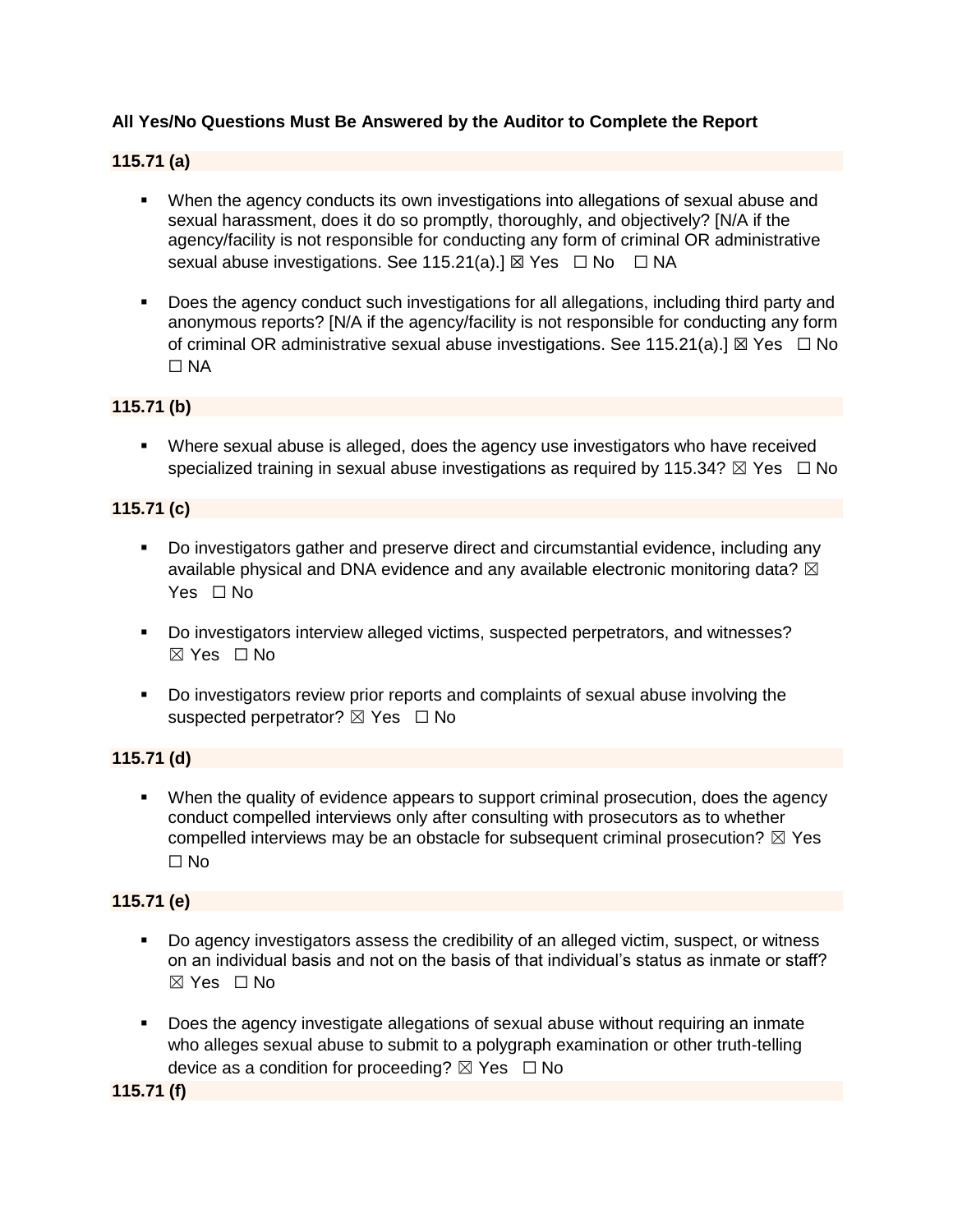- Do administrative investigations include an effort to determine whether staff actions or failures to act contributed to the abuse?  $\boxtimes$  Yes  $\Box$  No
- **EXTE:** Are administrative investigations documented in written reports that include a description of the physical evidence and testimonial evidence, the reasoning behind credibility assessments, and investigative facts and findings?  $\boxtimes$  Yes  $\Box$  No

### **115.71 (g)**

■ Are criminal investigations documented in a written report that contains a thorough description of the physical, testimonial, and documentary evidence and attaches copies of all documentary evidence where feasible?  $\boxtimes$  Yes  $\Box$  No

#### **115.71 (h)**

■ Are all substantiated allegations of conduct that appears to be criminal referred for prosecution? ☒ Yes ☐ No

#### **115.71 (i)**

**•** Does the agency retain all written reports referenced in 115.71(f) and (g) for as long as the alleged abuser is incarcerated or employed by the agency, plus five years?  $\boxtimes$  Yes ☐ No

#### **115.71 (j)**

■ Does the agency ensure that the departure of an alleged abuser or victim from the employment or control of the agency does not provide a basis for terminating an investigation? **⊠** Yes □ No

#### **115.71 (k)**

■ Auditor is not required to audit this provision.

#### **115.71 (l)**

**•** When an outside entity investigates sexual abuse, does the facility cooperate with outside investigators and endeavor to remain informed about the progress of the investigation? (N/A if an outside agency does not conduct administrative or criminal sexual abuse investigations. See 115.21(a).)  $\boxtimes$  Yes  $\Box$  No  $\Box$  NA

#### **Auditor Overall Compliance Determination**

- ☐ **Exceeds Standard** (*Substantially exceeds requirement of standards*)
- ☒ **Meets Standard** (*Substantial compliance; complies in all material ways with the standard for the relevant review period*)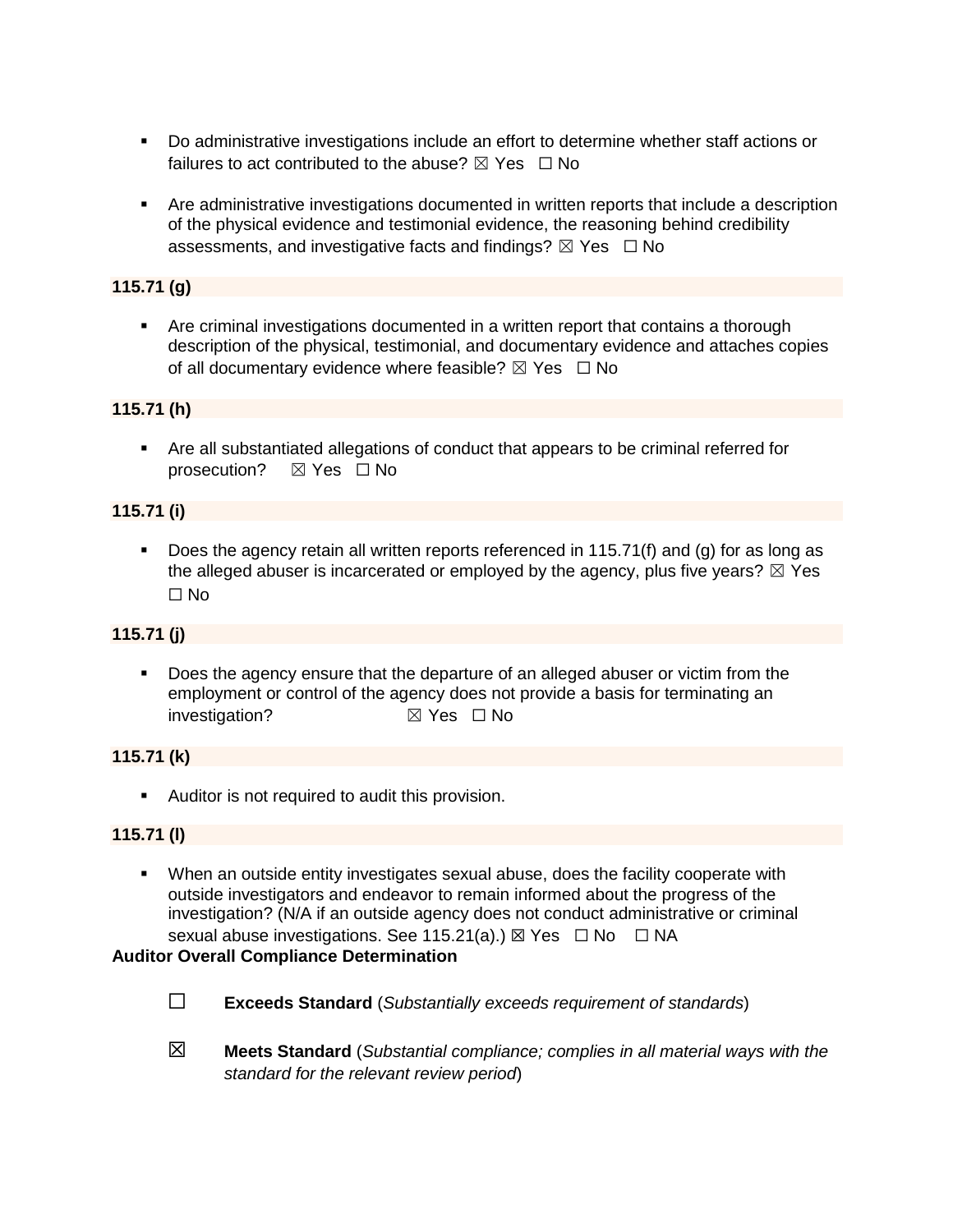### ☐ **Does Not Meet Standard** (*Requires Corrective Action*)

Institutional investigators conduct administrative sexual abuse investigations; the Operational Compliance Manager (OCM/PREA) conducts sexual harassment investigations; and the Ohio State Highway Patrol (OSHP) conducts all investigations of criminal incidents on state property, to include sexual misconduct activity.

Currently, all criminal investigation records are held indefinitely by OSP. Cases that are open or considered an "active investigation" are maintained at each post/facility or component as long as the case is pending. Files are secure and protected from public access. Completed cases that are solved or cleared are forwarded to the OSP Central Records facility at General headquarters. At that point, the reports and any supporting documents are scanned into the records system. Currently, case files are pretty much held forever and are not subject to a retention schedule. Any allegation of sexual abuse, no matter the method used to report, is immediately referred to PREA investigators for criminal or administrative investigation. In the event the incident is not, or cannot be proven to be, criminal, it may still be pursued for Administrative Investigation. All ODRC PREA investigators have received appropriate and documented training oriented towards investigating either staff or offenders. Interview and documentation review indicates that the OHSP Investigators take the lead in a criminal investigation.

Substantial training has been received concerning sexual abuse investigations, evidence collection, and preservation. Both OSP and institution investigators attend the same ODRC training and interviews indicated they work closely together, even to conducting shared initial interviews to determine if the presented data is indicative of criminal issues or administrative ones. All investigators and senior staff interviewed stated that any allegations substantiated would be referred for prosecution and any departure of the alleged abuser or victims would not terminate the investigation. The policy requires that the credibility of an alleged victim, suspect or witness be assessed on an individual basis and not be determined by any offender status.

Investigations involving allegations of sexual abuse are conducted by investigators who have received special training in sexual abuse investigations under this plan, both by ODRC, by contractors brought in several years ago, and by the NIC investigatory training module. There were 2 substantiated allegations of potentially criminal conduct referred for prosecution since the last PREA audit one in 2018, one in 2019.

# **Standard 115.72: Evidentiary standard for administrative investigations**

**All Yes/No Questions Must Be Answered by the Auditor to Complete the Report**

**115.72 (a)**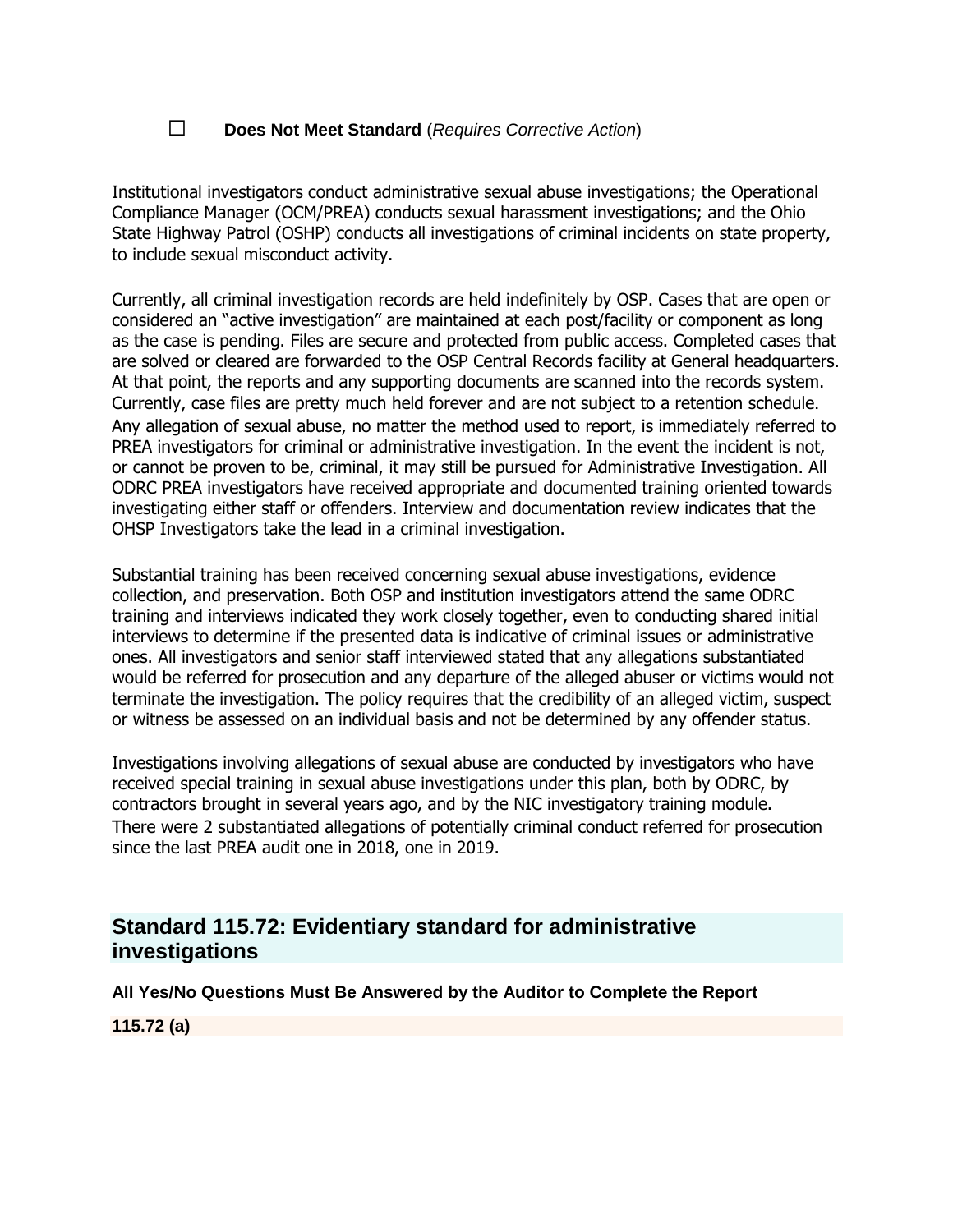■ Is it true that the agency does not impose a standard higher than a preponderance of the evidence in determining whether allegations of sexual abuse or sexual harassment are substantiated?  $⊠$  Yes  $□$  No

#### **Auditor Overall Compliance Determination**

- ☐ **Exceeds Standard** (*Substantially exceeds requirement of standards*)
- ☒ **Meets Standard** (*Substantial compliance; complies in all material ways with the standard for the relevant review period*)
- ☐ **Does Not Meet Standard** (*Requires Corrective Action*)

As defined in the policy Prison Sexual Misconduct, Reporting, Response, Investigation, and Prevention of Retaliation 79-ISA-02, the ODRC "imposes a standard no higher than a preponderance of the evidence for administrative investigations". This was supported by interviews of the OCM and the institution investigator. WCI has not had any PREA incidents that were substantiated during the audit year.

# **Standard 115.73: Reporting to inmates**

#### **All Yes/No Questions Must Be Answered by the Auditor to Complete the Report**

#### **115.73 (a)**

■ Following an investigation into an inmate's allegation that he or she suffered sexual abuse in an agency facility, does the agency inform the inmate as to whether the allegation has been determined to be substantiated, unsubstantiated, or unfounded?  $\boxtimes$ Yes □ No

#### **115.73 (b)**

If the agency did not conduct the investigation into an inmate's allegation of sexual abuse in an agency facility, does the agency request the relevant information from the investigative agency in order to inform the inmate? (N/A if the agency/facility is responsible for conducting administrative and criminal investigations.)  $\boxtimes$  Yes  $\Box$  No  $\Box$ NA

#### **115.73 (c)**

▪ Following an inmate's allegation that a staff member has committed sexual abuse against the inmate, unless the agency has determined that the allegation is unfounded, or unless the inmate has been released from custody, does the agency subsequently inform the inmate whenever: The staff member is no longer posted within the inmate's unit?  $\nabla$  Yes  $\Box$  No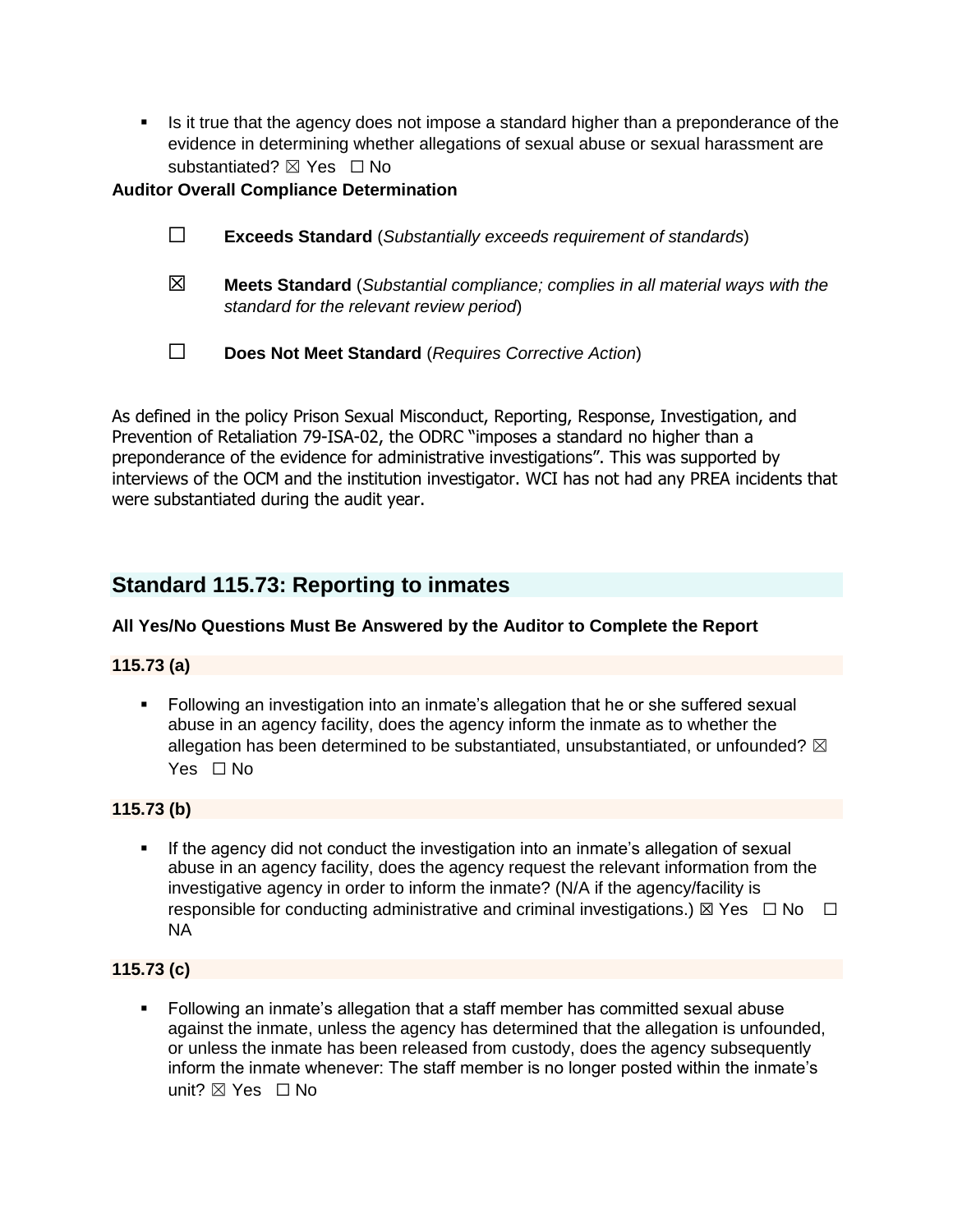- Following an inmate's allegation that a staff member has committed sexual abuse against the inmate, unless the agency has determined that the allegation is unfounded, or unless the inmate has been released from custody, does the agency subsequently inform the inmate whenever: The staff member is no longer employed at the facility?  $\boxtimes$ Yes □ No
- Following an inmate's allegation that a staff member has committed sexual abuse against the inmate, unless the agency has determined that the allegation is unfounded, or unless the inmate has been released from custody, does the agency subsequently inform the inmate whenever: The agency learns that the staff member has been indicted on a charge related to sexual abuse in the facility?  $\boxtimes$  Yes  $\Box$  No
- Following an inmate's allegation that a staff member has committed sexual abuse against the inmate, unless the agency has determined that the allegation is unfounded, or unless the inmate has been released from custody, does the agency subsequently inform the inmate whenever: The agency learns that the staff member has been convicted on a charge related to sexual abuse within the facility?  $\boxtimes$  Yes  $\Box$  No

### **115.73 (d)**

- Following an inmate's allegation that he or she has been sexually abused by another inmate, does the agency subsequently inform the alleged victim whenever: The agency learns that the alleged abuser has been indicted on a charge related to sexual abuse within the facility?  $\boxtimes$  Yes  $\Box$  No
- **EDILO 12** Following an inmate's allegation that he or she has been sexually abused by another inmate, does the agency subsequently inform the alleged victim whenever: The agency learns that the alleged abuser has been convicted on a charge related to sexual abuse within the facility?  $\boxtimes$  Yes  $\Box$  No

### **115.73 (e)**

**•** Does the agency document all such notifications or attempted notifications?  $\boxtimes$  Yes  $\Box$ No

#### **115.73 (f)**

■ Auditor is not required to audit this provision.

#### **Auditor Overall Compliance Determination**

- ☐ **Exceeds Standard** (*Substantially exceeds requirement of standards*)
- ☒ **Meets Standard** (*Substantial compliance; complies in all material ways with the standard for the relevant review period*)
- ☐ **Does Not Meet Standard** (*Requires Corrective Action*)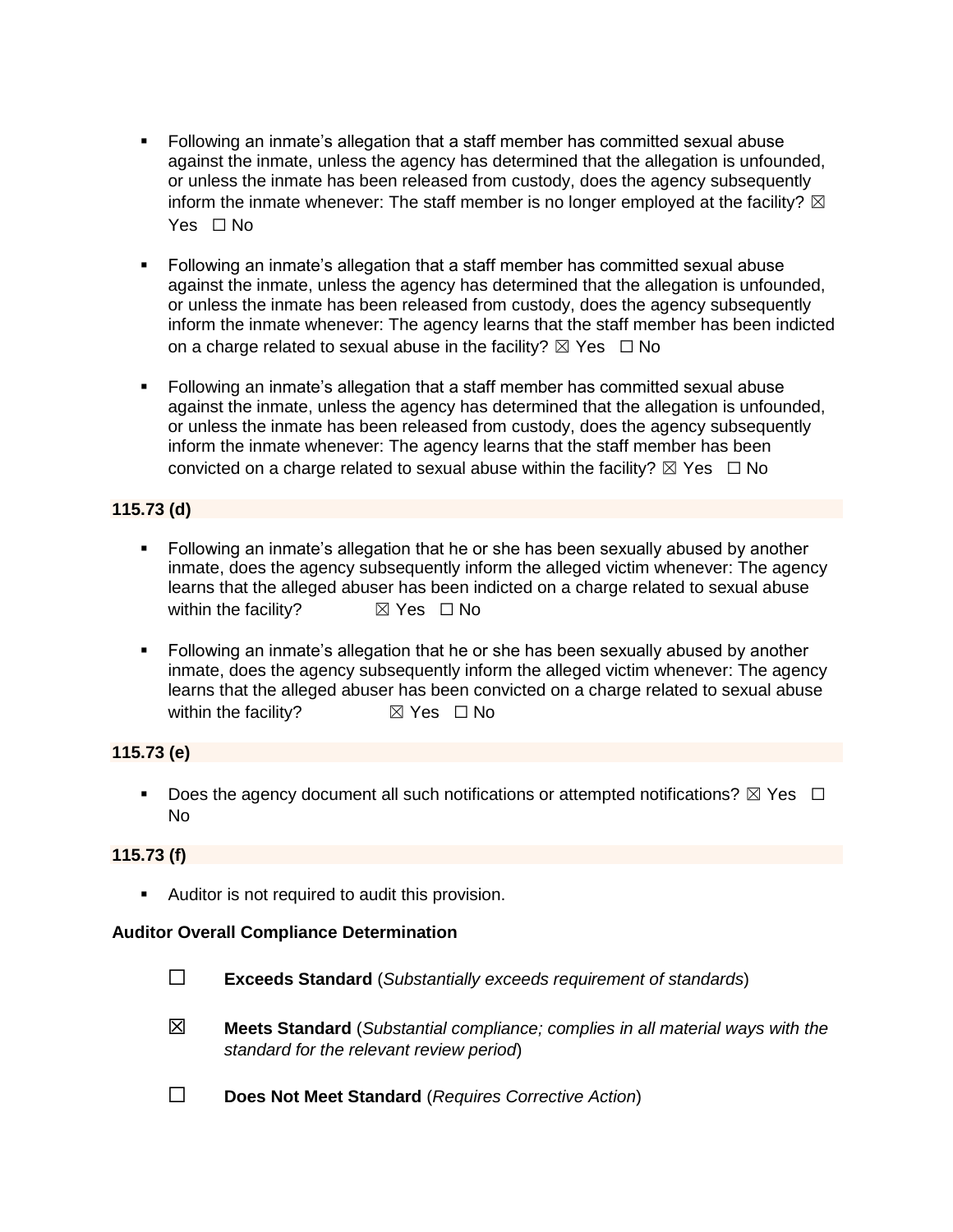There were 21 criminal or investigative investigations completed in the past 12 months and all 21 of them resulted in the inmate being notified of the outcome, each notification documented as completed. There was 1 outside agency investigation in the past 12 months and that inmate was notified of the outcome.

Total Cases Completed – 21 Unfounded – 11 Unsubstantiated – 8 Pending – 5

Alleged Perpetrators of the Cases Completed: Staff - 7 Inmate – 14 Unknown - 0

The agency has a policy requiring that any inmate who makes an allegation that he or she suffered sexual abuse in an agency facility is informed, in writing, as to whether the allegation has been determined to be substantiated, unsubstantiated, or unfounded following an investigation by the agency.

Per Policy 79-ISA-02: All such inmate notifications or attempted notifications shall be issued in writing and documented. The inmate shall sign the form, verifying that such notification has been received.

The interviews conducted, ODRC policy reviewed and records reviewed all indicate that offenders are notified of investigation outcomes and that this notification occurs from the investigating agency through the Institutional Investigator, including complaints against staff.

# **DISCIPLINE**

# **Standard 115.76: Disciplinary sanctions for staff**

## **All Yes/No Questions Must Be Answered by the Auditor to Complete the Report**

#### **115.76 (a)**

■ Are staff subject to disciplinary sanctions up to and including termination for violating agency sexual abuse or sexual harassment policies?  $\boxtimes$  Yes  $\Box$  No

#### **115.76 (b)**

**EXED IS termination the presumptive disciplinary sanction for staff who have engaged in sexual** abuse? ☒ Yes ☐ No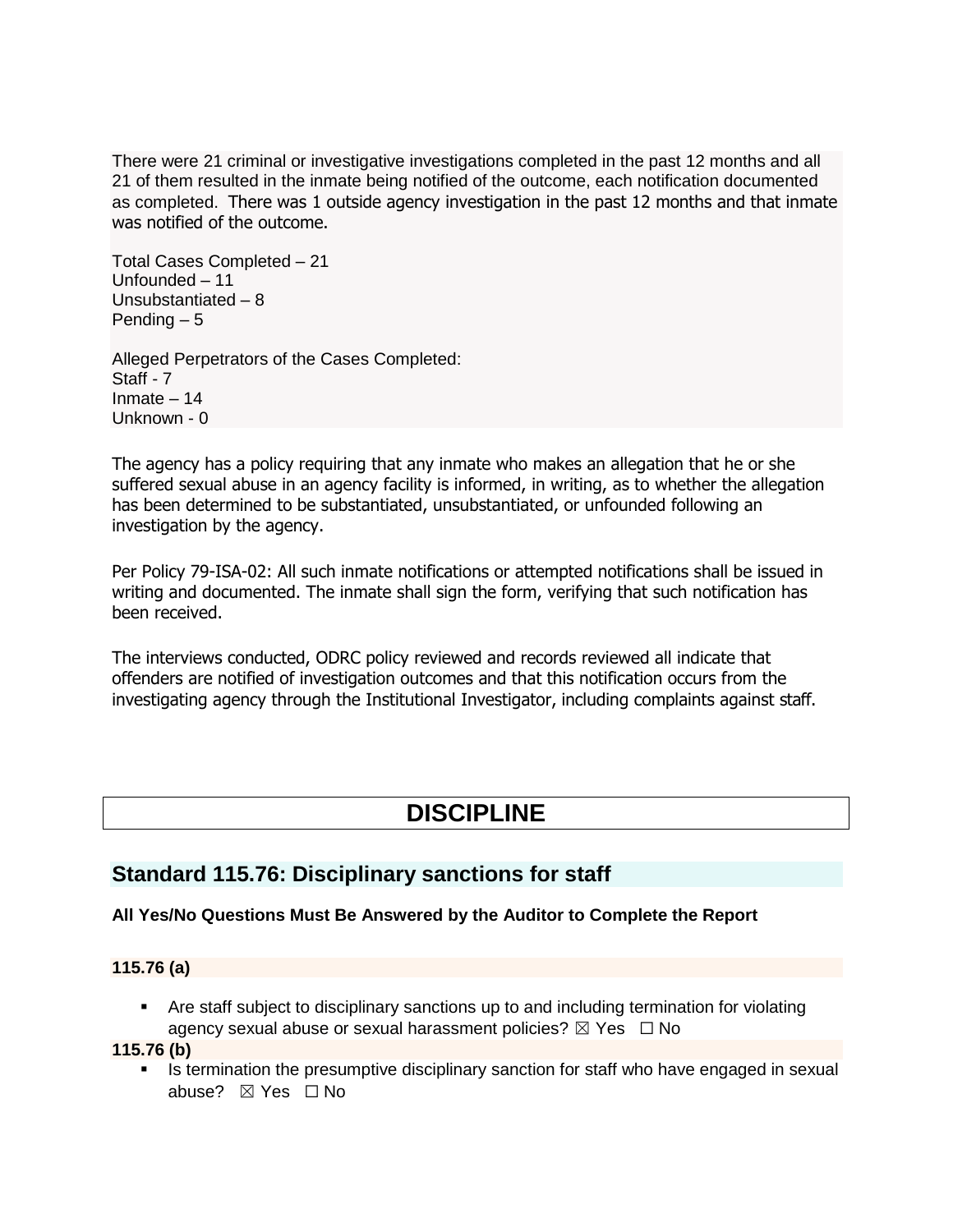#### **115.76 (c)**

▪ Are disciplinary sanctions for violations of agency policies relating to sexual abuse or sexual harassment (other than actually engaging in sexual abuse) commensurate with the nature and circumstances of the acts committed, the staff member's disciplinary history, and the sanctions imposed for comparable offenses by other staff with similar histories? ⊠ Yes □ No

#### **115.76 (d)**

- Are all terminations for violations of agency sexual abuse or sexual harassment policies, or resignations by staff who would have been terminated if not for their resignation, reported to: Law enforcement agencies (unless the activity was clearly not criminal)?  $\boxtimes$ Yes □ No
- **Are all terminations for violations of agency sexual abuse or sexual harassment policies,** or resignations by staff who would have been terminated if not for their resignation, reported to: Relevant licensing bodies?  $\Box$  Yes  $\Box$  No

#### **Auditor Overall Compliance Determination**

- ☐ **Exceeds Standard** (*Substantially exceeds requirement of standards*)
- ☒ **Meets Standard** (*Substantial compliance; complies in all material ways with the standard for the relevant review period*)
- ☐ **Does Not Meet Standard** (*Requires Corrective Action*)

In the past 12 months, 1 contractor and no volunteers were terminated, disciplined or reported to law enforcement or licensing boards due to violating agency sexual abuse or harassment policies or who have been terminated or resigned prior to termination. One staff member violated agency policy and resigned, and no staff has been disciplined short of termination. Another staff member was removed as a discredit to the department based from a PREA allegation that remains pending in court.

Per policy 31-SEM-07: All terminations for violations of agency sexual misconduct policies are reported to DRC legal services by the managing officer for notification to any licensing bodies.

The policy states Sexual conduct with an inmate or anyone under the supervision of the Department is a criminal action pursuant to the Ohio Revised Code. The Department will refer and pursue disciplinary sanctions up to and including termination for violating agency sexual abuse or sexual harassment policies and the policy states that criminal charges will also be pursued.

31-SEM-02 Policy states Sexual conduct with an inmate or anyone under the supervision of the Department is a criminal action pursuant to the Ohio Revised Code. The Department will refer and pursue disciplinary sanctions up to and including termination for violating agency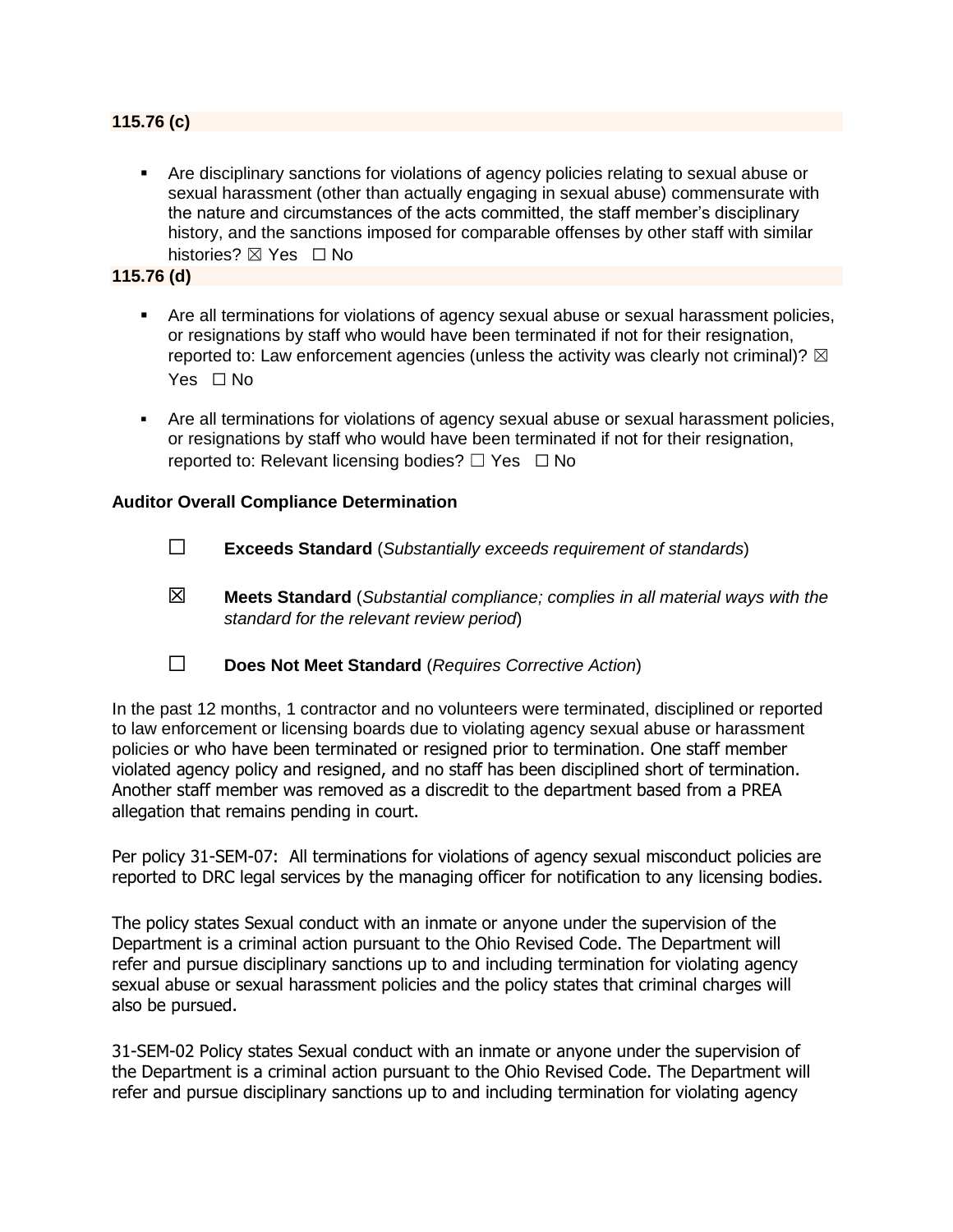sexual abuse or sexual harassment policies and the policy states that criminal charges will also be pursued.

Following DRC policy 31-SEM-02, Employee Standards of Conduct, all employees shall be subject to disciplinary sanctions up to and including termination for violating DRC sexual misconduct policies. Terminations for violations of DRC sexual misconduct policy, or resignations by staff that would have been terminated if not for their resignation shall be reported to law enforcement agencies unless the activity was not criminal, and also reported to any relevant licensing bodies

All terminations for violations of agency sexual abuse or sexual harassment policies, or resignations by staff who would have been terminated if not for their resignation, are reported to law enforcement agencies unless the activity was not criminal, and to any relevant licensing bodies. There were 2 staff reported for this past 12 months.

# **Standard 115.77: Corrective action for contractors and volunteers**

### **All Yes/No Questions Must Be Answered by the Auditor to Complete the Report**

#### **115.77 (a)**

- Is any contractor or volunteer who engages in sexual abuse prohibited from contact with inmates? **⊠** Yes □ No
- **EXECT** Is any contractor or volunteer who engages in sexual abuse reported to: Law enforcement agencies (unless the activity was clearly not criminal)?  $\boxtimes$  Yes  $\Box$  No
- **EXT** Is any contractor or volunteer who engages in sexual abuse reported to: Relevant licensing bodies?  $\boxtimes$  Yes  $\Box$  No

#### **115.77 (b)**

**.** In the case of any other violation of agency sexual abuse or sexual harassment policies by a contractor or volunteer, does the facility take appropriate remedial measures, and consider whether to prohibit further contact with inmates?  $\boxtimes$  Yes  $\Box$  No

#### **Auditor Overall Compliance Determination**

- ☐ **Exceeds Standard** (*Substantially exceeds requirement of standards*)
- ☒ **Meets Standard** (*Substantial compliance; complies in all material ways with the standard for the relevant review period*)
- ☐ **Does Not Meet Standard** (*Requires Corrective Action*)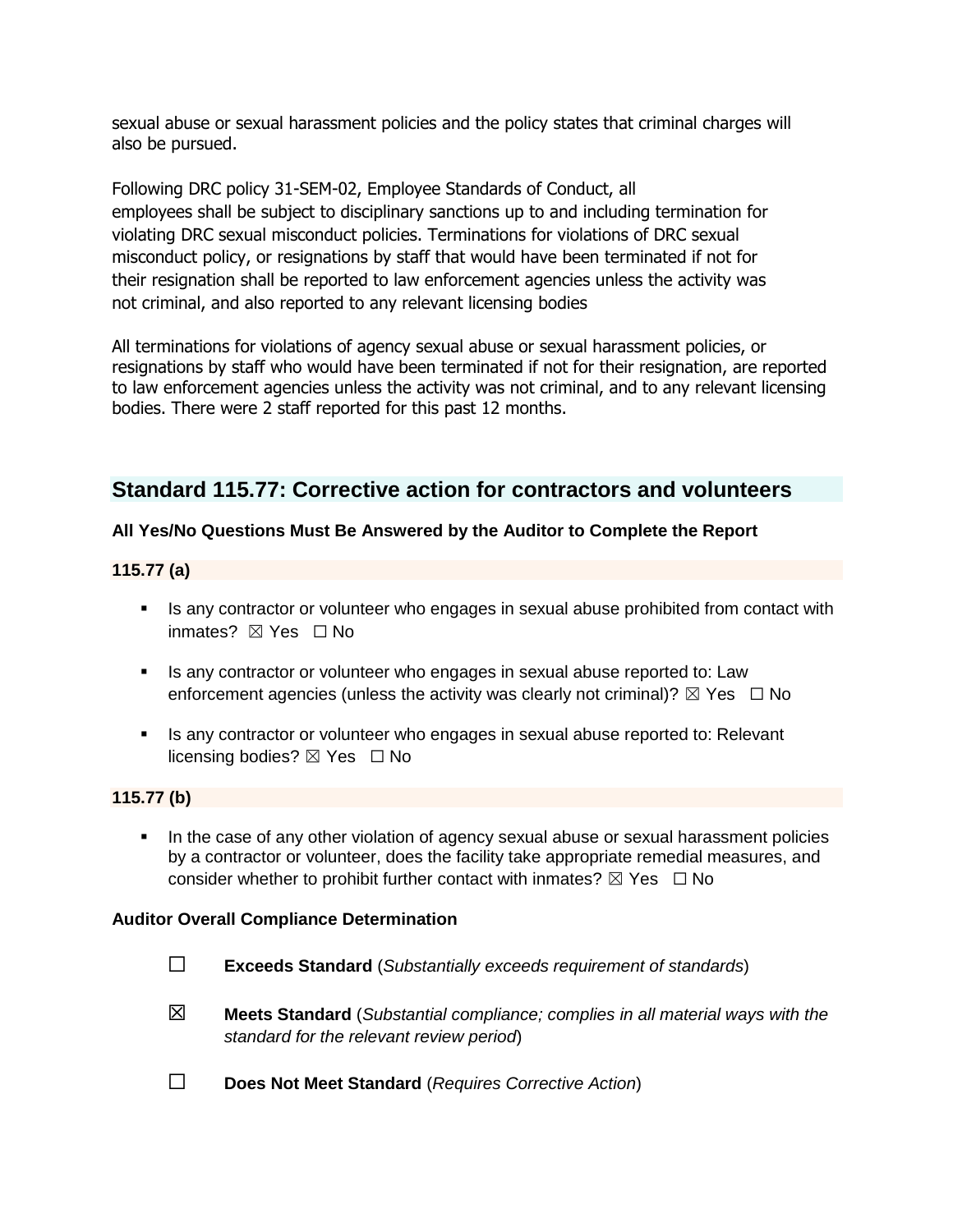In the past 12 months, one contractor and no volunteers were reported to law enforcement for engaging in sexual abuse of offenders.

ODRC policy designates that sexual abuse of an offender by contract, volunteer or staff member is reported to law enforcement agencies and relevant licensing bodies and such persons will be prohibited from further contact with offenders. There have been no incidents involving volunteer or contractor sexual abuse of an offender, but interviews with a contractor reinforced that they are trained in the agency's policy, the stated consequences, as well as related training information on preventing, recognizing, and reporting signs of abuse by others. All contractors and volunteers receive training on dangers and avoidance of personal relationships with offenders and sign acknowledgments of these policies, actions, and consequences.

# **Standard 115.78: Disciplinary sanctions for inmates**

### **All Yes/No Questions Must Be Answered by the Auditor to Complete the Report**

#### **115.78 (a)**

**•** Following an administrative finding that an inmate engaged in inmate-on-inmate sexual abuse, or following a criminal finding of guilt for inmate-on-inmate sexual abuse, are inmates subject to disciplinary sanctions pursuant to a formal disciplinary process?  $\boxtimes$ Yes □ No

#### **115.78 (b)**

▪ Are sanctions commensurate with the nature and circumstances of the abuse committed, the inmate's disciplinary history, and the sanctions imposed for comparable offenses by other inmates with similar histories?  $\boxtimes$  Yes  $\Box$  No

#### **115.78 (c)**

▪ When determining what types of sanction, if any, should be imposed, does the disciplinary process consider whether an inmate's mental disabilities or mental illness contributed to his or her behavior?  $\boxtimes$  Yes  $\Box$  No

#### **115.78 (d)**

If the facility offers therapy, counseling, or other interventions designed to address and correct underlying reasons or motivations for the abuse, does the facility consider whether to require the offending inmate to participate in such interventions as a condition of access to programming and other benefits?  $\boxtimes$  Yes  $\Box$  No

**115.78 (e)**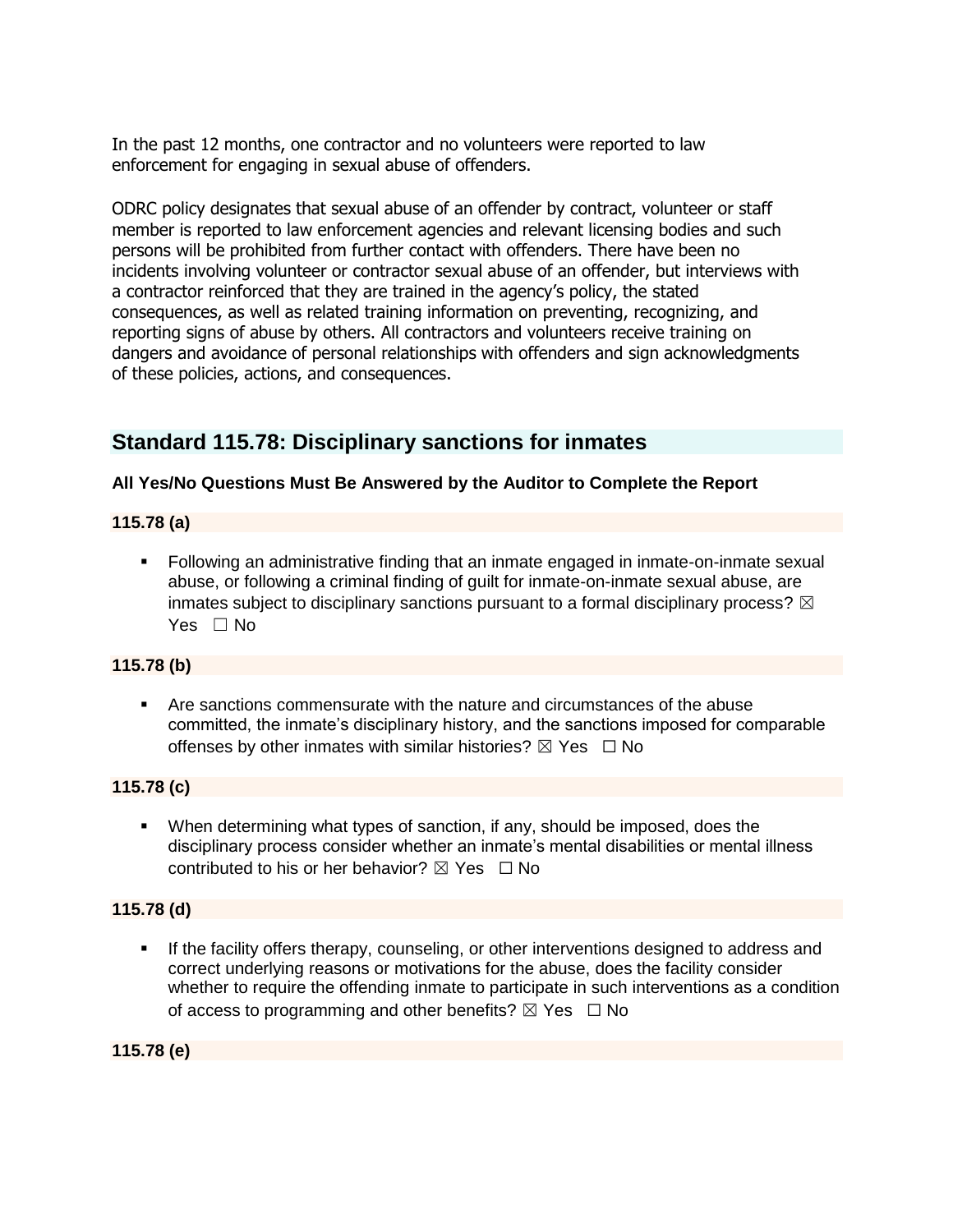▪ Does the agency discipline an inmate for sexual contact with staff only upon a finding that the staff member did not consent to such contact?  $\boxtimes$  Yes  $\Box$  No

#### **115.78 (f)**

■ For the purpose of disciplinary action does a report of sexual abuse made in good faith based upon a reasonable belief that the alleged conduct occurred NOT constitute falsely reporting an incident or lying, even if an investigation does not establish evidence sufficient to substantiate the allegation?  $\boxtimes$  Yes  $\Box$  No

#### **115.78 (g)**

If the agency prohibits all sexual activity between inmates, does the agency always refrain from considering non-coercive sexual activity between inmates to be sexual abuse? (N/A if the agency does not prohibit all sexual activity between inmates.)  $\boxtimes$ Yes □ No □ NA

#### **Auditor Overall Compliance Determination**

- ☐ **Exceeds Standard** (*Substantially exceeds requirement of standards*)
- ☒ **Meets Standard** (*Substantial compliance; complies in all material ways with the standard for the relevant review period*)
- ☐ **Does Not Meet Standard** (*Requires Corrective Action*)

There were 2 administrative findings, and one criminal findings of inmate-on-inmate sexual abuse in the past 12 months.

Following the Standard, and as reported during random and supervisory staff interviews, offenders are subject to discipline under a formal process if an offender engages in sexual misconduct. The disciplinary process does consider whether an offender's mental disability or illness contributed to his behavior when determining sanctions, and all sanctions are commensurate with the nature of the abuse, offender history and comparable offenses of other offenders. The policy clearly defines the ability to hold an offender accountable for sexual contact with staff only upon concluding that the staff did not consent to such contact. The Offender handbook clearly states that all sexual contact with an employee is a crime and is subject to internal administrative charges as well and criminal charges.

Senior staff interviews supported that good faith reports of sexual abuse would not constitute false reporting. Additionally, there is a recognition of the difference between coercive and noncoercive offender sexual activity.

Staff interviewed, including Mental Health staff, all supported that in PREA-related cases where sanctions would be imposed, offender mental health is taken into consideration.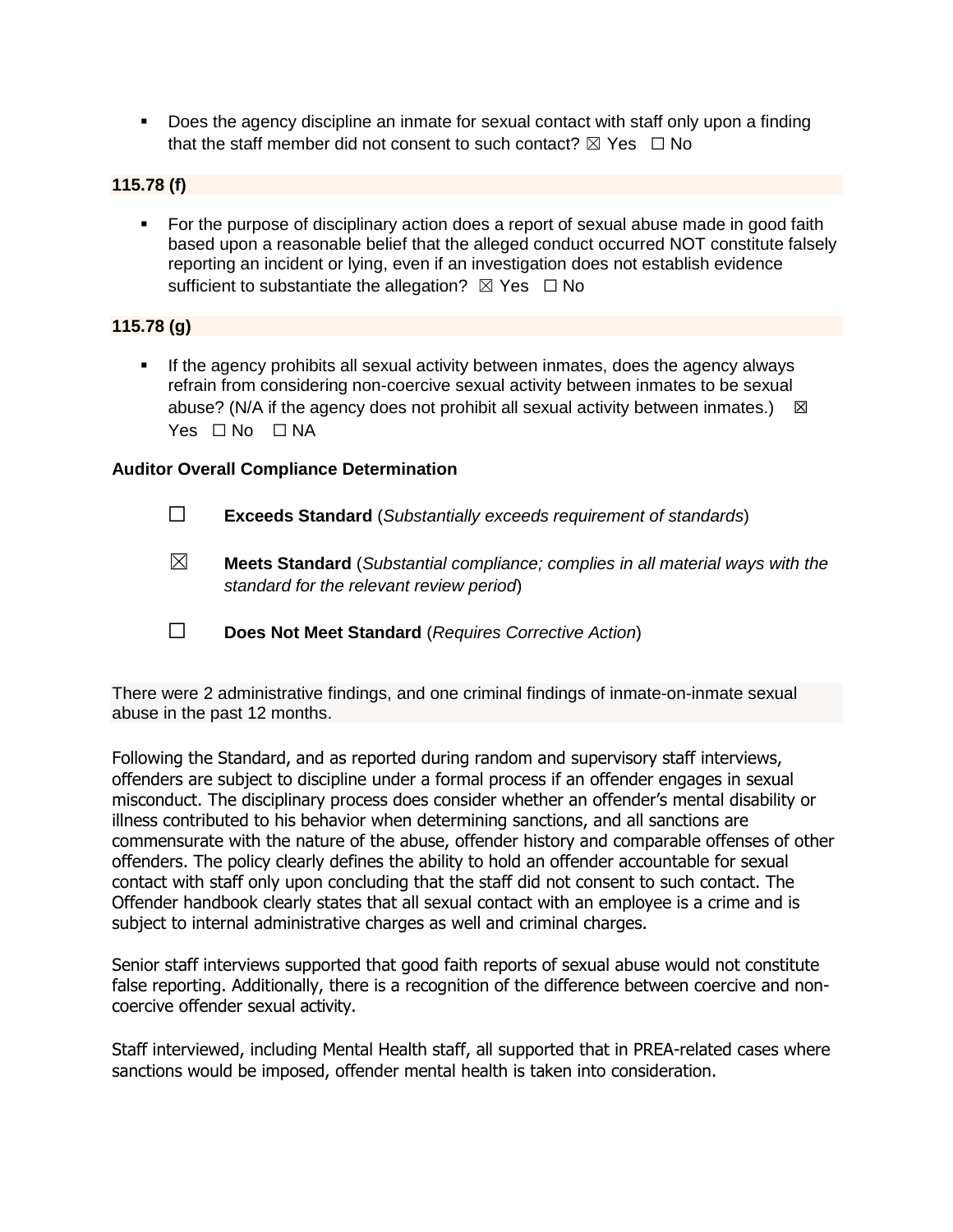A report of sexual abuse made in good faith, based on a reasonable belief that the alleged conduct occurred, does not constitute falsely reporting an incident or lying, even if an investigation does not establish evidence sufficient to substantiate the allegation.

# **MEDICAL AND MENTAL CARE**

# **Standard 115.81: Medical and mental health screenings; history of sexual abuse**

### **All Yes/No Questions Must Be Answered by the Auditor to Complete the Report**

#### **115.81 (a)**

■ If the screening pursuant to § 115.41 indicates that a prison inmate has experienced prior sexual victimization, whether it occurred in an institutional setting or in the community, do staff ensure that the inmate is offered a follow-up meeting with a medical or mental health practitioner within 14 days of the intake screening? (N/A if the facility is not a prison.) **⊠ Yes □ No** □ NA

#### **115.81 (b)**

**.** If the screening pursuant to  $\S$  115.41 indicates that a prison inmate has previously perpetrated sexual abuse, whether it occurred in an institutional setting or in the community, do staff ensure that the inmate is offered a follow-up meeting with a mental health practitioner within 14 days of the intake screening? (N/A if the facility is not a prison.) ⊠ Yes □ No □ NA

#### **115.81 (c)**

**.** If the screening pursuant to  $\S$  115.41 indicates that a jail inmate has experienced prior sexual victimization, whether it occurred in an institutional setting or in the community, do staff ensure that the inmate is offered a follow-up meeting with a medical or mental health practitioner within 14 days of the intake screening?  $\boxtimes$  Yes  $\Box$  No

#### **115.81 (d)**

Is any information related to sexual victimization or abusiveness that occurred in an institutional setting strictly limited to medical and mental health practitioners and other staff as necessary to inform treatment plans and security management decisions, including housing, bed, work, education, and program assignments, or as otherwise required by Federal, State, or local law?  $\boxtimes$  Yes  $\Box$  No

**115.81 (e)**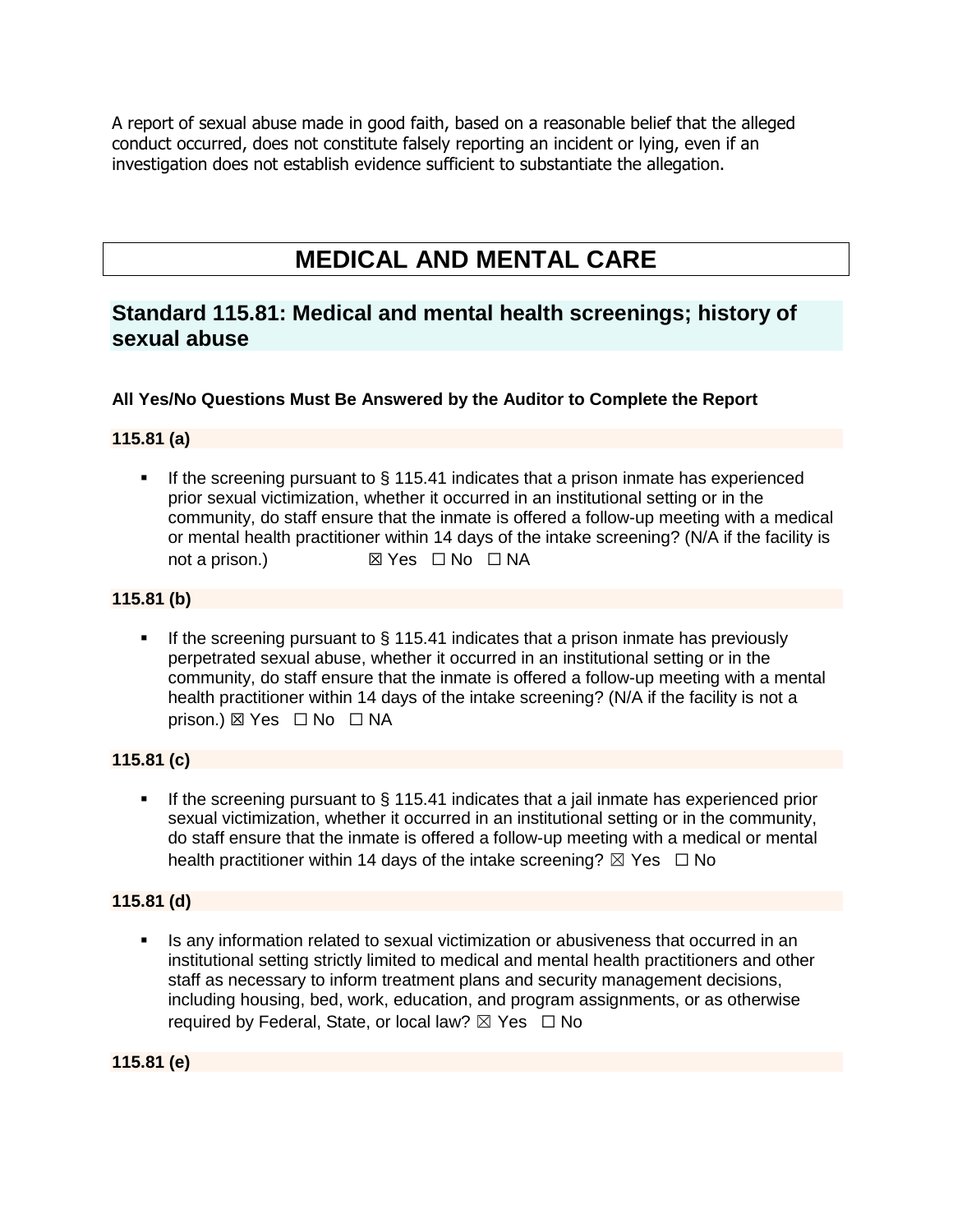▪ Do medical and mental health practitioners obtain informed consent from inmates before reporting information about prior sexual victimization that did not occur in an institutional setting, unless the inmate is under the age of 18?  $\boxtimes$  Yes  $\Box$  No

#### **Auditor Overall Compliance Determination**

|   | Does Not Meet Standard (Requires Corrective Action)                                                                               |
|---|-----------------------------------------------------------------------------------------------------------------------------------|
| ⊠ | <b>Meets Standard</b> (Substantial compliance; complies in all material ways with the<br>standard for the relevant review period) |
|   | <b>Exceeds Standard</b> (Substantially exceeds requirement of standards)                                                          |

All (100%) of inmates who disclosed prior victimization during screening, or a prior history of perpetrating sexual abuse, were offered a follow-up meeting with a medical or mental health practitioner and this occurred within 14 days of admission.

Access to medical/mental health information related to sexual victimization or abusiveness is strictly limited. PREA reports are strictly controlled and have limited distribution only to those with a specific need to know that information in making management and security decisions.

Medical and mental health practitioners obtain informed consent from offenders before reporting information about prior sexual victimization that did not occur in an institutional setting, and confidentiality rules and related mandatory reporting laws are clearly explained to offenders and acknowledged by them in writing. Following policy 79-ISA-02, no Medical/Mental Health information is available to Custody Staff or Non-Health Personnel.

If the assessment indicates the inmate is at risk or has experienced prior sexual victimization, whether it occurred in an institutional setting or the community, staff offer a follow-up meeting with a medical or mental health practitioner within fourteen (14) calendar days of the intake screening. All inmates are screened by mental health following DRC policy on Mental Health Screening and Classification.

In the past year, per interviews of mental health staff, PREA and management-level staff, every inmate who disclosed prior victimization during the screening was offered a follow-up meeting with a medical or mental health practitioner. The checklist for risk assessment includes this requirement. Any offender disclosing prior sexual abuse while incarcerated or at any other time, whether victim or perpetrator, will be seen by a medical or mental health provider very quickly after disclosure.

No offenders disclosed at intake that they had previously perpetrated sexual abuse, during the screening, and so none were offered a follow-up meeting with a mental health practitioner, but this referral would have been made if the report occurred.

Staff in Classification reported, and offenders interviewed, and pre-audit records reviewed supported that any offender reporting prior victimization is referred to medical or mental health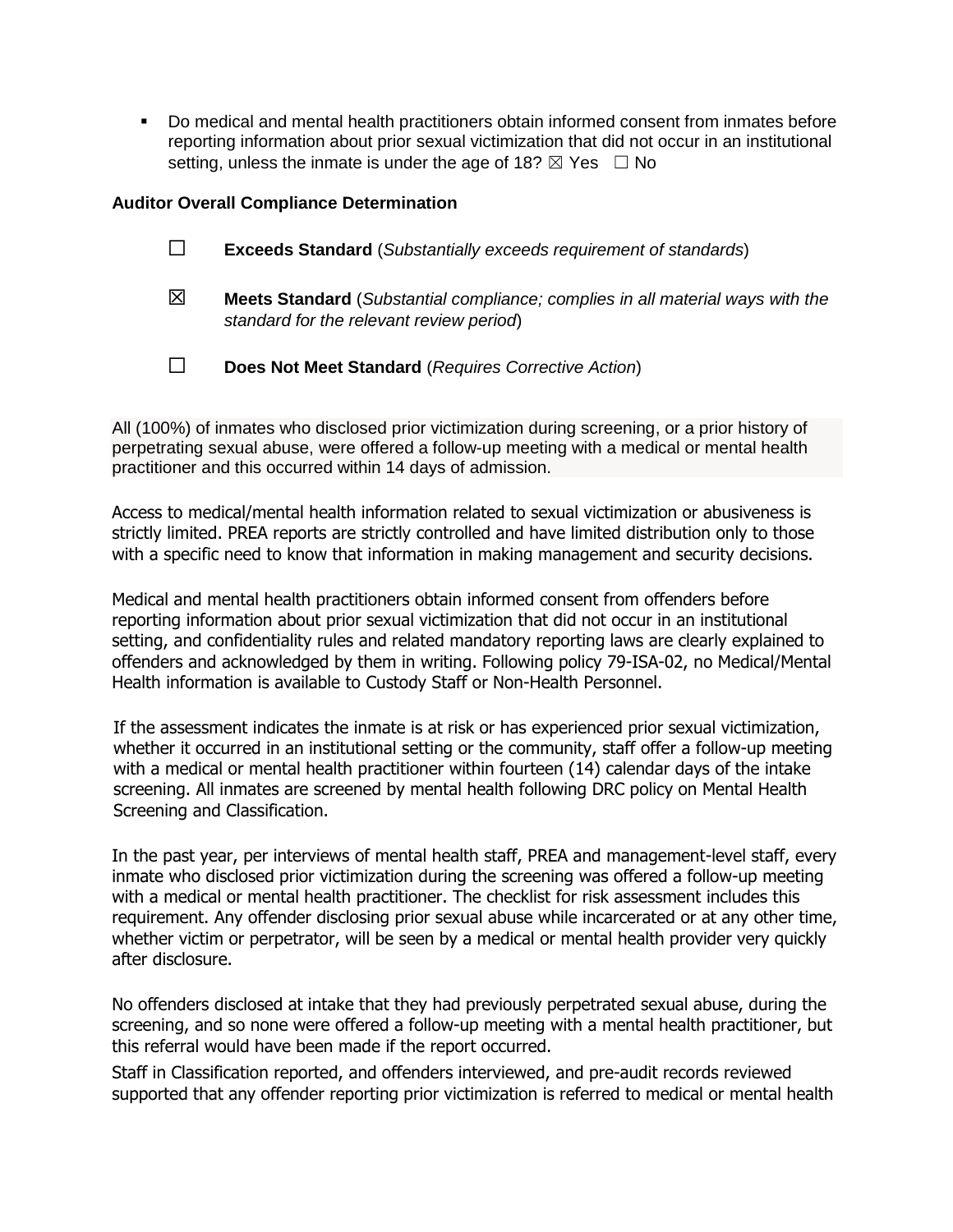staff for further evaluation. The OCM/PREA Coordinator indicated that 100% of these offenders had been referred.

If a known or potential victim or perpetrator, whether they report or not, they are also referred to mental health. Information is offered to both victims and perpetrators and they are automatically classified as requiring enhanced supervision and sent to separate housing areas.

# **Standard 115.82: Access to emergency medical and mental health services**

#### **All Yes/No Questions Must Be Answered by the Auditor to Complete the Report**

#### **115.82 (a)**

▪ Do inmate victims of sexual abuse receive timely, unimpeded access to emergency medical treatment and crisis intervention services, the nature and scope of which are determined by medical and mental health practitioners according to their professional judgment? **⊠** Yes □ No

#### **115.82 (b)**

- If no qualified medical or mental health practitioners are on duty at the time a report of recent sexual abuse is made, do security staff first responders take preliminary steps to protect the victim pursuant to § 115.62?  $\boxtimes$  Yes  $\Box$  No
- Do security staff first responders immediately notify the appropriate medical and mental health practitioners?  $\boxtimes$  Yes  $\Box$  No

#### **115.82 (c)**

▪ Are inmate victims of sexual abuse offered timely information about and timely access to emergency contraception and sexually transmitted infections prophylaxis, in accordance with professionally accepted standards of care, where medically appropriate?  $\boxtimes$  Yes  $\Box$ No

#### **115.82 (d)**

▪ Are treatment services provided to the victim without financial cost and regardless of whether the victim names the abuser or cooperates with any investigation arising out of the incident? **■ ⊠ Yes** □ No

#### **Auditor Overall Compliance Determination**

- ☐ **Exceeds Standard** (*Substantially exceeds requirement of standards*)
- ☒ **Meets Standard** (*Substantial compliance; complies in all material ways with the standard for the relevant review period*)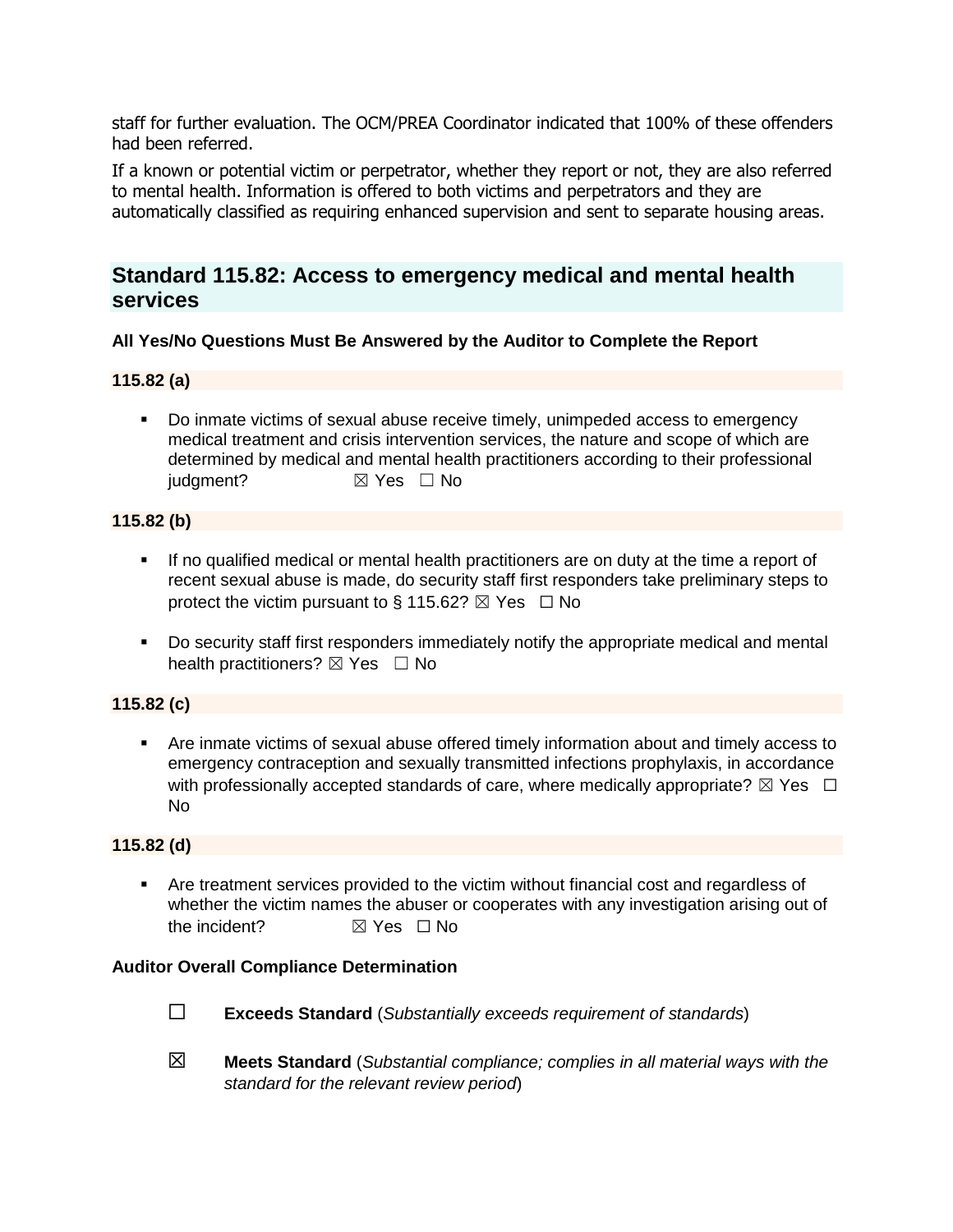## ☐ **Does Not Meet Standard** (*Requires Corrective Action*)

The policy on first responders mirrors national PREA standards and governs both security and non-security staff who respond to crises in the facility. They have all been trained on responding specifically to PREA allegations and referral to medical services is automatic.

Offender victims of sexual abuse are offered timely information about and access to sexually transmitted infections prophylaxis, following professionally accepted standards of care and when medically appropriate. Services, including forensic medical examinations and mental health counseling, are provided to every victim without financial cost and this process was verified through policy review and interviews of senior and medical staff members.

The highest-ranking security supervisor on duty always notifies the OCM/PREA coordinator and Investigators on all allegations of sexual abuse. Policy states and interviews support that the medical staff determines whether a forensic medical examination is required, however, all staff interviewed indicated that forensic exams would always be pursued if the incident was still in a timeliness window where evidence might be obtained.

The facility offers medical and mental health evaluation and, as appropriate, subsequent treatment to all offenders who have been victimized by sexual abuse in any prison, jail, lockup, or youth facility. The evaluation and treatment of such victims include follow-up services, treatment plans, and, when necessary, referrals for continued care following their transfer to or placement in other facilities or release from custody. Medical/mental health staff interviews reported that emergency services, follow-up treatment, counseling, and whatever the offender needs are provided.

The prison does conduct a mental health evaluation of all knownoffender-on-offender abusers within 60 days of learning of such abuse history and offers treatment when deemed appropriate by mental health providers.

The ODRC medical, dental and mental health care is primarily provided to the offenders via State employees operating the health care system at WCI. When needed, a full range of specialty consultations is available, and specialty hospital services are provided by either the Atrium Medical Center or the medical center at Ohio State University.

# **Standard 115.83: Ongoing medical and mental health care for sexual abuse victims and abusers**

#### **All Yes/No Questions Must Be Answered by the Auditor to Complete the Report**

#### **115.83 (a)**

▪ Does the facility offer medical and mental health evaluation and, as appropriate, treatment to all inmates who have been victimized by sexual abuse in any prison, jail, lockup, or juvenile facility?  $\boxtimes$  Yes  $\Box$  No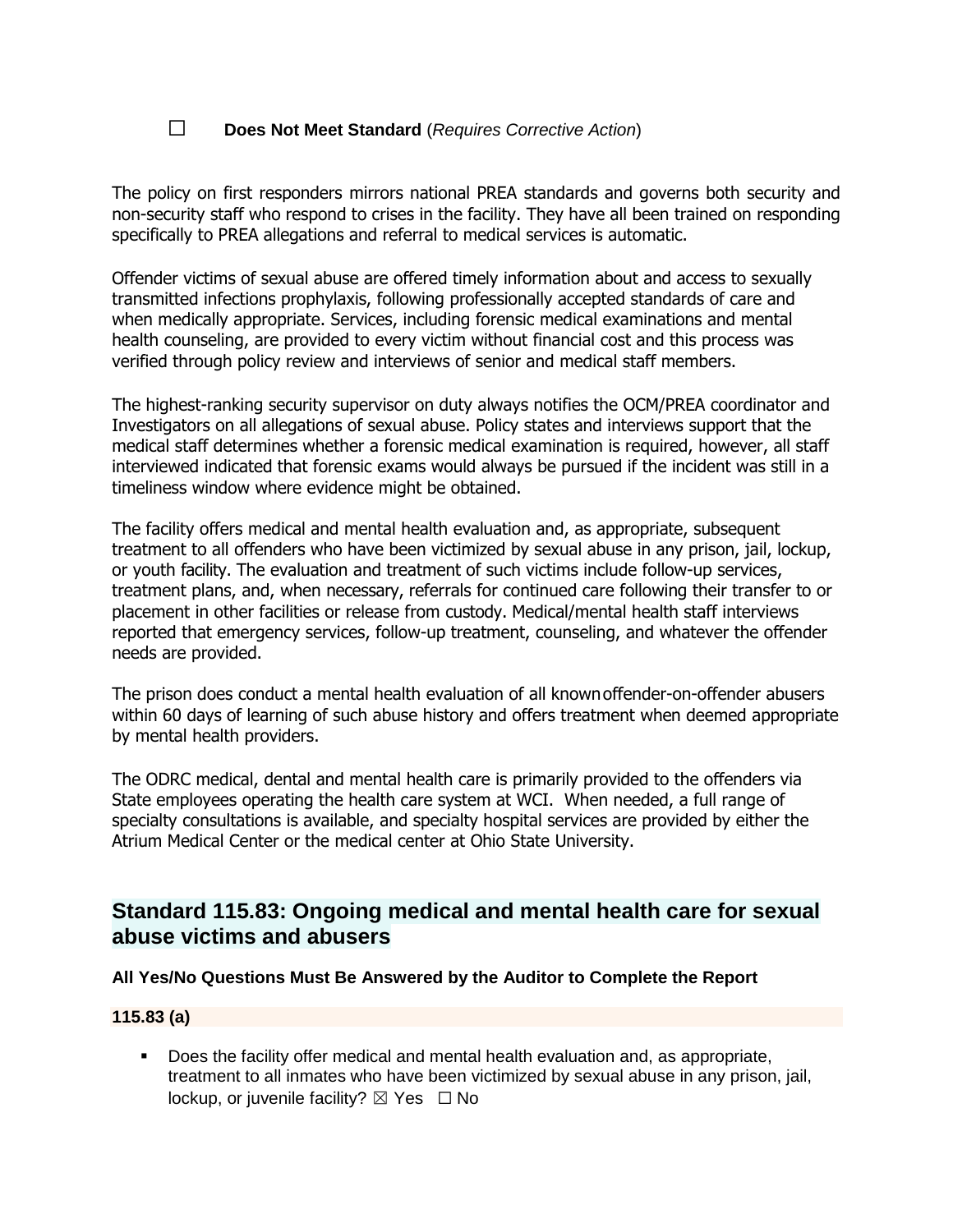#### **115.83 (b)**

▪ Does the evaluation and treatment of such victims include, as appropriate, follow-up services, treatment plans, and, when necessary, referrals for continued care following their transfer to, or placement in, other facilities, or their release from custody?  $\boxtimes$  Yes ☐ No

#### **115.83 (c)**

▪ Does the facility provide such victims with medical and mental health services consistent with the community level of care?  $\boxtimes$  Yes  $\Box$  No

#### **115.83 (d)**

**•** Are inmate victims of sexually abusive vaginal penetration while incarcerated offered pregnancy tests? (N/A if "all-male" facility. *Note: in "all-male" facilities, there may be inmates who identify as transgender men who may have female genitalia. Auditors should be sure to know whether such individuals may be in the population and whether this provision may apply in specific circumstances.*) ⊠ Yes  $\Box$  No  $\Box$  NA

#### **115.83 (e)**

**.** If pregnancy results from the conduct described in paragraph  $\S$  115.83(d), do such victims receive timely and comprehensive information about and timely access to all lawful pregnancy-related medical services? (N/A if "all-male" facility. *Note: in "all-male"*  facilities, there may be inmates who identify as transgender men who may have female *genitalia. Auditors should be sure to know whether such individuals may be in the population and whether this provision may apply in specific circumstances.*) ⊠ Yes  $□$ No □ NA

#### **115.83 (f)**

▪ Are inmate victims of sexual abuse while incarcerated offered tests for sexually transmitted infections as medically appropriate?  $\boxtimes$  Yes  $\Box$  No

#### **115.83 (g)**

**• Are treatment services provided to the victim without financial cost and regardless of** whether the victim names the abuser or cooperates with any investigation arising out of the incident?  $\boxtimes$  Yes  $\Box$  No

#### **115.83 (h)**

**EXECT** If the facility is a prison, does it attempt to conduct a mental health evaluation of all known inmate-on-inmate abusers within 60 days of learning of such abuse history and offer treatment when deemed appropriate by mental health practitioners? (NA if the facility is a jail.) *⊠* **Yes D** No **□ NA**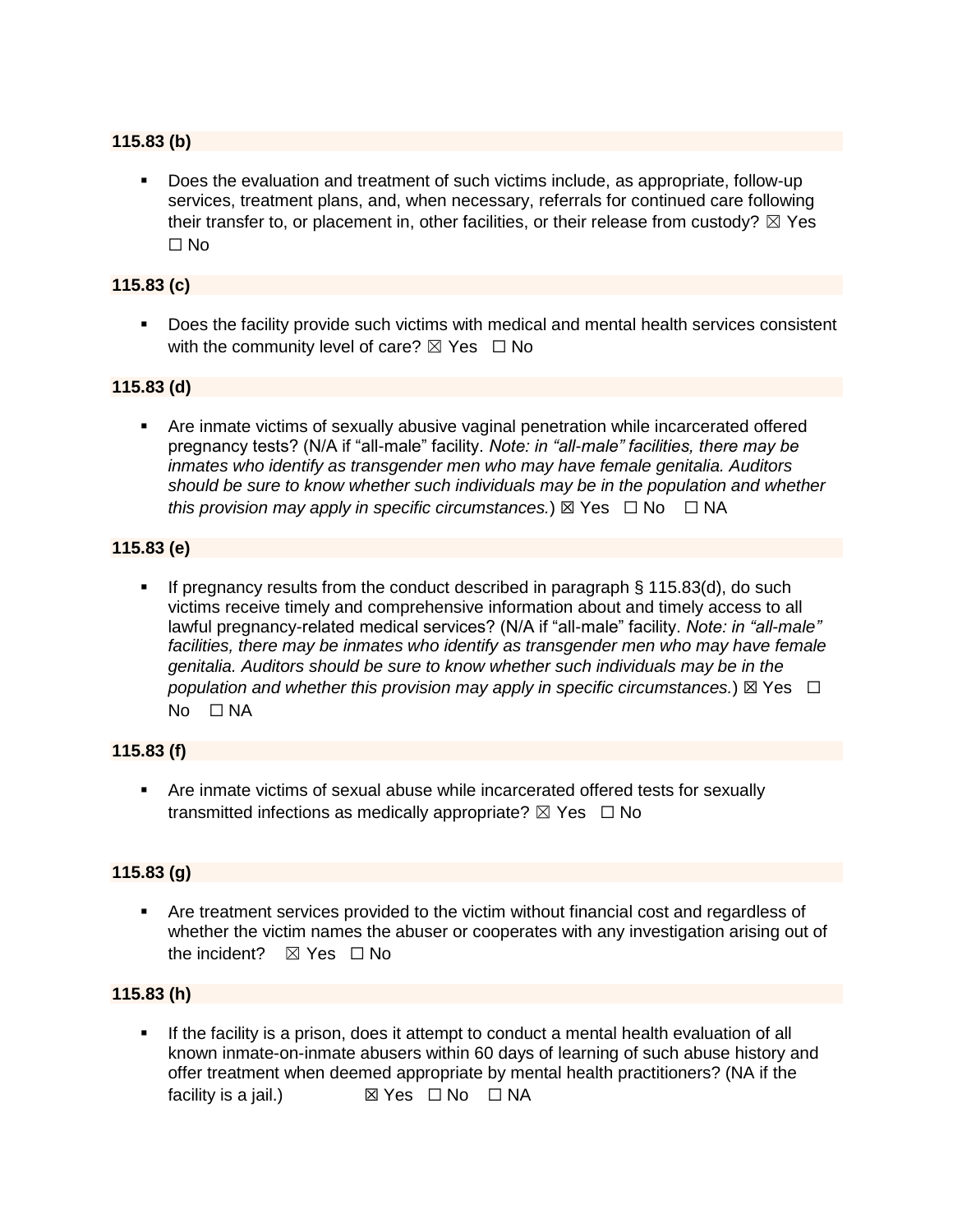#### **Auditor Overall Compliance Determination**

|   | <b>Exceeds Standard</b> (Substantially exceeds requirement of standards)                                                          |
|---|-----------------------------------------------------------------------------------------------------------------------------------|
| 区 | <b>Meets Standard</b> (Substantial compliance; complies in all material ways with the<br>standard for the relevant review period) |
|   | Does Not Meet Standard (Requires Corrective Action)                                                                               |

Policy mandates mental health evaluation and appropriate treatment as required by the Standard. Elements of the standard related to female offenders are non-applicable at this male facility. Mental Health staff consistently supported that these standards are met. Testing is done as required and all costs associated with this are at no charge.

A Detailed Mental Health Screening is completed on all inmates within seven (7) calendar days of their arrival at any institution by a mental health professional (MHP).

The facility offers medical and mental health evaluation and, as appropriate, subsequent treatment to all offenders who have been victimized by sexual abuse in any prison, jail, lockup, or youth facility.

The evaluation and treatment of such victims include follow-up services, individual treatment plans, and, when necessary, referrals for continued care following their transfer to or placement in other facilities or release from custody. Medical/mental health staff interviews reported that emergency services, follow-up treatment, counseling, and whatever the offender needs are provided.

Some predators, after assessment, are recommended for transfer to the Sex Offender Risk Reduction Center (SORRC) at the Correctional Reception Center for assessment and Basic Education provided at SORRC.

# **DATA COLLECTION AND REVIEW**

## **Standard 115.86: Sexual abuse incident reviews**

#### **All Yes/No Questions Must Be Answered by the Auditor to Complete the Report**

### **115.86 (a)**

Does the facility conduct a sexual abuse incident review at the conclusion of every sexual abuse investigation, including where the allegation has not been substantiated, unless the allegation has been determined to be unfounded?  $\boxtimes$  Yes  $\Box$  No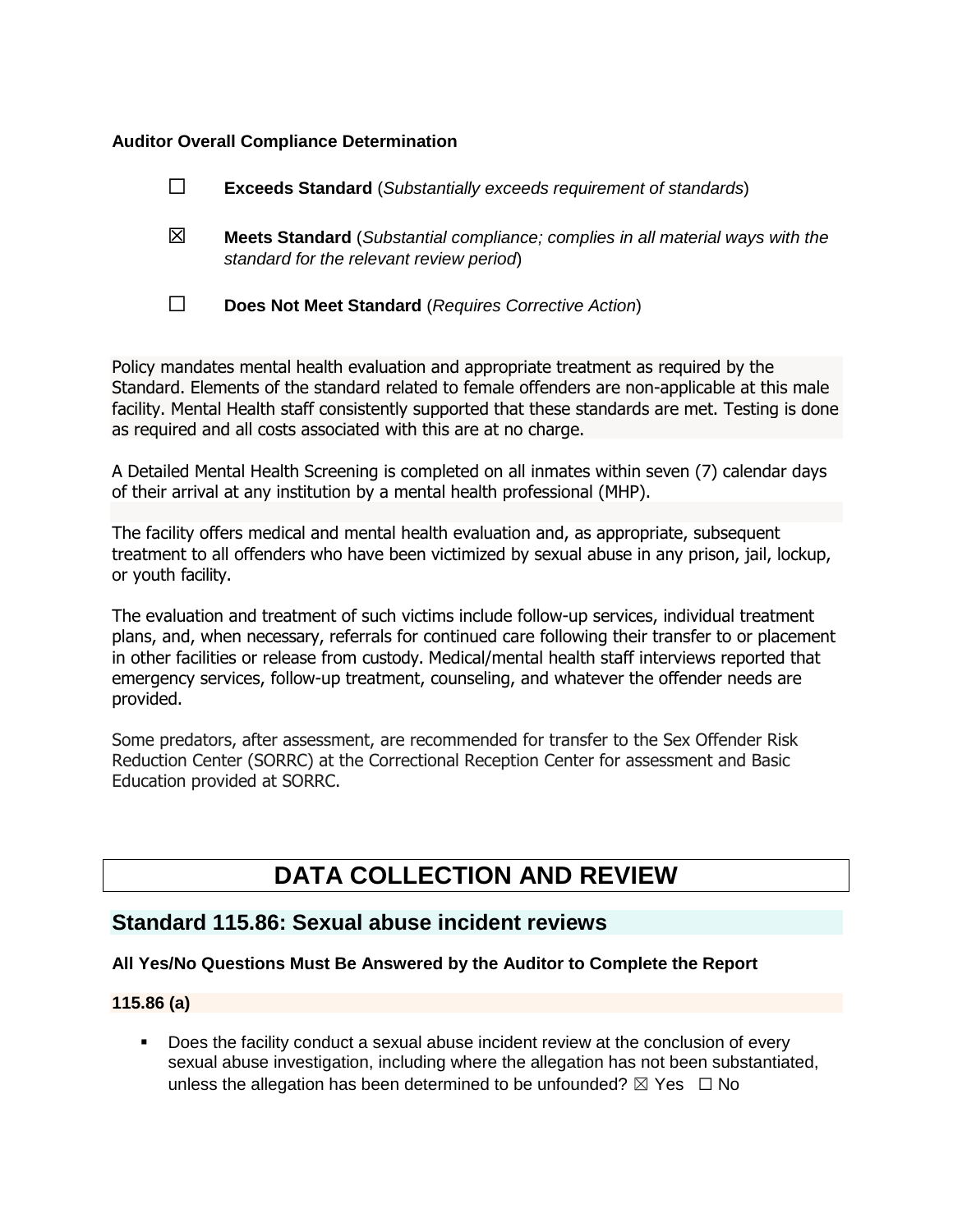#### **115.86 (b)**

**•** Does such review ordinarily occur within 30 days of the conclusion of the investigation? ☒ Yes ☐ No

#### **115.86 (c)**

▪ Does the review team include upper-level management officials, with input from line supervisors, investigators, and medical or mental health practitioners?  $\boxtimes$  Yes  $\Box$  No

#### **115.86 (d)**

- Does the review team: Consider whether the allegation or investigation indicates a need to change policy or practice to better prevent, detect, or respond to sexual abuse?  $\boxtimes$ Yes □ No
- Does the review team: Consider whether the incident or allegation was motivated by race; ethnicity; gender identity; lesbian, gay, bisexual, transgender, or intersex identification, status, or perceived status; gang affiliation; or other group dynamics at the facility?  $\boxtimes$  Yes  $\Box$  No
- Does the review team: Examine the area in the facility where the incident allegedly occurred to assess whether physical barriers in the area may enable abuse?  $\boxtimes$  Yes  $\Box$ No
- Does the review team: Assess the adequacy of staffing levels in that area during different shifts? **⊠** Yes □ No
- Does the review team: Assess whether monitoring technology should be deployed or augmented to supplement supervision by staff?  $\boxtimes$  Yes  $\Box$  No
- **•** Does the review team: Prepare a report of its findings, including but not necessarily limited to determinations made pursuant to  $\S$ § 115.86(d)(1) - (d)(5), and any recommendations for improvement and submit such report to the facility head and PREA compliance manager? **■ ⊠ Yes** □ No

#### **115.86 (e)**

▪ Does the facility implement the recommendations for improvement, or document its reasons for not doing so?  $\boxtimes$  Yes  $\Box$  No

#### **Auditor Overall Compliance Determination**

- ☐ **Exceeds Standard** (*Substantially exceeds requirement of standards*)
- ☒ **Meets Standard** (*Substantial compliance; complies in all material ways with the standard for the relevant review period*)
- ☐ **Does Not Meet Standard** (*Requires Corrective Action*)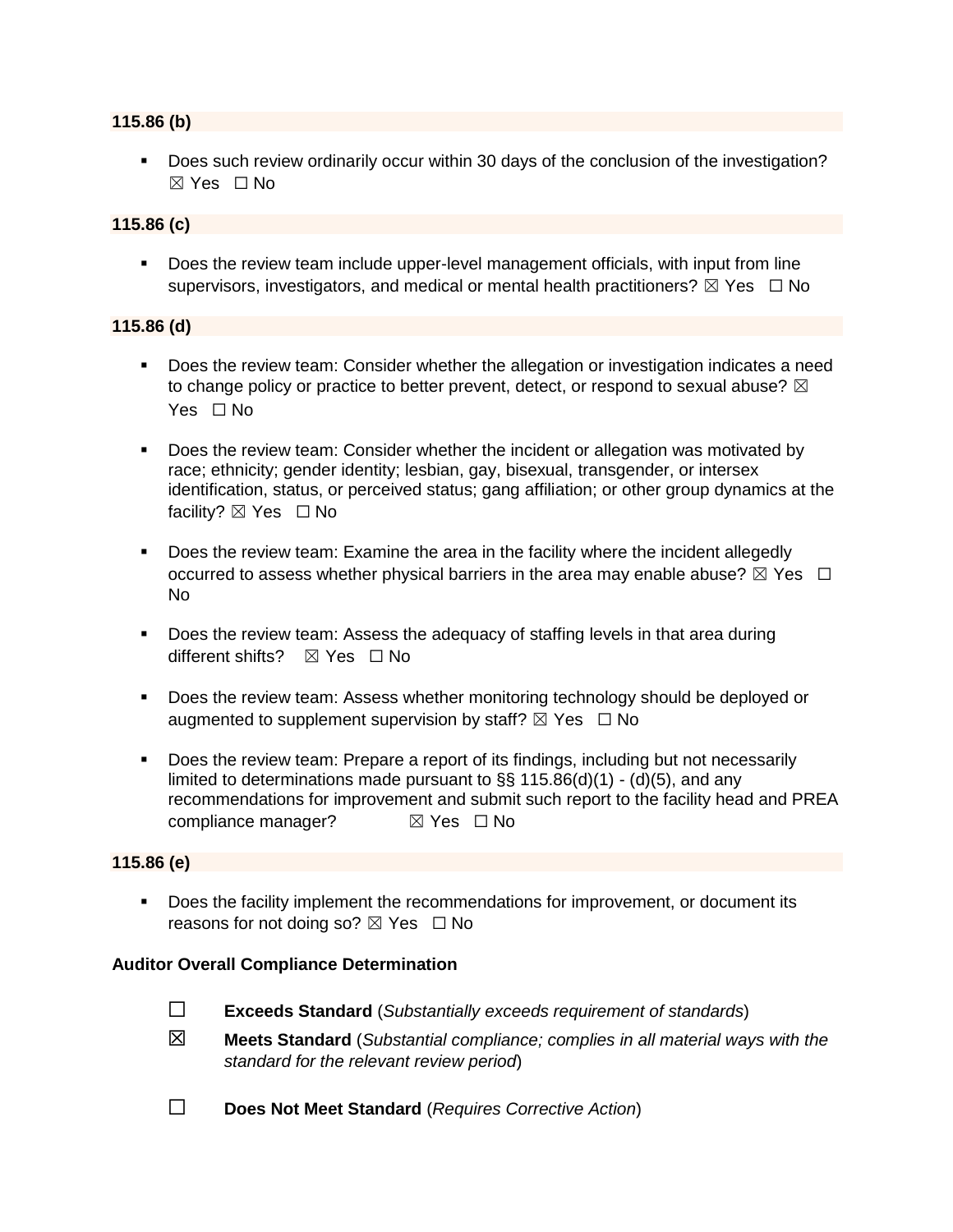ODRC policy requires a sexual abuse incident review within 30 days of the conclusion of every sexual abuse investigation, including those where the allegation has not been substantiated, and no review if the allegation has been determined to be unfounded. WCI interviewed staff indicates it normally occurs within a week or so of the investigation completion. During the past 12 months, 12 allegations were investigated and there were 11 reviews of the incident within 30 days, including one carryover 2018 case. All abuse cases are referred to OSHP, no matter the allegation.

The ODRC/WCI has a policy (Sexual Abuse Review Team 79-ISA-03) that specifically addresses procedures at the conclusions of sexual abuse investigations. The SART team, by policy, is designated by the managing officer and includes, at a minimum, the Deputy Warden of Operations, the Institutional Investigator, designated victim support person (VSP), Deputy Warden of Special Services, and the Institutional OCM/PREA Manager. Other staff, such as unit staff, line supervisors, medical and mental health professionals are also included when appropriate.

Senior leaders interviewed all knew the policy requirements and considerations that must be reviewed in compliance with the standard, and that those do include:

- Whether the allegation or investigation indicates a need to change policy or practice to better prevent, detect, or respond to sexual abuse
- Whether the incident was motivated by race; ethnicity; gender identity; lesbian, gay, bisexual, transgender, or intersex identification, status, or perceived status; gang affiliation; or other group dynamics at the facility
- Examining the area in the facility where the incident allegedly occurred to assess whether physical barriers in the area may enable abuse
- Assessing the adequacy of staffing levels in that area during different shifts
- Assessing whether monitoring technology should be deployed/augmented to supplement staff supervision
- Preparing a report of its findings and recommendations for the facility Warden and OCM/PREA Coordinator

# **Standard 115.87: Data collection**

## **All Yes/No Questions Must Be Answered by the Auditor to Complete the Report**

#### **115.87 (a)**

▪ Does the agency collect accurate, uniform data for every allegation of sexual abuse at facilities under its direct control using a standardized instrument and set of definitions? ☒ Yes ☐ No

#### **115.87 (b)**

Does the agency aggregate the incident-based sexual abuse data at least annually?  $\boxtimes$  Yes  $\Box$  No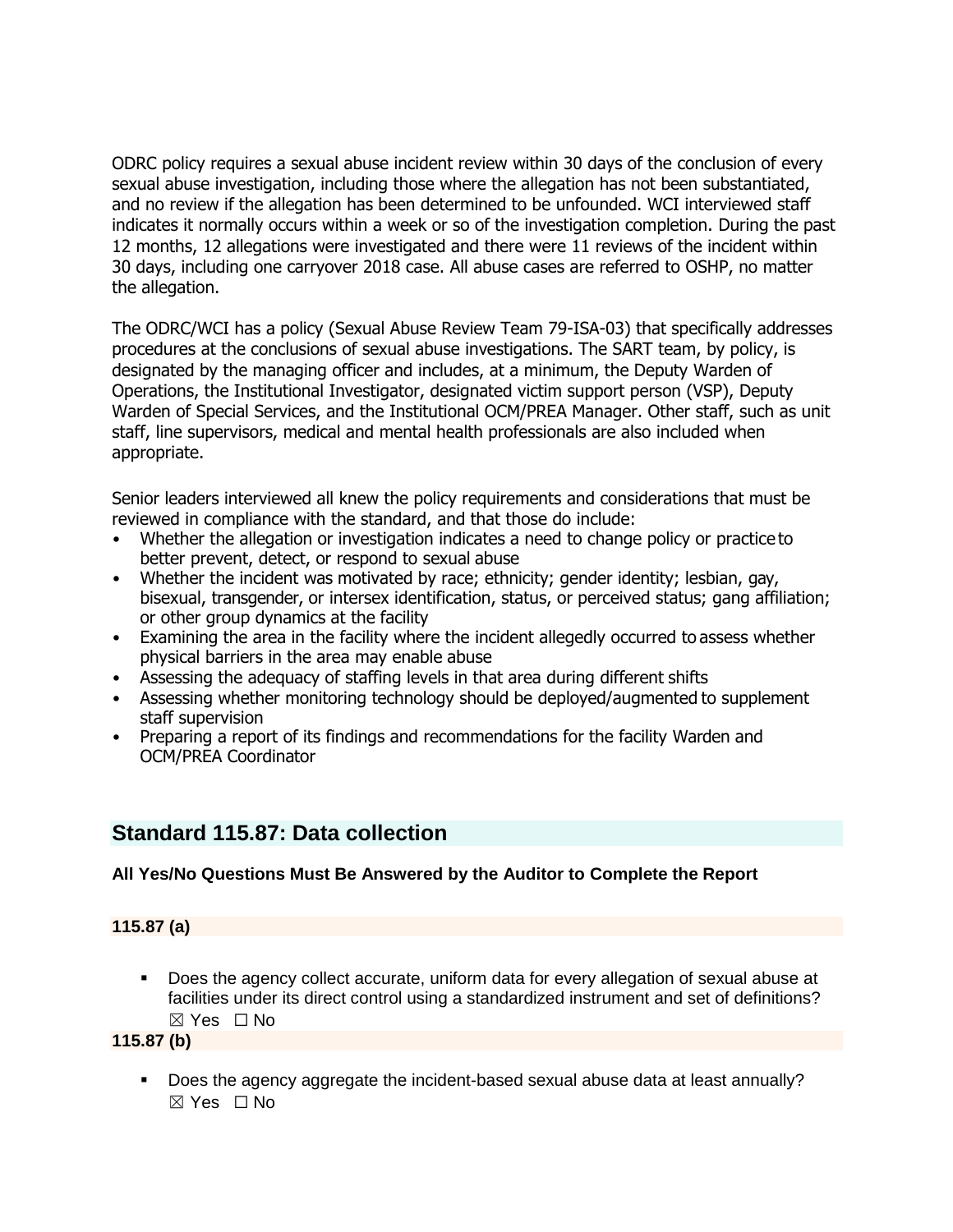#### **115.87 (c)**

**•** Does the incident-based data include, at a minimum, the data necessary to answer all questions from the most recent version of the Survey of Sexual Violence conducted by the Department of Justice?  $\boxtimes$  Yes  $\Box$  No

**115.87 (d)**

▪ Does the agency maintain, review, and collect data as needed from all available incident-based documents, including reports, investigation files, and sexual abuse incident reviews? ☒ Yes ☐ No

**115.87 (e)**

▪ Does the agency also obtain incident-based and aggregated data from every private facility with which it contracts for the confinement of its inmates? (N/A if agency does not contract for the confinement of its inmates.)  $\boxtimes$  Yes  $\Box$  No  $\Box$  NA

**115.87 (f)**

■ Does the agency, upon request, provide all such data from the previous calendar year to the Department of Justice no later than June 30? (N/A if DOJ has not requested agency data.) **⊠ Yes □ No** □ NA

#### **Auditor Overall Compliance Determination**

- ☐ **Exceeds Standard** (*Substantially exceeds requirement of standards*)
- ☒ **Meets Standard** (*Substantial compliance; complies in all material ways with the standard for the relevant review period*)
- ☐ **Does Not Meet Standard** (*Requires Corrective Action*)

Senior staff and OCM/PREA Coordinator interviews, and PREA policy state the annual report is generated as required and has the essential elements of the standard. The report is generated by ODRC after data and input are submitted via the PREA and management chains. ODRC policy requires the review of aggregated data to assess and improve its abuse prevention, detection and response policies, and training. A report is prepared annually and compares the current and prior year data. Aggregate information is submitted to the ODRC for inclusion in their annual reporting and publishing for the State. The OCM/PREA Coordinator indicated having prepared the data to report to ODRC HQ and that they report the published data. Redacted data areas are identified but are essentially limited to Personally Identifiable Information. The website is: **http://www.drc.ohio.gov/prea**

# **Standard 115.88: Data review for corrective action**

#### **All Yes/No Questions Must Be Answered by the Auditor to Complete the Report**

**115.88 (a)**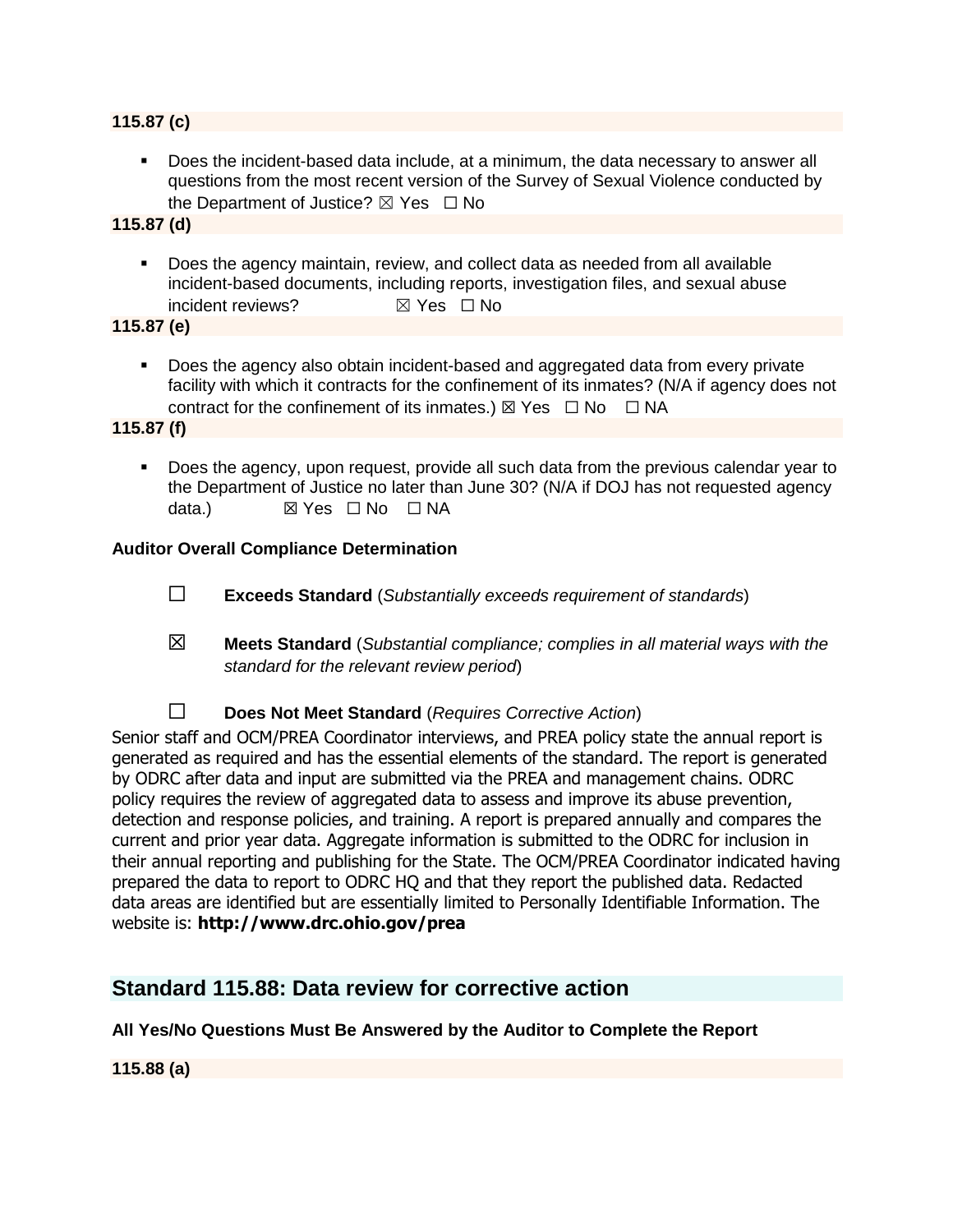- $\blacksquare$  Does the agency review data collected and aggregated pursuant to § 115.87 in order to assess and improve the effectiveness of its sexual abuse prevention, detection, and response policies, practices, and training, including by: Identifying problem areas?  $\boxtimes$ Yes □ No
- Does the agency review data collected and aggregated pursuant to  $\S$  115.87 in order to assess and improve the effectiveness of its sexual abuse prevention, detection, and response policies, practices, and training, including by: Taking corrective action on an ongoing basis? **⊠** Yes □ No
- Does the agency review data collected and aggregated pursuant to § 115.87 in order to assess and improve the effectiveness of its sexual abuse prevention, detection, and response policies, practices, and training, including by: Preparing an annual report of its findings and corrective actions for each facility, as well as the agency as a whole?  $\boxtimes$ Yes □ No

#### **115.88 (b)**

■ Does the agency's annual report include a comparison of the current year's data and corrective actions with those from prior years and provide an assessment of the agency's progress in addressing sexual abuse  $\boxtimes$  Yes  $\Box$  No

#### **115.88 (c)**

■ Is the agency's annual report approved by the agency head and made readily available to the public through its website or, if it does not have one, through other means?  $\boxtimes$  Yes ☐ No

#### **115.88 (d)**

▪ Does the agency indicate the nature of the material redacted where it redacts specific material from the reports when publication would present a clear and specific threat to the safety and security of a facility?  $\boxtimes$  Yes  $\Box$  No

#### **Auditor Overall Compliance Determination**

- ☐ **Exceeds Standard** (*Substantially exceeds requirement of standards*)
- ☒ **Meets Standard** (*Substantial compliance; complies in all material ways with the standard for the relevant review period*)
- ☐ **Does Not Meet Standard** (*Requires Corrective Action*)

The ODRC HQ staff and the WCI leadership both use the collected data to determine where additional cameras or staff should be placed and also review data collected and aggregated under 115.87 to assess and improve the effectiveness of its overall sexual abuse prevention,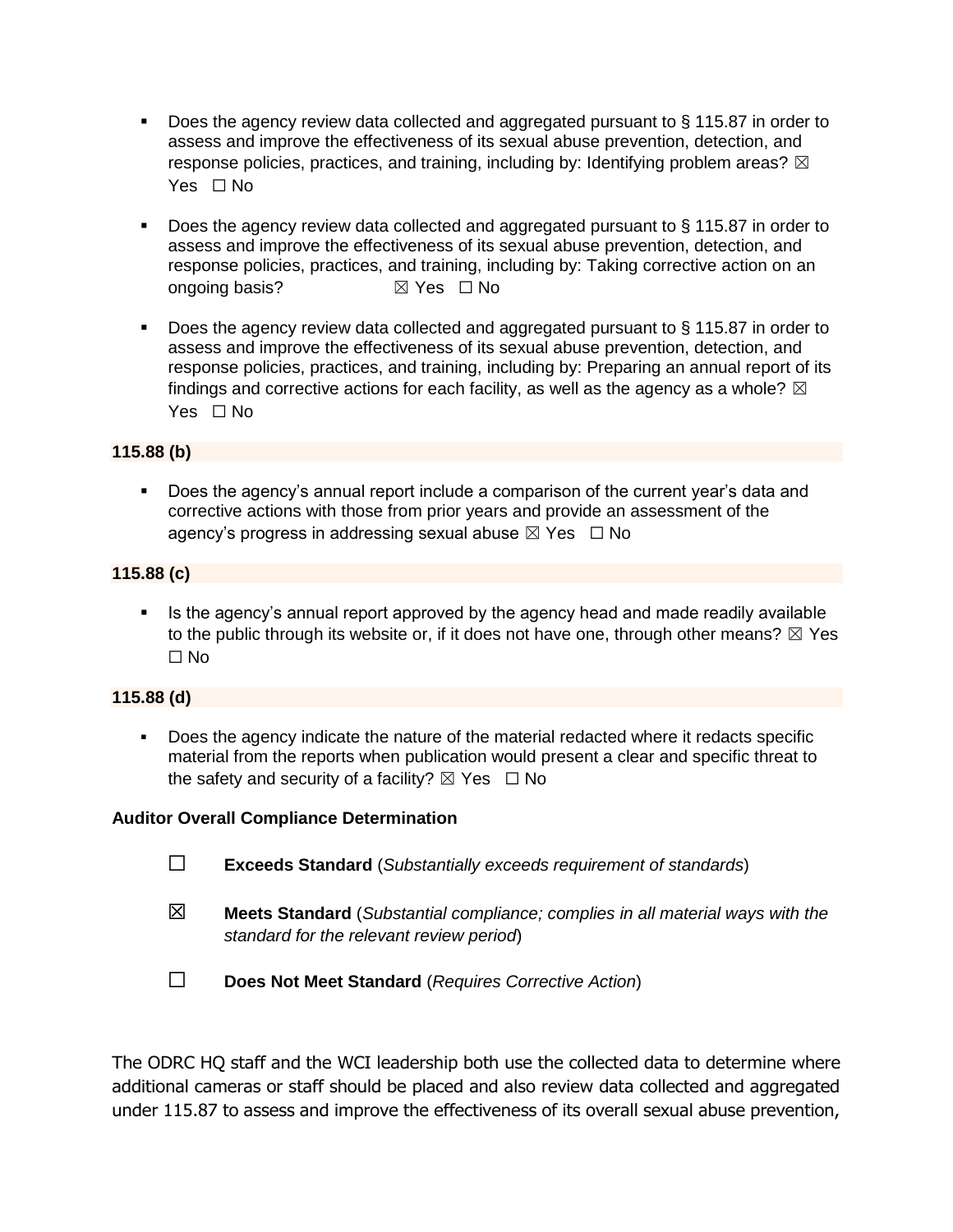detection, and response policies, and training and this is done in the Annual Report as well.

A corrective action plan for each facility is developed for anything identified in the review, and the annual PREA Compliance Review documents the facility's efforts to take corrective measures. The HQ BOC staff takes corrective measures for items identified for the agency as a whole. The HQ BOC staff don't use specific or confidential information in the report.

ODRC policy requires that all case records concerning claims of sexual abuse, to include incident reports, investigative reports, offender information, case disposition, medical and counseling evaluation findings and recommendations for treatment and/or counseling are securely retained for a minimum of 10 years after the date of the initial collection and criminal-related data permanently. The provided documentation shows that all aggregated sexual abuse data under the ODRC is made readily available to the public at least annually through the agency website (**https://www.drc.ohio.gov/prea)** following the removal of all personal identifiers.

# **Standard 115.89: Data storage, publication, and destruction**

### **All Yes/No Questions Must Be Answered by the Auditor to Complete the Report**

#### **115.89 (a)**

■ Does the agency ensure that data collected pursuant to § 115.87 are securely retained?  $\boxtimes$  Yes  $\Box$  No

### **115.89 (b)**

■ Does the agency make all aggregated sexual abuse data, from facilities under its direct control and private facilities with which it contracts, readily available to the public at least annually through its website or, if it does not have one, through other means?  $\boxtimes$  Yes  $\Box$ No

#### **115.89 (c)**

▪ Does the agency remove all personal identifiers before making aggregated sexual abuse data publicly available?  $\boxtimes$  Yes  $\Box$  No

#### **115.89 (d)**

■ Does the agency maintain sexual abuse data collected pursuant to § 115.87 for at least 10 years after the date of the initial collection, unless Federal, State, or local law requires otherwise? ⊠ Yes □ No

#### **Auditor Overall Compliance Determination**

☐ **Exceeds Standard** (*Substantially exceeds requirement of standards*)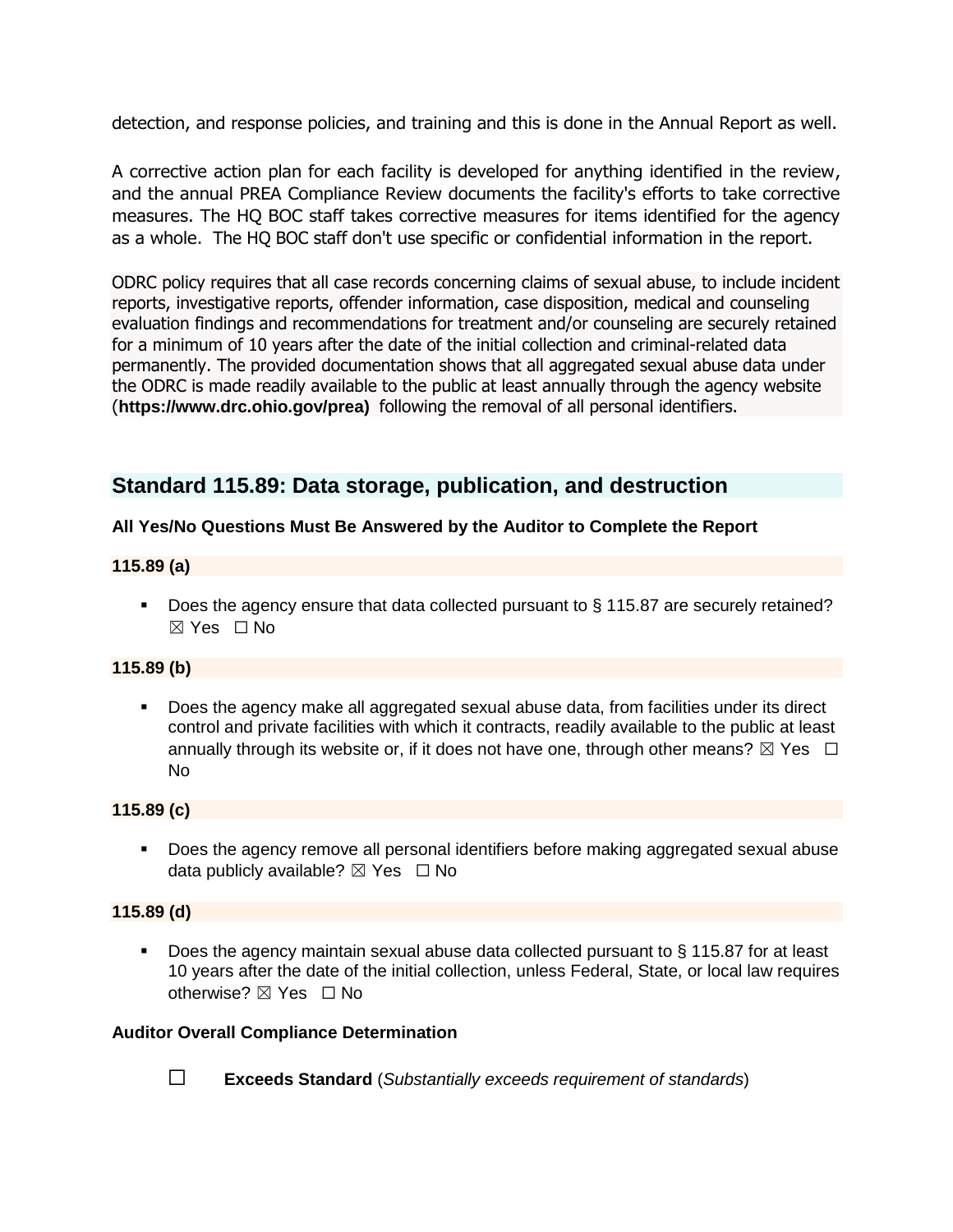☒ **Meets Standard** (*Substantial compliance; complies in all material ways with the standard for the relevant review period*)

| $\Box$ | Does Not Meet Standard (Requires Corrective Action) |
|--------|-----------------------------------------------------|
|--------|-----------------------------------------------------|

ODRC policy requires that all case records concerning claims of sexual abuse, to include incident reports, investigative reports, offender information, case disposition, medical and counseling evaluation findings and recommendations for treatment and/or counseling are securely retained for a minimum of 10 years after the date of the initial collection and criminal-related data permanently. The provided documentation shows that all aggregated sexual abuse data under the ODRC is made readily available to the public at least annually through the agency website, following the removal of all personal identifiers. Systems are password protected and incident data is kept confidential.

# **AUDITING AND CORRECTIVE ACTION**

# **Standard 115.401: Frequency and scope of audits**

### **All Yes/No Questions Must Be Answered by the Auditor to Complete the Report**

#### **115.401 (a)**

During the prior three-year audit period, did the agency ensure that each facility operated by the agency, or by a private organization on behalf of the agency, was audited at least once? (*Note: The response here is purely informational. A "no" response does not impact overall compliance with this standard.*) ⊠ Yes  $\Box$  No

#### **115.401 (b)**

- Is this the first year of the current audit cycle? (*Note: a "no" response does not impact overall compliance with this standard.*)  $\boxtimes$  Yes  $\Box$  No
- **EXECT** If this is the second year of the current audit cycle, did the agency ensure that at least one-third of each facility type operated by the agency, or by a private organization on behalf of the agency, was audited during the first year of the current audit cycle? (N/A if this is **not** the *second* year of the current audit cycle.)  $\boxtimes$  Yes  $\Box$  No  $\Box$  NA
- If this is the third year of the current audit cycle, did the agency ensure that at least twothirds of each facility type operated by the agency, or by a private organization on behalf of the agency, were audited during the first two years of the current audit cycle? (N/A if this is **not** the *third* year of the current audit cycle.) ⊠ Yes □ No □ NA

**115.401 (h)**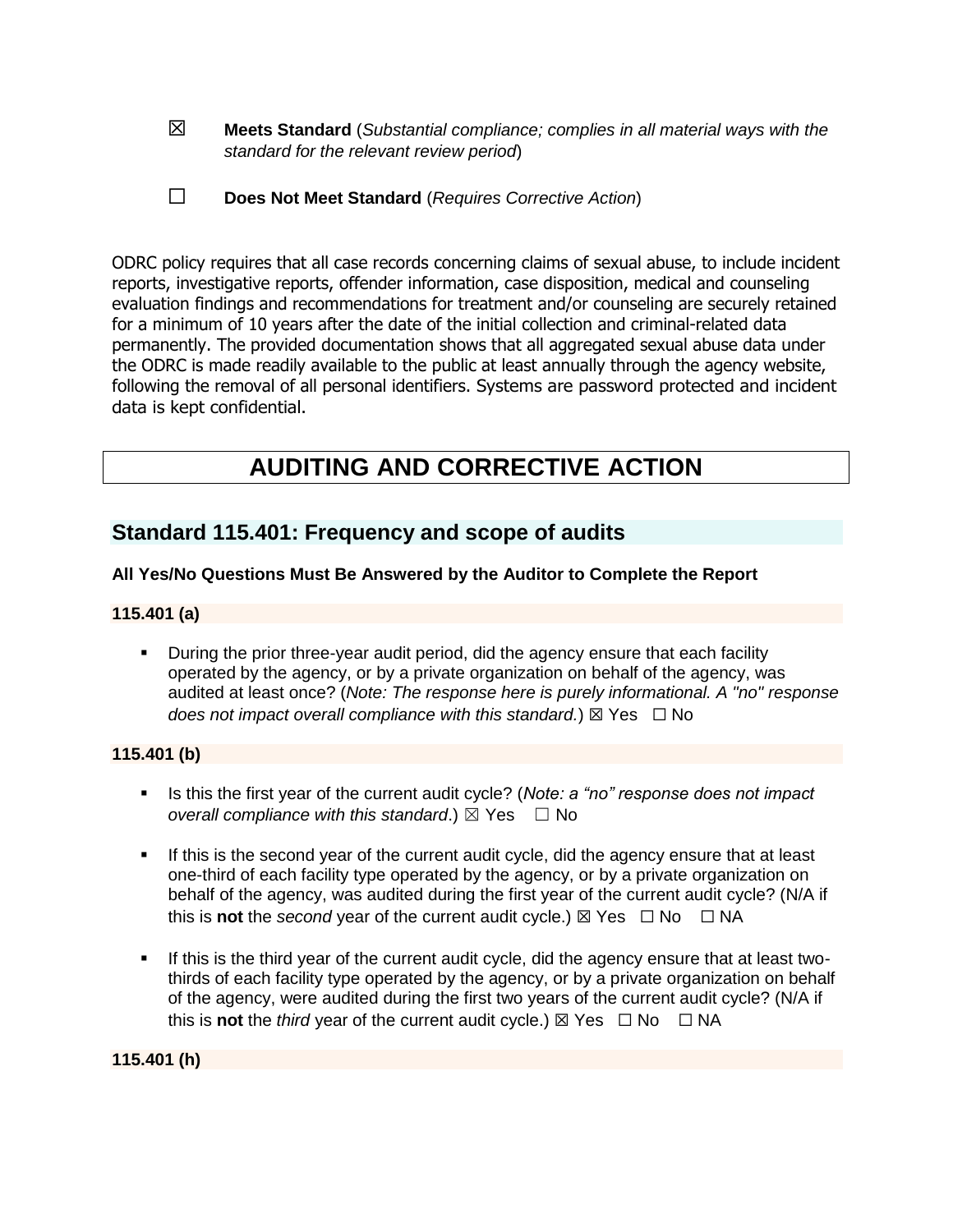■ Did the auditor have access to, and the ability to observe, all areas of the audited facility? **⊠** Yes □ No

#### **115.401 (i)**

▪ Was the auditor permitted to request and receive copies of any relevant documents (including electronically stored information)?  $\boxtimes$  Yes  $\Box$  No

#### **115.401 (m)**

▪ Was the auditor permitted to conduct private interviews with inmates, residents, and detainees? ☒ Yes ☐ No

#### **115.401 (n)**

▪ Were inmates permitted to send confidential information or correspondence to the auditor in the same manner as if they were communicating with legal counsel?  $\boxtimes$  Yes ☐ No

#### **Auditor Overall Compliance Determination**

- ☐ **Exceeds Standard** (*Substantially exceeds requirement of standards*)
- ☒ **Meets Standard** (*Substantial compliance; complies in all material ways with the standard for the relevant review period*)
- ☐ **Does Not Meet Standard** (*Requires Corrective Action*)

All standards are closely observed by ODRC and by all echelons involved in audit management. The facility leadership and staff, and ODRC PREA staff, were all very responsive and professional.

# **Standard 115.403: Audit contents and findings**

#### **All Yes/No Questions Must Be Answered by the Auditor to Complete the Report**

#### **115.403 (f)**

**•** The agency has published on its agency website, if it has one, or has otherwise made publicly available, all Final Audit Reports. The review period is for prior audits completed during the past three years PRECEDING THIS AUDIT. The pendency of any agency appeal pursuant to 28 C.F.R. § 115.405 does not excuse noncompliance with this